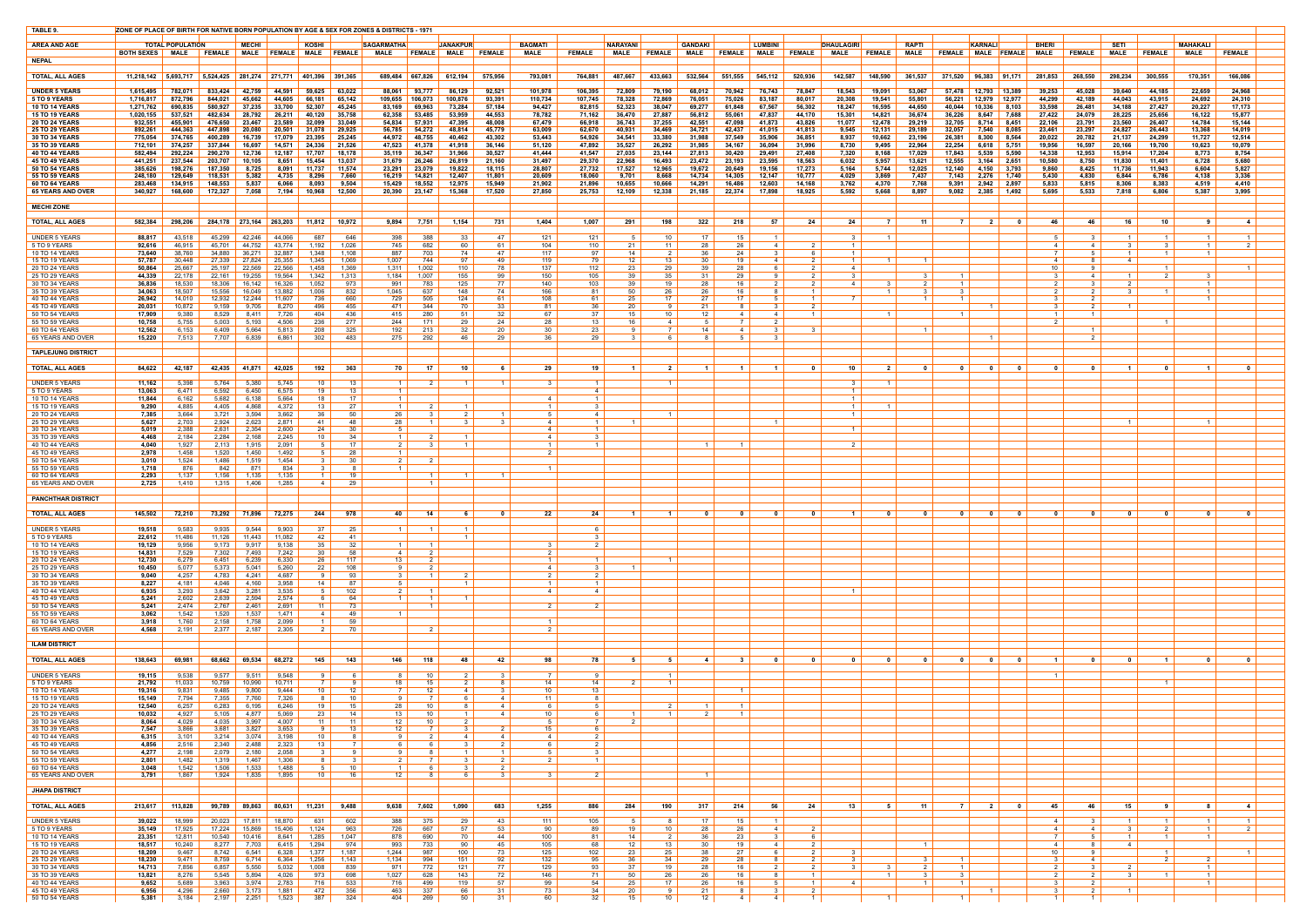| 55 TO 59 YEARS<br>60 TO 64 YEARS     | 3,177<br>3,303   | 1,855<br>1,714   | 1,322<br>1,589   | 1,318<br>1,238        | 895<br>1,091          | 221<br>201            | 217<br>237              | 240<br>191                                      | 164<br>206          | -26<br>28               | 22<br>17 <sup>2</sup>            | 25<br>29            | 12<br>23                         | 16.<br>-9          | 4<br>$\overline{7}$    | -5<br>14                | $\overline{a}$                   |                         | - 3                                            |                   |                       |                                                    |                         |                          |                     |                      | $\overline{1}$                      |                         |                                |
|--------------------------------------|------------------|------------------|------------------|-----------------------|-----------------------|-----------------------|-------------------------|-------------------------------------------------|---------------------|-------------------------|----------------------------------|---------------------|----------------------------------|--------------------|------------------------|-------------------------|----------------------------------|-------------------------|------------------------------------------------|-------------------|-----------------------|----------------------------------------------------|-------------------------|--------------------------|---------------------|----------------------|-------------------------------------|-------------------------|--------------------------------|
| 65 YEARS AND OVER                    | 4,136            | 2,045            | 2,091            | 1.411                 | 1,376                 | 286                   | 368                     | 263                                             | 281                 | 40                      | 26                               | - 31                | 27                               | $\mathcal{R}$      | -6                     | $\overline{7}$          |                                  |                         |                                                |                   |                       | $\overline{1}$                                     |                         |                          |                     |                      |                                     |                         |                                |
| <b>KOSHI ZONE</b>                    |                  |                  |                  |                       |                       |                       |                         |                                                 |                     |                         |                                  |                     |                                  |                    |                        |                         |                                  |                         |                                                |                   |                       |                                                    |                         |                          |                     |                      |                                     |                         |                                |
| <b>TOTAL, ALL AGES</b>               | 823,586          | 418,138          | 405,448          | 7,459                 |                       | 7,967 387,107 378,061 |                         | 17,896   15,707                                 |                     | 1,462                   | 943                              | 3,365               | 2,186                            | 170                | 168                    | 392                     | 195                              | 132                     | 117<br>- 33                                    | 13 I              | 11 <sup>1</sup><br>12 | $\overline{\mathbf{2}}$                            | 2                       | -36                      | 16                  | 56                   | -48                                 | 16                      | 14                             |
| <b>UNDER 5 YEARS</b>                 | 124,040          | 60,267           | 63,773           | 483                   | 500                   | 58,775                | 62,211                  | 793                                             | 844                 | -41                     | 50                               | 132                 | 128                              | 13                 | 13                     | 16                      | -9                               | 10                      | $\overline{1}$<br>6                            |                   |                       |                                                    |                         |                          | - 2                 |                      | 8                                   | 3                       | 2                              |
| 5 TO 9 YEARS                         | 133,567          | 67,368           | 66,199           | 863                   | 786                   | 64,760                | 63,883                  | 1,411                                           | 1,275               | 86                      | 64                               | 194                 | 148                              | 18                 | 18                     | 19                      |                                  |                         | 11<br>$\mathcal{R}$                            |                   |                       |                                                    |                         |                          |                     |                      | $\overline{4}$                      |                         |                                |
| 10 TO 14 YEARS<br>15 TO 19 YEARS     | 99,863<br>78,764 | 53,541<br>41,840 | 46,322<br>36,924 | 910<br>886            | 781<br>790            | 50,672<br>38,499      | 43,992<br>34,439        | 1,573<br>1,901                                  | 1,279<br>1,373      | 90<br>164               | 63<br>78                         | 235<br>308          | 160<br>200                       | 11<br>13           | 17<br>15               | -21<br>-35              | 18<br>10                         | <b>Q</b><br>15          | $\mathcal{P}$<br>$\overline{4}$<br>13<br>6     | -3-               |                       |                                                    |                         | 4                        |                     | 16<br>$\overline{7}$ | -6                                  | $1 \mid$<br>2 I         | 2<br>$\mathcal{P}$             |
| 20 TO 24 YEARS<br>25 TO 29 YEARS     | 67,995<br>64,094 | 33,616<br>32,746 | 34,379<br>31,348 | 792<br>739            | 937<br>871            | 30,341<br>29,478      | 31,365<br>28,321        | 1,731<br>1,787                                  | 1,633<br>1,720      | 183<br>231              | 110<br>114                       | 409<br>429          | 254<br>258                       | 15<br>17           | 17 <sup>2</sup><br>20  | 89<br>42                | 28<br>24                         | 18<br>13                | 19<br>- 8                                      | 41<br>2           | $\overline{1}$<br>_ 5 | 2 <sup>1</sup>                                     |                         | -21<br>$\overline{1}$    | 2                   | -5<br>4              | $\overline{4}$<br>5                 | 1 <sup>1</sup><br>2 I   |                                |
| 30 TO 34 YEARS                       | 51,611           | 24,867           | 26,744           | 542                   | 694                   | 22,116                | 24,037                  | 1,647                                           | 1,592               | 133                     | 112                              | 357                 | 248                              | 16                 | 24                     | 42                      | 16                               | - 5                     | 14<br>$\mathcal{R}$                            | 1                 |                       | 2 <sup>1</sup>                                     |                         | 2                        | $\overline{1}$      | 2                    | $\overline{1}$                      | 2 I                     | $\overline{1}$                 |
| 35 TO 39 YEARS<br>40 TO 44 YEARS     | 49,215<br>38,499 | 26,182<br>19,092 | 23,033<br>19,407 | 587<br>452            | 637<br>536            | 23,114<br>16,837      | 20,532<br>17,386        | 1,864<br>1,336                                  | 1,493<br>1,194      | 157<br>107              | 101<br>65                        | 388<br>310          | 213<br>186                       | 21<br>11           | 16<br>7                | -36<br>18               | 25<br>14                         | 10<br>10 <sup>1</sup>   | 11<br>- 5<br>$\overline{1}$                    | $\overline{1}$    | $\mathbf{1}$<br>2     | 4<br>$\blacksquare$                                |                         | 4                        | $\overline{2}$      | $\mathbf{3}$         | 4<br>- 6                            | 2 I                     | $\overline{1}$                 |
| 45 TO 49 YEARS<br>50 TO 54 YEARS     | 30,520<br>24,839 | 16,708<br>12,623 | 13,812<br>12,216 | 371<br>288            | 355<br>338            | 14,848<br>11,250      | 12,495<br>11,060        | 1,157<br>822                                    | 789<br>686          | 87<br>61                | 45<br>42                         | 201<br>158          | 98<br>-67                        | 10<br>10           | <b>7</b> I             | 15<br>22                | -8                               | 11<br>4                 | 2<br>- 9<br>$\overline{1}$                     |                   |                       |                                                    |                         | $\overline{1}$           | $\overline{1}$      | $\mathbf{3}$         | 4<br>$\overline{2}$                 | $\mathbf{R}$            | $\overline{1}$                 |
| 55 TO 59 YEARS                       | 16,959           | 8,885            | 8,074            | 179                   | 208                   | 7,996                 | 7,326                   | 587                                             | 434                 | 39                      | 31                               | 66                  | 60                               | $\overline{2}$     | -3                     | - 6                     |                                  | 4                       | $\mathcal{R}$<br>2                             | $\overline{1}$    |                       |                                                    |                         |                          |                     |                      |                                     |                         |                                |
| 60 TO 64 YEARS<br>65 YEARS AND OVER  | 18,671<br>24,949 | 8.648<br>11,755  | 10,023<br>13,194 | 158<br>209            | 226<br>308            | 7.832<br>10,589       | 9,090<br>11,924         | 527<br>760                                      | 581<br>814          | -32<br>.51              | 32<br>36                         | 76<br>102           | 74<br>-92                        | 2<br>11            | 5<br>$\overline{4}$    | 13<br>-18               | 12                               | - 5<br>-11              | - 5<br>$\overline{1}$<br>- 2<br>$\overline{1}$ |                   | $\overline{1}$        |                                                    |                         |                          |                     |                      | $\overline{4}$                      |                         |                                |
| SANKHUWASABHA DISTRICT               |                  |                  |                  |                       |                       |                       |                         |                                                 |                     |                         |                                  |                     |                                  |                    |                        |                         |                                  |                         |                                                |                   |                       |                                                    |                         |                          |                     |                      |                                     |                         |                                |
|                                      |                  |                  |                  |                       |                       |                       |                         |                                                 |                     |                         |                                  |                     |                                  |                    |                        |                         |                                  |                         |                                                |                   |                       |                                                    |                         |                          | ົດ                  | -6                   |                                     |                         |                                |
| <b>TOTAL, ALL AGES</b>               | 113,863          | 55,913           | 57,950           | 66                    | 87                    |                       | 55,500 57,198           | $323$                                           | 632                 | $\overline{\mathbf{2}}$ | 6                                | 14                  | 14                               | - 0                | - 3                    | 21                      | 51                               | - 0                     | 0<br>0                                         | $\mathbf{0}$      | - 0                   | $\overline{\mathbf{0}}$<br>$\overline{\mathbf{0}}$ |                         | 0                        |                     |                      | 5                                   | $\overline{\mathbf{0}}$ | $\mathbf{0}$                   |
| <b>UNDER 5 YEARS</b><br>5 TO 9 YEARS | 14,819<br>17,110 | 7.245<br>8,459   | 7,574<br>8,651   | -6                    | 7 I<br>2              | 7.197<br>8,403        | 7,522<br>8,601          | 39  <br>47 I                                    | - 38<br>42          |                         | $\overline{2}$<br>$\overline{2}$ | $\mathcal{P}$       | $\mathbf{3}$<br>$\mathbf{R}$     |                    |                        |                         | $\overline{1}$<br>$\overline{1}$ |                         |                                                |                   |                       |                                                    |                         |                          |                     |                      | $\overline{1}$                      |                         |                                |
| 10 TO 14 YEARS                       | 15,323           | 7,991            | 7,332            | 11                    | 51                    | 7,934                 | 7,272                   | 44                                              | 51<br>57            |                         |                                  | $\mathbf{1}$        | $\overline{1}$<br>્ર             |                    |                        |                         |                                  |                         |                                                |                   |                       |                                                    |                         |                          |                     | 2                    | - 3                                 |                         |                                |
| 15 TO 19 YEARS<br>20 TO 24 YEARS     | 12,275<br>9,783  | 6,321<br>4,813   | 5,954<br>4,970   |                       | -8<br>14 <sup>1</sup> | 6,290<br>4,769        | 5,886<br>4,877          | 21<br>36                                        | 76                  |                         |                                  | $\mathcal{P}$       |                                  |                    | - 2                    |                         | $\overline{1}$                   |                         |                                                |                   |                       |                                                    |                         |                          |                     |                      |                                     |                         |                                |
| 25 TO 29 YEARS<br>30 TO 34 YEARS     | 8,106<br>6,658   | 3,905<br>3,123   | 4,201<br>3,535   | $\overline{7}$        | 10<br>- 7 I           | 3,862<br>3,099        | 4,129<br>3,466          | 34  <br>16 <sup>1</sup>                         | 61<br>60            | -1                      |                                  | $\mathbf{1}$        | $\overline{1}$                   |                    | $\overline{1}$         |                         |                                  |                         |                                                |                   |                       |                                                    |                         |                          |                     |                      |                                     |                         |                                |
| 35 TO 39 YEARS<br>40 TO 44 YEARS     | 6,217<br>5,787   | 2,982<br>2,697   | 3,235<br>3,090   | $\overline{2}$        | 61<br>51              | 2,958<br>2,673        | 3,167<br>3,026          | 19 <sup>1</sup><br>20                           | 58<br>58            |                         |                                  |                     | $\overline{2}$                   |                    |                        |                         | $\vert$ 1 $\vert$                |                         |                                                |                   |                       |                                                    |                         |                          |                     |                      | $\overline{1}$                      |                         |                                |
| 45 TO 49 YEARS                       | 4,077            | 2,026            | 2,051            | $\blacksquare$        | <sup>7</sup>          | 2,008                 | 2,018                   | $15 \vert$                                      | 26                  | 1.                      |                                  |                     |                                  |                    |                        |                         |                                  |                         |                                                |                   |                       |                                                    |                         |                          |                     |                      |                                     |                         |                                |
| 50 TO 54 YEARS<br>55 TO 59 YEARS     | 3,886<br>2,444   | 1,815<br>1,178   | 2,071<br>1,266   |                       | 51                    | 1,801<br>1.171        | 2,044<br>1,243          | $12 \mid$<br>31                                 | 22<br>-20           |                         |                                  |                     |                                  |                    |                        |                         |                                  |                         |                                                |                   |                       |                                                    |                         |                          |                     |                      |                                     |                         |                                |
| 60 TO 64 YEARS<br>65 YEARS AND OVER  | 3,161<br>4,217   | 1,435<br>1,923   | 1,726<br>2,294   | $\overline{2}$        | 51<br>3 I             | 1,425<br>1,910        | 1,693<br>2,254          | 81<br>91                                        | 27<br>- 36          |                         |                                  | $\mathbf{1}$        | $\overline{1}$                   |                    |                        |                         | $\overline{1}$                   |                         |                                                |                   |                       |                                                    |                         |                          |                     |                      |                                     |                         |                                |
|                                      |                  |                  |                  |                       |                       |                       |                         |                                                 |                     |                         |                                  |                     |                                  |                    |                        |                         |                                  |                         |                                                |                   |                       |                                                    |                         |                          |                     |                      |                                     |                         |                                |
| <b>TERHATHUM DISTRICT</b>            |                  |                  |                  |                       |                       |                       |                         |                                                 |                     |                         |                                  |                     |                                  |                    |                        |                         |                                  |                         |                                                |                   |                       |                                                    |                         |                          |                     |                      |                                     |                         |                                |
| <b>TOTAL, ALL AGES</b>               | 119,049          | 58,914           | 60,135           | 394                   | 1,324                 |                       | 58,413 58,714           | 77                                              | 84                  | $\mathbf{3}$            | - 0                              | 26                  | 12                               | - 0                |                        |                         |                                  |                         | - 0                                            |                   | 0                     | $\mathbf{0}$<br>$\overline{\phantom{0}}$           | 0                       | 0                        |                     | 0                    | $\blacksquare$                      | $\mathbf{0}$            | $\mathbf{0}$                   |
| <b>UNDER 5 YEARS</b><br>5 TO 9 YEARS | 16,021<br>17,831 | 8,004<br>8,907   | 8,017<br>8,924   | 63<br>63              | 59<br>63              | 7,930<br>8,835        | 7,951<br>8,854          | 11 $\vert$<br>7 I                               | - 6                 |                         |                                  |                     | $\overline{1}$<br>$\overline{1}$ |                    |                        |                         |                                  |                         |                                                |                   |                       |                                                    |                         |                          |                     |                      |                                     |                         |                                |
| 10 TO 14 YEARS                       | 16,344           | 8,629            | 7,715            | 55                    | 63                    | 8,564                 | 7,646                   | 81                                              |                     |                         |                                  |                     | $\overline{1}$                   |                    |                        |                         |                                  |                         |                                                |                   |                       |                                                    |                         |                          |                     |                      |                                     |                         |                                |
| 15 TO 19 YEARS<br>20 TO 24 YEARS     | 12,561<br>10,337 | 6,528<br>5,087   | 6,033<br>5,250   | 47<br>39              | 94<br>157             | 6,475<br>5,034        | 5,928<br>5,077          | 5  <br>10 <sup>1</sup>                          | 10<br>15            | $\mathbf{1}$            |                                  | $\mathcal{R}$       | $\overline{1}$<br>$\overline{1}$ |                    |                        |                         |                                  |                         |                                                |                   |                       |                                                    |                         |                          |                     |                      |                                     |                         |                                |
| 25 TO 29 YEARS<br>30 TO 34 YEARS     | 8,295<br>7,240   | 3,970<br>3,449   | 4,325<br>3,791   | 26<br>20              | 123<br>125            | 3,926<br>3,416        | 4,193<br>3,656          | 14<br>10 <sup>1</sup>                           | - 8<br>-8           | $\overline{1}$          |                                  | 3<br>3 I            | $\overline{1}$<br>2              |                    |                        |                         |                                  |                         |                                                |                   |                       |                                                    |                         |                          |                     |                      |                                     |                         |                                |
| 35 TO 39 YEARS                       | 6,463            | 3,163            | 3,300            | <b>Q</b>              | 135                   | 3,146                 | 3,159                   | $5 \vert$                                       | 4                   |                         |                                  | -3 I                | $\overline{2}$                   |                    |                        |                         |                                  |                         |                                                |                   |                       |                                                    |                         |                          |                     |                      |                                     |                         |                                |
| 40 TO 44 YEARS<br>45 TO 49 YEARS     | 5,628<br>4,226   | 2,640<br>2,070   | 2,988<br>2,156   | 15<br>18              | 140<br>85             | 2,622<br>2,047        | 2,846<br>2,063          | $2 \mid$<br>$1 \mid$                            | - 6                 | $\mathbf{1}$            |                                  | $\mathcal{S}$       | $\overline{1}$                   |                    |                        |                         |                                  |                         |                                                |                   |                       |                                                    |                         |                          |                     |                      | $\overline{1}$                      |                         |                                |
| 50 TO 54 YEARS<br>55 TO 59 YEARS     | 4,083<br>2,639   | 1,863<br>1,315   | 2,220<br>1,324   | 12<br>- 11            | 89<br>58              | 1,847<br>1,302        | 2,127<br>1,265          | $1 \mid$<br>$\overline{1}$                      | 4<br>$\overline{1}$ |                         |                                  | 2 I<br>$\mathbf{1}$ |                                  |                    |                        | $\overline{\mathbf{1}}$ |                                  |                         |                                                |                   |                       |                                                    |                         |                          |                     |                      |                                     |                         |                                |
| 60 TO 64 YEARS                       | 3,029            | 1,333            | 1,696            | - 6                   | 52                    | 1,325                 | 1,638                   | $1 \mid$                                        |                     |                         |                                  |                     |                                  |                    |                        |                         |                                  |                         |                                                |                   |                       |                                                    |                         |                          |                     |                      |                                     |                         |                                |
| 65 YEARS AND OVER                    | 4,352            | 1,956            | 2,396            | - 10                  | 81                    | 1,944                 | 2,311                   | $\left  \begin{array}{c} 1 \end{array} \right $ | $\mathbf{3}$        |                         |                                  | $\overline{1}$      | $\overline{1}$                   |                    |                        |                         |                                  |                         |                                                |                   |                       |                                                    |                         |                          |                     |                      |                                     |                         |                                |
| <b>DHANKUTA DISTRICT</b>             |                  |                  |                  |                       |                       |                       |                         |                                                 |                     |                         |                                  |                     |                                  |                    |                        |                         |                                  |                         |                                                |                   |                       |                                                    |                         |                          |                     |                      |                                     |                         |                                |
| <b>TOTAL, ALL AGES</b>               | 107,522          | 53,042           | 54,480           | 69                    | 259                   |                       | 52,623 53,618           | 223                                             | 528                 | 36                      | 13                               | 76                  | 47                               | $\blacksquare$     | $\mathbf{2}$           | -4                      | 4                                | <b>7</b>                | - 5<br>$\mathbf{0}$                            | $\mathbf{0}$      | $\blacksquare$        | $\overline{\mathbf{0}}$<br>$\overline{\mathbf{0}}$ |                         | $\overline{\phantom{a}}$ | - 3                 | $\mathbf{0}$         | $\overline{\mathbf{1}}$             | $\mathbf{0}$            | $\mathbf{0}$                   |
| <b>UNDER 5 YEARS</b>                 | 14,342           | 7,006            | 7,336            |                       | 10 l                  | 6,970                 | 7,300                   | 19                                              | 17                  | -3                      | $1 \;$                           | 7                   |                                  |                    |                        |                         |                                  | $\blacksquare$          |                                                |                   |                       |                                                    |                         |                          | $\overline{1}$      |                      |                                     |                         |                                |
| 5 TO 9 YEARS<br>10 TO 14 YEARS       | 16,298<br>13,946 | 8,163<br>7,255   | 8,135<br>6,691   |                       | 10<br>13              | 8,125<br>7,228        | 8,094<br>6,647          | 24<br>18 <sup>1</sup>                           | 23<br>26            | $\overline{1}$          | 2 <sup>1</sup>                   | 3                   | - 5<br>$\overline{1}$            | $\overline{1}$     |                        |                         |                                  |                         | $\overline{1}$                                 |                   |                       |                                                    |                         |                          |                     |                      |                                     |                         |                                |
| 15 TO 19 YEARS<br>20 TO 24 YEARS     | 10,994<br>8,953  | 5,673<br>4,438   | 5,321<br>4,515   |                       | 21<br>36              | 5,644<br>4,378        | 5,256<br>4,409          | 20<br>$35 \mid$                                 | - 41<br>58          | 5                       | 2 I<br>$\overline{1}$            | 2<br>9              | $\overline{1}$<br>-8             |                    |                        | $\overline{\mathbf{1}}$ |                                  |                         | $\overline{2}$                                 |                   |                       |                                                    |                         | $\overline{1}$           |                     |                      |                                     |                         |                                |
| 25 TO 29 YEARS<br>30 TO 34 YEARS     | 7,831<br>6,666   | 3,765<br>3,111   | 4,066<br>3,555   |                       | 43<br>26              | 3,707<br>3,064        | 3,958<br>3,485          | 30<br>16                                        | 56<br>39            | $\overline{7}$<br>9     |                                  | 13<br>15            | $\overline{7}$<br>$\overline{2}$ |                    | $\overline{1}$         |                         | $\overline{1}$<br>$\overline{1}$ |                         | $\overline{1}$                                 |                   |                       |                                                    |                         |                          |                     |                      |                                     |                         |                                |
| 35 TO 39 YEARS                       | 6,057            | 2,992            | 3,065            | - 5                   | 22                    | 2,966                 | 2,994                   | 11                                              | 43                  | 3                       |                                  | 6.                  | 5                                |                    |                        |                         |                                  |                         |                                                |                   |                       |                                                    |                         |                          |                     |                      |                                     |                         |                                |
| 40 TO 44 YEARS<br>45 TO 49 YEARS     | 5,403<br>3,898   | 2,523<br>1,983   | 2,880<br>1,915   |                       | 16<br>14              | 2,496<br>1,962        | 2,803<br>1,863          | 9  <br>14                                       | 54<br>35            | $\mathcal{R}$<br>2 I    |                                  | R.                  | - 5<br>$\overline{1}$            |                    |                        |                         |                                  |                         | $\overline{1}$                                 |                   | $\overline{1}$        |                                                    |                         | $\overline{1}$           | $\overline{1}$      |                      | $\overline{1}$                      |                         |                                |
| 50 TO 54 YEARS<br>55 TO 59 YEARS     | 3,741<br>2,464   | 1,763<br>1,222   | 1,978<br>1,242   | - 3<br>$\overline{4}$ | 16<br>12              | 1,751<br>1,207        | 1,922<br>1,206          | 7 I<br>6                                        | 39<br>23            | 1                       |                                  | 2<br>$\mathcal{R}$  | $\overline{1}$<br>$\overline{1}$ |                    |                        |                         |                                  |                         |                                                |                   |                       |                                                    |                         |                          |                     |                      |                                     |                         |                                |
| 60 TO 64 YEARS                       | 3,024            | 1,360            | 1,664            |                       | 14 <sup>1</sup>       | 1,350                 | 1,611                   | 61                                              | -36                 |                         |                                  |                     |                                  |                    |                        |                         |                                  |                         |                                                |                   |                       |                                                    |                         |                          |                     |                      |                                     |                         |                                |
| 65 YEARS AND OVER                    | 3,905            | 1,788            | 2,117            | $\overline{2}$        | 61                    | 1,775                 | 2,070                   | 81                                              | -38                 |                         |                                  |                     | $\overline{1}$                   |                    | $\overline{1}$         |                         |                                  |                         |                                                |                   |                       |                                                    |                         |                          |                     |                      |                                     |                         |                                |
| <b>MORANG DISTRICT</b>               |                  |                  |                  |                       |                       |                       |                         |                                                 |                     |                         |                                  |                     |                                  |                    |                        |                         |                                  |                         |                                                |                   |                       |                                                    |                         |                          |                     |                      |                                     |                         |                                |
| <b>TOTAL, ALL AGES</b>               | 270,708          | 140,842          | 129,866          | 5,405                 |                       | 4,971 123,913 115,947 |                         |                                                 | 7,580 6,327         | 1,052                   | 721                              | 2,349               | 1,537                            | 121                | 108                    | 291                     | 133                              | - 81                    | 78<br>61                                       | 3 <sup>1</sup>    | - 8 - I               | 81<br>$\overline{2}$                               | 2 <sup>1</sup>          | - 6 I                    | 61                  | 22                   | 18 I                                | 61                      | - 7 I                          |
| <b>UNDER 5 YEARS</b>                 | 45,674           | 22,077           | 23,597           | 333                   | 362                   | 21,264                | 22,724                  | 348                                             | 365                 | 26                      | 38                               | 86                  | 86                               | 10                 |                        | 4                       |                                  |                         | - 5                                            |                   |                       |                                                    |                         |                          |                     |                      | $\overline{1}$                      | 1 <sup>1</sup>          | $\mathcal{P}$                  |
| 5 TO 9 YEARS<br>10 TO 14 YEARS       | 45,027<br>30,237 | 22,708<br>16,531 | 22,319<br>13,706 | 667<br>672            | 571<br>562            | 21,245<br>14,871      | 21,019<br>12,408        | 590<br>743                                      | 567<br>557          | 64<br>67                | 48<br>47                         | 116<br>145          | 93<br>104                        | 11                 | 12                     | - 9<br>17               | 3 I<br>14                        | - 3                     | 51<br>$\overline{1}$<br>$\overline{2}$         |                   |                       |                                                    |                         |                          |                     | 2<br>4               | $\vert$ 1 $\vert$<br>$\mathbf{3}$   | $1 \mid$                | 1                              |
| 15 TO 19 YEARS<br>20 TO 24 YEARS     | 24,014<br>22,067 | 13,102<br>11,140 | 10,912<br>10,927 | 629<br>581            | 538<br>588            | 11,131                | 9,533<br>$9,161$ 9,276  | 938<br>841 I                                    | 600<br>747          | 120<br>134              | 66<br>81                         | 231<br>315          | 147<br>189                       | 10.<br>11          | 12                     | 30<br>76                | 16                               | 14                      | 11<br>13                                       |                   | 2 I                   | $\overline{1}$                                     |                         | $\overline{1}$           |                     | - 3                  | 2                                   | 2 I<br>1 <sup>1</sup>   | 2                              |
| 25 TO 29 YEARS<br>30 TO 34 YEARS     | 22,666<br>17,320 | 12,069<br>8,633  | 10,597<br>8,687  | 575<br>378            | 564<br>401            | 10,158<br>7,170       | 8,996<br>7,360          | 825<br>693                                      | 721<br>623          | <u>163</u><br>83        | 90<br>90                         | 301<br>256          | <u> 185 </u><br>177              | 9<br>13            | 15 <sub>15</sub><br>16 | 26<br>33                | 17                               | 11                      |                                                | $1 \mid$          |                       | $\overline{1}$<br>$\mathcal{P}$                    |                         |                          |                     |                      | $\vert$ 1 $\vert$<br>$\overline{1}$ |                         |                                |
| 35 TO 39 YEARS                       | 17,328           | 9,707            | 7,621            | 438                   | 331                   | 8,070                 | 6,476                   | 758                                             | 566                 | 116                     | 67                               | 274                 | 147                              | 16                 | 10                     | -28                     | 18                               | 5                       | 4                                              |                   | $\overline{1}$        |                                                    |                         |                          |                     |                      | 2 <sup>1</sup>                      |                         |                                |
| 40 TO 44 YEARS<br>45 TO 49 YEARS     | 12,123<br>10,197 | 6,372<br>5,921   | 5,751<br>4,276   | 295<br>254            | 272<br>208            | 5,254<br>5,024        | 4,829<br>3,649          | 509<br>403                                      | 437<br>290          | 78<br>65                | 52<br>37                         | 204<br>147          | 133<br>72                        | 6                  | 61<br>4                | 14<br>12                | 13                               | - 6<br>$\overline{4}$   | $\overline{1}$<br>$\overline{7}$               | - 1 I             | $\overline{1}$        | 3 I<br>$\vert$ 1 $\vert$                           |                         | 2                        | $\overline{1}$      | 2                    | 3 <sup>1</sup><br>$\mathcal{P}$     |                         | $\mathbf{1}$                   |
| 50 TO 54 YEARS<br>55 TO 59 YEARS     | 7,378<br>5,206   | 4,082<br>2,886   | 3,296<br>2,320   | 192<br>124            | 179  <br>98           | 3,382<br>2,450        | 2,762<br>1,989          | 319<br>224                                      | 254<br>150          | 45<br>33                | 32<br>25                         | 113<br>45           | 52<br>44                         | 8<br>$1\vert$      | $\overline{1}$<br>31   | 16<br>4 I               | 51<br>8                          | 2<br>$\mathbf{3}$       | 8<br>$\overline{1}$<br>2                       | $\overline{1}$    | $\overline{1}$        | $\overline{1}$                                     |                         | 2                        |                     | 2                    | $1 \vert$                           | $1 \mid$                |                                |
| 60 TO 64 YEARS                       | 5,082            | 2,472            | 2,610            | 121                   | 125                   | 2,091                 | 2,211                   | 168                                             | 193                 | 22                      | 21                               | 53                  | 48                               | $\overline{1}$     | 4                      | <b>Q</b>                |                                  | $\overline{4}$          | $\overline{4}$                                 |                   | $\overline{1}$        | $\overline{1}$                                     |                         |                          |                     | $\vert$ 1 $\vert$    | $\overline{1}$                      |                         |                                |
| 65 YEARS AND OVER                    | 6,389            | 3,142            | 3,247            | 146                   |                       | $172$ 2,642 2,715     |                         | 221 $\vert$                                     | 257                 | 36                      | 27                               | 63                  | 60                               | 11                 | 2                      | 13                      | 10                               | -9                      | $\overline{2}$<br>$\overline{1}$               |                   |                       |                                                    |                         |                          | 2                   |                      |                                     |                         |                                |
| <b>SUNSARI DISTRICT</b>              |                  |                  |                  |                       |                       |                       |                         |                                                 |                     |                         |                                  |                     |                                  |                    |                        |                         |                                  |                         |                                                |                   |                       |                                                    |                         |                          |                     |                      |                                     |                         |                                |
| <b>TOTAL, ALL AGES</b>               | 212,444          | 109,427          | 103,017          | 1,525                 | 1,326                 |                       | 96,658 92,584           | $9,693$ 8,136                                   |                     | 369                     | 203                              | 900                 | 576                              | 48                 | 55                     | 94                      | 53                               | 44                      | 27  <br>34                                     | 10                | 3 <sup>1</sup>        | 3 <sup>1</sup><br>$\overline{\mathbf{0}}$          | $\overline{\mathbf{0}}$ | 28                       | $\overline{7}$      | 28                   | 23                                  | 10                      | $\overline{7}$                 |
| <b>UNDER 5 YEARS</b><br>5 TO 9 YEARS | 33,184<br>37,301 | 15,935<br>19,131 | 17,249<br>18,170 | 75<br>119             | 62<br>140             | 18,152                | 15,414 16,714<br>17,315 | 376<br>743                                      | 418<br>637          | 12<br>21                | -9<br>12 <sup>12</sup>           | 37<br>71            | 31<br>46                         | 6.                 | 6                      | 11<br>-9                |                                  | -4                      | $\overline{1}$<br>$\overline{1}$<br>- 5<br>2   |                   |                       |                                                    |                         |                          |                     | 5                    | -6<br>$\mathbf{3}$                  | 2 I                     |                                |
| 10 TO 14 YEARS                       | 24,013           | 13,135           | 10,878           | 167                   | 138                   | 12,075                | 10,019                  | 760                                             | 640                 | 23                      | 14                               | 86                  | 53                               | 5 <sup>1</sup>     | -91                    | 3                       | 2 I                              | $\overline{3}$          | 2 <sup>1</sup><br>2                            |                   |                       |                                                    |                         | - 1 I                    |                     | 10 <sup>1</sup>      |                                     |                         | $\vert$ 1 $\vert$              |
| 15 TO 19 YEARS<br>20 TO 24 YEARS     | 18,920<br>16,855 | 10,216<br>8,138  | 8,704<br>8,717   | 196<br>158            | 129<br>142            | 8,959<br>6,999        | 7,836<br>7,726          | 917<br>809                                      | 665<br>737          | 44<br>43                | 10<br>28                         | 73<br>80            | 48<br>56                         | 4                  | <b>7</b> I<br>3        | 12                      | 11                               |                         | $\overline{2}$<br>4                            | 41                |                       |                                                    |                         | 41<br>19                 |                     | $\overline{4}$       | 2                                   |                         | $\overline{1}$<br>$\mathbf{3}$ |
| 25 TO 29 YEARS<br>30 TO 34 YEARS     | 17,196<br>13,727 | 9,037<br>6,551   | 8,159<br>7,176   | 124<br>131            | 131<br>135            | 7,825<br>5,367        | 7,045<br>6,070          | 884<br>912                                      | 874<br>862          | 59<br>41                | 23<br>21                         | 112<br>82           | 65<br>66                         | 8<br>$\mathcal{R}$ | 51<br>6 I              | 16<br>-8                | 61<br>8                          | $\overline{\mathbf{3}}$ | 2<br>3 <sup>1</sup><br>$\vert$ 1<br>- 5        | $1 \mid$<br>- 1 I |                       | $1 \vert$                                          |                         | $1 \mid$<br>1 I          | 2<br>$\overline{1}$ | $\overline{2}$       | 4                                   | 2 I<br>$2 \mid$         | $\mathbf{1}$                   |
| 35 TO 39 YEARS                       | 13,150           | 7,338            | 5,812            | 132                   | 143                   | 5,974                 | 4,736                   | 1,071                                           | 822                 | 38                      | 32                               | 103                 | -57                              |                    | - 6                    | -8                      |                                  | $\overline{4}$          | $\overline{7}$                                 |                   | $\overline{1}$        |                                                    |                         |                          |                     |                      | 2                                   | 2 I                     |                                |
| 40 TO 44 YEARS<br>45 TO 49 YEARS     | 9,558<br>8,122   | 4,860<br>4,708   | 4,698<br>3,414   | 135<br>96             | 103<br>41             | 3,792<br>3,807        | 3,882<br>2,902          | 796<br>724                                      | 643<br>432          | 26<br>18                | 13<br>$\overline{7}$             | 95<br>48            | 48<br>24                         | 5  <br>2 I         | $\overline{1}$<br>3 I  | 4 I<br>3                | $1 \mid$<br>3 I                  | -4<br>7                 | 31<br>$\overline{1}$<br>2<br>2                 |                   |                       | $\vert$ 1 $\vert$                                  |                         | - 1 I<br>$\overline{1}$  |                     |                      | 2 I                                 |                         | - 1 I                          |
| 50 TO 54 YEARS                       | 5,751            | 3,100            | 2,651            | 79                    | 49                    | 2,469                 | 2,205                   | 483                                             | 367                 | 16                      | 10 <sup>1</sup>                  | 41                  | 14                               |                    | $\overline{1}$         |                         |                                  |                         |                                                |                   |                       |                                                    |                         |                          |                     |                      | $\overline{1}$                      | 2 I                     |                                |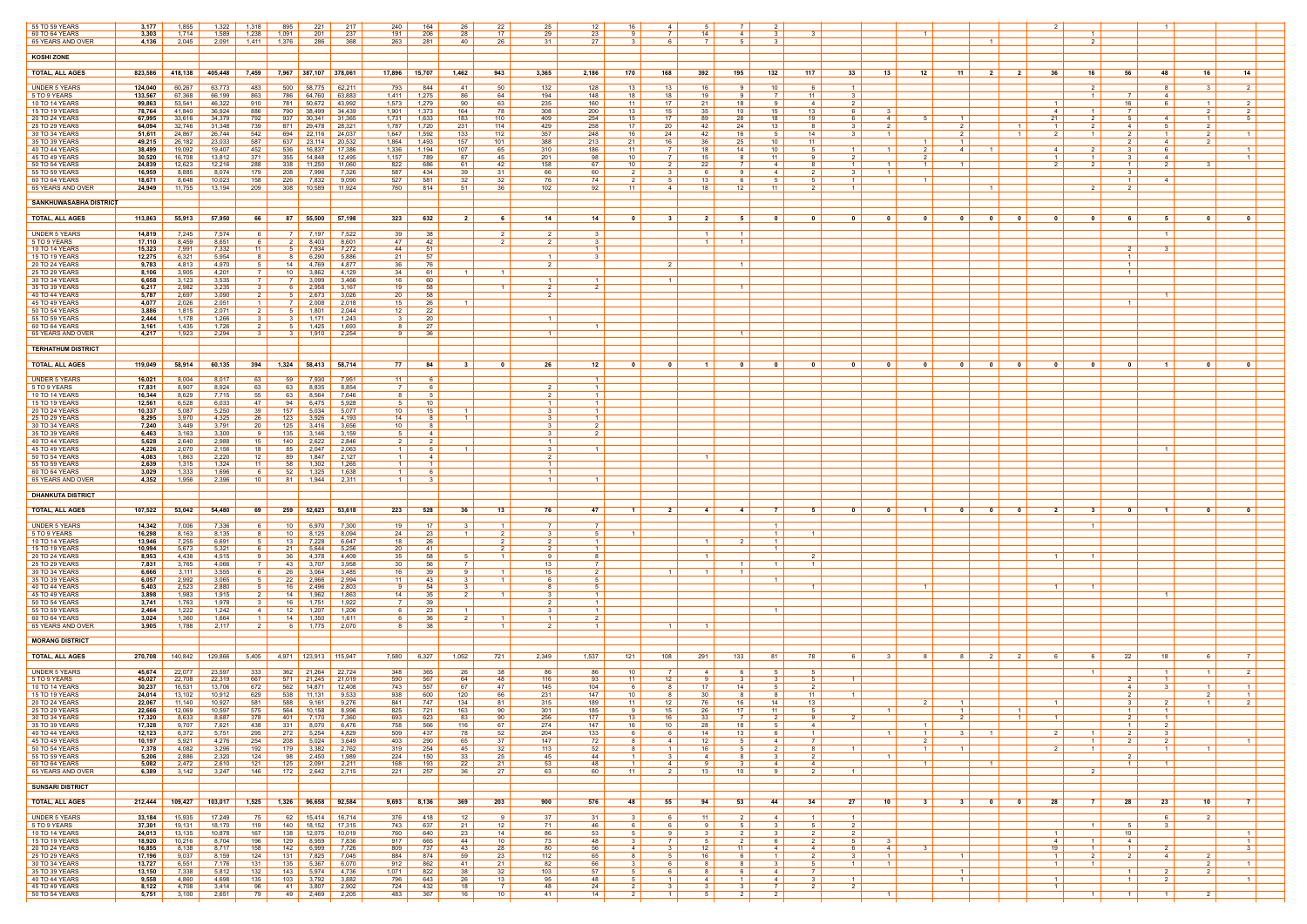| 55 TO 59 YEARS<br>60 TO 64 YEARS | 4,206<br>4,376     | 2,284<br>2,049    | 1,922<br>2,327    | -37<br>28              | 37<br>30                         | 1,866<br>1,641                   | 1,623<br>1,937                      | 353<br>344                 | 240<br>319        | -8                                  | 10 <sup>1</sup>                  | 16<br>21                | 15<br>-23                        | - 1 - I        |                  | -4                  |                                              | $\overline{1}$                   | $\overline{1}$   |                                              |                                                                                 |                  |                | - 3                              |                                  |                         |
|----------------------------------|--------------------|-------------------|-------------------|------------------------|----------------------------------|----------------------------------|-------------------------------------|----------------------------|-------------------|-------------------------------------|----------------------------------|-------------------------|----------------------------------|----------------|------------------|---------------------|----------------------------------------------|----------------------------------|------------------|----------------------------------------------|---------------------------------------------------------------------------------|------------------|----------------|----------------------------------|----------------------------------|-------------------------|
| 65 YEARS AND OVER                | 6,085              | 2,945             | 3,140             | -48                    | 46                               | 2,318                            | 2,574                               | 521                        | 480               | 15                                  | - 8                              | 35                      | - 30                             |                | $\overline{1}$   | 4                   | $\mathcal{P}$<br>$\overline{1}$              |                                  |                  |                                              |                                                                                 |                  |                | $\overline{2}$                   |                                  |                         |
| <b>SAGARMATHA ZONE</b>           |                    |                   |                   |                        |                                  |                                  |                                     |                            |                   |                                     |                                  |                         |                                  |                |                  |                     |                                              |                                  |                  |                                              |                                                                                 |                  |                |                                  |                                  |                         |
| <b>TOTAL, ALL AGES</b>           | 1,284,021          | 648,734           | 635,287           | 73                     | 247                              | 1.031                            | 1,248                               | 645,195 627,640            |                   | 1,483                               | 5,259                            | 769                     | 703                              | 94             | 124              | 45                  | - 27<br>29                                   | 11                               | $\blacksquare$ 1 | 2 <sup>1</sup><br>31                         | 3 <sup>1</sup><br>2 <sup>1</sup><br>$\blacksquare$ 1                            | $\blacksquare$ 1 | 8              | $\overline{4}$<br>61             | $\sim$ 4                         | 8                       |
| <b>UNDER 5 YEARS</b>             | 178,917            | 86,582            | 92,335            | - 8                    | 6                                | 67                               | 76                                  | 86,239                     | 91,840            | 197                                 | 345                              | 51                      | 47                               | 14             | 6                | $\mathbf{1}$        | 4<br>-4                                      | 2                                |                  | $\overline{1}$                               | $\overline{1}$<br>$\overline{1}$                                                |                  | $-4$           |                                  |                                  | 3 <sup>1</sup>          |
| 5 TO 9 YEARS<br>10 TO 14 YEARS   | 210,296<br>147,323 | 106,739<br>79,871 | 103,557<br>67,452 | 11                     | 10                               | 90<br>110                        | 110<br>66                           | 106,359<br>79,493          | 103,055<br>67,015 | 187<br>165                          | 304<br>289                       | 67<br>71                | 64<br>64                         | 12<br>16       | 10<br>-6         | 2 I                 | - 8<br>$\blacksquare$ 1<br>$\mathbf{R}$<br>4 | $\overline{1}$<br>$\overline{1}$ | $\overline{1}$   | $\overline{1}$<br>$1 \mid$<br>$\overline{1}$ |                                                                                 | $\overline{1}$   |                | $\overline{1}$                   | $\overline{1}$                   | 2 I                     |
| 15 TO 19 YEARS                   | 109,085            | 58,276            | 50,809            | - 8                    | 23                               | 94                               | 107                                 | 57,980                     | 50,159            | 121                                 | 449                              | 62                      | -56                              |                | 10               |                     | -3                                           |                                  |                  |                                              |                                                                                 |                  |                | $\overline{1}$                   |                                  | $\vert$ 1 $\vert$       |
| 20 TO 24 YEARS<br>25 TO 29 YEARS | 104,944<br>102,823 | 50,344<br>52,289  | 54,600<br>50,534  | 13                     | 30<br>32                         | 93<br>101                        | 170<br>159                          | 49,994<br>51,952           | 53,576<br>49,645  | 133<br>135                          | 718<br>595                       | 89<br>75                | 88<br>73                         | 10<br>9        | 14<br>17         | - 9<br>-8           | 2 I<br>2<br>$\overline{2}$<br>-6             | $\overline{1}$<br>4              |                  |                                              | $\mathbf{1}$                                                                    |                  | $\overline{1}$ | $\overline{1}$                   | $\overline{1}$<br>1 <sup>1</sup> | $\overline{1}$          |
| 30 TO 34 YEARS<br>35 TO 39 YEARS | 86,422<br>81,335   | 41,133<br>43,153  | 45,289<br>38,182  | რ.<br>-4               | 23<br>25                         | 107<br>106                       | 136<br>100                          | 40,805<br>42,880           | 44,433<br>37,518  | 118<br>96                           | 624<br>469                       | 80<br>56                | 62<br>58                         | 3              | 11               | - 8                 | $1 \vert$                                    |                                  |                  |                                              |                                                                                 |                  |                |                                  |                                  |                         |
| 40 TO 44 YEARS                   | 65,632             | 31,865            | 33,767            |                        | 22                               | 56                               | 80                                  | 31,653                     | 33,169            | 90                                  | 432                              | 56                      | 45                               |                | 16               |                     | $\overline{2}$                               |                                  |                  |                                              |                                                                                 |                  |                |                                  |                                  |                         |
| 45 TO 49 YEARS<br>50 TO 54 YEARS | 53,437<br>42,914   | 29,026<br>21,345  | 24,411<br>21,569  | -3                     | 14<br>19                         | 62<br>38                         | 50<br>49                            | 28,840<br>21,201           | 24,040<br>21,263  | 70<br>51                            | 259<br>202                       | 47<br>46                | -36<br>-28                       | 4              | 11<br>6          | 2                   | $\overline{1}$<br>$\overline{1}$             |                                  |                  |                                              | $\overline{1}$                                                                  |                  |                |                                  |                                  |                         |
| 55 TO 59 YEARS<br>60 TO 64 YEARS | 28,780<br>31,666   | 14,936<br>14,304  | 13,844<br>17,362  | $\mathcal{P}$          | 14<br>14                         | 30<br>36                         | 39<br>54                            | 14,846<br>14,199           | 13,649<br>17,078  | 37<br>42                            | 118<br>191                       | 15<br>22                | 22<br>22                         | 4 I            |                  | $\overline{2}$      |                                              |                                  |                  |                                              | $\overline{1}$                                                                  |                  |                | $\overline{1}$                   |                                  | $\overline{1}$          |
| 65 YEARS AND OVER                | 40,447             | 18,871            | 21,576            | $-1$                   | 10                               | -41                              | 52                                  | 18,754 21,200              |                   | -41                                 | 264                              | 32                      | - 38                             |                | - 7 - I          | $\mathbf{1}$        | $\overline{2}$                               | 2                                |                  |                                              |                                                                                 |                  |                |                                  |                                  |                         |
| <b>SOLUKHUMBU DISTRICT</b>       |                    |                   |                   |                        |                                  |                                  |                                     |                            |                   |                                     |                                  |                         |                                  |                |                  |                     |                                              |                                  |                  |                                              |                                                                                 |                  |                |                                  |                                  |                         |
| <b>TOTAL, ALL AGES</b>           | 104,609            | 52,236            | 52,373            | 2 <sup>1</sup>         | 0                                | 61                               | - 11                                | 52,197 52,221              |                   | 21                                  | 130                              | 10                      | - 11                             | $\mathbf{0}$   | 0                | - 0                 | 0<br>$\overline{\mathbf{0}}$                 | 0                                | $\mathbf{0}$     | 0<br>$\mathbf{0}$                            | $\overline{\mathbf{0}}$<br>$\mathbf{0}$<br>0                                    | 0                | - 0            | 0<br>$\overline{\mathbf{0}}$     | 0                                | $\overline{\mathbf{0}}$ |
| <b>UNDER 5 YEARS</b>             | 13,539             | 6,609             | 6,930             |                        |                                  | $\overline{1}$                   |                                     | 6,604                      | 6,918             | 2                                   | - 8                              | 2                       | - 1                              |                |                  |                     |                                              |                                  |                  |                                              |                                                                                 |                  |                |                                  |                                  |                         |
| 5 TO 9 YEARS                     | 15,931             | 8,000             | 7,931             | $\overline{2}$         |                                  | $\overline{1}$                   | $\vert$ 1 $\vert$                   | 7,993                      | 7,924             | 2 I<br>6                            | $\overline{7}$<br>$\mathbf{3}$   | 2<br>2 I                |                                  |                |                  |                     |                                              |                                  |                  |                                              |                                                                                 |                  |                |                                  |                                  |                         |
| 10 TO 14 YEARS<br>15 TO 19 YEARS | 13,660<br>10,531   | 7,238<br>5,531    | 6,422<br>5,000    |                        |                                  |                                  | $\overline{1}$                      | 7,230<br>5,529             | 6,418<br>4,988    | 2                                   | 11                               |                         |                                  |                |                  |                     |                                              |                                  |                  |                                              |                                                                                 |                  |                |                                  |                                  |                         |
| 20 TO 24 YEARS<br>25 TO 29 YEARS | 8,247<br>7,829     | 3,961<br>3,670    | 4,286<br>4,159    |                        |                                  | $\overline{1}$<br>2              | $\vert$ 1 $\vert$<br>2              | 3,959<br>3,665             | 4,269<br>4,142    | 1 <sup>1</sup><br>$1 \mid$          | 15<br>13                         | 2 I                     | $\overline{1}$<br>2              |                |                  |                     |                                              |                                  |                  |                                              |                                                                                 |                  |                |                                  |                                  |                         |
| 30 TO 34 YEARS                   | 6,872              | 3,263             | 3,609             |                        |                                  |                                  | $\overline{1}$<br>$\blacksquare$    | 3,261<br>3,175             | 3,582<br>3,378    | 1<br>-3                             | 22<br>12                         | $\overline{\mathbf{1}}$ | $\overline{4}$                   |                |                  |                     |                                              |                                  |                  |                                              |                                                                                 |                  |                |                                  |                                  |                         |
| 35 TO 39 YEARS<br>40 TO 44 YEARS | 6,570<br>5,475     | 3,178<br>2,622    | 3,392<br>2,853    |                        |                                  | $\vert$ 1 $\vert$                | $\vert$ 1 $\vert$                   | 2,620                      | 2,839             |                                     | 13                               | $\overline{1}$          |                                  |                |                  |                     |                                              |                                  |                  |                                              |                                                                                 |                  |                |                                  |                                  |                         |
| 45 TO 49 YEARS<br>50 TO 54 YEARS | 3,815<br>3,761     | 1,960<br>1,875    | 1,855<br>1,886    |                        |                                  |                                  |                                     | 1,960<br>1,874             | 1,848<br>1,881    | $\mathbf{1}$                        | $\overline{7}$<br>- 5            |                         |                                  |                |                  |                     |                                              |                                  |                  |                                              |                                                                                 |                  |                |                                  |                                  |                         |
| 55 TO 59 YEARS<br>60 TO 64 YEARS | 2,206<br>2,895     | 1,165<br>1,446    | 1,041<br>1,449    |                        |                                  |                                  |                                     | 1,164<br>1,446             | 1,038<br>1,446    | $1 \mid$                            | 3 <sup>1</sup><br>$\overline{2}$ |                         | $\overline{1}$                   |                |                  |                     |                                              |                                  |                  |                                              |                                                                                 |                  |                |                                  |                                  |                         |
| 65 YEARS AND OVER                | 3,278              | 1,718             | 1,560             |                        |                                  |                                  |                                     | 1,717                      | 1,550             | -1                                  |                                  |                         | $\overline{\mathbf{1}}$          |                |                  |                     |                                              |                                  |                  |                                              |                                                                                 |                  |                |                                  |                                  |                         |
| <b>BHOJPUR DISTRICT</b>          |                    |                   |                   |                        |                                  |                                  |                                     |                            |                   |                                     |                                  |                         |                                  |                |                  |                     |                                              |                                  |                  |                                              |                                                                                 |                  |                |                                  |                                  |                         |
| <b>TOTAL, ALL AGES</b>           | 194,250            | 94,938            | 99,312            | 32                     | 211                              | 83                               | 239                                 | 94,748 98,785              |                   | 12                                  | 5                                | 56                      | 63                               |                | - 3              | - 2                 | 2<br>- 3                                     | 0                                |                  | 0<br>$\mathbf{0}$                            | $\mathbf{0}$<br>$\blacksquare$                                                  | 0                |                | $\overline{2}$<br>$\blacksquare$ | - 0                              | 0                       |
| <b>UNDER 5 YEARS</b>             | 26,254             | 12,972            | 13,282            | - 1                    | $\vert$ 1 $\vert$                | 18                               | 14                                  | 12,948                     | 13,259            | $1 \mid$                            | $\overline{1}$                   |                         |                                  |                |                  |                     |                                              |                                  |                  |                                              | $\overline{1}$                                                                  |                  |                |                                  |                                  |                         |
| 5 TO 9 YEARS                     | 29,910             | 14,932            | 14,978            |                        | $5^{\circ}$                      | 12                               | 17                                  | 14,908                     | 14,951            | 1                                   |                                  |                         | -5                               |                |                  |                     |                                              |                                  |                  |                                              |                                                                                 |                  |                |                                  |                                  |                         |
| 10 TO 14 YEARS<br>15 TO 19 YEARS | 25,461<br>19,501   | 13,158<br>9,966   | 12,303<br>9,535   | -5<br>$\overline{4}$   | 2<br>21                          | 11<br>14                         | 13<br>15                            | 13,135<br>9,944            | 12,283<br>9,493   | $1 \vert$                           | $\vert$ 1 $\vert$                | <sup>7</sup><br>2 I     | - 5<br>$\mathbf{3}$              |                |                  |                     | $\blacksquare$ 1                             |                                  |                  |                                              |                                                                                 |                  |                | $1 \vert$<br>$\overline{1}$      |                                  |                         |
| 20 TO 24 YEARS<br>25 TO 29 YEARS | 15,653<br>13,905   | 7,523<br>6,389    | 8,130<br>7,516    | $\overline{2}$         | 26<br>25                         | $\overline{1}$                   | 24<br>25                            | 7,501<br>6,380             | 8,069<br>7,458    | 3 <sup>1</sup>                      | $\overline{2}$                   | .5<br>3                 | -9                               |                | $\overline{1}$   |                     |                                              |                                  |                  |                                              |                                                                                 |                  |                |                                  |                                  |                         |
| 30 TO 34 YEARS                   | 11,779             | 5,535             | 6,244             |                        | 21                               |                                  | 23                                  | 5,519                      | 6,193             | 2 I                                 |                                  | 4                       | <b>6</b>                         |                |                  | $\overline{2}$ 1    | $1 \vert$                                    |                                  |                  |                                              |                                                                                 |                  |                |                                  |                                  |                         |
| 35 TO 39 YEARS<br>40 TO 44 YEARS | 10,528<br>9,540    | 5,133<br>4,386    | 5,395<br>5,154    | -1                     | 22<br>22                         |                                  | 27<br>14                            | 5,125<br>4,374             | 5,338<br>5,115    | 2                                   |                                  | 4 I<br>6.               | $\mathbf{3}$                     |                | $\overline{1}$   |                     |                                              |                                  |                  |                                              |                                                                                 |                  |                |                                  |                                  |                         |
| 45 TO 49 YEARS<br>50 TO 54 YEARS | 6,928<br>7,220     | 3,417<br>3,339    | 3,511<br>3,881    | $\overline{1}$         | 13<br>19                         |                                  | 12<br>15                            | 3,410<br>3,330             | 3,485<br>3,846    |                                     |                                  | 4                       | $\overline{1}$                   |                | $\overline{1}$   |                     |                                              |                                  |                  |                                              |                                                                                 |                  |                |                                  |                                  |                         |
| 55 TO 59 YEARS<br>60 TO 64 YEARS | 4,435<br>5,777     | 2,172<br>2,578    | 2,263<br>3,199    | $\overline{1}$         | 13<br>12 <sup>12</sup>           |                                  | 11<br>19                            | 2,169<br>2,572             | 2,235<br>3,164    | 2 <sup>1</sup>                      |                                  | 2<br>3                  | $\mathbf{R}$<br>4                | $\overline{1}$ |                  |                     |                                              |                                  |                  |                                              |                                                                                 |                  |                | $\overline{1}$                   |                                  |                         |
| 65 YEARS AND OVER                | 7,359              | 3,438             | 3,921             |                        | -9                               | $\overline{1}$                   | 10                                  | 3,433                      | 3,896             |                                     |                                  | 4                       |                                  |                |                  |                     |                                              |                                  |                  |                                              |                                                                                 |                  |                |                                  |                                  |                         |
| <b>KHOTANG DISTRICT</b>          |                    |                   |                   |                        |                                  |                                  |                                     |                            |                   |                                     |                                  |                         |                                  |                |                  |                     |                                              |                                  |                  |                                              |                                                                                 |                  |                |                                  |                                  |                         |
| <b>TOTAL, ALL AGES</b>           | 163,211            | 79,672            | 83,539            | - 1                    | - 5                              | -4                               | 18                                  | 79,653 83,488              |                   | -5                                  | 12 <sub>2</sub>                  |                         | 16                               | ົດ             |                  | - 0                 |                                              |                                  |                  | - 0                                          | $\mathbf{0}$<br>$\mathbf{0}$                                                    |                  |                | - 0                              | - 0                              | $\mathbf{0}$            |
| <b>UNDER 5 YEARS</b>             | 22,771             | 10,969            | 11,802            |                        |                                  | $\overline{1}$                   | $1 \vert$                           | 10,968 11,799              |                   |                                     | $\overline{2}$                   |                         |                                  |                |                  |                     |                                              |                                  |                  |                                              |                                                                                 |                  |                |                                  |                                  |                         |
| 5 TO 9 YEARS                     | 25,262             | 12,422            | 12,840            |                        |                                  |                                  |                                     | 12,420                     | 12,840            |                                     |                                  |                         |                                  |                |                  |                     |                                              |                                  |                  |                                              |                                                                                 |                  |                |                                  |                                  |                         |
| 10 TO 14 YEARS<br>15 TO 19 YEARS | 21,060<br>15,866   | 11,259<br>7,994   | 9,801<br>7,872    |                        |                                  |                                  | $\overline{1}$<br>- 3               | 11,259<br>7,993            | 9,795<br>7,867    |                                     | $3 \mid$                         |                         | $\overline{2}$<br>$\overline{2}$ |                |                  |                     |                                              |                                  |                  |                                              |                                                                                 |                  |                |                                  |                                  |                         |
| 20 TO 24 YEARS<br>25 TO 29 YEARS | 13,584<br>12,499   | 6,565<br>5,728    | 7,019<br>6,771    |                        | $\overline{1}$<br>$\overline{1}$ |                                  | $\overline{1}$<br>- 5               | 6,564<br>5,724             | 7,013<br>6,761    | $\mathbf{1}$<br>2                   | $\overline{1}$<br>$\sim$ 4       |                         | ્ર                               |                |                  |                     |                                              |                                  |                  |                                              |                                                                                 |                  |                |                                  |                                  |                         |
| 30 TO 34 YEARS<br>35 TO 39 YEARS | 9,867              | 4,602<br>4,382    | 5,265<br>4,806    |                        | $\overline{2}$                   | $\overline{1}$                   | $\overline{2}$                      | 4,598<br>4,381             | 5,260<br>4,799    | 2 I                                 | $\overline{2}$                   | $-1$<br>$\overline{1}$  | $\overline{1}$<br>$\mathbf{R}$   |                |                  |                     |                                              |                                  |                  |                                              |                                                                                 |                  |                |                                  |                                  |                         |
| 40 TO 44 YEARS                   | 9,188<br>7,962     | 3,729             | 4,233             |                        |                                  |                                  | $\overline{1}$                      | 3,728                      | 4,229             |                                     |                                  |                         |                                  |                |                  |                     |                                              |                                  |                  |                                              |                                                                                 |                  |                |                                  |                                  |                         |
| 45 TO 49 YEARS<br>50 TO 54 YEARS | 5,945<br>5,719     | 2,953<br>2,591    | 2,992<br>3,128    |                        |                                  |                                  | $\overline{1}$                      | 2,951<br>2,591             | 2,989<br>3,128    |                                     |                                  | $\mathcal{P}$           | $\overline{2}$                   |                |                  |                     |                                              |                                  |                  |                                              |                                                                                 |                  |                |                                  |                                  |                         |
| 55 TO 59 YEARS<br>60 TO 64 YEARS | 3,448<br>4,301     | 1,711<br>1,918    | 1,737<br>2,383    |                        | $\overline{1}$                   |                                  |                                     | 1,710<br>1,917             | 1,737<br>2,381    |                                     |                                  |                         |                                  |                |                  |                     |                                              |                                  |                  |                                              |                                                                                 |                  |                |                                  |                                  |                         |
| 65 YEARS AND OVER                | 5,739              | 2,849             | 2,890             |                        |                                  |                                  |                                     | 2,849                      | 2,890             |                                     |                                  |                         |                                  |                |                  |                     |                                              |                                  |                  |                                              |                                                                                 |                  |                |                                  |                                  |                         |
| <b>OKHALDHUNGA DISTRICT</b>      |                    |                   |                   |                        |                                  |                                  |                                     |                            |                   |                                     |                                  |                         |                                  |                |                  |                     |                                              |                                  |                  |                                              |                                                                                 |                  |                |                                  |                                  |                         |
| <b>TOTAL, ALL AGES</b>           | 122,795            | 59,442            | 63,353            | - 5                    | 2                                | -6                               | 10                                  | $\overline{59,092}$ 62,569 |                   | 240                                 | 718                              | 94                      | 48                               | 0              |                  | -4                  |                                              |                                  |                  | 0<br>$\mathbf{0}$                            | $\mathbf{0}$<br>$\blacksquare$                                                  | $\mathbf{0}$     |                | $\mathbf{0}$<br>- 0              | 0                                | $\mathbf{0}$            |
| <b>UNDER 5 YEARS</b>             | 16,732             | 7,902             | 8,830             | $\overline{1}$         |                                  | $\overline{2}$                   | $\overline{1}$                      | 7,841                      | 8,756             | 49                                  | 67                               | - 9                     | 6                                |                |                  |                     |                                              |                                  |                  |                                              |                                                                                 |                  |                |                                  |                                  |                         |
| 5 TO 9 YEARS<br>10 TO 14 YEARS   | 19,365<br>14,777   | 9,521<br>7,820    | 9,844<br>6,957    |                        | $\overline{1}$                   | $\overline{1}$                   | $\vert$ 1 $\vert$<br>$\overline{2}$ | 9,462<br>7,765             | 9,797<br>6,902    | 43<br>41                            | 42<br>42                         | 13<br>13                | 9                                |                |                  | $\overline{1}$      | $\overline{2}$                               |                                  |                  |                                              |                                                                                 |                  |                |                                  |                                  |                         |
| 15 TO 19 YEARS<br>20 TO 24 YEARS | 11,849<br>9,485    | 6,031<br>4,328    | 5,818<br>5,157    |                        |                                  | $\overline{1}$                   | - 2<br>$\mathbf{R}$                 | 5,993<br>4,296             | 5,746<br>5,052    | 32<br>25                            | 67<br>95                         | 6                       | $\mathbf{3}$                     |                |                  |                     | $1 \vert$                                    |                                  |                  |                                              |                                                                                 |                  |                |                                  |                                  |                         |
| 25 TO 29 YEARS                   | 9,139              | 4,192             | 4,947             | $\overline{2}$         |                                  |                                  |                                     | 4,160                      | 4,870             | 20                                  | 72                               | 9.                      | - 5                              |                |                  | $\overline{1}$      |                                              |                                  |                  |                                              |                                                                                 |                  |                |                                  |                                  |                         |
| 30 TO 34 YEARS<br>35 TO 39 YEARS | 7,800<br>7,439     | 3,468<br>3,573    | 4,332<br>3,866    |                        | $\overline{1}$                   | $\overline{1}$                   |                                     | 3,451<br>3,563             | 4,262<br>3,804    | 9<br>4                              | 66<br>57                         | 8<br>5                  | $\overline{2}$<br>$\overline{4}$ |                |                  |                     | $\overline{1}$<br>$1 \vert$                  |                                  |                  |                                              |                                                                                 |                  |                |                                  |                                  |                         |
| 40 TO 44 YEARS<br>45 TO 49 YEARS | 6,190<br>4,748     | 2,901<br>2,319    | 3,289<br>2,429    |                        |                                  | $\overline{1}$                   |                                     | 2,889<br>2,306             | 3,241<br>2,400    | 4<br>3 <sup>1</sup>                 | 45<br>26                         | $\overline{7}$<br>8     | $\mathbf{3}$<br>$\mathbf{3}$     |                |                  | $\overline{1}$      |                                              |                                  |                  |                                              | $\overline{1}$                                                                  |                  |                |                                  |                                  |                         |
| 50 TO 54 YEARS                   | 4,549              | 2,182             | 2,367             |                        |                                  |                                  |                                     | 2,176                      | 2,334             | $1 \mid$                            | 33                               | 5 I                     |                                  |                |                  |                     |                                              |                                  |                  |                                              |                                                                                 |                  |                |                                  |                                  |                         |
| 55 TO 59 YEARS<br>60 TO 64 YEARS | 2,868<br>3,393     | 1,480<br>1,550    | 1,388<br>1,843    |                        |                                  |                                  |                                     | 1,475<br>1,544             | 1,363<br>1,811    | $\vert$ 2 $\vert$<br>3 <sup>1</sup> | 25<br>31                         | 2 <sup>1</sup><br>3 I   | $\overline{1}$                   |                |                  | $\overline{1}$      |                                              |                                  |                  |                                              |                                                                                 |                  |                |                                  |                                  |                         |
| 65 YEARS AND OVER                | 4,461              | 2,175             | 2,286             |                        |                                  |                                  | $\overline{1}$                      | $2,171$ 2,231              |                   | 4                                   | 50                               |                         | $\overline{\mathbf{3}}$          |                |                  |                     | $1 \vert$                                    |                                  |                  |                                              |                                                                                 |                  |                |                                  |                                  |                         |
| <b>UDAYAPUR DISTRICT</b>         |                    |                   |                   |                        |                                  |                                  |                                     |                            |                   |                                     |                                  |                         |                                  |                |                  |                     |                                              |                                  |                  |                                              |                                                                                 |                  |                |                                  |                                  |                         |
| <b>TOTAL, ALL AGES</b>           | 112,471            | 55,827            | 56,644            | 15 I                   | 17                               | 41                               | 39                                  | 55,381 56,235              |                   | 243                                 | 223                              | 126                     | 119                              | 51             | $\blacksquare$ 1 | 14 I                | $\mathbf{0}$<br>91                           | $\blacksquare$ 1                 | $\mathbf{0}$     | $\overline{\mathbf{0}}$<br>$-1$              | $\overline{\mathbf{0}}$<br>$\overline{\mathbf{0}}$<br>$\overline{\mathbf{0}}$ l | $\mathbf{0}$     | $\mathbf{0}$   | $\mathbf{0}$<br>1 <sup>1</sup>   | $\overline{\mathbf{0}}$          | $\overline{\mathbf{0}}$ |
| <b>UNDER 5 YEARS</b>             | 17,141             | 8,205             | 8,936             | $\mathbf{3}$           | 4                                | - 5                              | 7                                   | 8,157                      | 8,881             | 25                                  | 23                               | 12                      | 19                               | $\overline{2}$ |                  | $\overline{1}$      | $\overline{2}$                               |                                  |                  |                                              |                                                                                 |                  |                |                                  |                                  |                         |
| 5 TO 9 YEARS<br>10 TO 14 YEARS   | 17,358<br>13,073   | 8,668<br>7,015    | 8,690<br>6,058    | 2<br>2                 | 4<br>$\overline{2}$              | - 5<br>6                         | -8<br>$-4$                          | 8,621<br>6,964             | 8,627<br>6,019    | 27<br>32                            | 34<br>19                         | 13 <sup>1</sup><br>9    | 15<br>14                         | $\overline{1}$ |                  |                     | $1 \vert$                                    | $\vert$ 1 $\vert$                |                  | $\overline{1}$                               |                                                                                 |                  |                |                                  |                                  |                         |
| 15 TO 19 YEARS                   | 10,715             | 5,570             | 5,145             | $\overline{1}$         |                                  | -5                               | $\overline{4}$                      | 5,530                      | 5,105             | 19                                  | 22                               | 14                      | 13                               |                |                  | $\overline{1}$      | $\overline{1}$                               |                                  |                  |                                              |                                                                                 |                  |                |                                  |                                  |                         |
| 20 TO 24 YEARS<br>25 TO 29 YEARS | 9,456<br>9,442     | 4,582<br>4,633    | 4,874<br>4,809    |                        | $1 \vert$<br>$\overline{2}$      | $\overline{1}$<br>$\overline{1}$ | 2<br>$\vert$ 1 $\vert$              | 4,541<br>4,596             | 4,822<br>4,767    | 33<br>18                            | 34<br>23                         | - 7 I<br>15             | 15<br>13                         | $\overline{1}$ |                  | $\mathcal{P}$       | $\mathbf{3}$                                 |                                  |                  |                                              |                                                                                 |                  |                |                                  |                                  |                         |
| 30 TO 34 YEARS<br>35 TO 39 YEARS | 7,498<br>6,578     | 3,620<br>3,461    | 3,878<br>3,117    | - 2<br>$\frac{2}{2}$ 1 | $\overline{1}$<br>$1 \vert$      | $\overline{1}$<br>6              | - 3<br>2                            | 3,580<br>3,422             | 3,848<br>3,098    | 20<br>15                            | 14<br>9                          | 15<br>11 I              | 11<br>$\overline{7}$             | $\overline{1}$ |                  | 5                   | $1 \vert$                                    |                                  |                  |                                              |                                                                                 |                  |                | $\vert$ 1 $\vert$                |                                  |                         |
| 40 TO 44 YEARS<br>45 TO 49 YEARS | 5,512<br>4,134     | 2,666<br>2,137    | 2,846<br>1,997    |                        |                                  | $\mathbf{R}$<br>$\overline{1}$   | $\mathbf{R}$<br>$\vert$ 1 $\vert$   | 2,632<br>2,123             | 2,830<br>1,986    | 18<br>8                             | 11<br>$\overline{7}$             | 9<br>4                  | $\overline{2}$<br>2              |                |                  | 4<br>$\overline{1}$ | $\overline{1}$                               |                                  |                  |                                              |                                                                                 |                  |                |                                  |                                  |                         |
| 50 TO 54 YEARS                   | 3,642              | 1,751             | 1,891             | $\overline{1}$         |                                  |                                  | $\overline{2}$                      | 1,732                      | 1,878             | 9                                   | 11                               | 9.                      |                                  |                |                  |                     |                                              |                                  |                  |                                              |                                                                                 |                  |                |                                  |                                  |                         |
|                                  |                    |                   |                   |                        |                                  |                                  |                                     |                            |                   |                                     |                                  |                         |                                  |                |                  |                     |                                              |                                  |                  |                                              |                                                                                 |                  |                |                                  |                                  |                         |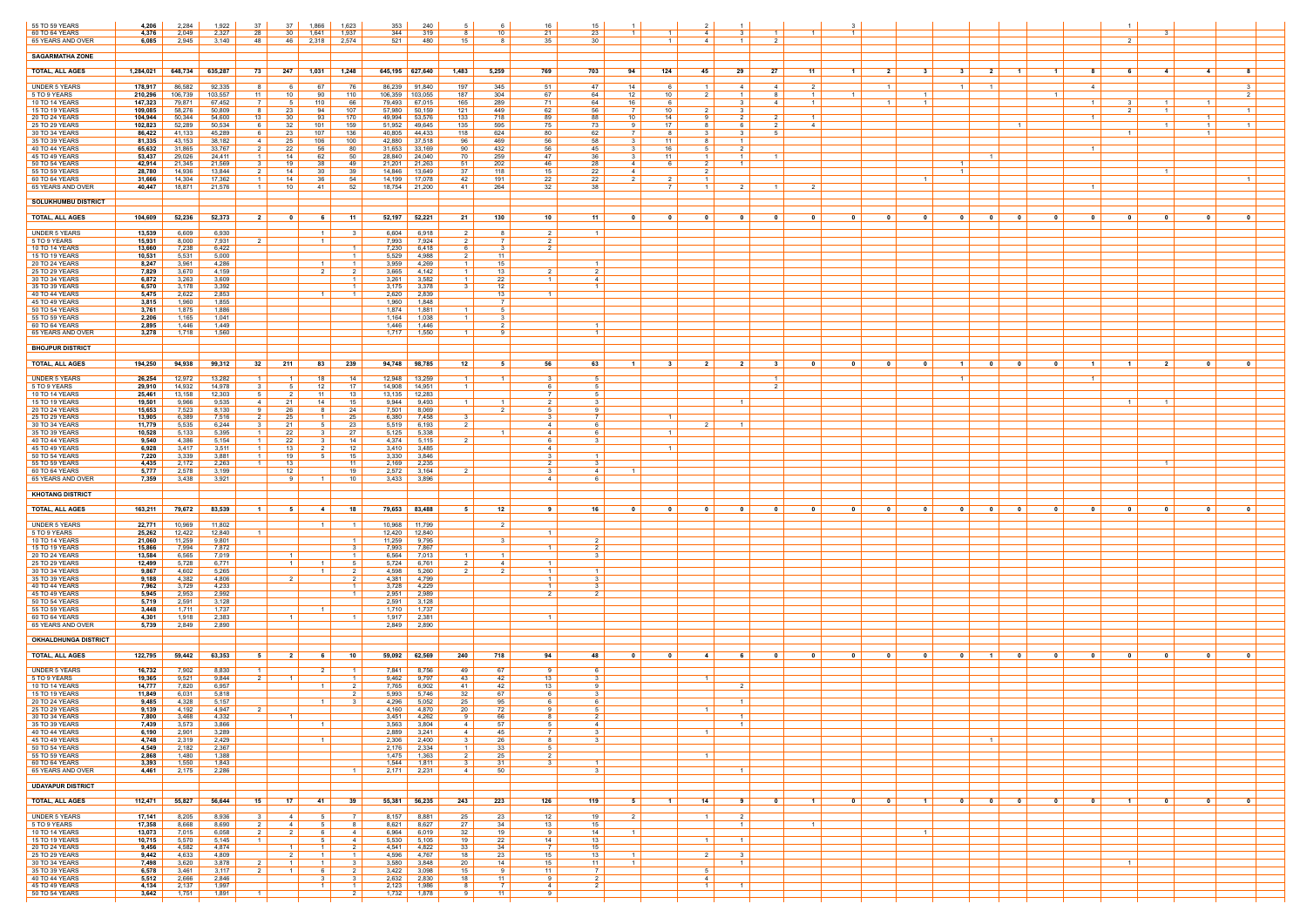| 55 TO 59 YEARS                       | 2,132               | 1,064             | 1,068            |                                  |                                  |                                  |                     | 1,051                | 1,062                    |                       |                        | $\overline{2}$             | $\overline{\mathbf{2}}$          |                                |                                |                      |                                    |                     |                                       |                         |                                         |                         |                                                                                |                |                                         |                                  |                                     |  |
|--------------------------------------|---------------------|-------------------|------------------|----------------------------------|----------------------------------|----------------------------------|---------------------|----------------------|--------------------------|-----------------------|------------------------|----------------------------|----------------------------------|--------------------------------|--------------------------------|----------------------|------------------------------------|---------------------|---------------------------------------|-------------------------|-----------------------------------------|-------------------------|--------------------------------------------------------------------------------|----------------|-----------------------------------------|----------------------------------|-------------------------------------|--|
| 60 TO 64 YEARS<br>65 YEARS AND OVER  | 2,632<br>3,158      | 1,115<br>1,340    | 1,517<br>1,818   |                                  | - 1                              |                                  |                     | 1,102<br>1,330       | 1,503<br>1,809           |                       | <b>Q</b><br>4          | 4<br>$\mathcal{P}$         | $\overline{4}$                   |                                |                                |                      |                                    |                     |                                       |                         |                                         |                         |                                                                                |                |                                         |                                  |                                     |  |
| <b>SAPTARI DISTRICT</b>              |                     |                   |                  |                                  |                                  |                                  |                     |                      |                          |                       |                        |                            |                                  |                                |                                |                      |                                    |                     |                                       |                         |                                         |                         |                                                                                |                |                                         |                                  |                                     |  |
| <b>TOTAL, ALL AGES</b>               | 299,105             | 156,413           | 142,692          | 15                               | 81                               | 871                              | 873                 | 154,946              | 141,381                  | 223                   | 147                    | 263                        | 209                              | 49                             | 53                             | -20                  | 31                                 | 17                  | 7<br>$\blacksquare$                   | 2                       | - 0<br>- 1                              | $\blacksquare$          | $\blacksquare$ 1<br>$\blacksquare$                                             | -4             | $\overline{\mathbf{2}}$<br>-4           | - 1                              | $\overline{2}$                      |  |
|                                      |                     |                   |                  |                                  |                                  |                                  |                     |                      |                          |                       |                        |                            |                                  |                                |                                |                      |                                    |                     |                                       |                         |                                         |                         |                                                                                |                |                                         |                                  |                                     |  |
| <b>UNDER 5 YEARS</b><br>5 TO 9 YEARS | 41,728<br>52,830    | 20,195<br>27,333  | 21,533<br>25,497 |                                  | $\overline{1}$                   | -37<br>-70                       | 48<br>82            | 20,134<br>27,220     | 21,466<br>25,390         | 4<br>16               | - 9<br>4               | 8<br>10                    | - 2<br>14                        |                                | 2                              |                      |                                    | 2                   | -2                                    | $1 \mid$                |                                         |                         | - 1                                                                            |                |                                         |                                  | $\overline{1}$                      |  |
| 10 TO 14 YEARS<br>15 TO 19 YEARS     | 31,568<br>21,038    | 17,579<br>11,742  | 13,989<br>9,296  |                                  | $\overline{1}$<br>$\overline{1}$ | 90<br>73                         | 43<br>77            | 17,442<br>11,616     | 13,914<br>9,183          | 11<br>25              | - 9<br>10 <sup>1</sup> | 24  <br>18                 | 18<br>17                         | 7                              | $\overline{1}$<br><sup>7</sup> |                      |                                    | $\overline{1}$      |                                       | $1 \mid$                |                                         |                         |                                                                                | $\overline{1}$ | 31<br>$\overline{1}$                    | $\overline{1}$                   | $\overline{1}$                      |  |
| 20 TO 24 YEARS<br>25 TO 29 YEARS     | 25,272<br>25,799    | 12,146<br>14,343  | 13,126<br>11,456 | 4<br>$\overline{1}$              | - 2<br>2                         | 93                               | 127<br>119          | 11,965<br>14,185     | 12,952<br>11,274         | -31<br>31             | 17<br>21               | 53<br>24                   | 20<br>26                         | 2                              | 8                              | 51                   |                                    | 2                   | $\overline{\mathbf{1}}$<br>- 3        |                         |                                         |                         | $\overline{1}$                                                                 |                | $\overline{1}$                          |                                  |                                     |  |
| 30 TO 34 YEARS<br>35 TO 39 YEARS     | 21,454<br>20,109    | 10,507<br>11,752  | 10,947<br>8,357  | $\blacksquare$                   |                                  | 99<br>94                         | 102<br>61           | 10,336<br>11,609     | 10,807<br>8,266          | 34<br>24              | 15<br>16               | 28<br>21                   | 19<br>14                         | 4                              | -4                             | $\overline{1}$       |                                    | 4                   |                                       |                         |                                         |                         |                                                                                |                |                                         |                                  |                                     |  |
| 40 TO 44 YEARS                       | 15,121              | 7,441             | 7,680            | $\blacksquare$                   |                                  | 47                               | 57                  | 7,359                | 7,579                    | 11                    | 12                     | 22                         | 23                               | 1                              | 7                              |                      | $\overline{1}$                     |                     |                                       |                         |                                         |                         |                                                                                | $\overline{1}$ |                                         |                                  |                                     |  |
| 45 TO 49 YEARS<br>50 TO 54 YEARS     | 13,761<br>8,892     | 8,131<br>4,731    | 5,630<br>4,161   |                                  | $\overline{1}$                   | 58<br>33                         | 34<br>29            | 8,041<br>4,668       | 5,564<br>4,113           | 11<br>8               | -9<br><b>6</b>         | 18<br>17 <sup>1</sup>      | 15<br>13                         | $\overline{2}$                 | 7                              |                      |                                    |                     |                                       |                         |                                         |                         |                                                                                |                |                                         |                                  |                                     |  |
| 55 TO 59 YEARS<br>60 TO 64 YEARS     | 7,044<br>6,243      | 3,778<br>2,875    | 3,266<br>3,368   |                                  |                                  | -25<br>- 33                      | 26<br>32            | 3,740<br>2,827       | 3,227<br>3,323           | .5                    | $\mathbf{3}$<br>-8     | 4<br>- 7 I                 | 10<br>- 5                        | $\overline{1}$                 |                                | - 1                  |                                    |                     |                                       |                         | $\overline{1}$                          |                         |                                                                                |                |                                         |                                  |                                     |  |
| 65 YEARS AND OVER                    | 8,246               | 3,860             | 4,386            |                                  |                                  | 40                               | 36                  | 3,804                | 4,323                    |                       |                        | Q                          | 13                               |                                |                                | $\overline{1}$       |                                    |                     | $\overline{1}$                        |                         |                                         |                         |                                                                                |                |                                         |                                  |                                     |  |
| <b>SIRAHA DISTRICT</b>               |                     |                   |                  |                                  |                                  |                                  |                     |                      |                          |                       |                        |                            |                                  |                                |                                |                      |                                    |                     |                                       |                         |                                         |                         |                                                                                |                |                                         |                                  |                                     |  |
| <b>TOTAL, ALL AGES</b>               | 287,580             | 150,206           | 137,374          |                                  | -4                               | 20                               | 58                  | 149,178 132,961      |                          | 739                   | 4,024                  | 211                        | 237                              | 39                             | 67                             | - 5                  |                                    | $\overline{7}$      | - 3                                   | 0                       | $\overline{2}$<br>$\mathbf 1$           | - 0                     | - 0                                                                            | - 3            | - 0<br>- 0                              | - 3                              | -6                                  |  |
| <b>UNDER 5 YEARS</b>                 | 40,752              | 19,730            | 21,022           | $\blacksquare$                   |                                  | $\mathbf{3}$                     |                     | 19,587               | 20,761                   | 116                   | 235                    | 17 <sup>1</sup>            | - 14                             | -5                             | -4                             |                      | 2 I                                | $\overline{1}$      |                                       |                         |                                         |                         |                                                                                | 2              |                                         |                                  | 2 <sup>1</sup>                      |  |
| 5 TO 9 YEARS<br>10 TO 14 YEARS       | 49,640<br>27,724    | 25,863<br>15,802  | 23,777<br>11,922 |                                  |                                  | $\overline{2}$                   |                     | 25,735<br>15,698     | 23,526<br>11,684         | 98<br>75              | 217<br>213             | 22<br>16                   | 27<br>16                         |                                | . 5                            |                      |                                    | -3                  | $\overline{1}$                        |                         | -1                                      |                         |                                                                                |                |                                         |                                  |                                     |  |
| 15 TO 19 YEARS<br>20 TO 24 YEARS     | 19,585<br>23,247    | 11,442<br>11,239  | 8,143<br>12,008  |                                  | $\overline{1}$                   | $\overline{2}$                   | 12                  | 11,375<br>11,168     | 7,777<br>11,399          | 42<br>42              | 338<br>554             | 21  <br>18                 | 18<br>34                         | 2                              | 3  <br><sup>7</sup>            |                      | $\overline{1}$<br>$\blacksquare$ 1 |                     |                                       |                         |                                         |                         |                                                                                |                |                                         | $\overline{1}$                   |                                     |  |
| 25 TO 29 YEARS<br>30 TO 34 YEARS     | 24,210<br>21,152    | 13,334<br>10,138  | 10,876<br>11,014 |                                  | $\overline{\phantom{a}}^2$       | $\overline{1}$                   |                     | 13,242<br>10,060     | 10,373<br>10,481         | 60<br>50              | 462<br>505             | 21<br>23                   | 20<br>19                         | 2                              | -4                             |                      |                                    |                     | - 1                                   |                         |                                         |                         |                                                                                |                |                                         | $\overline{1}$<br>$\overline{1}$ |                                     |  |
| 35 TO 39 YEARS                       | 20,923              | 11,674            | 9,249            |                                  |                                  |                                  | $\overline{7}$      | 11,605               | 8,835                    | 50                    | 374                    | 14                         | 23                               |                                | 10 <sup>1</sup>                |                      |                                    |                     |                                       |                         |                                         |                         |                                                                                |                |                                         |                                  |                                     |  |
| 40 TO 44 YEARS<br>45 TO 49 YEARS     | 15,832<br>14,106    | 8,120<br>8,109    | 7,712<br>5,997   |                                  |                                  |                                  | 4<br>$\overline{2}$ | 8,051<br>8,049       | 7,336<br>5,768           | 55<br>48              | 351<br>210             | 10<br>11 <sup>1</sup>      | 11<br>14                         | $\overline{1}$                 | 31                             |                      |                                    |                     |                                       |                         |                                         |                         |                                                                                |                |                                         |                                  |                                     |  |
| 50 TO 54 YEARS<br>55 TO 59 YEARS     | 9,131<br>6,647      | 4,876<br>3,566    | 4,255<br>3,081   |                                  |                                  |                                  |                     | 4,830<br>3,537       | 4,083<br>2,987           | 32<br>20              | 147<br>84              | 12<br>$5-1$                | 14                               | $\overline{1}$                 | 6                              | $\overline{1}$<br>-1 | $\overline{1}$                     |                     |                                       |                         | $\overline{1}$<br>$\overline{1}$        |                         |                                                                                |                |                                         |                                  |                                     |  |
| 60 TO 64 YEARS<br>65 YEARS AND OVER  | 6,425<br>8,206      | 2,822<br>3,491    | 3,603<br>4,715   |                                  | $\overline{1}$                   |                                  | $\overline{2}$      | 2,791<br>3,450       | 3,450<br>4,501           | 27<br>24              | 141<br>193             | 4<br>17 <sup>1</sup>       | 13                               |                                | - 1<br>4                       |                      |                                    |                     | $\overline{1}$                        |                         |                                         |                         |                                                                                |                |                                         |                                  | $\overline{1}$                      |  |
| <b>JANAKPUR ZONE</b>                 |                     |                   |                  |                                  |                                  |                                  |                     |                      |                          |                       |                        |                            |                                  |                                |                                |                      |                                    |                     |                                       |                         |                                         |                         |                                                                                |                |                                         |                                  |                                     |  |
|                                      |                     |                   |                  |                                  |                                  |                                  |                     |                      |                          |                       |                        |                            |                                  |                                |                                |                      |                                    |                     |                                       |                         |                                         |                         |                                                                                |                |                                         |                                  |                                     |  |
| <b>TOTAL, ALL AGES</b>               | $1,200,643$ 618,581 |                   | 582,062          | 55                               | 39                               | 97                               | 121                 |                      |                          | 13,170 14,981 601,172 | 561,875                | 2,994                      | 3,110                            | 904                            | 1,733                          | 99                   | 85                                 | 61                  | 60                                    | 36                      | - 3<br>61                               | $\mathbf{0}$            | 7<br>$\blacksquare$                                                            | - 9            | $\overline{\mathbf{2}}$<br>- 9          | - 3                              | $-4$                                |  |
| <b>UNDER 5 YEARS</b><br>5 TO 9 YEARS | 178,886<br>195,228  | 86,333<br>101,451 | 92,553<br>93,777 | $\mathbf{R}$                     | 4<br>4                           | <b>Q</b><br>14                   | 11<br>13            | 525<br>982           | 588<br>932               | 85,481<br>100,038     | 91,652<br>92,465       | 225<br>285                 | 205<br>235                       | 78<br>108                      | 75<br>108                      | 7 I<br>-8            | 10 <sup>1</sup>                    | 5<br>$\overline{7}$ | - 3<br>-8<br>$\overline{1}$           |                         | $\overline{2}$<br>$\vert$ 1 $\vert$     |                         |                                                                                | $\overline{1}$ | $\overline{1}$                          | 1 <sup>1</sup>                   | $\overline{2}$<br>$\vert$ 1 $\vert$ |  |
| 10 TO 14 YEARS<br>15 TO 19 YEARS     | 131,264<br>98,823   | 73,788<br>54,028  | 57,476<br>44,795 | - 6                              | - 1<br>3                         | -20                              | 11                  | 1,030<br>987         | 822<br>1,036             | 72,349<br>52,632      | 56,302<br>43,342       | 293<br>304                 | 237<br>238                       | 75<br>71                       | 89<br>151                      | 6                    | 61                                 | 11                  | - 3                                   | 5                       |                                         |                         | $\overline{1}$<br>$\overline{1}$                                               |                | $\overline{1}$                          | -1                               |                                     |  |
| 20 TO 24 YEARS<br>25 TO 29 YEARS     | 95,364<br>95,539    | 47,081<br>49,038  | 48,283<br>46,501 | 4                                | $\overline{2}$<br>4              | $12 \overline{ }$                | 12<br>15            | 1,119<br>1,255       | 1,479<br>1,693           | 45,620<br>47,374      | 46,166<br>44,146       | 227<br>279                 | 356<br>365                       | 89<br>103                      | 248<br>266                     | -9                   | 10<br>4                            |                     | - 3<br>$\overline{1}$<br>-4           | 4<br>31                 |                                         |                         | $\vert$ 1 $\vert$                                                              |                | $1 \vert$<br>$\overline{1}$             |                                  |                                     |  |
| 30 TO 34 YEARS                       | 85,165              | 41,058            | 44,107           |                                  | 4                                |                                  | 15                  | 1,213                | 1,802                    | 39,473                | 41,759                 | 270                        | 298                              | 80                             | 204                            | -9                   | 11                                 |                     | 7                                     | 6 I                     |                                         |                         | $\overline{1}$                                                                 |                | $\overline{1}$                          | $\overline{1}$                   |                                     |  |
| 35 TO 39 YEARS<br>40 TO 44 YEARS     | 79,862<br>64,009    | 42,918<br>32,822  | 36,944<br>31,187 |                                  | -6                               | 4                                | - 5<br>11           | 1,500<br>1,215       | 1,605<br>1,347           | 41,050<br>31,302      | 34,849<br>29,452       | 273<br>216                 | 299<br>225                       | 67<br>65                       | 162<br>132                     | 10<br>10             | 51                                 | $\mathbf{3}$        | $\overline{7}$<br>-4                  | $1 \mid$<br>3 I         |                                         |                         | $\vert$ 1 $\vert$<br>$\overline{1}$                                            |                | $\overline{1}$                          |                                  |                                     |  |
| 45 TO 49 YEARS<br>50 TO 54 YEARS     | 49,389<br>38,943    | 27,695<br>20,430  | 21,694<br>18,513 | -6                               | 2<br>2                           | - 5                              | $\mathbf{B}$<br>- 3 | 1,071<br>771 I       | 980<br>775               | 26,362<br>19,455      | 20,466<br>17,509       | 175<br>155                 | 159<br>146                       | 65<br>31                       | 74<br>66                       | 9<br>3               | 4<br>51                            | -6<br>2             | 2<br>2<br>$\overline{1}$              | 3 I<br>3 I              |                                         |                         | $-1$                                                                           | $\overline{1}$ | $\overline{1}$<br>$\overline{1}$        |                                  |                                     |  |
| 55 TO 59 YEARS<br>60 TO 64 YEARS     | 24,899<br>29,575    | 12,801<br>13,350  | 12,098<br>16,225 |                                  | $\overline{\mathbf{1}}$          | $\overline{1}$                   |                     | 488<br>477           | 528<br>617               | 12,192<br>12,744      | 11,435<br>15,433       | 90<br>94                   | 82<br>113                        | 19<br>24                       | 45<br>50                       | 5                    |                                    |                     | $\overline{1}$                        | $1 \vert$<br>3 I        |                                         |                         |                                                                                |                | $\overline{1}$                          |                                  |                                     |  |
| 65 YEARS AND OVER                    | 33,697              | 15,788            | 17,909           |                                  |                                  | 2                                | - 5                 | 537                  | 777                      | 15,100                | 16,899                 | 108                        | 152                              | 29                             | 63                             | 5                    | 2 I                                | 2                   | - 7 I<br>$\overline{1}$               | 4                       |                                         |                         | $\blacksquare$                                                                 |                | $\overline{2}$                          |                                  |                                     |  |
| <b>DOLAKHA DISTRICT</b>              |                     |                   |                  |                                  |                                  |                                  |                     |                      |                          |                       |                        |                            |                                  |                                |                                |                      |                                    |                     |                                       |                         |                                         |                         |                                                                                |                |                                         |                                  |                                     |  |
| <b>TOTAL, ALL AGES</b>               | 130.005             | 63,164            | 66,841           | $\overline{2}$                   | $\overline{1}$                   | $\blacksquare$                   | 2 I                 | 18 <sup>1</sup>      | 20 l                     | 63,053                | 66,725                 | 74                         | 80                               |                                | $\mathbf{3}$                   | -6                   | $\mathbf{3}$                       | - 7 I               | - 7 I<br>n.                           | $\mathbf{0}$            | $\mathbf{a}$<br>$\mathbf{a}$            | $\mathbf{0}$            | $\overline{\mathbf{0}}$<br>$\mathbf{0}$                                        | $\mathbf{a}$   | $\overline{\mathbf{2}}$<br>0            | $\mathbf{a}$                     | $\overline{\mathbf{0}}$             |  |
| <b>UNDER 5 YEARS</b>                 | 16,927              | 8,174             | 8,753            |                                  |                                  |                                  | $\overline{1}$      | 2 I                  |                          | 8,157                 | 8,737                  | 10                         | 13                               |                                |                                | 4                    |                                    |                     | $\overline{1}$                        |                         |                                         |                         |                                                                                |                |                                         |                                  |                                     |  |
| 5 TO 9 YEARS<br>10 TO 14 YEARS       | 18,300<br>16,492    | 9,153<br>8,767    | 9,147<br>7,725   |                                  |                                  | $\overline{1}$                   | $\overline{1}$      | 31<br>1 <sup>1</sup> |                          | 9,139<br>8,759        | 9,133<br>7,718         | 7 I<br>6                   | $\overline{7}$<br>4              |                                | $\overline{1}$                 |                      |                                    | - 3                 | 2<br>$\overline{1}$                   |                         |                                         |                         |                                                                                |                |                                         |                                  |                                     |  |
| 15 TO 19 YEARS<br>20 TO 24 YEARS     | 13,313<br>10,031    | 6,826<br>4,676    | 6,487<br>5,355   |                                  |                                  |                                  |                     | 4 I                  |                          | 6,818<br>4,668        | 6,483<br>5,340         | 7 I<br>2 I                 | $\overline{4}$<br>13             |                                |                                |                      | $\overline{1}$                     |                     |                                       |                         |                                         |                         |                                                                                |                |                                         |                                  |                                     |  |
| 25 TO 29 YEARS<br>30 TO 34 YEARS     | 9,634<br>8,977      | 4,372<br>4,060    | 5,262<br>4,917   |                                  |                                  |                                  |                     | 5 I                  |                          | 4,360                 | 5,247<br>4,908         | <b>7</b> I                 | <b>Q</b>                         |                                | $\overline{1}$                 |                      | $1 \vert$                          |                     | 2                                     |                         |                                         |                         |                                                                                |                |                                         |                                  |                                     |  |
| 35 TO 39 YEARS                       | 7,896               | 3,717             | 4,179            |                                  |                                  |                                  |                     | $\overline{1}$       |                          | 4,049<br>3,704        | 4,171                  | 10<br>9                    |                                  |                                |                                |                      |                                    |                     |                                       |                         |                                         |                         |                                                                                |                |                                         |                                  |                                     |  |
| 40 TO 44 YEARS<br>45 TO 49 YEARS     | 7,004<br>4,852      | 3,154<br>2,329    | 3,850<br>2,523   |                                  | $\overline{1}$                   |                                  |                     | $1 \mid$<br>$1 \mid$ |                          | 3.147<br>2,326        | 3,844<br>2,520         | 6  <br>2 <sup>1</sup>      | 3<br>$\mathbf{R}$                |                                | $\overline{1}$                 |                      |                                    |                     | $\overline{1}$                        |                         |                                         |                         |                                                                                |                |                                         |                                  |                                     |  |
| 50 TO 54 YEARS<br>55 TO 59 YEARS     | 4,951<br>3,044      | 2,338<br>1,525    | 2,613<br>1,519   |                                  |                                  |                                  |                     |                      |                          | 2,333<br>1,524        | 2,610<br>1,518         | $4 \vert$<br>$1 \vert$     | $\overline{1}$<br>$\overline{1}$ |                                |                                |                      |                                    |                     |                                       |                         |                                         |                         |                                                                                |                |                                         |                                  |                                     |  |
| 60 TO 64 YEARS<br>65 YEARS AND OVER  | 4,161<br>4,423      | 1,886<br>2,187    | 2,275<br>2,236   |                                  |                                  |                                  |                     |                      | - 3 - 1                  | 1,885<br>2,184        | 2,268<br>2,228         | $1 \mid$<br>$\overline{2}$ | 4<br>- 5                         |                                |                                |                      |                                    |                     |                                       |                         |                                         |                         |                                                                                |                | $\vert$ 1 $\vert$                       |                                  |                                     |  |
|                                      |                     |                   |                  |                                  |                                  |                                  |                     |                      |                          |                       |                        |                            |                                  |                                |                                |                      |                                    |                     |                                       |                         |                                         |                         |                                                                                |                |                                         |                                  |                                     |  |
| <b>RAMECHHAP DISTRICT</b>            |                     |                   |                  |                                  |                                  |                                  |                     |                      |                          |                       |                        |                            |                                  |                                |                                |                      |                                    |                     |                                       |                         |                                         |                         |                                                                                |                |                                         |                                  |                                     |  |
| <b>TOTAL, ALL AGES</b>               | 157,121             | 75,621            | 81,500           | $-1$                             | $\overline{\phantom{0}}$ 2       | - 5                              | 10                  |                      | $225$ 1,208              | 75,265                | 79,972                 | 104                        | 249                              |                                | $\blacksquare$                 | -5                   | 4                                  | 14 I                | 20<br>$-1$                            | $32$                    | $\mathbf{0}$<br>$\overline{1}$          | $\overline{\mathbf{0}}$ | 0<br>0                                                                         | $\blacksquare$ | - 0<br>$\mathbf{0}$                     | . വ                              | $\mathbf{0}$                        |  |
| <b>UNDER 5 YEARS</b><br>5 TO 9 YEARS | 21,958<br>23,544    | 10,699<br>11,852  | 11,259<br>11,692 |                                  |                                  | - 2                              | $\mathbf{R}$        | 23  <br>26           | 19<br>36                 | 10,657<br>11,810      | 11,227<br>11,639       | 15<br>12                   | - 8<br>13                        |                                |                                |                      | $\vert$ 1 $\vert$                  | $\mathbf{R}$<br>2   | $\overline{1}$<br>$\mathbf{3}$        |                         |                                         |                         |                                                                                |                |                                         |                                  |                                     |  |
| 10 TO 14 YEARS<br>15 TO 19 YEARS     | 18,849<br>15,048    | 9,967<br>7,540    | 8,882<br>7,508   |                                  |                                  |                                  |                     | 30<br>21             | -41<br>92                | 9,927<br>7,513        | 8,817<br>7,394         | 7 I<br>4                   | 18<br>14                         |                                |                                |                      |                                    |                     | $\overline{1}$                        | -5                      |                                         |                         |                                                                                |                |                                         |                                  |                                     |  |
| 20 TO 24 YEARS<br>25 TO 29 YEARS     | 11,877<br>11,767    | 5,422<br>5,206    | 6,455<br>6,561   |                                  | $1 \vert$                        | $1 \vert$                        | 2 <sup>1</sup>      | 19 I<br>21           | 115  <br>$\frac{169}{1}$ | 5,391<br>5,169        | 6,309<br>6,351         | 8<br>14                    | 25<br>34                         |                                | $\overline{1}$                 | 2<br>$1 \mid$        | $\vert$ 1 $\vert$<br>$1 \vert$     | 2                   |                                       | 3 I<br>$3 \mid$         |                                         |                         |                                                                                |                |                                         |                                  |                                     |  |
| 30 TO 34 YEARS                       | 10,132              | 4,524             | 5,608            |                                  |                                  |                                  |                     | 26                   | 155                      | 4,488                 | 5,424                  | 9                          | 22                               |                                |                                | $\overline{1}$       | $\overline{1}$                     | $\vert$ 1 $\vert$   |                                       | 6                       |                                         |                         |                                                                                |                |                                         |                                  |                                     |  |
| 35 TO 39 YEARS<br>40 TO 44 YEARS     | 9,523<br>7,987      | 4,514<br>3,636    | 5,009<br>4,351   |                                  |                                  |                                  | $\vert$ 1 $\vert$   | 9  <br>14            | 117<br>101               | 4,497<br>3,614        | 4,869<br>4,231         | <b>7</b>  <br>6 I          | 19<br>15                         |                                |                                |                      |                                    |                     | 4<br>$\overline{1}$<br>$\overline{1}$ | 2 I                     |                                         |                         |                                                                                |                |                                         |                                  |                                     |  |
| 45 TO 49 YEARS<br>50 TO 54 YEARS     | 6,055<br>5,586      | 2,873<br>2,543    | 3,182<br>3,043   |                                  |                                  |                                  | $\overline{1}$      | 6  <br>8             | 92<br>75                 | 2,860<br>2,530        | 3,068<br>2,947         | $4 \vert$<br>$5 \mid$      | 20<br>17                         |                                |                                |                      |                                    | $\mathbf{3}$        |                                       | $2 \mid$<br>3           |                                         |                         |                                                                                |                |                                         |                                  |                                     |  |
| 55 TO 59 YEARS<br>60 TO 64 YEARS     | 3,950<br>4,627      | 1,876<br>1,987    | 2,074<br>2,640   |                                  | $\overline{1}$                   |                                  | $\vert$ 1 $\vert$   | 6  <br>4             | 53<br>56                 | 1,866<br>1,975        | 2,009<br>2,564         | $4 \mid$<br><b>7</b> I     | 11<br>14                         |                                |                                |                      |                                    | $\overline{1}$      | $\overline{1}$                        | $1 \mid$<br>3 I         |                                         |                         |                                                                                |                |                                         |                                  |                                     |  |
| 65 YEARS AND OVER                    | 6,218               | 2,982             | 3,236            |                                  |                                  |                                  |                     | $12 \mid$            | 87                       | 2,968                 | 3,123                  | 2 <sup>1</sup>             | 19                               |                                |                                |                      |                                    |                     | 3                                     | 4                       |                                         |                         |                                                                                |                |                                         |                                  |                                     |  |
| <b>SINDHULI DISTRICT</b>             |                     |                   |                  |                                  |                                  |                                  |                     |                      |                          |                       |                        |                            |                                  |                                |                                |                      |                                    |                     |                                       |                         |                                         |                         |                                                                                |                |                                         |                                  |                                     |  |
| <b>TOTAL, ALL AGES</b>               | 147,200             | 73,485            | 73,715           | - 13                             | -91                              | 6                                | 91                  | 896                  |                          | 909 71,874 71,749     |                        | 674                        | 1,014                            | - 17 I                         | 14                             | 4                    | 91                                 | $\mathbf{0}$        | $\blacksquare$ 1<br>$\mathbf{0}$      | $\overline{\mathbf{0}}$ | $\overline{\mathbf{0}}$<br>$\mathbf{0}$ | $\overline{\mathbf{0}}$ | $\overline{\phantom{0}}$ 0 $\overline{\phantom{0}}$<br>$\overline{\mathbf{0}}$ | $\blacksquare$ | $\mathbf{0}$<br>$\overline{\mathbf{0}}$ | $\vert$ 1 $\vert$                | $\overline{\mathbf{0}}$             |  |
| <b>UNDER 5 YEARS</b>                 | 22,308              | 10,560            | 11,748           | $\overline{1}$                   | 3                                | $\overline{1}$                   | 21                  | 64                   | 95                       | 10,428                | 11,583                 | 65                         | 61                               |                                | 3                              | $1 \vert$            | $1 \vert$                          |                     |                                       |                         |                                         |                         |                                                                                |                |                                         |                                  |                                     |  |
| 5 TO 9 YEARS<br>10 TO 14 YEARS       | 24,917<br>16,956    | 12,688<br>9,069   | 12,229<br>7,887  | $\mathbf{3}$<br>$\overline{2}$   | $\overline{2}$                   | $\overline{1}$<br>$\overline{2}$ | 4                   | 128<br>106           | 98<br>77 I               | 12,465<br>8,898       | 12,050<br>7,740        | 87<br>59                   | 72<br>65                         | 2                              | 2 I<br>3                       |                      | $1 \vert$<br>$\vert$ 1 $\vert$     |                     |                                       |                         |                                         |                         |                                                                                |                |                                         | $\vert$ 1 $\vert$                |                                     |  |
| 15 TO 19 YEARS<br>20 TO 24 YEARS     | 14,085<br>11,855    | 7,371<br>5,789    | 6,714<br>6,066   | $\blacksquare$<br>$\overline{1}$ | $\overline{1}$                   | $\overline{1}$                   | $\overline{1}$      | 83<br>67             | 79<br>83                 | 7,202<br>5,667        | 6,551<br>5,857         | 81  <br>52                 | 80<br>123                        | $\mathbf{3}$<br>$\overline{1}$ | 3                              | $1 \vert$            | $1 \vert$                          |                     | $\overline{1}$                        |                         |                                         |                         |                                                                                |                |                                         |                                  |                                     |  |
| 25 TO 29 YEARS<br>30 TO 34 YEARS     | 11,801<br>9,557     | 5,734<br>4,577    | 6,067<br>4,980   |                                  |                                  |                                  | $\vert$ 1 $\vert$   | 72  <br>62           | 82<br>86                 | 5,604<br>4,467        | 5,882<br>4,792         | 54<br>47                   | 103<br>98                        | 4                              | $\overline{1}$                 | $\overline{1}$       | 2                                  |                     |                                       |                         |                                         |                         |                                                                                |                |                                         |                                  |                                     |  |
| 35 TO 39 YEARS                       | 9,047               | 4,618             | 4,429            | $\overline{1}$                   |                                  | $\vert$ 1 $\vert$                |                     | 78                   | 76                       | 4,482                 | 4,243                  | $55$                       | 108                              | 11                             | $\overline{1}$                 |                      |                                    |                     |                                       |                         |                                         |                         |                                                                                | $\overline{1}$ |                                         |                                  |                                     |  |
| 40 TO 44 YEARS<br>45 TO 49 YEARS     | 7,157<br>4,971      | 3,550<br>2,582    | 3,607<br>2,389   | 2<br>$\overline{2}$              | $\overline{2}$                   |                                  | $\overline{1}$      | 72  <br>47           | 61<br>44                 | 3,427<br>2,504        | 3,469<br>2,294         | 47  <br>29                 | 74<br>49                         | $1\vert$                       | $\overline{1}$                 | $\overline{1}$       | $\overline{1}$                     |                     |                                       |                         |                                         |                         |                                                                                |                |                                         |                                  |                                     |  |
| 50 TO 54 YEARS                       | 4,471               | 2,197             | 2,274            |                                  |                                  |                                  |                     | 42                   | 38                       | 2,122                 | 2,167                  | 32                         | 67                               | 1                              |                                |                      | 2 I                                |                     |                                       |                         |                                         |                         |                                                                                |                |                                         |                                  |                                     |  |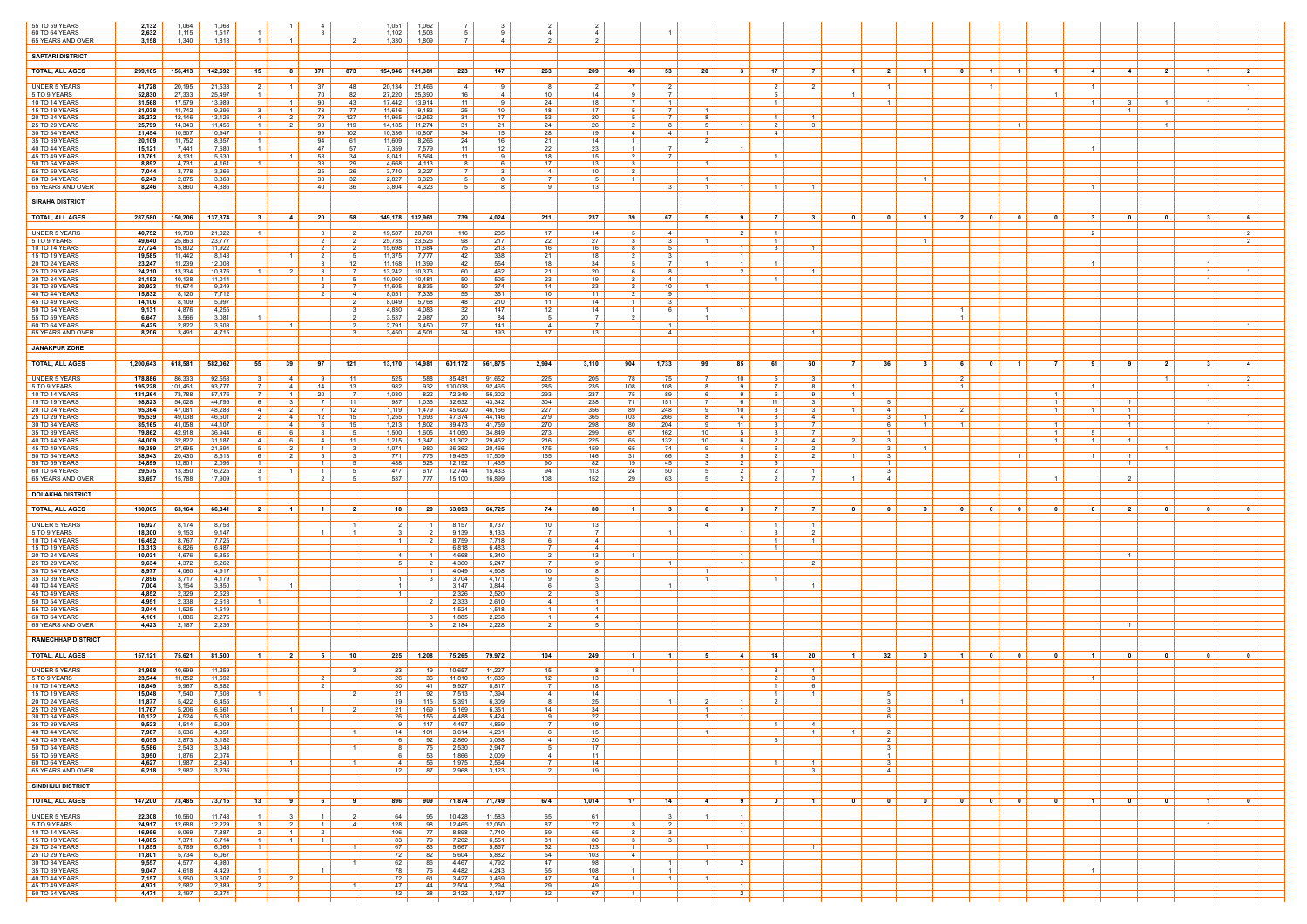| 55 TO 59 YEARS<br>60 TO 64 YEARS<br>65 YEARS AND OVER | 2,784<br>3,369<br>3,922  | 1.447<br>1,498<br>1,805 | 1.337<br>1,871<br>2.117 |                                                    |                                  |                                                 | 19<br>25<br>-31               | 26<br>35<br>-29  | 1,409<br>1,451<br>1.748 | 1,285<br>1,800<br>2.036 | 19<br>22<br>25    | 26<br>-36<br>52    |                  |                      |                                     |                                  |                                  |                                  |                       |                                  |                         |                                                     |                |                |                                   |                       |                      |                       |                     |
|-------------------------------------------------------|--------------------------|-------------------------|-------------------------|----------------------------------------------------|----------------------------------|-------------------------------------------------|-------------------------------|------------------|-------------------------|-------------------------|-------------------|--------------------|------------------|----------------------|-------------------------------------|----------------------------------|----------------------------------|----------------------------------|-----------------------|----------------------------------|-------------------------|-----------------------------------------------------|----------------|----------------|-----------------------------------|-----------------------|----------------------|-----------------------|---------------------|
| <b>DHANUSHA DISTRICT</b>                              |                          |                         |                         |                                                    |                                  |                                                 |                               |                  |                         |                         |                   |                    |                  |                      |                                     |                                  |                                  |                                  |                       |                                  |                         |                                                     |                |                |                                   |                       |                      |                       |                     |
| <b>TOTAL, ALL AGES</b>                                | 308,160                  | 162,923                 | 145,237                 | 7<br>- 8                                           | 32                               | - 43                                            | 5,250                         |                  | 6,516 156,848           | 138,033                 | 553               | 445                | 161              | 142                  | 29                                  | 19 I                             | - 32                             | 20                               | $\mathbf{1}$          | - 0                              | $\overline{2}$          | $\mathbf{0}$<br>51                                  | - 0            | -4             | $\overline{\mathbf{2}}$           | 2 I                   | $\mathbf{0}$         | $\overline{2}$        | $\overline{4}$      |
|                                                       |                          |                         |                         |                                                    |                                  |                                                 |                               |                  |                         |                         |                   |                    |                  |                      |                                     |                                  |                                  |                                  |                       |                                  |                         |                                                     |                |                |                                   |                       |                      |                       |                     |
| UNDER 5 YEARS<br>5 TO 9 YEARS                         | 46,864<br>52,304         | 22,859<br>27,542        | 24,005<br>24,762        |                                                    | 3<br>$\mathbf{3}$                | 2<br>$\mathcal{P}$                              | 160<br>286                    | 205<br>294       | 22,653<br>27.192        | 23,752<br>24,409        | 28<br>44          | 30<br>33           | 13<br>13         | 10<br>19             | $\overline{1}$<br>$\mathcal{D}$     | $\blacksquare$ 1<br>- 1 - I      | $\overline{1}$<br>$\mathcal{D}$  | $\overline{1}$<br>2              |                       |                                  |                         |                                                     |                |                |                                   |                       |                      |                       | 2<br>$\overline{1}$ |
| 10 TO 14 YEARS<br>15 TO 19 YEARS                      | 30,667<br>21,935         | 17,857<br>12,492        | 12,810<br>9,443         | $\overline{1}$                                     | 6<br>- 3                         | -4<br><sup>7</sup>                              | 298<br>336                    | 278<br>392       | 17,465<br>12,079        | 12,471<br>8,979         | 62<br>46          | 44<br>43           | 19<br>16         | -91<br>18            | $\mathbf{R}$                        | 3<br>2 I                         | 4<br><sup>7</sup>                | $\overline{1}$<br>$\overline{1}$ |                       |                                  |                         |                                                     |                | $\overline{1}$ |                                   |                       |                      | $\overline{1}$        |                     |
| 20 TO 24 YEARS<br>25 TO 29 YEARS                      | 25,553<br>25,400         | 12,891<br>14,009        | 12,662<br>11,391        | $\overline{2}$<br>$\overline{1}$                   | $\mathcal{R}$<br>-6              | -6                                              | 441<br>534                    | 731<br>772       | 12,376<br>13,388        | 11,863<br>10,537        | 51<br>54          | 44<br>51           | 13<br>22         | 14<br>22             | $\mathcal{R}$<br>- 3                | $\overline{2}$ 1                 | $\overline{1}$<br>2              | 2                                |                       |                                  |                         |                                                     |                | $\overline{1}$ | $\overline{1}$                    |                       |                      |                       |                     |
| 30 TO 34 YEARS<br>35 TO 39 YEARS                      | 22,353<br>21,575         | 10,965<br>12,126        | 11,388<br>9,449         | $\sim$ 4                                           | 2<br>$\mathbf{3}$                | $5 -$<br>3                                      | 536<br>676                    | 844<br>691       | 10,365<br>11,383        | 10,489<br>8,698         | 49<br>46          | 34<br>36           | 11               | 10<br>11             | - 5                                 | 2<br>3 I                         | -2<br>$\overline{1}$             | 3<br><sup>2</sup>                |                       |                                  |                         |                                                     |                | $\mathbf{1}$   | $\overline{1}$                    |                       |                      | - 1                   |                     |
| 40 TO 44 YEARS                                        | 16,825                   | 8,939                   | 7,886                   | $\overline{1}$                                     |                                  |                                                 | 505                           | 642              | 8,375                   | 7,191                   | -41               | 36                 | 13               | 91                   |                                     |                                  |                                  | 2                                |                       |                                  |                         |                                                     |                |                |                                   |                       |                      |                       |                     |
| 45 TO 49 YEARS<br>50 TO 54 YEARS                      | 13,551<br>9,440          | 7,985<br>5,116          | 5,566<br>4,324          | $\overline{1}$<br>$\overline{1}$                   | $\mathbf{1}$                     |                                                 | 495<br>325                    | 424<br>341       | 7,417<br>4,753          | 5,113<br>3,957          | 47<br>28          | 24<br>19           | 19<br>4          | $\overline{1}$<br>51 | $\mathbf{\Delta}$<br>-2             |                                  | $\overline{1}$<br>$\overline{1}$ | $\overline{1}$<br>2 I            | -1                    |                                  |                         |                                                     |                |                |                                   |                       |                      |                       |                     |
| 55 TO 59 YEARS<br>60 TO 64 YEARS                      | 6,396<br>7,230           | 3,332<br>3,175          | 3,064<br>4,055          |                                                    | $\overline{1}$                   |                                                 | 217<br>196                    | 243<br>260       | 3,080<br>2,957          | 2,801<br>3,777          | 23<br>14          | 12<br>13           | 4                | 61<br>$\mathbf{1}$   |                                     |                                  | -6                               |                                  |                       |                                  |                         |                                                     |                |                |                                   | $1 \vert$             |                      |                       |                     |
| 65 YEARS AND OVER                                     | 8.067                    | 3.635                   | 4,432                   |                                                    | $\overline{1}$                   |                                                 | 245                           | 399              | 3.365                   | 3.996                   | 20                | 26                 | $\overline{1}$   | 7 I                  | $\overline{1}$                      | $\overline{1}$                   | $\overline{1}$                   | 3                                |                       |                                  |                         |                                                     |                |                |                                   | $1 \vert$             |                      |                       |                     |
| <b>MAHOTTARI DISTRICT</b>                             |                          |                         |                         |                                                    |                                  |                                                 |                               |                  |                         |                         |                   |                    |                  |                      |                                     |                                  |                                  |                                  |                       |                                  |                         |                                                     |                |                |                                   |                       |                      |                       |                     |
| <b>TOTAL, ALL AGES</b>                                | 291,839                  | 157,488                 | 134,351                 | 5<br>4                                             | 21                               | 25                                              | 4,036                         |                  | 3,788 153,067           | 130,168                 | 252               | 191                | 69               | 134                  | 28                                  | 30                               | -41                              | - 6                              | $\mathbf{0}$          | 0                                | $\mathbf{0}$            | 0<br>0                                              | $\blacksquare$ |                | 2                                 | 51                    | $\overline{2}$       | $\mathbf{0}$          | $\mathbf{0}$        |
| <b>UNDER 5 YEARS</b>                                  | 45,394                   | 21,984                  | 23,410                  |                                                    | - 3                              | $\overline{1}$                                  | 144                           | 131              | 21,811                  | 23,253                  | 18                | 16                 |                  | 4                    | $\overline{1}$                      | 4 I                              |                                  |                                  |                       |                                  |                         |                                                     |                |                |                                   |                       | $\blacksquare$       |                       |                     |
| 5 TO 9 YEARS<br><b>10 TO 14 YEARS</b>                 | 49.376<br>30,823         | 26,223<br>18,075        | 23,153<br>12,748        | $\overline{1}$                                     | $\overline{4}$                   | 4 I                                             | 240<br>282                    | 212<br>179       | 25,948<br>17.771        | 22,907<br>12,542        | 17<br>12          | 20<br>12           | 10<br>4          | 4<br>8 I             | 4                                   | 41<br>4                          |                                  | $\overline{1}$<br>$\overline{1}$ |                       |                                  |                         |                                                     |                |                |                                   |                       |                      |                       |                     |
| 15 TO 19 YEARS<br>20 TO 24 YEARS                      | 22,110<br>22,553         | 12,866<br>11,793        | 9,244<br>10,760         | - 2                                                | 2                                | $\mathcal{P}$                                   | 280<br>329                    | 254<br>321       | 12,552<br>11,436        | 8,957<br>10,396         | 26<br>16          | 16<br>18           | - 9              | 13<br>19             | $\overline{1}$                      | 31<br>3 I                        |                                  | $\overline{1}$                   |                       |                                  |                         |                                                     |                |                |                                   | $\overline{1}$        |                      |                       |                     |
| 25 TO 29 YEARS<br>30 TO 34 YEARS                      | 23,323<br>21,209         | 12,801<br>10,909        | 10,522<br>10,300        | $\overline{1}$                                     | $\mathbf{3}$                     | -4<br>-4                                        | 335<br>379                    | 396<br>443       | 12,435<br>10,490        | 10,079<br>9,815         | 17<br>26          | 19<br>15           | -11              | 21<br>19             | $\mathcal{D}$                       | 2 I<br>2                         |                                  | 2                                |                       |                                  |                         |                                                     |                |                |                                   | 1  <br>$\overline{1}$ |                      |                       |                     |
| 35 TO 39 YEARS                                        | 19,989<br>15,844         | 11,446<br>8,702         | 8,543<br>7,142          | $\overline{1}$<br>$\overline{1}$                   | $\overline{1}$<br>2              | $\overline{1}$<br>- 3                           | 477<br>412                    | 478<br>368       | 10,932<br>8,252         | 8,038<br>6,735          | 28<br>26          | 16<br>17           | - 5<br>41        | 51<br>14             | -3<br>- 5                           | 2 I<br>- 3- I                    |                                  | $\overline{1}$                   |                       |                                  |                         |                                                     |                |                | $\overline{1}$<br>$\overline{1}$  | $1 \vert$             |                      |                       |                     |
| 40 TO 44 YEARS<br>45 TO 49 YEARS                      | 12,854                   | 7,796                   | 5,058                   |                                                    |                                  |                                                 | 367                           | 303              | 7.410                   | 4,737                   | 12                |                    |                  | 11                   |                                     |                                  | $\overline{1}$                   |                                  |                       |                                  |                         |                                                     |                |                |                                   |                       | $\blacksquare$       |                       |                     |
| 50 TO 54 YEARS<br>55 TO 59 YEARS                      | 9,107<br>5,639           | 5,304<br>3,077          | 3,803<br>2,562          |                                                    |                                  | $\overline{1}$                                  | 265<br>179                    | 204<br>139       | 5,013<br>2.887          | 3,586<br>2,411          | 19<br>10          | <b>Q</b>           |                  | 4<br>$1 \vert$       |                                     | - 1<br>$\blacksquare$ 1          |                                  |                                  |                       |                                  |                         |                                                     | - 1            |                |                                   |                       |                      |                       |                     |
| 60 TO 64 YEARS<br>65 YEARS AND OVER                   | 6,388<br>7,230           | 3,082<br>3,430          | 3,306<br>3,800          |                                                    |                                  | $\mathcal{P}$                                   | 172<br>175                    | 178<br>182       | 2,896<br>3,234          | 3,113<br>3,599          | 10<br>15          | - 11               |                  | 51<br>6              |                                     | $\overline{1}$                   | $\blacksquare$                   |                                  |                       |                                  |                         |                                                     |                |                |                                   |                       |                      |                       |                     |
| <b>SARLAHI DISTRICT</b>                               |                          |                         |                         |                                                    |                                  |                                                 |                               |                  |                         |                         |                   |                    |                  |                      |                                     |                                  |                                  |                                  |                       |                                  |                         |                                                     |                |                |                                   |                       |                      |                       |                     |
| <b>TOTAL, ALL AGES</b>                                | 166,318                  | 85,900                  | 80,418                  | 27<br>15                                           | 32                               | 32                                              | 2,745                         | 2,540            | 81,065                  | 75,228                  | 1,337             | 1,131              | 655              | 1,439                | 27                                  | 20                               | -4                               | 6                                | 5                     | -4                               | - 1 -                   | $\mathbf 0$<br>$\mathbf{0}$                         | 0              | 2              | - 3                               |                       | 0                    | 0                     |                     |
| <b>UNDER 5 YEARS</b>                                  | 25,435                   | 12,057                  | 13,378                  |                                                    |                                  |                                                 | 132                           | 137              | 11,775                  | 13,100                  | 89                | 77                 | 58               | 58                   |                                     |                                  |                                  |                                  |                       |                                  |                         |                                                     |                |                |                                   |                       |                      |                       |                     |
| 5 TO 9 YEARS                                          | 26,787                   | 13,993                  | 12,794                  | $\overline{4}$<br>$\overline{1}$                   | 3                                | 2                                               | 299                           | 290              | 13,484                  | 12,327                  | 118               | 90                 | 82               | 82                   | $\overline{2}$                      | 2 I                              |                                  |                                  |                       |                                  |                         |                                                     |                |                |                                   |                       |                      |                       |                     |
| 10 TO 14 YEARS<br>15 TO 19 YEARS                      | 17,477<br>12,332         | 10,053<br>6,933         | 7,424<br>5,399          | $\mathbf{R}$                                       | $\overline{7}$                   | $\overline{1}$                                  | 313<br>267                    | 245<br>219       | 9,529<br>6,468          | 7,014<br>4,978          | 147<br>140        | 94<br>81           | 50<br>50         | 69<br>117            |                                     | $\overline{1}$<br>$\overline{1}$ |                                  | $\overline{1}$                   | $\mathbf{1}$          |                                  |                         |                                                     |                | $\overline{1}$ |                                   |                       |                      |                       |                     |
| 20 TO 24 YEARS<br>25 TO 29 YEARS                      | 13,495<br>13,614         | 6,510<br>6,916          | 6,985<br>6,698          | 2<br>2<br>$\overline{1}$                           | 2<br>2                           | -3 I<br>-4                                      | 259<br>288                    | 228<br>272       | 6,082<br>6,418          | 6,401<br>6,050          | 98<br>133         | 133<br>149         | 65<br>69         | 214<br>222           | 21<br>2                             | 2 I                              | $\vert$ 1 $\vert$                | $1 \vert$                        | - 1 - I               | $\overline{1}$                   |                         |                                                     |                |                |                                   |                       |                      |                       |                     |
| 30 TO 34 YEARS<br>35 TO 39 YEARS                      | 12,937<br>11,832         | 6,023<br>6,497          | 6,914<br>5,335          | 4<br>4<br>$\overline{1}$                           | 3                                |                                                 | 210<br>259                    | 273<br>240       | 5,614<br>6,052          | 6,331<br>4,830          | 129<br>128        | 121<br>115         | -61<br>50        | 174<br>145           |                                     | $\overline{4}$                   | $\vert$ 1 $\vert$                | $\mathcal{L}$                    |                       |                                  |                         |                                                     |                |                | $\overline{2}$                    |                       |                      |                       |                     |
| 40 TO 44 YEARS<br>45 TO 49 YEARS                      | 9,192<br>7,106           | 4,841<br>4,130          | 4,351<br>2,976          | $\overline{1}$<br>$\overline{1}$<br>$\overline{1}$ | 2                                | -4<br>$\overline{1}$                            | 211<br>155                    | 175<br>117       | 4,487<br>3,845          | 3,982<br>2,734          | 90<br>81          | 80<br>57           | 47<br>44         | 107<br>62            | $\vert$ 1 $\vert$                   | - 1 - I                          | $\overline{1}$                   | $\vert$ 1 $\vert$                |                       | $\overline{1}$<br>$\overline{1}$ |                         |                                                     |                |                |                                   |                       |                      |                       |                     |
| 50 TO 54 YEARS                                        | 5,388                    | 2,932                   | 2,456                   | 2<br>3<br>$\overline{1}$                           | -4                               | 2<br>2 I                                        | 131<br>67                     | 115              | 2,704                   | 2,242                   | 67                | 35                 | 21               | 57<br>38             | $\mathcal{R}$                       |                                  |                                  |                                  |                       |                                  |                         |                                                     |                |                |                                   |                       |                      |                       |                     |
| 55 TO 59 YEARS<br>60 TO 64 YEARS                      | 3,086<br>3,800           | 1,544<br>1,722          | 1,542<br>2,078          | $\overline{2}$                                     | 1                                | $\overline{1}$                                  | 80                            | 67<br>85         | 1,426<br>1,580          | 1,411<br>1,911          | 33<br>40          | 23<br>37           | 14<br>18         | 44                   | $\overline{1}$                      | $\overline{1}$                   |                                  |                                  |                       |                                  |                         |                                                     |                |                |                                   |                       |                      |                       |                     |
| 65 YEARS AND OVER                                     | 3,837                    | 1,749                   | 2,088                   |                                                    |                                  |                                                 | 74                            | 77               | 1,601                   | 1,917                   | 44                | 39                 | 26               | 50                   |                                     |                                  |                                  | $\overline{1}$                   |                       |                                  |                         |                                                     |                |                |                                   |                       |                      |                       |                     |
| <b>BAGMATI ZONE</b>                                   |                          |                         |                         |                                                    |                                  |                                                 |                               |                  |                         |                         |                   |                    |                  |                      |                                     |                                  |                                  |                                  |                       |                                  |                         |                                                     |                |                |                                   |                       |                      |                       |                     |
| <b>TOTAL, ALL AGES</b>                                | 1,489,653                | 758,276                 | 731,377                 | 152<br>299                                         | 859                              | 609                                             | 1,897                         | 730              | 2,924                   | 2,814                   | 746,696           | 724,097            | 931              | 1,014                | 2,878                               | 1,169                            | 832                              | 321                              | 205                   | 110                              | 230                     | 95  <br>21                                          | 17             | 127            | 90                                | 221                   | 116                  | 156                   | 43                  |
| <b>UNDER 5 YEARS</b><br>5 TO 9 YEARS                  | 202,864<br>210,319       | 99,305<br>106,469       | 103,559<br>103,850      | 4<br>15<br>10 <sup>°</sup>                         | 58                               | 45<br>66                                        | 36<br>39                      | 39<br>-37        | 78<br>83                | 87<br>89                | 98,947<br>106,011 | 103,237<br>103,436 | 62<br>73         | 62<br>77             | 68<br>108                           | 48<br>77                         | 32<br>26                         | 20<br>19                         |                       |                                  | 10                      |                                                     |                |                | <b>Q</b>                          | 4 I                   | -9<br>11             |                       |                     |
| 10 TO 14 YEARS<br>15 TO 19 YEARS                      | 168,934<br>144,307       | 89,768<br>76,263        | 79,166<br>68,044        | 18<br>12<br>22<br>49                               | 86<br>135                        | 47<br>87                                        | 67<br>371                     | 44<br>83         | 137<br>525              | 114<br>256              | 89,161<br>74,040  | 78,742<br>67,238   | 91<br>153        | 65<br>117            | 92<br>591                           | 78  <br>129                      | -46<br>209                       | 21<br>48                         | 12<br>39              | -8<br>14                         | 17<br>41                | 12<br>16                                            |                | 12<br>22       | 8<br>10 <sup>1</sup>              | 18<br>46              | 7<br>18              | 11<br>36              | 7                   |
| 20 TO 24 YEARS                                        | 129,262                  | 65,847                  | 63,415                  | 65<br>37                                           | 140                              | 95                                              | 467                           | 118              | 882                     | 381                     | 62,667            | 62,331             | 178              | 158                  | 1,003                               | 168                              | 196                              | 53                               | 48                    | 21                               | 68                      | 15                                                  |                | 24             | 15                                | 60                    | 16                   | 42                    | .5                  |
| 25 TO 29 YEARS<br>30 TO 34 YEARS                      | 119,076<br>102,162       | 60,025<br>50,392        | 59,051<br>51,770        | 50<br>18<br>13<br>30                               | 99<br>77                         | 83<br>53                                        | 399<br>175                    | 92<br>62         | 463<br>272              | 362<br>285              | 58,336<br>49,362  | 58,166<br>51,074   | 111<br>59        | 120<br>101           | 340<br>281                          | 117<br>114                       | 99<br>55                         | 43<br>32                         | 30<br>15              | 12 <sup>2</sup><br>7             | 34<br>18                |                                                     | $\overline{1}$ | 18<br>13       | 15<br><b>7</b>                    | 24<br>17              | -6<br>-6             | 21<br>15              | 7                   |
| 35 TO 39 YEARS<br>40 TO 44 YEARS                      | 92,951<br>78,115         | 47,745<br>38,686        | 45,206<br>39,429        | 24<br>10 <sup>°</sup><br>19<br>$\overline{7}$      | 58<br>41                         | 35<br>18                                        | 111<br>85                     | 49<br>-51        | 165<br>98               | 280<br>228              | 47,093<br>38,241  | 44,606<br>38,938   | 56<br>56         | 73<br>62             | 145<br>73                           | 95<br>85                         | 50<br>37                         | 20<br>15                         | 12 <sup>12</sup><br>8 | - 8                              | 12<br>11                |                                                     | $\overline{2}$ | 4              | 10 <sup>1</sup><br>3 <sup>1</sup> | 11                    | -9                   | 2                     | $\overline{4}$      |
| 45 TO 49 YEARS<br>50 TO 54 YEARS                      | 57,557<br>53,675         | 29,566<br>27,023        | 27,991<br>26,652        | 10<br>4<br>$\overline{1}$                          | 23<br>22                         | 19<br>12                                        | 45<br>37                      | 41<br>26         | 73<br>37                | 151<br>173              | 29,275<br>26,815  | 27,632<br>26,314   | 29<br>26         | 44<br>35             | 47<br>39                            | 70<br>55                         | -27<br>15 <sup>15</sup>          | 11<br>12                         | 11                    | -3<br>10 <sup>1</sup>            |                         |                                                     |                |                | -5                                | 10 <sup>1</sup>       | -5<br>$\overline{4}$ | 3<br>$\mathcal{R}$    |                     |
| 55 TO 59 YEARS<br>60 TO 64 YEARS                      | 37,074<br>41,973         | 19,580<br>20,921        | 17,494<br>21,052        | -5<br>$\overline{4}$<br>- 3                        | 19<br>8                          | 16                                              | 19<br>17                      | 24<br>- 31       | 28<br>-41               | 115<br>140              | 19,445<br>20,797  | 17,269<br>20,764   | 15<br>12         | 25<br>35             | 30<br>22                            | 32<br>48                         | 11<br><b>Q</b>                   | 6<br>7                           | $\mathcal{P}$         | $\mathbf{1}$                     |                         | -4 I                                                |                |                |                                   | 4                     | -4<br>- 3            | 1 1<br>$\overline{1}$ |                     |
| 65 YEARS AND OVER                                     | 51,384                   | 26,686                  | 24,698                  | 2<br>6                                             | 21                               | 26                                              | 29                            | 33               | 42                      | 153                     | 26,506            | 24,350             | 10               | 40                   | 39                                  | 53                               | 20                               | 14                               | 5                     | - 6                              |                         | 4                                                   |                | $\mathcal{P}$  |                                   |                       | 10                   | 2 I                   |                     |
| <b>SINDHUPALCHOK DISTRICT</b>                         |                          |                         |                         |                                                    |                                  |                                                 |                               |                  |                         |                         |                   |                    |                  |                      |                                     |                                  |                                  |                                  |                       |                                  |                         |                                                     |                |                |                                   |                       |                      |                       |                     |
| <b>TOTAL, ALL AGES</b>                                | 206,115                  | 104,854                 | 101,261                 | - 3<br>0                                           | -4                               | -4                                              | 20                            |                  | 144                     | 222                     | 104,615           | 101,006            | 16               | 51                   | 33                                  |                                  | - 6                              | $\overline{\mathbf{1}}$          |                       | - 0                              |                         | $\mathbf{0}$                                        |                |                | $\mathbf{0}$                      |                       | -5                   |                       |                     |
| <b>UNDER 5 YEARS</b>                                  | 27,634                   | 13,648                  | 13,986                  |                                                    |                                  |                                                 | 1 <sup>1</sup>                |                  | $-11$                   | 24                      | 13,629            | 13,959             | 2 I              | 2 I                  | $\overline{1}$                      |                                  |                                  |                                  |                       |                                  |                         |                                                     |                |                |                                   | $\mathcal{R}$         |                      | $\overline{1}$        |                     |
| 5 TO 9 YEARS<br><b>10 TO 14 YEARS</b>                 | 28,052<br>24,058         | 14,323<br>12,874        | 13,729<br>11,184        |                                                    |                                  |                                                 |                               |                  | 12 <sup>12</sup><br>16  | 15<br>14                | 14,307<br>12,858  | 13,711<br>11,167   |                  |                      |                                     |                                  |                                  |                                  |                       |                                  |                         |                                                     |                |                |                                   |                       | -1                   |                       |                     |
| 15 TO 19 YEARS<br>20 TO 24 YEARS                      | 19,164<br>16,524         | 10,237<br>8,371         | 8,927<br>8,153          |                                                    |                                  | $\mathcal{P}$                                   | 12                            |                  | 16<br>29                | 16<br>26                | 10,215<br>8,305   | 8,907<br>8,122     |                  | 1 <sup>1</sup>       | 14                                  |                                  |                                  | $\overline{1}$                   |                       |                                  |                         |                                                     |                |                |                                   |                       | $\overline{1}$       |                       |                     |
| 25 TO 29 YEARS<br>30 TO 34 YEARS                      | 16,156 $\vert$<br>14,677 | 7,969<br>7,105          | 8,187<br>7,572          | $1 \vert$<br>1 I                                   | $\overline{2}$<br>$\overline{1}$ | $\left  \begin{array}{c} 1 \end{array} \right $ | 2 I                           | $2 \mid$         | 27<br>13                | 29<br>18                | 7,920<br>7,085    | 8,154<br>7,551     | 7 <sup>1</sup>   |                      | 8<br>$\overline{\mathbf{3}}$        | 2 I                              |                                  |                                  |                       |                                  | $\overline{1}$          |                                                     |                | $\overline{1}$ |                                   |                       | $\overline{1}$       | 2 <sup>1</sup>        |                     |
| 35 TO 39 YEARS<br>40 TO 44 YEARS                      | 12,895<br>11,823         | 6,650<br>5,696          | 6,245<br>6,127          |                                                    |                                  | $\overline{\mathbf{1}}$                         | $2 \mid$<br>$\vert$ 1 $\vert$ |                  |                         | 24<br>15                | 6,643<br>5,690    | 6,217<br>6,112     |                  | 1 <sup>1</sup>       | -1                                  |                                  | $\overline{1}$                   |                                  |                       |                                  |                         |                                                     |                |                |                                   |                       |                      |                       |                     |
| 45 TO 49 YEARS                                        | 8,143                    | 4,215                   | 3,928                   |                                                    |                                  |                                                 | $1 \mid$                      |                  | $\overline{4}$          | 11                      | 4,209             | 3,916              |                  |                      | $\overline{1}$                      |                                  |                                  |                                  |                       |                                  |                         |                                                     |                |                |                                   |                       |                      |                       |                     |
| 50 TO 54 YEARS<br>55 TO 59 YEARS                      | 7,941<br>5,162           | 3,994<br>2,711          | 3,947<br>2,451          |                                                    |                                  |                                                 |                               |                  | 4                       | - 8<br>- 6              | 3,989<br>2,709    | 3,939<br>2,445     |                  |                      | $\overline{1}$                      |                                  |                                  |                                  |                       |                                  |                         |                                                     |                |                |                                   |                       |                      | $\overline{1}$        |                     |
| 60 TO 64 YEARS<br>65 YEARS AND OVER                   | 6,641<br>7,245           | 3,276<br>3,785          | 3,365<br>3,460          |                                                    |                                  |                                                 | $\overline{1}$                |                  | $\mathcal{R}$           | - 8<br>- 8              | 3,274<br>3,782    | 3,357<br>3,449     |                  | $\vert$ 1 $\vert$    |                                     | $\overline{1}$                   |                                  |                                  |                       |                                  |                         |                                                     | $-1$           |                |                                   |                       |                      |                       |                     |
| <b>RASUWA DISTRICT</b>                                |                          |                         |                         |                                                    |                                  |                                                 |                               |                  |                         |                         |                   |                    |                  |                      |                                     |                                  |                                  |                                  |                       |                                  |                         |                                                     |                |                |                                   |                       |                      |                       |                     |
| <b>TOTAL, ALL AGES</b>                                | 17,102                   | 8,620                   | 8,482                   | $\overline{\mathbf{0}}$<br>$\overline{\mathbf{0}}$ | $\overline{\mathbf{0}}$          | $\overline{\mathbf{0}}$                         | $\overline{\phantom{0}}$      | $\blacksquare$ 1 | 5.                      | $\blacksquare$          | 8,604             | 8,474              | 2 <sup>1</sup>   | $3 \mid$             | - 8                                 | $\overline{\mathbf{0}}$          | $\overline{\mathbf{0}}$          | $\overline{\mathbf{0}}$          | $\overline{1}$        | $\overline{\mathbf{3}}$          | $\overline{\mathbf{0}}$ | $\overline{\mathbf{0}}$<br>$\overline{\phantom{0}}$ | $\bullet$      | $\mathbf{0}$   | $\overline{\mathbf{0}}$           | $\overline{0}$        | $\mathbf{0}$         | $\mathbf{0}$          | $\mathbf{0}$        |
|                                                       |                          |                         |                         |                                                    |                                  |                                                 |                               |                  |                         |                         |                   |                    |                  |                      | $\overline{1}$                      |                                  |                                  |                                  |                       |                                  |                         |                                                     |                |                |                                   |                       |                      |                       |                     |
| <b>UNDER 5 YEARS</b><br>5 TO 9 YEARS                  | 2,199<br>2,111           | 1,094<br>1,078          | 1,105<br>1,033          |                                                    |                                  |                                                 |                               |                  | $\blacksquare$          |                         | 1,093<br>1,076    | 1,104<br>1,032     | $\blacksquare$ 1 | $1 \mid$             |                                     |                                  |                                  |                                  |                       | $\vert$ 1 $\vert$                |                         |                                                     |                |                |                                   |                       |                      |                       |                     |
| 10 TO 14 YEARS<br>15 TO 19 YEARS                      | 2,029<br>1,649           | 1,062<br>820            | 967<br>829              |                                                    |                                  |                                                 |                               |                  |                         |                         | 1,061<br>819      | 966<br>827         |                  | $1 \mid$             | $\overline{1}$                      |                                  |                                  |                                  |                       | $\overline{1}$                   |                         |                                                     |                |                |                                   |                       |                      |                       |                     |
| 20 TO 24 YEARS<br>25 TO 29 YEARS                      | 1,478<br>1,162           | 719<br>569              | 759<br>593              |                                                    |                                  |                                                 |                               |                  | $\overline{1}$          |                         | 717<br>565        | 759<br>593         |                  |                      | $\vert$ 1 $\vert$<br>$\overline{4}$ |                                  |                                  |                                  |                       |                                  |                         |                                                     |                |                |                                   |                       |                      |                       |                     |
| 30 TO 34 YEARS<br>35 TO 39 YEARS                      | 1,192<br>1,188           | 572<br>594              | 620<br>594              |                                                    |                                  |                                                 |                               |                  | - 3                     | $\blacksquare$          | 567<br>594        | 618<br>594         |                  |                      | $\overline{1}$                      |                                  |                                  |                                  | $\overline{1}$        | $\overline{1}$                   |                         |                                                     |                |                |                                   |                       |                      |                       |                     |
| 40 TO 44 YEARS<br>45 TO 49 YEARS                      | 993<br>821               | 506<br>423              | 487<br>398              |                                                    |                                  |                                                 |                               |                  |                         |                         | 506<br>423        | 486<br>398         |                  | $\overline{1}$       |                                     |                                  |                                  |                                  |                       |                                  |                         |                                                     |                |                |                                   |                       |                      |                       |                     |
| 50 TO 54 YEARS                                        | 582                      | 308                     | 274                     |                                                    |                                  |                                                 |                               |                  |                         |                         | 308               | 274                |                  |                      |                                     |                                  |                                  |                                  |                       |                                  |                         |                                                     |                |                |                                   |                       |                      |                       |                     |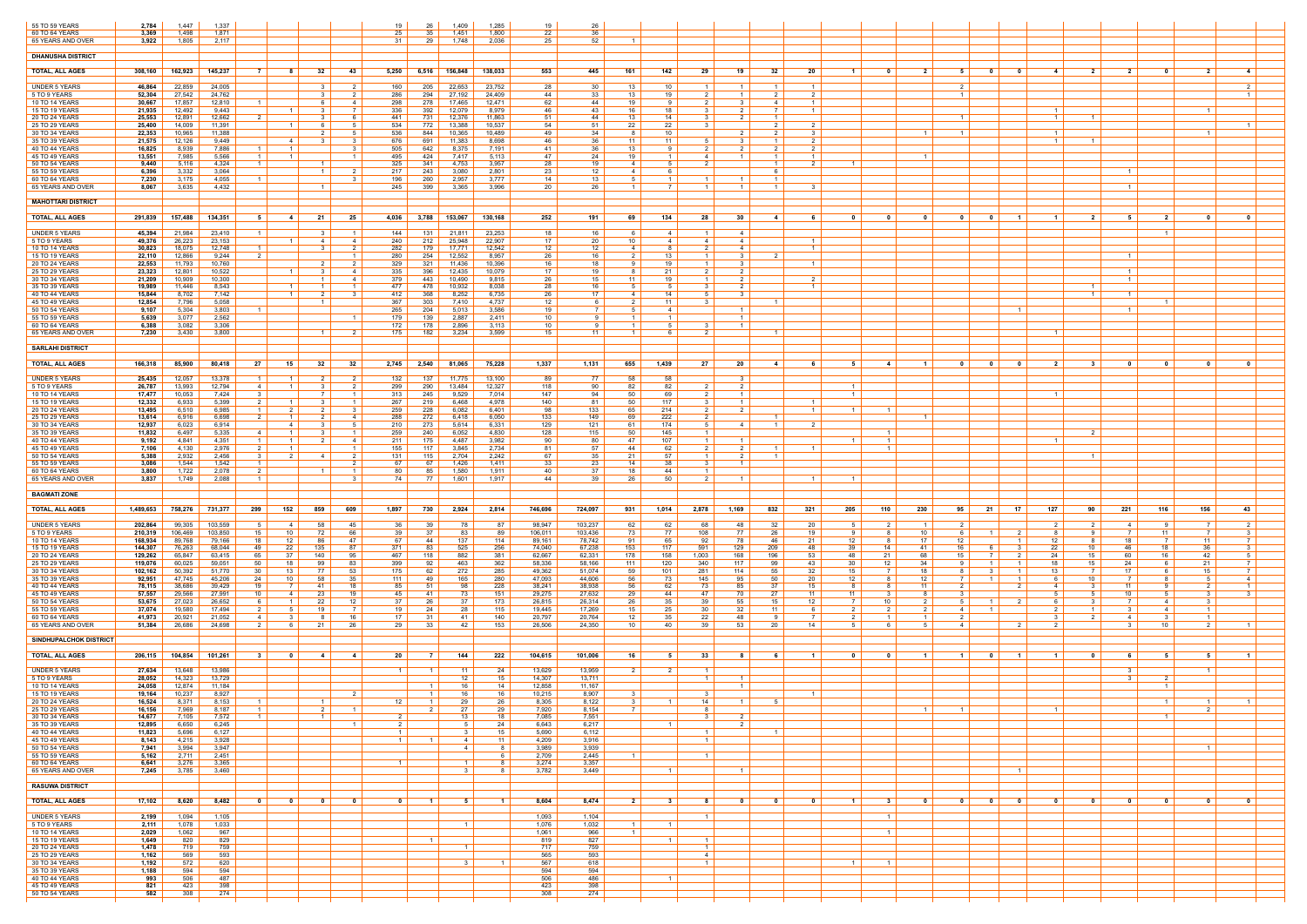| 55 TO 59 YEARS<br>60 TO 64 YEARS     | 414<br>626       | 199<br>321       | 215<br>305       |                                                                               |                     |                   |                                |              |                      |                       | 199<br>321       | 215<br>305       |                       |                            |                                |                                           |                        |                                     |                                  |                     |                                  |                                                            |                                |                                     |                               |                                                    |                            |                     |
|--------------------------------------|------------------|------------------|------------------|-------------------------------------------------------------------------------|---------------------|-------------------|--------------------------------|--------------|----------------------|-----------------------|------------------|------------------|-----------------------|----------------------------|--------------------------------|-------------------------------------------|------------------------|-------------------------------------|----------------------------------|---------------------|----------------------------------|------------------------------------------------------------|--------------------------------|-------------------------------------|-------------------------------|----------------------------------------------------|----------------------------|---------------------|
| 65 YEARS AND OVER                    | 658              | 355              | 303              |                                                                               |                     |                   |                                |              |                      |                       | 355              | 303              |                       |                            |                                |                                           |                        |                                     |                                  |                     |                                  |                                                            |                                |                                     |                               |                                                    |                            |                     |
| <b>NUWAKOT DISTRICT</b>              |                  |                  |                  |                                                                               |                     |                   |                                |              |                      |                       |                  |                  |                       |                            |                                |                                           |                        |                                     |                                  |                     |                                  |                                                            |                                |                                     |                               |                                                    |                            |                     |
| <b>TOTAL, ALL AGES</b>               | 172,561          | 87,537           | 85,024           | 17<br>31                                                                      | 313                 | 237               | 80                             | -5           | 89                   | -8                    | 86,834           | 84,740           | 21                    | 16                         | 172                            | 12                                        | $\blacksquare$<br>- 3  | $\mathbf{2}$                        | $\mathbf{0}$                     |                     |                                  | - 0<br>$\blacksquare$                                      | $\mathbf{A}$                   | $\blacksquare$                      |                               | - 0                                                | $\mathbf 1$                | n.                  |
|                                      |                  | 10,909           |                  | $\overline{1}$                                                                | 32                  |                   |                                |              |                      |                       |                  |                  | - 2                   |                            | $\mathbf{3}$                   |                                           |                        |                                     |                                  |                     |                                  |                                                            |                                |                                     |                               |                                                    |                            |                     |
| UNDER 5 YEARS<br>5 TO 9 YEARS        | 22,832<br>24,659 | 12,379           | 11,923<br>12,280 |                                                                               | -36                 | 22<br>37          |                                |              |                      |                       | 10,870<br>12,335 | 11,893<br>12,239 | 4                     | 4<br>- 1 I                 | $\overline{4}$                 |                                           |                        |                                     |                                  |                     |                                  |                                                            |                                |                                     |                               |                                                    |                            |                     |
| 10 TO 14 YEARS<br>15 TO 19 YEARS     | 20,388<br>16,311 | 10,891<br>8,591  | 9,497<br>7,720   |                                                                               | 39<br>37            | 20<br>24          | $\mathbf{B}$                   |              |                      |                       | 10,845<br>8,498  | 9,475<br>7,691   | 2                     | $1 \mid$<br>3 <sub>1</sub> | 4<br>43                        | $\overline{1}$                            |                        |                                     |                                  |                     |                                  |                                                            | $\mathbf{1}$<br>$\overline{1}$ |                                     |                               |                                                    |                            |                     |
| 20 TO 24 YEARS<br>25 TO 29 YEARS     | 14,357<br>13,444 | 7,210<br>6,618   | 7,147<br>6,826   | - 11<br>- 2<br>- 3                                                            | 33<br>20            | 14<br>27          | 33<br>31                       |              | 25<br>33             |                       | 7,065<br>6,504   | 7,125<br>6,796   | 4                     | 3 I<br>$\overline{1}$      | 38<br>-21                      | 2 <sub>1</sub><br>$\overline{1}$          | $\overline{1}$         |                                     |                                  |                     |                                  |                                                            |                                |                                     |                               |                                                    | - 1                        |                     |
| 30 TO 34 YEARS                       | 11,743           | 5,827            | 5,916            |                                                                               | 20                  | 22                | - 3                            |              |                      |                       | 5,745            | 5,892            |                       |                            | 44                             |                                           | $\overline{1}$         |                                     |                                  |                     |                                  |                                                            | $\overline{1}$                 |                                     |                               |                                                    |                            |                     |
| 35 TO 39 YEARS<br>40 TO 44 YEARS     | 10,357<br>9,515  | 5,352<br>4,666   | 5,005<br>4,849   | $\overline{2}$                                                                | 21<br>18            | 19<br>-9          | 3 I<br>4                       |              |                      |                       | 5,308<br>4,637   | 4,981<br>4,838   |                       | 2 I                        | -11<br>$\overline{1}$          | 2 I<br>$\mathcal{P}$                      | $\overline{1}$         |                                     |                                  |                     |                                  |                                                            |                                |                                     |                               |                                                    |                            |                     |
| 45 TO 49 YEARS<br>50 TO 54 YEARS     | 6,599<br>6,416   | 3,407<br>3,255   | 3,192<br>3,161   |                                                                               | 13<br>14            | 10<br>-8          | 2                              |              |                      | - 1                   | 3,388<br>3,240   | 3,181<br>3,149   |                       |                            |                                | $\overline{\mathbf{1}}$<br>$\blacksquare$ |                        | $\overline{1}$                      |                                  |                     |                                  |                                                            |                                | $\overline{1}$                      |                               |                                                    |                            |                     |
| 55 TO 59 YEARS<br>60 TO 64 YEARS     | 4,138<br>5,523   | 2,239<br>2,842   | 1,899<br>2,681   |                                                                               | 11<br>-5            | 4<br>7            | $\overline{1}$                 |              |                      |                       | 2,228<br>2,835   | 1,895<br>2,673   |                       |                            |                                |                                           |                        |                                     |                                  |                     |                                  |                                                            |                                |                                     |                               |                                                    |                            |                     |
| 65 YEARS AND OVER                    | 6,279            | 3,351            | 2,928            |                                                                               | 14                  | 14                |                                |              |                      |                       | 3,336            | 2,912            |                       | $\blacksquare$ 1           | $\blacksquare$ 1               | - 1                                       |                        |                                     |                                  |                     |                                  |                                                            |                                |                                     |                               |                                                    |                            |                     |
| <b>DHADING DISTRICT</b>              |                  |                  |                  |                                                                               |                     |                   |                                |              |                      |                       |                  |                  |                       |                            |                                |                                           |                        |                                     |                                  |                     |                                  |                                                            |                                |                                     |                               |                                                    |                            |                     |
| <b>TOTAL, ALL AGES</b>               | 236,209          | 119,520          | 116,689          | $\overline{2}$<br>- 0                                                         | ົດ                  | - 1 -             | $\overline{1}$                 | -4           |                      | - 5                   | 119,244          | 116,169          | 77                    | 104                        | 187                            | 384                                       | 4                      | <b>7</b>                            | -5                               | $\mathbf{1}$        | $\mathbf{3}$                     | $\mathbf{0}$<br>0                                          | $\mathbf{R}$                   | 5                                   |                               | 0                                                  | n                          | $\mathbf{a}$        |
|                                      |                  |                  |                  |                                                                               |                     |                   |                                |              |                      |                       |                  |                  |                       |                            |                                |                                           | $\overline{1}$         |                                     |                                  |                     |                                  |                                                            |                                |                                     |                               |                                                    |                            |                     |
| <b>UNDER 5 YEARS</b><br>5 TO 9 YEARS | 31,835<br>34,598 | 15,450<br>17,315 | 16,385<br>17,283 |                                                                               |                     |                   |                                |              |                      |                       | 15,408<br>17,253 | 16,344<br>17,230 | 15<br>13              | 15<br>18                   | -26<br>46                      | 26<br>- 34                                |                        |                                     |                                  |                     |                                  |                                                            | $\overline{1}$                 | $\blacksquare$                      |                               |                                                    |                            |                     |
| 10 TO 14 YEARS<br>15 TO 19 YEARS     | 27,369<br>22,934 | 14,757<br>11,997 | 12,612<br>10,937 |                                                                               |                     | $\blacksquare$    | $\overline{1}$                 |              |                      | - 2                   | 14,721<br>11,959 | 12,587<br>10,893 | 14<br>12              | 31<br>7 I                  | 21<br>26                       | 22<br>33                                  |                        | $\overline{1}$                      |                                  |                     |                                  |                                                            |                                |                                     |                               |                                                    |                            |                     |
| 20 TO 24 YEARS<br>25 TO 29 YEARS     | 19,944<br>18,261 | 9,903<br>8,977   | 10,041<br>9,284  | $\overline{1}$                                                                |                     |                   |                                |              |                      |                       | 9,887<br>8,965   | 9,983<br>9,230   | $\overline{1}$        | 11<br>10                   | 15<br>11                       | 43<br>43                                  |                        | $\overline{1}$                      | $\blacksquare$                   |                     |                                  |                                                            |                                |                                     |                               |                                                    |                            |                     |
| 30 TO 34 YEARS                       | 15,969           | 7,695            | 8,274            |                                                                               |                     |                   |                                |              |                      | - 1                   | 7,674            | 8,215            | 41                    | 11                         | 14                             | 44                                        |                        | $\overline{1}$                      |                                  | $\overline{1}$      |                                  |                                                            | $\overline{2}$                 | $\overline{1}$                      |                               |                                                    |                            |                     |
| 35 TO 39 YEARS<br>40 TO 44 YEARS     | 15,037<br>11,717 | 7,787<br>5,800   | 7,250<br>5,917   |                                                                               |                     |                   |                                |              |                      | - 1                   | 7,776<br>5,795   | 7,215<br>5,887   | 2                     | 6 I<br>4 I                 | $\overline{2}$                 | 28<br>22                                  |                        |                                     | $\overline{1}$                   |                     |                                  |                                                            |                                | $\vert$ 1 $\vert$                   |                               |                                                    |                            |                     |
| 45 TO 49 YEARS<br>50 TO 54 YEARS     | 9,253<br>8,225   | 4,822<br>4,074   | 4,431<br>4,151   |                                                                               |                     |                   |                                |              |                      |                       | 4,817<br>4,063   | 4,405<br>4,118   | - 2                   | 51<br>5                    | $\mathbf{3}$                   | 19<br>24                                  | $\overline{1}$         |                                     | $\overline{1}$<br>$\overline{1}$ |                     |                                  |                                                            |                                | $\overline{1}$                      |                               |                                                    |                            |                     |
| 55 TO 59 YEARS<br>60 TO 64 YEARS     | 5,911<br>6,703   | 3,129<br>3,393   | 2,782<br>3,310   |                                                                               |                     |                   |                                |              |                      |                       | 3,124<br>3,388   | 2,764<br>3,290   |                       | 2 I<br>3                   | .5<br>4                        | 14<br>16                                  |                        |                                     | $\vert$ 1 $\vert$                |                     |                                  |                                                            |                                | $\overline{1}$                      |                               |                                                    |                            |                     |
| 65 YEARS AND OVER                    | 8,453            | 4,421            | 4,032            | $\overline{1}$                                                                |                     |                   |                                |              |                      |                       | 4.414            | 4,008            |                       | 4                          | $\overline{4}$                 | 16                                        |                        | 3                                   |                                  |                     |                                  |                                                            |                                |                                     |                               |                                                    |                            |                     |
| <b>KAVREPALANCHOK DISTRICT</b>       |                  |                  |                  |                                                                               |                     |                   |                                |              |                      |                       |                  |                  |                       |                            |                                |                                           |                        |                                     |                                  |                     |                                  |                                                            |                                |                                     |                               |                                                    |                            |                     |
| <b>TOTAL, ALL AGES</b>               | 245,075          | 122,042          | 123,033          | $\mathbf{0}$<br>-31                                                           | -9                  | 29                | 10                             | 46           | 106                  | 1,622                 | 121,898          | 121,245          |                       | 53                         |                                | 24                                        | -4                     |                                     | - 0                              |                     |                                  | 0<br>$\mathbf{1}$                                          |                                | -2                                  |                               |                                                    |                            |                     |
| <b>UNDER 5 YEARS</b>                 | 34,174           | 16,517           | 17,657           |                                                                               | 3                   | $\overline{2}$    | $\overline{1}$                 |              | 18                   | 20                    | 16,491           | 17,631           |                       | $\overline{1}$             |                                | -3 I                                      | $\mathbf{R}$           |                                     |                                  |                     |                                  |                                                            |                                |                                     |                               |                                                    |                            |                     |
| 5 TO 9 YEARS                         | 36,257           | 18,220           | 18,037           |                                                                               | 2                   |                   | 2 I                            |              | 14                   | 25                    | 18,198           | 18,004           |                       |                            |                                | - 3                                       |                        |                                     |                                  |                     |                                  |                                                            |                                |                                     |                               |                                                    |                            |                     |
| 10 TO 14 YEARS<br>15 TO 19 YEARS     | 29,182<br>23,349 | 15,483<br>12,127 | 13,699<br>11,222 |                                                                               |                     | 3                 | $\mathcal{P}$<br>2 I           | 2            | 12<br>-5             | -41<br>135            | 15,464<br>12,120 | 13,652<br>11,074 |                       | $\overline{1}$<br>6        |                                | $\overline{1}$                            |                        | $\overline{1}$                      |                                  |                     |                                  |                                                            | $\overline{1}$                 | $\overline{1}$                      | $\overline{1}$                |                                                    |                            |                     |
| 20 TO 24 YEARS<br>25 TO 29 YEARS     | 19,705<br>20,012 | 9,404<br>9,711   | 10,301<br>10,301 | $\overline{1}$                                                                |                     | 41                | $\mathbf{1}$                   |              | 10<br>10             | 204<br>202            | 9,391<br>9,699   | 10,071<br>10,074 |                       | 12 <sup>1</sup><br>51      | $\overline{1}$<br>$\mathbf{1}$ | 51<br>4                                   |                        | $\vert$ 1 $\vert$<br>$\overline{1}$ |                                  |                     |                                  |                                                            |                                | $\overline{1}$                      |                               | $\blacksquare$                                     |                            |                     |
| 30 TO 34 YEARS                       | 16,468           | 7,922            | 8,546            | 2                                                                             |                     | $\overline{1}$    |                                | 4            | 11                   | 185                   | 7,908            | 8,342            |                       | 8                          | $\overline{2}$                 | 2 I                                       | $\overline{1}$         | $\overline{1}$                      |                                  |                     |                                  | $1 \mid$                                                   |                                |                                     |                               |                                                    |                            |                     |
| 35 TO 39 YEARS<br>40 TO 44 YEARS     | 15,715<br>12,310 | 7,770<br>5,985   | 7,945<br>6,325   |                                                                               |                     | $\mathcal{R}$     |                                |              | 4                    | 174<br>150            | 7,764<br>5,980   | 7,757<br>6,162   |                       | 4<br>3                     | $\overline{1}$                 |                                           |                        | $\overline{1}$                      |                                  |                     |                                  |                                                            |                                |                                     |                               |                                                    |                            |                     |
| 45 TO 49 YEARS<br>50 TO 54 YEARS     | 9,428<br>8,323   | 4,690<br>4,121   | 4,738<br>4,202   |                                                                               |                     |                   | 1 <sup>1</sup>                 | - 3          | 10                   | 104<br>114            | 4,679<br>4,121   | 4,625<br>4,081   |                       | 4<br>$1 \vert$             |                                | 2 <sup>1</sup><br>2 I                     |                        |                                     |                                  |                     |                                  |                                                            |                                |                                     |                               | $\overline{1}$                                     |                            |                     |
| 55 TO 59 YEARS<br>60 TO 64 YEARS     | 5,923<br>6,254   | 3,018<br>2,985   | 2,905<br>3,269   |                                                                               |                     |                   |                                |              |                      | 75<br>97              | 3,015<br>2,982   | 2,826<br>3,163   |                       | 2<br>3                     |                                | $\overline{1}$                            |                        |                                     |                                  |                     |                                  |                                                            |                                |                                     |                               |                                                    |                            |                     |
| 65 YEARS AND OVER                    | 7,975            | 4,089            | 3,886            |                                                                               |                     | $\overline{1}$    |                                |              |                      | 96                    | 4,086            | 3,783            |                       | 31                         |                                | $\overline{1}$                            |                        |                                     |                                  |                     |                                  |                                                            |                                |                                     |                               |                                                    |                            |                     |
| <b>BHAKTAPUR DISTRICT</b>            |                  |                  |                  |                                                                               |                     |                   |                                |              |                      |                       |                  |                  |                       |                            |                                |                                           |                        |                                     |                                  |                     |                                  |                                                            |                                |                                     |                               |                                                    |                            |                     |
| <b>TOTAL, ALL AGES</b>               | 110,090          | 56,520           | 53,570           | 18                                                                            | - 37 I<br>61        | 14                | 124                            | 23           | 154                  | 82                    | 55,875           | 53,343           | - 35 I                | 63                         | 130                            | 15 <sup>1</sup>                           | 115                    | 13<br>16                            | 2 I                              | -9                  | $\overline{0}$                   | $\overline{\mathbf{0}}$<br>$\overline{\mathbf{0}}$         | $\mathbf{0}$                   | - 7 I                               | $\overline{\mathbf{0}}$       | $\overline{2}$                                     | 7 <sup>1</sup>             | $\mathbf{0}$        |
| UNDER 5 YEARS                        | 16,680           | 8,331            | 8,349            | $\overline{1}$                                                                |                     | 1                 | 2 I                            | - 3          |                      | 2 I                   | 8,314            | 8,337            | - 3 I                 | 31                         | 2                              |                                           | -4                     | 3                                   |                                  |                     |                                  |                                                            |                                |                                     |                               |                                                    |                            |                     |
| 5 TO 9 YEARS<br>10 TO 14 YEARS       | 14,956<br>11,210 | 7,708<br>5,797   | 7,248<br>5,413   |                                                                               |                     | $\vert$ 1 $\vert$ | $1 \mid$<br>$\mathbf{1}$       |              | 4                    | 2<br>2                | 7,704<br>5,792   | 7,242<br>5,409   | 2                     | $1 \vert$<br>2 I           |                                | $\overline{1}$                            |                        |                                     |                                  |                     |                                  |                                                            |                                |                                     |                               |                                                    |                            |                     |
| 15 TO 19 YEARS                       | 10,402           | 5,584            | 4,818            | 12                                                                            | 26                  | $\mathcal{P}$     | 86                             |              | -49                  | 7                     | 5,236            | 4,801            | 19                    | 4 I                        | 66                             |                                           | 71                     | 2<br>10                             |                                  | $\overline{A}$      |                                  |                                                            |                                | $\overline{1}$                      |                               |                                                    | -5                         |                     |
| 20 TO 24 YEARS<br>25 TO 29 YEARS     | 9,320<br>8,814   | 4,771<br>4,501   | 4,549<br>4,313   | $\overline{4}$<br>$\overline{1}$                                              | 7                   | $\mathcal{R}$     | 20<br>7 I                      | -5           | 41<br>18             | 12<br>13              | 4,626<br>4,452   | 4,507<br>4,278   | $\mathbf{R}$<br>41    | 12 <sup>1</sup><br>10      | 46                             | -3 I                                      | 16<br>11               | 2 I<br><b>6</b><br>$\overline{1}$   | $\overline{1}$                   | $\overline{4}$      |                                  |                                                            |                                | $\vert$ 1 $\vert$<br>$\overline{1}$ |                               | $\overline{1}$                                     | 2                          |                     |
| 30 TO 34 YEARS<br>35 TO 39 YEARS     | 7,529<br>7,075   | 3,736<br>3,648   | 3,793<br>3,427   | 2                                                                             | $\overline{1}$      | 2 I               | - 3                            |              | -12<br>$\mathcal{R}$ | 11<br>10 <sup>1</sup> | 3,710<br>3,636   | 3,763<br>3,409   |                       | 10<br>3 I                  | $\overline{2}$                 |                                           | $\mathbf{3}$           | $\overline{1}$<br>$\overline{1}$    | $\overline{1}$                   |                     |                                  |                                                            |                                | $\overline{1}$                      |                               | $\overline{1}$                                     |                            |                     |
| 40 TO 44 YEARS<br>45 TO 49 YEARS     | 5,751<br>4,215   | 2,949<br>2,140   | 2,802<br>2,075   |                                                                               |                     |                   | $\overline{1}$<br>$\mathbf{1}$ |              | 4                    | - 3<br>- 6            | 2,933<br>2,134   | 2,790<br>2,058   |                       | 61<br>5                    |                                | $\blacksquare$                            | 7<br>$\overline{1}$    |                                     |                                  |                     |                                  |                                                            |                                | $\overline{1}$<br>$\overline{1}$    |                               |                                                    |                            |                     |
| 50 TO 54 YEARS                       | 4,274            | 2,131            | 2,143            |                                                                               |                     |                   | 1 <sup>1</sup>                 |              | $\overline{1}$       | $\overline{7}$        | 2,129            | 2,131            |                       | 2 I                        |                                | $\blacksquare$ 1                          |                        | $\overline{1}$                      |                                  |                     |                                  |                                                            |                                | $\vert$ 1 $\vert$                   |                               |                                                    |                            |                     |
| 55 TO 59 YEARS<br>60 TO 64 YEARS     | 3,049<br>2,953   | 1,685<br>1,493   | 1,364<br>1,460   | $\overline{1}$                                                                |                     |                   |                                |              | 4                    | $\mathbf{3}$          | 1,680<br>1,488   | 1,356<br>1,454   |                       | 3 I                        |                                |                                           |                        | $\overline{1}$                      |                                  |                     |                                  |                                                            |                                |                                     |                               |                                                    |                            |                     |
| 65 YEARS AND OVER                    | 3,862            | 2,046            | 1,816            |                                                                               |                     |                   | $\overline{1}$                 |              | 2                    | 2                     | 2,041            | 1,808            |                       | 2 I                        | $\blacksquare$ 1               | $\overline{1}$                            |                        | $\vert$ 1 $\vert$                   |                                  | $\overline{1}$      |                                  |                                                            |                                |                                     |                               |                                                    |                            |                     |
| <b>KATHMANDU DISTRICT</b>            |                  |                  |                  |                                                                               |                     |                   |                                |              |                      |                       |                  |                  |                       |                            |                                |                                           |                        |                                     |                                  |                     |                                  |                                                            |                                |                                     |                               |                                                    |                            |                     |
| <b>TOTAL, ALL AGES</b>               | 348,779          | 181,176          | 167,603          | 236<br>120                                                                    | 428                 | 249               | 1,536                          | 552          | 2,215                | 714                   | 172,350          | 164,087          | 677                   | 606                        | 2,262                          | 661                                       | 250<br>637             | 184                                 | 89                               | 207                 | 73 I<br>20                       | - 14                                                       | 96                             | 62                                  | 194                           | 86                                                 | 134                        | 40                  |
| <b>UNDER 5 YEARS</b>                 | 45,667           | 22,616           | 23,051           | 2<br>2                                                                        | 18                  | 17                | 32                             | -31          | 40                   | 34                    | 22,420           | 22,893           | 33                    | 26                         | 34                             | 19 I                                      | 16<br>22               | -5                                  | - 1 - I                          | $\blacksquare$      |                                  |                                                            | -2                             | 2 <sup>1</sup>                      | $\overline{1}$                | - 8                                                | - 6                        |                     |
| 5 TO 9 YEARS<br>10 TO 14 YEARS       | 47,259<br>37,720 | 24,015<br>19,993 | 23,244<br>17,727 | 13<br>- 9<br>18<br>11                                                         | 28<br>35            | 18<br>19          | 35<br>58                       | 33<br>38     | 48<br>92             | 36<br>49              | 23,747<br>19,566 | 23,019<br>17,454 | 42<br>61              | 48<br>49                   | 52<br>63                       | 36<br>52                                  | -20<br>20<br>-43       | 16<br>9<br>12                       | <sup>7</sup><br><b>7</b>         | 10<br>15            | 51                               | 2                                                          | - 3                            | - 6 I<br>6                          | 4 I<br>15                     | <sup>7</sup><br>-5                                 | -3                         | 2<br>$\overline{7}$ |
| 15 TO 19 YEARS<br>20 TO 24 YEARS     | 36,153<br>34,549 | 19,508<br>18,905 | 16,645<br>15,644 | 22<br>35<br>50<br>28                                                          | 63<br>93            | - 41<br>58        | 255<br>380                     | 66<br>93     | 410<br>726           | 82<br>108             | 17,895<br>16,239 | 16,165<br>15,077 | 109<br>155            | 82<br>80                   | 444<br>870                     | 87<br>104                                 | 133<br>40<br>172<br>38 | 29<br>-41                           | 14<br>17                         | -34<br>60           | 15<br>12 I                       | 2 I<br>- 7 I                                               | 19                             | 9<br>12                             | 45<br>55                      | 16<br>11                                           | -31<br>38                  | 4                   |
| 25 TO 29 YEARS                       | 29,015           | 15,509           | 13,506           | 38                                                                            | 71<br>$9 \mid$      | 38                | 341                            | 71           | 343                  | 95                    | 14,160           | 13,086           | 85                    | $\overline{78}$            | 273                            | 63                                        | 81<br>31               | 29                                  | 10                               | 33                  | 7 I                              |                                                            | 14                             | Q                                   | 21                            | $\overline{2}$                                     | 19                         | <b>7</b>  <br>6     |
| 30 TO 34 YEARS<br>35 TO 39 YEARS     | 24,152<br>21,403 | 12,361<br>11,187 | 11,791<br>10,216 | 26<br>11<br>21<br>10                                                          | 46<br>31            | 22<br>- 7 I       | 151<br>99                      | 42<br>37     | 204<br>129           | 58<br>61              | 11,581<br>10,672 | 11,500<br>9,954  | 46<br>38              | 52<br>45                   | 198<br>123                     | 56<br>58                                  | 27<br>43<br>35<br>13   | 14<br>- 11 I                        | -3<br>7 I                        | 16<br>12            | 5                                | $\overline{1}$<br>$1\vert$                                 | 4                              | 4<br>8 <sup>1</sup>                 | 12 <sup>2</sup><br><b>7</b> I | - 5<br>6                                           | 14<br>4                    | 4                   |
| 40 TO 44 YEARS<br>45 TO 49 YEARS     | 18,196<br>13,209 | 9,172<br>6,826   | 9,024<br>6,383   | 14<br>51<br>-9<br>2                                                           | 19<br>-6            | 6 I<br>- 7 I      | 63<br>38                       | 32<br>26     | 71<br>48             | 51<br>20              | 8,841<br>6,611   | 8,799<br>6,238   | 42<br>23              | 42  <br>25                 | 65<br>38                       | 55<br>40                                  | 25<br>19               | 14<br>7 I<br>11<br>-9               | 7 I<br>2 I                       | $\alpha$<br>8       | 2 <sup>1</sup><br>3              | 2 <sup>1</sup>                                             | 4<br>4                         | $1 \mid$<br>$4 \vert$               | 10<br>- 8                     | $\overline{7}$<br>4                                | 2 <sup>1</sup><br>3        | $\vert$ 1 $\vert$   |
| 50 TO 54 YEARS<br>55 TO 59 YEARS     | 12,382<br>8,377  | 6,255<br>4,438   | 6,127<br>3,939   | $\overline{4}$<br>$\overline{1}$<br>$\overline{2}$<br>$\overline{\mathbf{3}}$ | -6<br>5             | - 3 - I<br>2 I    | 30<br>17                       | 20<br>17     | 25<br>19             | 36<br>22              | 6,103<br>4,339   | 5,997<br>3,860   | 17<br>12 <sup>1</sup> | 22<br>11                   | 32<br>24                       | 24<br>15                                  | 13<br>9                | 8<br>2 <sup>1</sup><br>4            | 8                                | 2<br>$\overline{2}$ | 3<br>$2 \mid$                    | $\overline{2}$<br>- 1 I                                    | -6<br>2 <sup>1</sup>           |                                     | $\overline{3}$                | $\overline{\mathbf{3}}$<br>$\overline{\mathbf{3}}$ | 2 <sup>1</sup><br>$1 \mid$ |                     |
| 60 TO 64 YEARS                       | 9,095            | 4,493            | 4,602            | 2                                                                             |                     |                   | 13                             | 23           | 31                   | 25                    | 4,406            | 4,490            |                       | 21                         | 17 <sup>2</sup>                | 26                                        | -6                     | 6                                   | $\overline{1}$                   | $\overline{1}$      |                                  |                                                            | $\mathcal{P}$                  | $\overline{1}$                      | 4                             | $\overline{2}$                                     | $1 \quad$                  |                     |
| 65 YEARS AND OVER                    | 11,602           | 5,898            | 5,704            | 2<br>5                                                                        | -6                  |                   | 24                             | 23           | 29                   | 37                    | 5,770            | 5,555            |                       | 25                         | 29                             | 26                                        | 16                     | -8                                  | 5                                | $\overline{A}$      |                                  |                                                            |                                |                                     |                               |                                                    | 2                          |                     |
| <b>LALITPUR DISTRICT</b>             |                  |                  |                  |                                                                               |                     |                   |                                |              |                      |                       |                  |                  |                       |                            |                                |                                           |                        |                                     |                                  |                     |                                  |                                                            |                                |                                     |                               |                                                    |                            |                     |
| <b>TOTAL, ALL AGES</b>               | 153,722          | 78,008           | 75,714           | 25  <br>18                                                                    | 68 I                | 75                | 126                            | 92           | 208                  | 160                   | 77,276           | 75,033           | 100                   | 164                        | 78                             | 65                                        | 63  <br>44             | 2 <sup>1</sup>                      | $-11$                            | - 11 I              | 15 <sup>1</sup>                  | $\overline{\mathbf{0}}$<br>$\blacksquare$ 1 $\blacksquare$ | 22                             | $13$                                | 20 <sub>1</sub>               | 21                                                 | 9                          | 2 <sup>1</sup>      |
| <b>UNDER 5 YEARS</b>                 | 21,843           | 10,740           | 11,103           | $\overline{1}$                                                                |                     |                   |                                |              |                      |                       | 10,722           | 11,076           |                       | 11                         | $\mathbf{1}$                   |                                           | $\overline{2}$         | $\overline{1}$                      |                                  |                     |                                  |                                                            |                                |                                     |                               | $\overline{1}$                                     |                            |                     |
| 5 TO 9 YEARS<br>10 TO 14 YEARS       | 22,427<br>16,978 | 11,431<br>8,911  | 10,996<br>8,067  | 2 I<br>$\vert$ 1 $\vert$<br>$\vert$ 1 $\vert$                                 | - 6<br>9            | - 7 I<br>51       | 1 <sup>1</sup><br>5            | 4            | 13                   | 8<br>- 8              | 11,391<br>8,854  | 10,959<br>8,032  | 10<br>13              | 81<br>9                    | $\overline{2}$<br>$\sim$ 4     | 2 I<br>2 I                                | 4<br>- 3               | 3<br>$\overline{1}$                 | $1\vert$                         | 2                   | 3                                |                                                            | 4<br>-3                        | 2 <sup>1</sup><br>$\vert$ 1 $\vert$ | 2 I                           | $\overline{2}$<br>$\overline{1}$                   | 4<br>3 <sup>3</sup>        |                     |
| 15 TO 19 YEARS<br>20 TO 24 YEARS     | 14,345<br>13,385 | 7,399<br>6,564   | 6,946<br>6,821   | 3<br>2                                                                        | 6                   | 14<br>16          | 25<br>22                       | 11<br>14     | 37<br>50             | 13<br>30              | 7,298<br>6,437   | 6,880<br>6,687   | 12                    | 14<br>39                   | -8<br>18                       | <b>8</b><br>10                            | 5<br>- 3               | $\mathbf{3}$<br>12                  | 3 <sup>1</sup>                   | 2                   | $\overline{2}$                   |                                                            | $\mathcal{D}$<br>-5            | $\overline{2}$                      | $\overline{1}$<br>5           | $\overline{2}$<br>4                                |                            |                     |
| 25 TO 29 YEARS                       | 12,212           | 6,171            | 6,041            | 6<br>7 I                                                                      | 5                   | 9                 | 19                             | 9            | 32                   | 22                    | 6,071            | 5,955            | 11                    | 16                         | 16                             | 51<br>7 I                                 | 6                      | 9                                   | $1\vert$                         |                     | $\overline{1}$<br>$\overline{2}$ | - 1 - I                                                    | 2<br>$\mathcal{P}$             | $4 \vert$                           | 3 I                           | 2                                                  |                            |                     |
| 30 TO 34 YEARS<br>35 TO 39 YEARS     | 10,432<br>9,281  | 5,174<br>4,757   | 5,258<br>4,524   | $\mathbf{3}$                                                                  | 8<br>$\overline{4}$ | 7<br>3            | 16                             | 12           | 20<br>17             | 10<br>11              | 5,092<br>4,700   | 5,193<br>4,479   | <b>6</b><br>10        | 20<br>12 <sup>1</sup>      | 12<br>5                        | 51                                        | -8<br>10 <sup>1</sup>  | 2<br>61                             | 2 <sup>1</sup><br>$\overline{1}$ | $\overline{1}$      |                                  |                                                            | 2                              | 2 <sup>1</sup><br>$1 \vert$         |                               |                                                    | $\vert$ 1 $\vert$<br>-1    |                     |
| 40 TO 44 YEARS<br>45 TO 49 YEARS     | 7,810<br>5,889   | 3,912<br>3,043   | 3,898<br>2,846   | 31<br>2<br>2 I<br>$\overline{1}$                                              | 4<br>4              | 2 I<br>2 I        | $15 \mid$<br>$2 \mid$          | - 9<br>- 7 I | 10<br>-6             | - 8<br>10             | 3,859<br>3,014   | 3,864<br>2,811   | 10<br>3 I             | 6 I<br>$5 \mid$            | 4<br>$\mathbf{3}$              | 51<br>6                                   | -4<br>7 I              | $\overline{2}$                      |                                  | $\overline{2}$      |                                  |                                                            | $\vert$ 1 $\vert$              |                                     | $1\vert$<br>2 <sup>1</sup>    | 2<br>$\overline{1}$                                |                            |                     |
| 50 TO 54 YEARS                       | 5,532            | 2,885            | 2,647            |                                                                               | $\overline{2}$      |                   | - 6 I                          |              |                      | $\overline{7}$        | 2,862            | 2,625            |                       | 51                         |                                |                                           |                        | $\overline{1}$                      | $\overline{1}$                   |                     |                                  |                                                            |                                |                                     |                               |                                                    |                            |                     |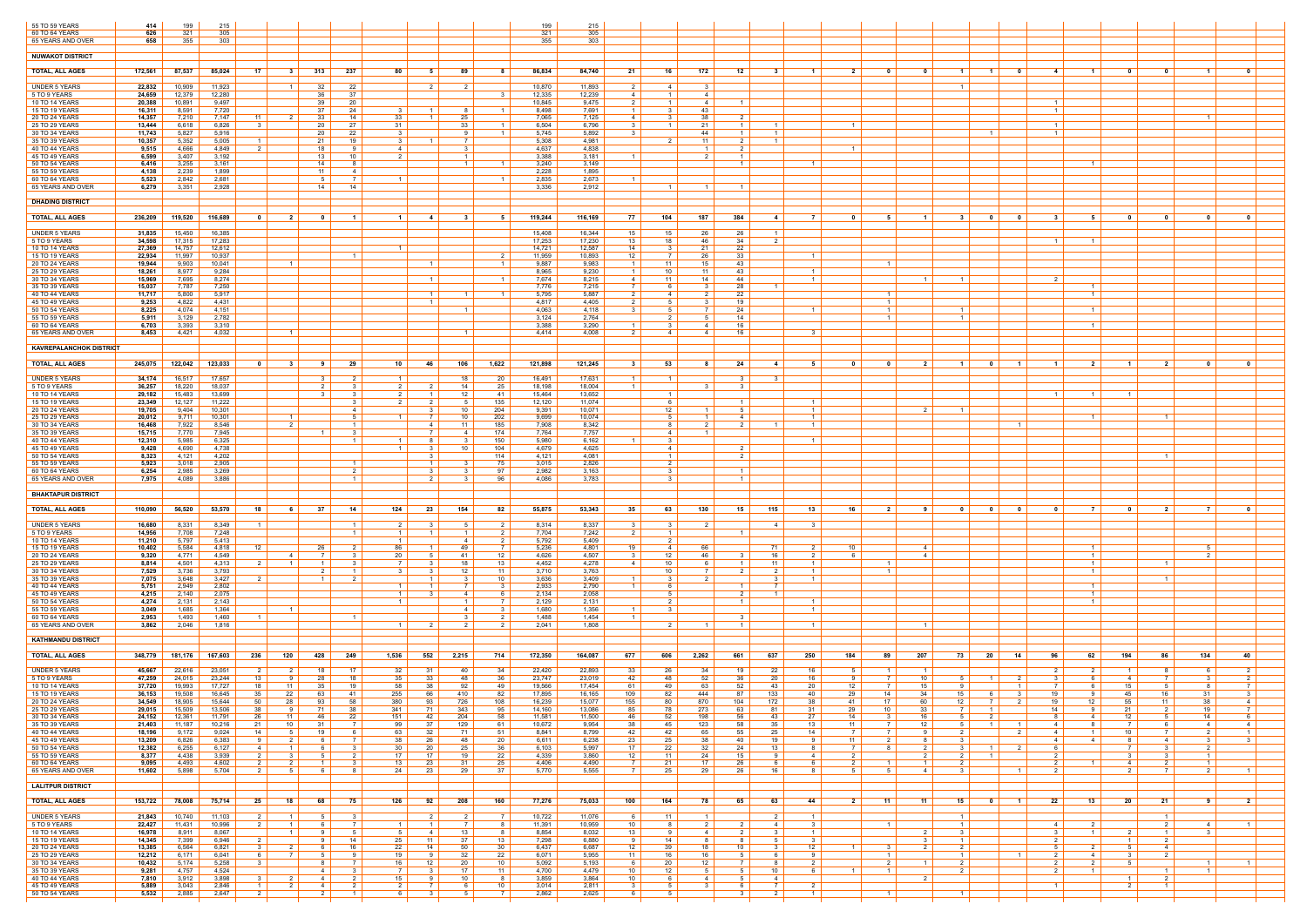| 55 TO 59 YEARS                          | 4,100              | 2,161            | 1,939                                              |                                           |                      |                        |                                   |                          |                  |                      | 2,151          | 1,908          |                  |                  |                      |                       |                        | $\overline{1}$                         |                   |                                                        |                                  |                                             |                  |                                         |                                                    |                                               |
|-----------------------------------------|--------------------|------------------|----------------------------------------------------|-------------------------------------------|----------------------|------------------------|-----------------------------------|--------------------------|------------------|----------------------|----------------|----------------|------------------|------------------|----------------------|-----------------------|------------------------|----------------------------------------|-------------------|--------------------------------------------------------|----------------------------------|---------------------------------------------|------------------|-----------------------------------------|----------------------------------------------------|-----------------------------------------------|
| 60 TO 64 YEARS                          | 4,178              | 2,118            | 2,060                                              | $\overline{1}$                            |                      |                        |                                   |                          |                  |                      | 2.103          | 2,032          |                  |                  |                      |                       |                        | $\overline{1}$                         |                   |                                                        |                                  |                                             |                  |                                         | $\overline{1}$                                     |                                               |
| 65 YEARS AND OVER                       | 5,310              | 2,742            | 2,568                                              |                                           |                      | -3-                    | 4 I                               |                          | 4                | 10                   | 2,722          | 2,532          |                  | 4                | $\overline{a}$       |                       | 4                      | 2                                      |                   |                                                        |                                  |                                             |                  |                                         | -3                                                 |                                               |
| <b>NARAYANI ZONE</b>                    |                    |                  |                                                    |                                           |                      |                        |                                   |                          |                  |                      |                |                |                  |                  |                      |                       |                        |                                        |                   |                                                        |                                  |                                             |                  |                                         |                                                    |                                               |
| <b>TOTAL, ALL AGES</b>                  | 1.047.477          | 553,870          | 493,607<br>141                                     | 100                                       | 233                  | 174                    | 906                               | 729                      | 3,403            | 4,077                | 32,687         | 29,586         | 484,593          | 429,754          | 27,134               | 24,784                | 1,031                  | 973                                    | 3,184             | 2,971<br>404                                           | 339                              | 15  <br>19                                  | 17<br>11         | 97                                      | 70<br>25                                           | 20                                            |
| <b>UNDER 5 YEARS</b>                    | 159,248            | 76,318           | 82,930                                             |                                           | 10                   | 12                     | 56                                | 52                       | 279              | 317                  | 2,125          | 2,251          | 72,531           | 78,912           | 1,015                | 1,074                 | 51                     | 54                                     | 218               | 230<br>13                                              | 13                               |                                             |                  | 7                                       | 4                                                  | $\overline{1}$                                |
| 5 TO 9 YEARS<br>10 TO 14 YEARS          | 164,098<br>106,277 | 85,086<br>61,330 | 79,012<br>10<br>44.947<br>15                       | 11<br>10                                  | -22<br>-31           | -20<br>13              | 91<br>89                          | 64<br>79                 | 386<br>425       | 380<br>337           | 3,615<br>4,124 | 3,293<br>3,137 | 77,967<br>52,049 | 72,509<br>37.811 | 2,440<br>3,924       | 2,234<br>2,982        | 112<br>124             | 100<br>112                             | 385<br>462        | 345<br>39<br>57<br>416                                 | 37<br>29                         | - 3<br>- 1 - 1<br>2 I<br>- 3                | 2                | 16<br>25                                | 12<br>2<br>12                                      | 3<br>$\overline{1}$<br>61                     |
| 15 TO 19 YEARS<br>20 TO 24 YEARS        | 78,977<br>87,588   | 44,315<br>43,568 | 34,662<br>13<br>44,020<br>14                       | -11                                       | 17<br>-26            | 20<br>18               | 77<br>108                         | 56<br>-86                | -371<br>351      | 362<br>534           | 3,563<br>3,244 | 2,993<br>3,351 | 36,166<br>36,377 | 27,526<br>36,702 | 3,544<br>2,966       | 3,206<br>2,869        | 103<br>113             | 98<br>103                              | 383<br>313        | 336<br>58<br>298<br>35                                 | 37<br>39                         | $\blacksquare$                              |                  | 13<br>12                                | 10<br>4                                            | $\mathbf{1}$<br>$\vert$ 1 $\vert$             |
| 25 TO 29 YEARS                          | 87,659             | 46,951           | 40,708<br>16                                       | 6                                         | 21                   | 18                     | 90                                | 84                       | 338              | 437                  | 3,126          | 3,264          | 40,577           | 33,951           | 2,393                | 2,498                 | 86                     | 119                                    | 256               | 284<br>37                                              | -41                              | 1 <sup>1</sup><br>$\overline{2}$            | $\overline{1}$   | 31<br>$\overline{1}$                    | 3                                                  | 6                                             |
| 30 TO 34 YEARS<br>35 TO 39 YEARS        | 78,494<br>71,612   | 39,801<br>40,694 | 38,693<br>11<br>30,918<br>18                       | 14<br>7                                   | 18<br>25             | - 21                   | 86<br>82                          | -60<br>59                | 275<br>249       | 414<br>354           | 2,750<br>2,646 | 2,708<br>2,303 | 34,271<br>35,290 | 32,978<br>25,969 | 2,040<br>2,043       | 2,135<br>1,889        | 83<br>59               | 100<br>66                              | 225<br>242        | 226<br>34<br>216<br>31                                 | 29<br>36                         | 1 <sup>1</sup>                              | 1 <sup>1</sup>   | 2<br>4<br>-6                            | 4<br>-5                                            | 2                                             |
| 40 TO 44 YEARS<br>45 TO 49 YEARS        | 58,335<br>45,201   | 31,294<br>26,120 | 27,041<br>- 9<br>19,081<br><b>Q</b>                | 4<br>-5                                   | 16<br>16             | 11<br>-5               | 66<br>65                          | 58<br>38                 | 214<br>138       | 276<br>197           | 2,151<br>1,442 | 1,824<br>1,212 | 26,835<br>22,825 | 22,876<br>16,327 | 1,736<br>1,383       | 1,707<br>1,118        | 73<br>59               | -57<br>48                              | 168<br>159        | 203<br>20<br>20<br>113                                 | 17 <sup>1</sup><br>16            | 2 I<br>$\overline{\mathbf{1}}$              | $\mathcal{P}$    | $\overline{1}$<br>3 I<br>2 <sub>1</sub> | $\overline{4}$<br>$\overline{1}$                   | $\overline{1}$<br>2                           |
| 50 TO 54 YEARS                          | 35,548             | 20,432           | 15.116                                             | -4                                        |                      | 7                      | 28                                | 35                       | 155              | 147                  | 1,343          | 997            | 17,423           | 12,835           | 1,246                | 953                   | 62                     | - 33                                   | 135               | 89<br>19                                               | 15                               | - 2                                         | 1 <sup>1</sup>   | $\overline{2}$                          | $\overline{1}$<br>$\mathbf{R}$                     |                                               |
| 55 TO 59 YEARS<br>60 TO 64 YEARS        | 21,387<br>24,588   | 11,518<br>12,316 | 9,869<br>-4<br>12,272<br>- 6                       | - 1<br>5                                  |                      | -4<br>-9               | 26<br>13                          | 12<br>25                 | 67<br>77         | 74<br>124            | 833<br>789     | 520<br>786     | 9,636<br>10,600  | 8,586<br>10,560  | -817<br>706          | 587<br>653            | 32<br>32               | -22<br>-21                             | -81<br>68         | 13<br>.51<br>16<br>73                                  | -81<br>14                        | $\overline{1}$<br>- 1                       | -1               | 3                                       | $\mathbf{1}$                                       |                                               |
| 65 YEARS AND OVER                       | 28.465             | 14,127           | 14.338                                             | 7                                         | <b>Q</b>             | 7                      | 29                                | 21                       | 78               | 124                  | 936            | 947            | 12,046           | 12,212           | 881                  | 879                   | 42                     | 40                                     | 89                | 91<br>12                                               |                                  | $\overline{1}$                              |                  | $\vert$ 1 $\vert$                       |                                                    | $\overline{1}$<br>$\overline{1}$              |
| <b>MAKWANPUR DISTRICT</b>               |                    |                  |                                                    |                                           |                      |                        |                                   |                          |                  |                      |                |                |                  |                  |                      |                       |                        |                                        |                   |                                                        |                                  |                                             |                  |                                         |                                                    |                                               |
| <b>TOTAL, ALL AGES</b>                  | 162,892            | 82,556           | 80,336<br>-41                                      | 25                                        | 29                   | - 11                   | 68                                | 54                       | 381              | 439                  | 13,348         | 12,651         | 68,488           | 66,994           | 112                  | 96                    | $-49$                  | - 37                                   | -6                | -5<br>- 3                                              | - 3 - 1                          | 2 <sup>1</sup><br>$\overline{\mathbf{2}}$   | $\mathbf{3}$     | 12                                      | - 6<br>14                                          | 12 <sup>12</sup>                              |
| <b>UNDER 5 YEARS</b>                    | 26,312             | 12,853           | 13,459<br>-4                                       | 2                                         | 2                    | $\overline{1}$         | $\mathbf{1}$                      | 4                        | -36              | 46                   | 1,100          | 1,163          | 11,701           | 12,231           | 2                    | 81                    | $\mathbf{3}$           | $\overline{4}$                         |                   |                                                        |                                  |                                             |                  | $\overline{1}$                          | $\mathbf{3}$                                       |                                               |
| 5 TO 9 YEARS<br>10 TO 14 YEARS          | 26,027<br>19,202   | 13,077<br>10,238 | 12,950<br>8,964                                    | $\overline{4}$<br>-4                      | 4                    |                        | 4<br>-3                           |                          | 45<br>-38        | 44<br>29             | 1,678<br>1,543 | 1,522<br>1,249 | 11,320<br>8,622  | 11,358<br>7,665  | 11<br>11             | 81                    | 4                      | $\overline{4}$<br>$\overline{1}$       |                   | $\overline{1}$                                         | $\overline{1}$                   |                                             |                  | $\vert$ 1 $\vert$<br>4                  | $\overline{1}$<br>$\overline{1}$<br>$\blacksquare$ | $\mathbf{1}$<br>$\mathbf{\Delta}$             |
| 15 TO 19 YEARS                          | 15,340             | 7,942            | 7,398<br>-5                                        | $\overline{7}$                            | 3<br>.5              |                        | -9                                |                          | 28               | 32                   | 1,369          | 1,185          | 6,511            | 6,154            | -8                   | $12-1$                | <sup>7</sup>           | $\overline{2}$                         |                   | $\overline{1}$                                         | $\overline{1}$                   |                                             |                  | $\overline{1}$                          |                                                    | $1 \quad$                                     |
| 20 TO 24 YEARS<br>25 TO 29 YEARS        | 13,337<br>12,782   | 6,402<br>6,296   | 6,935<br>- 3<br>10<br>6,486                        | $\overline{2}$                            | 4                    |                        | 12<br>7                           |                          | 47<br>36         | 54<br>70             | 1,203<br>1,255 | 1,367<br>1,346 | 5,102<br>4,965   | 5,488<br>5,036   | 19<br>13             | 10<br>15              | 4<br>4                 | 6<br>- 6                               |                   |                                                        |                                  |                                             |                  | 3 I                                     | $\overline{1}$                                     | 2<br>$\mathcal{P}$                            |
| 30 TO 34 YEARS<br>35 TO 39 YEARS        | 10,368<br>10,042   | 5,099<br>5,255   | 5,269<br>- 2<br>4,787                              | - 3<br>- 2                                |                      | $\mathcal{P}$          | - 7 - I<br>10                     |                          | -44<br>28        | 49<br>32             | 1,060<br>1,056 | 1,118<br>989   | 3,959<br>4,146   | 4,078<br>3,744   | 15<br>7              | 61<br>11              | -9<br>-2               | 2<br>$\overline{2}$                    | $\overline{1}$    | $\overline{\mathbf{1}}$<br>$\overline{1}$              |                                  | $\blacksquare$                              |                  | $1 \vert$                               | $\overline{1}$<br>$\overline{1}$                   | $1 \quad$<br>$\mathcal{P}$                    |
| 40 TO 44 YEARS                          | 7,886              | 4,065            | 3,821<br>$\overline{2}$                            | $\overline{1}$                            | $\overline{1}$       |                        | -8                                |                          | 25               | 26                   | 849            | 749            | 3,174            | 3,031            | $\mathbf{B}$         | 4                     | $\mathbf{R}$           | $\mathbf{3}$                           |                   |                                                        |                                  |                                             |                  |                                         | $\overline{1}$                                     | $\overline{2}$                                |
| 45 TO 49 YEARS<br>50 TO 54 YEARS        | 5,745<br>4,764     | 3,029<br>2,560   | 2,716<br>2,204                                     |                                           | $\blacksquare$       |                        | $\mathbf{1}$<br>-2                |                          | 13<br>14         | 20<br>13             | 574<br>556     | 520<br>441     | 2,429<br>1,974   | 2,169<br>1,738   |                      | 2 I<br>6              | $\vert$ 1 $\vert$<br>4 | - 3<br>$\overline{1}$                  | $\blacksquare$ 1  | $\overline{1}$                                         |                                  |                                             | $\overline{1}$   |                                         | -1                                                 |                                               |
| 55 TO 59 YEARS<br>60 TO 64 YEARS        | 3,161<br>3,592     | 1,682<br>1,882   | 1.479<br>$\overline{1}$<br>1,710                   |                                           |                      |                        | $\vert$ 1 $\vert$<br>$\mathbf{1}$ |                          | 12 <sup>12</sup> | <b>Q</b><br><b>Q</b> | 362<br>361     | 239<br>358     | 1,304<br>1,504   | 1,227<br>1,336   |                      | $1 \vert$<br>4        | $\overline{2}$         | $\overline{1}$                         |                   |                                                        |                                  | $\overline{1}$                              | $\blacksquare$ 1 |                                         |                                                    |                                               |
| 65 YEARS AND OVER                       | 4,334              | 2,176            | 2,158                                              |                                           |                      |                        | -2                                |                          |                  |                      | 382            | 405            | 1,777            | 1,739            |                      | 2 I                   |                        | - 2                                    |                   |                                                        |                                  |                                             |                  |                                         |                                                    | $\overline{1}$                                |
| <b>CHITWAN DISTRICT</b>                 |                    |                  |                                                    |                                           |                      |                        |                                   |                          |                  |                      |                |                |                  |                  |                      |                       |                        |                                        |                   |                                                        |                                  |                                             |                  |                                         |                                                    |                                               |
| <b>TOTAL, ALL AGES</b>                  | 180,027            | 92,410           | 87,617<br>64                                       | 47                                        | 83                   | 64                     | 203                               | 193                      | 1,002            | 853                  | 13,497         | 11,840         | 46,163           | 45,805           | 26,815               | 24,562                | 938                    | 899                                    | 3,171             | 2,961<br>381                                           | 317                              | 11<br>16                                    | 3                | 77<br>2                                 | 56<br>2                                            | 2 <sup>1</sup>                                |
| <b>UNDER 5 YEARS</b>                    | 30,109             | 14,590           | 15,519                                             | $\overline{1}$                            | $\overline{4}$       | $\mathbf{3}$           | 10                                |                          | 47               | 40                   | 594            | 600            | 12,654           | 13,513           | 1,000                | 1,058                 | 46                     | 47                                     | 217               | 230<br>- 11                                            | 11                               |                                             |                  | 51                                      | $\overline{7}$                                     |                                               |
| 5 TO 9 YEARS                            | 29,056             | 14,655           | 14,401                                             | -4                                        | 4                    |                        | 14                                | 15                       | 112              | 76                   | 1,273          | 1,212          | 10,285           | 10,391           | 2,422                | 2,213                 | 107                    | 94                                     | 382               | 36<br>344                                              | 32                               |                                             |                  | 15                                      | 11                                                 |                                               |
| 10 TO 14 YEARS<br><b>15 TO 19 YEARS</b> | 21,094<br>17,233   | 11,564<br>9,032  | 9,530<br>6<br>8,201                                | - 1<br>$\blacksquare$                     | -4                   | 8                      | 22<br>19                          | 22<br>22                 | 147<br>140       | 108<br>106           | 1,882<br>1,631 | 1,390<br>1,364 | 4,940<br>3,185   | 4,475<br>3,037   | 3,901<br>3,503       | 2,963<br>3,184        | 118<br>92              | 111<br>94                              | 460<br>383        | 416<br>56<br>335<br>56                                 | 26<br>35                         | $\overline{2}$<br>- 5                       | $\mathcal{P}$    | 21<br>11                                | 10<br>10                                           |                                               |
| 20 TO 24 YEARS<br>25 TO 29 YEARS        | 15,387<br>13,755   | 7,600<br>6,749   | 7,787<br>7,006<br>$-4$                             | -4<br>-4                                  | 10                   | 4                      | 25<br>22                          | 26<br>20                 | 107<br>93        | 101<br>71            | 1,482<br>1,316 | 1,492<br>1,353 | 2,604<br>2,583   | 2,878<br>2,648   | 2,907<br>2,354       | 2,852<br>2,471        | 101<br>76              | 93<br>106                              | 312<br>255        | 295<br>34<br>283<br>36                                 | 37<br>39                         |                                             |                  |                                         |                                                    |                                               |
| 30 TO 34 YEARS                          | 11,617             | 5,793            | 5,824<br>-5                                        | 7                                         | 10                   |                        | 18                                | 12                       | -76              | 97                   | 1,195          | 1,083          | 2,144            | 2,145            | 2,015                | 2,122                 | 70                     | 94                                     | 224               | 224<br>32                                              | 27                               |                                             |                  | 2 <sup>1</sup>                          | -3<br>$\overline{1}$                               |                                               |
| 35 TO 39 YEARS<br>40 TO 44 YEARS        | 10,417<br>8,805    | 5,559<br>4,549   | 4,858<br>4,256                                     |                                           | 4                    | 4                      | 24<br>12                          | 20<br>16                 | 86<br>49         | 65<br>54             | 1,105<br>911   | 885<br>753     | 1,978<br>1,589   | 1,701<br>1,468   | 2,023<br>1,720       | 1,862<br>1,689        | 55<br>67               | 63<br>51                               | 242<br>167        | 215<br>30<br>203<br>19                                 | 36<br>15                         | -2                                          |                  | 4                                       |                                                    | - 1 - I                                       |
| 45 TO 49 YEARS<br>50 TO 54 YEARS        | 6,128<br>5,463     | 3,421<br>3,137   | 2,707<br>- 6<br>2,326<br>-3                        | - 5<br>-4                                 |                      | 3                      | 14<br>81                          | .5                       | -42<br>-40       | 36<br>34             | 562<br>546     | 494<br>363     | 1,194<br>1,098   | 884<br>839       | 1,366<br>1,230       | 1,109<br>943          | 54<br>54               | -42<br>30                              | 157<br>135        | 17 <sup>17</sup><br>112<br>89<br>15                    | 15<br>15 <sup>1</sup>            | 2 <sup>1</sup><br>- 1                       |                  |                                         | $\overline{1}$                                     |                                               |
| 55 TO 59 YEARS                          | 3,203              | 1,851            | 1,352                                              |                                           |                      |                        | 4                                 |                          |                  | 12 <sup>7</sup>      | 315            | 176            | 579              | 498              | 811                  | 583                   | 28                     | 18                                     | 81                | 51<br>13                                               |                                  |                                             |                  |                                         |                                                    |                                               |
| 60 TO 64 YEARS<br>65 YEARS AND OVER     | 3,536<br>4,224     | 1,798<br>2,112   | 1,738<br>4<br>2,112<br>2                           | 6                                         | 8                    | -4                     | 81                                | <b>Q</b>                 | 22               | 26<br>27             | 295<br>390     | 297<br>378     | 653<br>677       | 647<br>681       | 697<br>866           | 642<br>871            | 32<br>-38              | 19<br>37                               | 68.<br>88         | 15<br>73<br>91<br>- 11                                 | 14<br>7 I                        | $\blacksquare$ 1<br>$\overline{\mathbf{1}}$ |                  |                                         | $\overline{1}$                                     | $\overline{1}$                                |
| <b>RAUTAHAT DISTRICT</b>                |                    |                  |                                                    |                                           |                      |                        |                                   |                          |                  |                      |                |                |                  |                  |                      |                       |                        |                                        |                   |                                                        |                                  |                                             |                  |                                         |                                                    |                                               |
| <b>TOTAL, ALL AGES</b>                  | 302.699            | 161,434          | 141,265<br>5                                       | 4                                         | <u>1</u> I           | 2 <sup>1</sup>         | 297                               | 278                      | 1,399            | 2,249                | 1,108          | 1,057          | 158,587          | 137,647          | 30                   | 17 <sup>1</sup>       | 51                     | -9                                     | $\overline{0}$    | $\mathbf{0}$<br>- 0                                    | 2 <sup>1</sup>                   | $\overline{\mathbf{0}}$<br>$\mathbf{0}$     | $\blacksquare$   | $\mathbf{0}$<br>$\blacksquare$          | $\mathbf{r}$                                       | $\mathbf{a}$                                  |
|                                         |                    |                  |                                                    |                                           |                      |                        |                                   |                          |                  |                      |                |                |                  |                  |                      |                       |                        |                                        |                   |                                                        |                                  |                                             |                  |                                         |                                                    |                                               |
| <b>UNDER 5 YEARS</b><br>5 TO 9 YEARS    | 41,873  <br>46,146 | 20,314<br>24,190 | 21,559<br>21,956                                   | $\overline{1}$                            |                      |                        | -26<br>38                         | 22<br>33                 | 151<br>174       | 181<br>208           | 95<br>158      | 136<br>127     | 20,040<br>23,818 | 21,217<br>21,581 | 2<br>$\overline{1}$  | 2 I<br>3 I            | - 1 - I                | $\overline{1}$<br>$\overline{1}$       |                   |                                                        | $\overline{2}$                   |                                             |                  |                                         |                                                    |                                               |
| 10 TO 14 YEARS<br>15 TO 19 YEARS        | 28,232<br>18,686   | 17,006<br>11,168 | 11,226<br>7,518                                    | 2                                         |                      |                        | 36<br>18                          | 33<br>12                 | 174<br>142       | 150<br>187           | 141<br>122     | 121<br>112     | 16,655<br>10,880 | 10,918<br>7,207  | -4                   | 2 <sup>1</sup>        | $\overline{1}$         |                                        |                   |                                                        |                                  |                                             |                  |                                         |                                                    |                                               |
| 20 TO 24 YEARS                          | 26,452             | 13,095           | 13,357                                             |                                           |                      |                        | 29<br>35                          | 35                       | 129              | 314                  | 106            | 88             | 12,827           | 12,918           | 31                   | 2 <sup>1</sup>        | $\overline{1}$         |                                        |                   |                                                        |                                  |                                             |                  |                                         |                                                    |                                               |
| 25 TO 29 YEARS<br>30 TO 34 YEARS        | 26,498<br>24,090   | 14,515<br>12,224 | 11,983<br>11,866                                   | $\overline{1}$                            |                      |                        | 30                                | 34<br>20                 | 140<br>111       | 248<br>212           | 109<br>83      | 112<br>85      | 14,226<br>11,998 | 11,587<br>11,548 | 4                    |                       | $\overline{1}$         | $\vert$ 1 $\vert$                      |                   |                                                        |                                  |                                             |                  |                                         |                                                    |                                               |
| 35 TO 39 YEARS<br>40 TO 44 YEARS        | 21,955<br>18,228   | 12,433<br>9,719  | 9,522<br>-3<br>8,509                               |                                           |                      |                        | 19<br>21                          | -21<br>19                | -76<br>94        | 205<br>156           | 68<br>58       | 63<br>56       | 12,264<br>9,542  | 9,231<br>8,278   | 2<br>$\mathbf{3}$    | -1-1                  |                        | $\overline{1}$                         |                   |                                                        |                                  |                                             |                  | $\overline{1}$                          |                                                    |                                               |
| 45 TO 49 YEARS<br>50 TO 54 YEARS        | 14,845<br>11,585   | 8,417<br>6,503   | 6,428<br>5,082                                     |                                           |                      |                        | 16<br>-11                         | 20<br>13.                | 47<br>-69        | 115<br>81            | 43<br>40       | 52<br>33       | 8,310<br>6,383   | 6,240<br>4,952   |                      |                       |                        | $\overline{1}$<br>$\overline{1}$       |                   |                                                        |                                  |                                             |                  |                                         |                                                    |                                               |
| 55 TO 59 YEARS                          | 6,954              | 3,640            | 3,314                                              |                                           |                      |                        | - 9                               |                          | -28              | 38                   | 33             | 20             | 3,568            | 3,252            | $\overline{1}$       |                       |                        | 2                                      |                   |                                                        |                                  |                                             |                  |                                         |                                                    |                                               |
| 60 TO 64 YEARS<br>65 YEARS AND OVER     | 7,951<br>9,204     | 3,847<br>4,363   | 4,104<br>4,841                                     |                                           |                      |                        | -3                                |                          | 39               | 75<br>79             | 18<br>34       | 22<br>30       | 3.798<br>4,278   | 3,994<br>4,724   |                      | ્વ                    |                        | $\overline{1}$                         |                   |                                                        |                                  |                                             |                  |                                         |                                                    |                                               |
| <b>BARA DISTRICT</b>                    |                    |                  |                                                    |                                           |                      |                        |                                   |                          |                  |                      |                |                |                  |                  |                      |                       |                        |                                        |                   |                                                        |                                  |                                             |                  |                                         |                                                    |                                               |
| <b>TOTAL, ALL AGES</b>                  |                    | 117,503          |                                                    |                                           |                      | 50                     |                                   |                          |                  |                      | 2,840          |                | 114,173          | 98,604           |                      |                       | -31                    | $\mathbf{3}$                           | - 3               | $\overline{\mathbf{2}}$<br>91                          |                                  |                                             | $\blacksquare$ 1 | 31                                      | $\overline{\mathbf{2}}$<br>- 1 -                   |                                               |
|                                         | 218,991            |                  | 101,488<br>16                                      | 19 I                                      | 31                   |                        | 92                                | 88                       | 259              | 258                  |                | 2,393          |                  |                  | 72                   | 54                    |                        |                                        |                   |                                                        | $-11$                            | $\overline{\mathbf{0}}$<br>$\mathbf{0}$     |                  | $\overline{4}$                          |                                                    |                                               |
| <b>UNDER 5 YEARS</b><br>5 TO 9 YEARS    | 32,378<br>33,417   | 15,050<br>17,627 | 17,328<br>15,790                                   | $\mathbf{3}$<br>2                         |                      |                        | -5<br>11                          |                          | 17<br>33         | 26<br>24             | 181<br>296     | 183<br>273     | 14,839<br>17,277 | 17,103<br>15,471 |                      | 3 I<br>5              |                        |                                        | $\vert$ 1 $\vert$ | $\overline{1}$                                         | $\overline{1}$<br>2              |                                             | $\overline{1}$   | $\vert$ 1 $\vert$                       |                                                    |                                               |
| <b>10 TO 14 YEARS</b><br>15 TO 19 YEARS | 20,278<br>15,352   | 12,029<br>8,840  | 8,249<br>-4<br>6,512<br>$\overline{2}$             | - 3<br>2                                  | -4<br>.5             | $\mathcal{P}$          | -91<br>10                         | 10                       | 23<br>22         | 19<br>19             | 376<br>252     | 238<br>185     | 11,605<br>8,534  | 7,967<br>6,283   | 13                   | 7 I<br>7 I            |                        |                                        |                   | $\overline{1}$                                         | $\overline{2}$<br>$\overline{1}$ |                                             |                  | 1 <sup>1</sup>                          | $\overline{1}$                                     |                                               |
| 20 TO 24 YEARS                          | 17,783             | 8,895            | 8,888                                              | 2 I                                       | -5                   |                        | $8 +$                             | 7 I                      | 28               | 30                   | 244            | 255            | 8,594            | 8,581            | 12 <sup>12</sup>     | 2 I                   |                        | $\overline{1}$                         |                   |                                                        | $\overline{1}$                   |                                             |                  |                                         | $\overline{1}$<br>$\overline{1}$                   |                                               |
| 25 TO 29 YEARS<br>30 TO 34 YEARS        | 19,009<br>17,718   | 10,468<br>9,029  | 8,541<br>8,689                                     | 4                                         | $\overline{1}$<br>-1 | $2 \mid$<br>41         | <b>7</b>  <br>-91                 | 13                       | 31<br>22         | 26<br>26             | 267<br>263     | 277<br>236     | 10,157<br>8,729  | 8,225<br>8,400   | $\mathbf{3}$         | 3  <br>4              | $2 \mid$               |                                        |                   | $\vert$ 1 $\vert$<br>2<br>$\overline{1}$               |                                  |                                             |                  |                                         |                                                    |                                               |
| 35 TO 39 YEARS<br>40 TO 44 YEARS        | 16,255<br>12,918   | 9,621<br>7,036   | 6,634<br>5,882                                     | 2<br>$\overline{1}$                       |                      | - 7 I                  | 10 <sup>1</sup><br>51             | 4 I<br>12                | 27<br>14         | 23<br>21             | 254<br>185     | 217<br>163     | 9,316<br>6,826   | 6,375<br>5,669   | 8<br>4               | 8  <br>7 I            |                        |                                        |                   |                                                        |                                  |                                             |                  | $1 \vert$                               |                                                    |                                               |
| 45 TO 49 YEARS                          | 10,292             | 6,205            | 4,087<br>$\blacksquare$                            |                                           | -3                   | 2 I                    | 7 I                               | 2 I                      | 11               | 14                   | 188            | 88             | 5,990            | 3,976            | 4                    | 4                     |                        |                                        | $\overline{1}$    |                                                        | $\overline{1}$                   |                                             |                  |                                         |                                                    |                                               |
| 50 TO 54 YEARS<br>55 TO 59 YEARS        | 7,628<br>4,432     | 4,546<br>2,369   | 3,082<br>2,063                                     |                                           |                      | 2 I                    | $2 \mid$<br>61                    | - 7 I                    | 11               | - 7 I<br>8           | 108<br>72      | 97<br>46       | 4,416<br>2,281   | 2,966<br>2,004   | 7<br>- 3             | 2 I<br>$\overline{1}$ |                        | $\vert$ 1 $\vert$<br>$\vert$ 1 $\vert$ |                   | 2 I                                                    |                                  |                                             |                  |                                         |                                                    |                                               |
| 60 TO 64 YEARS<br>65 YEARS AND OVER     | 5,233<br>6,298     | 2,611<br>3,177   | 2,622<br>3,121                                     |                                           | $\overline{1}$       | $\vert$ 1 $\vert$<br>2 | $1 \mid$<br>$2 \mid$              | - 3                      | 9.<br>4          | -91<br>6             | 74<br>80       | 64<br>71       | 2,521<br>3,088   | 2,545<br>3,039   | $\mathbf{3}$<br>2    | 1 <sup>1</sup>        |                        |                                        |                   | $\vert$ 1 $\vert$<br>$1 \vert$                         | - 1 - I                          |                                             |                  |                                         |                                                    |                                               |
| <b>PARSA DISTRICT</b>                   |                    |                  |                                                    |                                           |                      |                        |                                   |                          |                  |                      |                |                |                  |                  |                      |                       |                        |                                        |                   |                                                        |                                  |                                             |                  |                                         |                                                    |                                               |
|                                         |                    |                  |                                                    |                                           |                      |                        |                                   |                          |                  |                      |                |                |                  |                  |                      |                       |                        |                                        |                   |                                                        |                                  |                                             |                  |                                         |                                                    |                                               |
| <b>TOTAL, ALL AGES</b>                  | 182,869            | 99,967           | 82,902<br>15                                       | 51                                        | -89 I                | 47                     | 246 l                             | 116                      | 362              | 278                  | 1,894          | 1,645          | 97,182           | 80,704           | 105                  | 55                    | 36 I                   | 25                                     | $-4$              | 3<br>$-11$                                             | 6 2                              | $\blacksquare$ 1                            | 91               | $4 \vert$<br>- 51                       | 6<br>- 8                                           | 6                                             |
| <b>UNDER 5 YEARS</b><br>5 TO 9 YEARS    | 28,576<br>29,452   | 13,511<br>15,537 | 15,065<br>13,915                                   |                                           | 4<br>$\overline{7}$  | 5<br>6                 | 14<br>24                          | 11                       | 28<br>22         | 24<br>28             | 155<br>210     | 169            | 13,297<br>15,267 | 14,848<br>13,708 | 9.<br>3              | 3  <br>5 I            | 2 I                    | 2<br>$\overline{1}$                    |                   | $\left  \begin{array}{c} 1 \end{array} \right $<br>2 I | $\overline{1}$                   | $\vert$ 1 $\vert$                           |                  |                                         | $\overline{1}$                                     | $1 \quad$<br>$\overline{1}$<br>$\overline{1}$ |
| 10 TO 14 YEARS                          | 17,471             | 10,493           | 6,978                                              |                                           | 11                   | 6                      | 19 <sup>1</sup>                   | 11                       | 43               | 31                   | 182            | 159<br>139     | 10,227           | 6,786            | 5                    | 3                     | 3                      |                                        |                   | $1 \vert$                                              | - 1 - I                          |                                             | 2                |                                         |                                                    | $1 \vert$                                     |
| 15 TO 19 YEARS<br>20 TO 24 YEARS        | 12,366<br>14,629   | 7,333<br>7,576   | 5,033<br>7,053                                     | $\overline{1}$<br>$\overline{1}$          | -5<br>-6             |                        | 21<br>34                          | 10 <sup>1</sup><br>11    | 39<br>40         | 18<br>35             | 189<br>209     | 147<br>149     | 7,056<br>7,250   | 4,845<br>6,837   | 16<br>25             | 3 I<br>3 I            |                        | 2<br>3                                 | $\overline{1}$    | $\vert$ 1 $\vert$<br>$\overline{\mathbf{1}}$<br>2      | $\vert$ 1 $\vert$                |                                             | $3-1$<br>2       |                                         | $\overline{1}$                                     | $\overline{1}$<br>$\mathbf{3}$                |
| 25 TO 29 YEARS                          | 15,615             | 8,923            | 6,692<br>$\overline{1}$                            | $\begin{array}{ccc} \hline \end{array}$ 1 | -9                   | 6                      | 19 <sup>1</sup>                   | 15 <sup>1</sup><br>- 7 I | 38               | 22                   | 179            | 176            | 8,646            | 6,455            | 21                   | 91                    | 3                      | 6                                      | $\overline{1}$    |                                                        | $\overline{1}$<br>$\overline{2}$ | $1 \mid$                                    | $\overline{1}$   | $1 \vert$<br>$\overline{1}$             |                                                    | 4                                             |
| 30 TO 34 YEARS<br>35 TO 39 YEARS        | 14,702<br>12,943   | 7,656<br>7,826   | 7,046<br>$\overline{4}$<br>5,117<br>$\overline{4}$ |                                           | $\overline{7}$<br>17 | -6 I                   | 22<br>19                          | 11                       | 22<br>32         | 30<br>29             | 149<br>163     | 186<br>149     | 7,441<br>7,586   | 6,807<br>4,918   | 5  <br>$\mathcal{S}$ | 3 I                   | 4                      | 4                                      |                   |                                                        |                                  |                                             | $\overline{1}$   | $\overline{1}$                          | 2                                                  |                                               |
| 40 TO 44 YEARS<br>45 TO 49 YEARS        | 10,498<br>8,191    | 5,925<br>5,048   | 4,573<br>$\overline{1}$<br>3,143                   |                                           | -8<br>5              | $\overline{1}$<br>2 I  | 20<br>27                          | - 9<br>- 7 I             | 32<br>25         | 19<br>12             | 148<br>75      | 103<br>58      | 5,704<br>4,902   | 4,430<br>3,058   | 61<br>- 7 I          | 7 I<br>3 <sup>1</sup> | 3<br>4 I               | 3<br>2                                 | $\blacksquare$ 1  | $\overline{1}$<br>3                                    |                                  |                                             |                  |                                         | $\overline{1}$<br>$\overline{1}$                   |                                               |
| 50 TO 54 YEARS                          | 6,108              | 3,686            | 2,422                                              |                                           | $\mathcal{R}$        | $\overline{1}$         | 5                                 |                          | 21               | 12                   | 93             | 63             | 3,552            | 2,340            |                      | $1 \vert$             | 4                      |                                        |                   | 2                                                      |                                  |                                             | $\mathbf{1}$     | $1 \vert$                               |                                                    |                                               |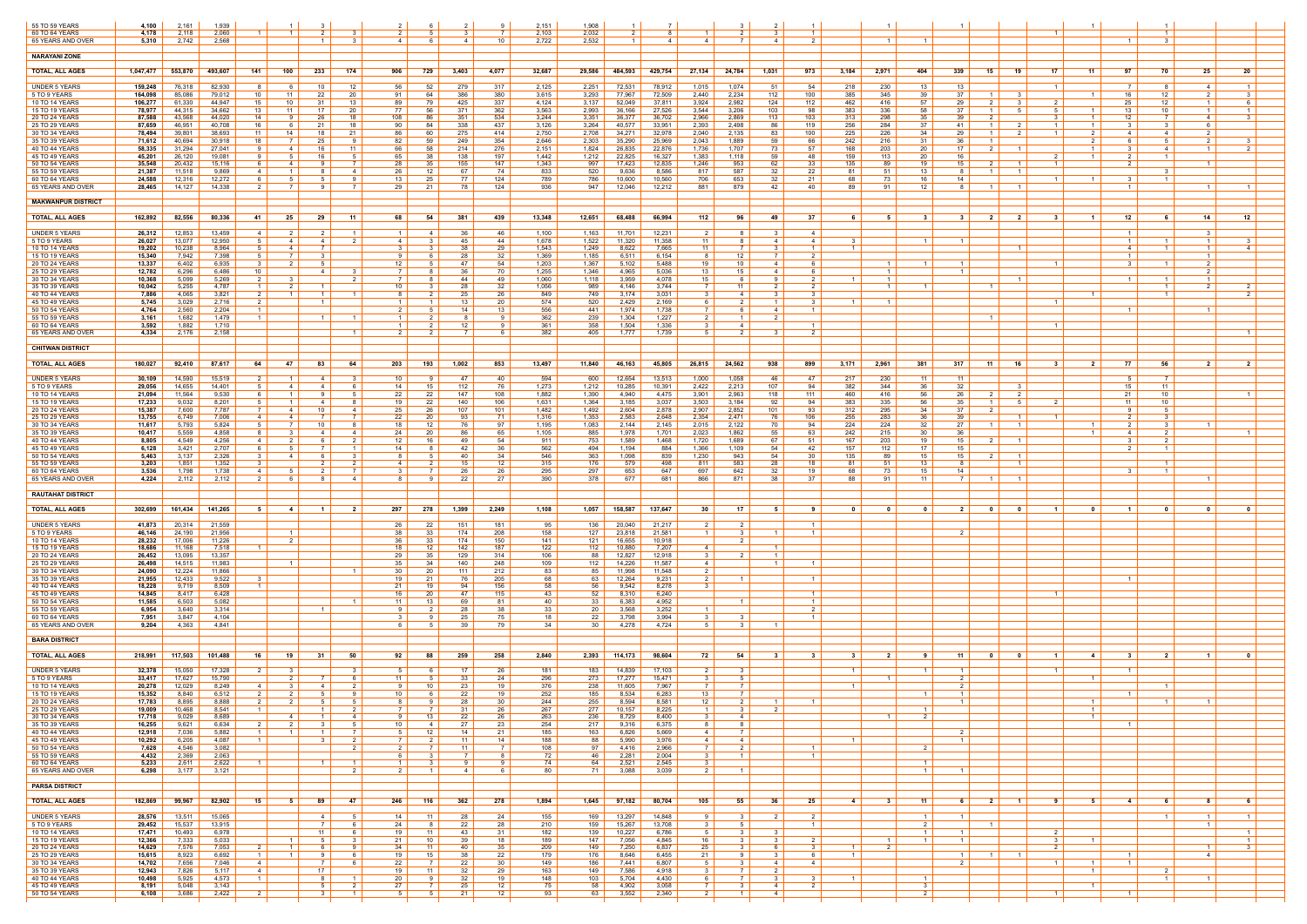| 55 TO 59 YEARS<br>60 TO 64 YEARS                   | 3,637<br>4,276     | 1,976<br>2,178   | 1,661<br>2,098                      |                                  | 4                                                                       | 6<br>51                          |                     |                                  | 51<br>-5                         | 39<br>41<br>45                                             | 1,904<br>2,124 | 1,605<br>2,038          |                  | 4                  |                   | $\overline{1}$                      |                          |                                           |                         |                         |                                                     |                                  | $\overline{1}$          |                                     |                                  |                |                |
|----------------------------------------------------|--------------------|------------------|-------------------------------------|----------------------------------|-------------------------------------------------------------------------|----------------------------------|---------------------|----------------------------------|----------------------------------|------------------------------------------------------------|----------------|-------------------------|------------------|--------------------|-------------------|-------------------------------------|--------------------------|-------------------------------------------|-------------------------|-------------------------|-----------------------------------------------------|----------------------------------|-------------------------|-------------------------------------|----------------------------------|----------------|----------------|
| 65 YEARS AND OVER                                  | 4,405              | 2,299            | 2,106                               | $\overline{1}$<br>$\overline{1}$ |                                                                         | 11 <sup>1</sup>                  | $\overline{4}$      |                                  |                                  | 50<br>63                                                   | 2,226          | 2,029                   |                  |                    |                   | $\overline{1}$                      |                          |                                           |                         |                         |                                                     |                                  |                         | $\overline{1}$                      |                                  |                |                |
| <b>GANDAKI ZONE</b>                                |                    |                  |                                     |                                  |                                                                         |                                  |                     |                                  |                                  |                                                            |                |                         |                  |                    |                   |                                     |                          |                                           |                         |                         |                                                     |                                  |                         |                                     |                                  |                |                |
| <b>TOTAL, ALL AGES</b>                             | 1,017,418          | 495,063          | 522,355<br>- 9                      | - 7 I                            | 22<br>23                                                                | 21                               | 28                  | 28                               | 28<br>762                        | 881                                                        | 199            | 254                     | 492,372 515,499  |                    | 625               | 2,727                               | 2,803<br>953             | 35                                        | 65                      | 2 <sup>1</sup>          | $\overline{\mathbf{2}}$                             |                                  | 5                       | 22                                  | - 31                             | - 5            | $\mathbf{3}$   |
| <b>UNDER 5 YEARS</b>                               | 136,087            | 66,584           | 69,503<br>$\overline{1}$            |                                  | 4<br>$\vert$ 1 $\vert$                                                  | 2 I                              |                     |                                  | 3                                | 71  <br>72                                                 | 45             | 53                      | 66,294           | 69,145             | 73                | 107                                 | 85<br>113                | $\vert$ 1 $\vert$                         | 4                       | 2                       |                                                     |                                  |                         | $\mathbf{R}$                        | 2                                | 3              | $\overline{2}$ |
| 5 TO 9 YEARS<br>10 TO 14 YEARS                     | 144,920<br>122,619 | 72,803<br>64,412 | 72,117<br>58,207                    |                                  | - 5<br>$\overline{1}$                                                   | 1 <sup>1</sup><br>1 <sup>1</sup> |                     | $\overline{A}$                   | 4<br>$\blacksquare$              | 91<br>77<br>72<br>70                                       | -40<br>16      | 40<br>19                | 72,449<br>64,107 | 71,753<br>57,855   | 91<br>76          | 114<br>115                          | 115<br>115<br>118<br>134 | -3<br>4                                   | 4                       |                         |                                                     |                                  | $\overline{1}$          |                                     | 7<br>-5                          |                |                |
| 15 TO 19 YEARS<br>20 TO 24 YEARS                   | 103,208<br>81,408  | 51,750<br>37,574 | 51,458<br>43,834                    | $\overline{1}$                   | $\overline{2}$<br>$\mathbf{R}$<br>$\overline{1}$                        | 4 I                              | $\overline{7}$      |                                  | $\overline{1}$<br>$\overline{2}$ | 59<br>94<br>68<br>81                                       | 12             | 25  <br>$25 \mid$       | 51,498<br>37,365 | 50,749<br>42,941   | 63<br>47          | 291<br>392                          | 273<br>104<br>371<br>75  | <b>6</b>                                  | 11<br>-8                |                         |                                                     |                                  | $\vert$ 1 $\vert$       | ્વ<br>- 1 - I                       | $\mathbf{3}$<br>-5               |                |                |
| 25 TO 29 YEARS<br>30 TO 34 YEARS                   | 71,021<br>64,291   | 31,322<br>29,206 | 39,699<br>35,085<br>$\overline{2}$  | -4                               | -4<br>$\overline{1}$<br>$\vert$ 1 $\vert$                               | 3 I<br>4                         |                     | $\overline{1}$                   | $\overline{7}$                   | 53<br>93<br>67<br>90                                       | 19<br>14       | 25<br>19                | 31,142<br>28,991 | 38,876<br>34,367   | -41<br>41         | 347<br>289                          | 342<br>54<br>305<br>81   | 3<br>2                                    | 4<br>- 6                |                         |                                                     | $\overline{1}$<br>$\overline{1}$ | $\overline{1}$          | $\overline{1}$                      | $\overline{1}$                   |                |                |
| 35 TO 39 YEARS<br>40 TO 44 YEARS                   | 61,133<br>53,873   | 29,272<br>25,433 | 31,861<br>28,440<br>$\blacksquare$  | 2                                | $\overline{1}$                                                          | 1 <sup>1</sup><br>$\overline{1}$ |                     |                                  | 2                                | 76<br>80<br>57<br>61                                       | 18             | 81<br>18                | 29,042<br>25,265 | 31,279<br>27,893   | 49<br>32          | 226<br>216                          | 79<br>259<br>51<br>241   | .5<br>$\overline{1}$                      | 5                       |                         |                                                     |                                  |                         | $\vert$ 1 $\vert$                   | - 3<br>- 1                       | 2              |                |
| 45 TO 49 YEARS<br>50 TO 54 YEARS                   | 43,451<br>37,568   | 21,568<br>18,035 | 21,883<br>19,533                    |                                  | $\blacksquare$ 1<br>$\mathcal{R}$                                       | 2 I                              | 2<br>$\overline{2}$ | $\mathbf{1}$<br>$\mathbf{1}$     | $\overline{1}$<br>2              | 43  <br>40<br>36<br>38                                     | -5<br>- 6      | 10 <sup>1</sup><br>31   | 21,435<br>17,918 | 21,482<br>19,227   | 33<br>19          | 158<br>116                          | 48<br>182<br>49<br>140   | 2  <br>4                                  | ჩ.                      |                         |                                                     | $\overline{1}$                   | $\overline{1}$          |                                     | $\overline{1}$<br>$\overline{1}$ |                |                |
| 55 TO 59 YEARS                                     | 27,307             | 13,690           | 13,617<br>15,738                    |                                  | 2                                                                       | $\mathbf{1}$                     |                     |                                  | $\overline{1}$                   | 22<br>24                                                   | 4              |                         | 13,619           | 13,391             | 13<br>18          | 106                                 | 91<br>-29                |                                           | - 3                     |                         |                                                     | $\overline{1}$                   |                         |                                     |                                  |                |                |
| 60 TO 64 YEARS<br>65 YEARS AND OVER                | 29,107<br>41,425   | 13,369<br>20,045 | 21,380                              |                                  | 2                                                                       | $1 \vert$                        |                     | $\overline{1}$<br>$\overline{1}$ |                                  | 15  <br>27<br>24<br>42                                     |                | 31<br>4                 | 13,300<br>19,947 | 15,504<br>21,037   | 29                | 108<br>142                          | -28<br>89<br>37<br>148   | $\overline{1}$                            | $\overline{2}$          |                         |                                                     |                                  | $\overline{1}$          |                                     | $\overline{1}$                   |                |                |
| <b>GORKHA DISTRICT</b>                             |                    |                  |                                     |                                  |                                                                         |                                  |                     |                                  |                                  |                                                            |                |                         |                  |                    |                   |                                     |                          |                                           |                         |                         |                                                     |                                  |                         |                                     |                                  |                |                |
| <b>TOTAL, ALL AGES</b>                             | 178,112            | 88,633           | 89,479<br>$\blacksquare$            | $\mathbf{0}$                     | -1<br>$\mathbf{3}$                                                      | 31                               | -4                  |                                  | $\overline{2}$<br>201            | 329                                                        | 29             | 40                      | 88,389           | 89,074             | $\mathbf{3}$      | 8                                   | -91<br>4                 | $\blacksquare$                            | 10                      | $\mathbf{0}$            | $\mathbf{0}$                                        | n.                               | $\mathbf{0}$            | $\mathbf{a}$                        | 0                                |                | $\mathbf{a}$   |
| <b>UNDER 5 YEARS</b>                               | 23,978             | 11,651           | 12,327                              |                                  |                                                                         |                                  |                     |                                  |                                  | 28<br>24                                                   |                | 51                      | 11,616           | 12,295             |                   |                                     |                          | 2 I                                       |                         |                         |                                                     |                                  |                         |                                     |                                  | $\overline{1}$ |                |
| 5 TO 9 YEARS<br>10 TO 14 YEARS                     | 25,090<br>21,641   | 12,623<br>11,447 | 12,467<br>10,194                    |                                  |                                                                         |                                  |                     |                                  | 31                               | 32<br>21<br>24                                             |                | 4<br>31                 | 12,582<br>11,414 | 12,441<br>10,166   | $\overline{1}$    |                                     |                          | $\overline{1}$<br>-1                      |                         |                         |                                                     |                                  |                         |                                     |                                  |                |                |
| 15 TO 19 YEARS<br>20 TO 24 YEARS                   | 18,320<br>14,284   | 9,442<br>6,986   | 8,878<br>7,298                      |                                  | $\overline{1}$<br>$\blacksquare$                                        |                                  | - 2                 |                                  |                                  | 21<br>46<br>21<br>28                                       | 2              | 41<br>7 I               | 9,418<br>6,962   | 8,823<br>7,258     |                   | 2<br>$\vert$ 1 $\vert$              | $\overline{1}$           | 1 <sup>1</sup>                            | $\overline{2}$          |                         |                                                     |                                  |                         |                                     |                                  |                |                |
| 25 TO 29 YEARS                                     | 12,834             | 6,078            | 6,756                               |                                  |                                                                         | $\overline{1}$                   |                     |                                  |                                  | 30                                                         |                | 61                      | 6,067            | 6,715              |                   |                                     |                          | 2 <sup>1</sup>                            |                         |                         |                                                     |                                  |                         |                                     |                                  |                |                |
| 30 TO 34 YEARS<br>35 TO 39 YEARS                   | 11,278<br>10,791   | 5,310<br>5,314   | 5,968<br>$\overline{1}$<br>5,477    |                                  |                                                                         |                                  |                     |                                  |                                  | 8<br>29<br>14<br>29                                        |                | 31<br>$1 \mid$          | 5,299<br>5,299   | 5,933<br>5,447     |                   | $\overline{1}$                      | $\overline{2}$           | $1\vert$                                  |                         |                         |                                                     |                                  |                         |                                     |                                  |                |                |
| 40 TO 44 YEARS<br>45 TO 49 YEARS                   | 9,444<br>7,121     | 4,555<br>3,640   | 4,889<br>3,481                      |                                  |                                                                         |                                  |                     |                                  |                                  | 28<br>9<br>12<br>14                                        |                | 2 I<br>- 1 - I          | 4,541<br>3,626   | 4,857<br>3,463     |                   | $\overline{1}$                      | $\vert$ 1 $\vert$        |                                           |                         |                         |                                                     |                                  |                         |                                     |                                  |                |                |
| 50 TO 54 YEARS<br>55 TO 59 YEARS                   | 6,704<br>4,333     | 3,359<br>2,220   | 3,345<br>2,113                      |                                  | $\vert$ 1 $\vert$                                                       | $\mathbf{1}$                     |                     |                                  |                                  | 4<br>14<br>5<br>11                                         | $\overline{1}$ | $1 \mid$                | 3,354<br>2,214   | 3,327<br>2,102     |                   | $\overline{1}$                      |                          |                                           |                         |                         |                                                     |                                  |                         |                                     |                                  |                |                |
| 60 TO 64 YEARS<br>65 YEARS AND OVER                | 5,187<br>7,107     | 2,457<br>3,551   | 2,730<br>3,556                      |                                  |                                                                         | 1 <sup>1</sup>                   |                     |                                  |                                  | -12<br>2<br>7 I<br>19                                      |                | - 1 - I<br>2 I          | 2,455<br>3,542   | 2,714<br>3,533     | $1 \vert$         | 2                                   |                          | $1 \vert$                                 | $\overline{1}$          |                         |                                                     |                                  |                         |                                     |                                  |                |                |
| <b>MANANG DISTRICT</b>                             |                    |                  |                                     |                                  |                                                                         |                                  |                     |                                  |                                  |                                                            |                |                         |                  |                    |                   |                                     |                          |                                           |                         |                         |                                                     |                                  |                         |                                     |                                  |                |                |
| <b>TOTAL, ALL AGES</b>                             |                    | 7,311 3,779      | 3,532                               |                                  |                                                                         | 1 <sup>1</sup>                   | $\mathbf 0$         |                                  | 0                                | 4<br>$\blacksquare$                                        | $\mathbf 0$    | $\overline{\mathbf{0}}$ | 3,767            | 3,524              | $\vert$ 1 $\vert$ | 21                                  | 5<br>6.                  |                                           | $\overline{\mathbf{0}}$ | $\mathbf 0$             | $\overline{\mathbf{0}}$                             | 0                                | $\mathbf{0}$            | 0 <sub>1</sub>                      | 0                                |                |                |
| <b>UNDER 5 YEARS</b>                               | 766                | 332              | 434                                 |                                  |                                                                         |                                  |                     |                                  |                                  |                                                            |                |                         | 332              | 433                |                   |                                     |                          | $1 \vert$                                 |                         |                         |                                                     |                                  |                         |                                     |                                  |                |                |
| 5 TO 9 YEARS<br><b>10 TO 14 YEARS</b>              | 1,000<br>821       | 524<br>453       | 476<br>368                          |                                  |                                                                         |                                  |                     |                                  |                                  |                                                            |                |                         | 524<br>453       | 476<br>368         |                   |                                     |                          |                                           |                         |                         |                                                     |                                  |                         |                                     |                                  |                |                |
| 15 TO 19 YEARS<br>20 TO 24 YEARS                   | 850<br>747         | 508<br>425       | 342<br>322                          |                                  |                                                                         |                                  |                     |                                  |                                  | - 1                                                        |                |                         | 508<br>423       | 340<br>321         |                   | $\overline{1}$                      | $\overline{1}$           |                                           |                         |                         |                                                     |                                  |                         |                                     |                                  |                |                |
| 25 TO 29 YEARS                                     | 633                | 320              | 313                                 |                                  |                                                                         |                                  |                     |                                  |                                  | $\overline{1}$                                             |                |                         | 317              | 312                |                   |                                     | $\overline{1}$           |                                           |                         |                         |                                                     |                                  |                         |                                     |                                  |                |                |
| 30 TO 34 YEARS<br>35 TO 39 YEARS                   | 401<br>440         | 210<br>214       | 191<br>226                          |                                  |                                                                         | $\overline{1}$                   |                     |                                  |                                  | 1 <sup>1</sup>                                             |                |                         | 208<br>213       | 191<br>224         |                   | $\overline{1}$                      | $\overline{1}$           |                                           |                         |                         |                                                     |                                  |                         |                                     |                                  |                |                |
| 40 TO 44 YEARS<br>45 TO 49 YEARS                   | 342<br>339         | 161<br>164       | 181<br>175                          |                                  |                                                                         |                                  |                     |                                  |                                  | $\overline{1}$                                             |                |                         | 160<br>164       | 181<br>175         |                   |                                     |                          |                                           |                         |                         |                                                     |                                  |                         |                                     |                                  |                |                |
| 50 TO 54 YEARS<br>55 TO 59 YEARS                   | 340<br>195         | 155<br>95        | 185<br>100                          |                                  |                                                                         |                                  |                     |                                  |                                  |                                                            |                |                         | 155<br>95        | 185<br>100         |                   |                                     |                          |                                           |                         |                         |                                                     |                                  |                         |                                     |                                  |                |                |
| 60 TO 64 YEARS                                     | 218                | 117              | 101                                 |                                  |                                                                         |                                  |                     |                                  |                                  |                                                            |                |                         | 115              | 100                |                   |                                     | $\overline{1}$           |                                           |                         |                         |                                                     |                                  |                         |                                     |                                  |                |                |
| 65 YEARS AND OVER                                  | 219                | 101              | 118                                 |                                  |                                                                         |                                  |                     |                                  |                                  |                                                            |                |                         | 100              | 118                |                   |                                     |                          |                                           |                         |                         |                                                     |                                  |                         |                                     |                                  |                |                |
| <b>LAMJUNG DISTRICT</b>                            |                    |                  |                                     |                                  |                                                                         |                                  |                     |                                  |                                  |                                                            |                |                         |                  |                    |                   |                                     |                          |                                           |                         |                         |                                                     |                                  |                         |                                     |                                  |                |                |
| <b>TOTAL, ALL AGES</b>                             | 139,929            | 68,411           | 71,518  <br>$\overline{\mathbf{0}}$ | $\overline{\mathbf{0}}$          | $\overline{\phantom{0}}$ 2 $\overline{\phantom{0}}$<br>$\blacksquare$ 1 | 0 <sup>1</sup>                   | $-4$                | 21                               | $-1$                             | 56  <br>56                                                 | - 26           | 18                      | 68,306 71,422    |                    | - 13 I            | 12                                  | 3 <sup>1</sup><br>51     | $\overline{0}$                            | $\overline{\mathbf{0}}$ | $\overline{\mathbf{0}}$ | $-1$                                                | $\mathbf{0}$                     | $\overline{\mathbf{0}}$ | $\overline{1}$                      | 0                                | $\mathbf{0}$   | $\mathbf{0}$   |
| <b>UNDER 5 YEARS</b>                               | 15,546             | 7,507            | 8,039                               |                                  |                                                                         |                                  |                     |                                  |                                  | - 3                                                        | 10             | 81                      | 7,494            | 8,022              |                   | $\overline{2}$                      | $\overline{1}$           |                                           |                         |                         |                                                     |                                  |                         |                                     |                                  |                |                |
| 10 TO 14 YEARS                                     | 18,368<br>16,544   | 9,069<br>8,545   | 9,299<br>7,999                      |                                  | $\overline{1}$<br>$\overline{1}$                                        |                                  |                     |                                  |                                  | 8<br>5<br>8                                                | 11             | 6 I<br>3 I              | 9,043<br>8,531   | 9,286<br>7,988     | 4 I<br>$1 \mid$   | $\overline{1}$                      | 2                        | $1 \mid$                                  |                         |                         |                                                     |                                  |                         |                                     |                                  |                |                |
| 15 TO 19 YEARS<br>20 TO 24 YEARS                   | 14,808<br>12,111   | 7,136<br>5,480   | 7,672<br>6,631                      |                                  |                                                                         |                                  |                     |                                  |                                  | 2 I<br>-6                                                  |                |                         | 7,128<br>5,478   | 7,670<br>6,623     |                   | $\frac{2}{ }$                       |                          |                                           |                         |                         |                                                     |                                  |                         |                                     |                                  |                |                |
| 5 TO 9 YEARS<br>25 TO 29 YEARS                     | 10,187             | 4,649            | 5,538                               |                                  |                                                                         |                                  |                     |                                  |                                  | 3 I<br>4<br>2 <sup>1</sup>                                 |                | - 1 - I                 | 4,646            | 5,531              | - 1 - I           | 2<br>$\overline{1}$                 | $\overline{1}$           |                                           |                         |                         |                                                     |                                  |                         |                                     |                                  |                |                |
| 30 TO 34 YEARS<br>35 TO 39 YEARS                   | 9,631<br>8,967     | 4,741<br>4,566   | 4,890<br>4,401                      |                                  |                                                                         |                                  |                     |                                  |                                  | 6 I<br>-4<br>- 2                                           |                |                         | 4,737<br>4,556   | 4,882<br>4,396     | 2 I               |                                     |                          |                                           |                         |                         | $\blacksquare$ 1                                    |                                  |                         | $\overline{1}$                      |                                  |                |                |
| 40 TO 44 YEARS                                     | 8,042<br>6,059     | 4,099<br>3,057   | 3,943<br>3,002                      |                                  |                                                                         |                                  |                     |                                  |                                  | 4<br>4<br>$\overline{4}$                                   |                |                         | 4,094<br>3,051   | 3,940<br>2,998     | $\overline{1}$    | $\overline{1}$                      |                          |                                           |                         |                         |                                                     |                                  |                         |                                     |                                  |                |                |
| 50 TO 54 YEARS<br>55 TO 59 YEARS                   | 5,283<br>3,895     | 2,636<br>1,970   | 2,647<br>1,925                      |                                  | - 1                                                                     |                                  |                     |                                  |                                  | 6 I<br>3 I<br>$\overline{1}$                               |                |                         | 2,630<br>1,967   | 2,642<br>1,922     |                   | 2 I                                 |                          |                                           |                         |                         |                                                     |                                  |                         |                                     |                                  |                |                |
| 60 TO 64 YEARS<br>65 YEARS AND OVER                | 4,335<br>6,153     | 2,002<br>2,954   | 2,333<br>3,199                      |                                  |                                                                         |                                  |                     |                                  |                                  | $\mathcal{R}$<br>$\overline{1}$                            |                |                         | 1,999<br>2,952   | 2,329<br>3,193     |                   | $\overline{1}$                      |                          |                                           |                         |                         |                                                     |                                  |                         |                                     |                                  |                |                |
| <b>KASKI DISTRICT</b>                              |                    |                  |                                     |                                  |                                                                         |                                  |                     |                                  |                                  |                                                            |                |                         |                  |                    |                   |                                     |                          |                                           |                         |                         |                                                     |                                  |                         |                                     |                                  |                |                |
| <b>TOTAL, ALL AGES</b>                             | 150,755            | 73,048           | 77,707<br>$\overline{\mathbf{0}}$   | 3 <sup>1</sup>                   | - 7 I<br>- 9                                                            | 10 <sup>1</sup>                  | 10                  | - 5                              | 208<br>- 6                       | 247                                                        | 10             | 16 I                    | 72,469           | 76,990             | 89                | 103                                 | 272<br>212 l             | 26                                        | 41                      | $\overline{\mathbf{0}}$ | $\overline{\phantom{0}}$ 0 $\overline{\phantom{0}}$ | $\blacksquare$                   | - 2 I                   | -81                                 | - 9                              |                |                |
| <b>UNDER 5 YEARS</b>                               | 19,620             | 9,451            | 10,169                              |                                  | 4<br>$\overline{1}$                                                     | $\overline{1}$                   |                     |                                  |                                  | 20<br>$\frac{20}{ }$                                       |                | 31                      | 9,401            | 10,116             | 10                | 13                                  | 12<br>13                 |                                           |                         |                         |                                                     |                                  |                         | $\vert$ 1 $\vert$                   |                                  |                |                |
| 5 TO 9 YEARS<br>10 TO 14 YEARS                     | 21,831<br>18,673   | 10,974<br>9,896  | 10,857<br>8,777                     |                                  | $\overline{2}$<br>$\overline{1}$                                        | 1 <sup>1</sup><br>$1 \mid$       | $\vert$ 1 $\vert$   | $\overline{1}$                   | 2                                | 16<br>28<br>13  <br>18                                     |                |                         | 10,924<br>9,842  | 10,783<br>8,729    | 13                | 15<br>- 7 I                         | 23<br>16<br>25<br>19     |                                           | - 3                     |                         |                                                     |                                  |                         | 2                                   | $\overline{2}$                   |                |                |
| 15 TO 19 YEARS<br>20 TO 24 YEARS                   | 15,140<br>12,142   | 7,597<br>5,773   | 7,543<br>6,369                      | $\overline{1}$                   | $\overline{1}$<br>$\overline{1}$<br>2                                   | 1 <sup>1</sup>                   |                     |                                  |                                  | 11<br>23<br>25<br>33                                       |                | 3 I                     | 7,547<br>5,716   | 7,474<br>6,279     |                   | $\overline{7}$<br>16                | 21<br>25<br>28<br>16     |                                           | 11<br>4                 |                         |                                                     |                                  | $\overline{1}$          | $\vert$ 1 $\vert$<br>$\overline{1}$ | 2                                |                |                |
| 25 TO 29 YEARS<br>30 TO 34 YEARS                   | 10.484  <br>9,887  | 4.698<br>4,238   | 5.786<br>5,649                      | 2 I                              | $\overline{1}$                                                          | $1 \mid$<br>3                    | 2                   |                                  |                                  | 17 <sup>1</sup><br>30<br>29<br>27                          | 2 <sup>1</sup> | $\vert$ 1 $\vert$       | 4.656<br>4,171   | $5.706$  <br>5,565 | 5  <br>14         | 14<br>13                            | 29 I<br>14<br>37<br>18   | 3<br>$\overline{1}$                       | 2 <sup>1</sup><br>5     |                         |                                                     |                                  |                         | $\vert$ 1 $\vert$                   |                                  |                |                |
| 35 TO 39 YEARS<br>40 TO 44 YEARS                   | 9,357<br>8,145     | 4,411<br>3,796   | 4,946<br>4,349                      | $\sim$ 1 $\sim$                  |                                                                         | $1 \mid$                         |                     |                                  |                                  | 22<br>20<br>20<br>- 11                                     |                | - 1 - I<br>2            | 4,348<br>3,748   | 4,889<br>4,289     | 12<br>4           | 5<br>5                              | 28<br>22<br>32<br>20     | $5 -$<br>$\overline{1}$                   | 2<br>ჩ.                 |                         |                                                     | $\overline{1}$                   |                         |                                     | $\overline{1}$<br>$\overline{1}$ |                |                |
| 45 TO 49 YEARS<br>50 TO 54 YEARS                   | 6,545<br>5,632     | 3,339<br>2,595   | 3,206<br>3,037                      |                                  |                                                                         | $1 \vert$                        | $\vert$ 1 $\vert$   | $\overline{1}$<br>$\overline{1}$ |                                  | 10<br>10<br>14                                             |                | $2 \mid$                | 3,308<br>2,563   | 3,183<br>3,012     | 2<br>- 1 - I      | $\overline{1}$<br>$\overline{2}$    | 16<br>12<br>11           | $\vert$ 1 $\vert$<br>6 I<br>$\mathcal{R}$ | $\mathbf{3}$            |                         |                                                     |                                  | $\overline{1}$          |                                     | $\overline{1}$                   |                |                |
| 55 TO 59 YEARS                                     | 3,926              | 1,962            | 1,964                               |                                  | $\overline{1}$                                                          |                                  |                     | $\overline{1}$                   |                                  | 3 <sup>1</sup><br>- 5<br>4                                 |                |                         | 1,954            | 1,950              |                   | $\vert$ 1 $\vert$<br>$\overline{1}$ | 3                        | 6 I<br>$\vert$ 1 $\vert$<br>4             | 2<br>$\overline{2}$     |                         |                                                     |                                  |                         |                                     |                                  |                |                |
| 60 TO 64 YEARS<br>65 YEARS AND OVER                | 4,085<br>5,288     | 1,832<br>2,486   | 2,253<br>2,802                      |                                  |                                                                         |                                  |                     |                                  |                                  | $4 \vert$                                                  |                | $1 \mid$                | 1,818<br>2,473   | 2,240<br>2,775     |                   | $\mathbf{3}$                        | 14                       | $\overline{1}$                            | $\overline{1}$          |                         |                                                     |                                  |                         |                                     | $\overline{1}$                   |                |                |
| <b>PARBAT DISTRICT</b>                             |                    |                  |                                     |                                  |                                                                         |                                  |                     |                                  |                                  |                                                            |                |                         |                  |                    |                   |                                     |                          |                                           |                         |                         |                                                     |                                  |                         |                                     |                                  |                |                |
| <b>TOTAL, ALL AGES</b>                             | 116,882            | 55,984           | 60,898<br>$\blacksquare$            | 0                                | $\blacksquare$<br>$\mathbf{0}$                                          | 2 <sup>1</sup>                   | -4                  | 2                                | $\mathbf{0}$                     | 22<br>23                                                   | 7              | 81                      | 55,638           | 58,327             | 65                | 529                                 | 234<br>1,988             | $\overline{\mathbf{0}}$                   | - 3                     | $\blacksquare$ 1        | $\blacksquare$                                      | 0                                | $\vert$ 1 $\vert$       | 12 <sup>1</sup>                     | 13                               | 0              | - 0            |
| UNDER 5 YEARS                                      | 16,079             | 8,060            | 8,019<br>$\blacksquare$             |                                  |                                                                         |                                  | $\blacksquare$      |                                  |                                  | $1 \vert$<br>2                                             |                | 4                       | 8,020            | 7,957              | <sup>7</sup>      | 11                                  | 44<br>22                 |                                           |                         | $\overline{1}$          |                                                     |                                  |                         | $\overline{1}$                      |                                  |                |                |
| 5 TO 9 YEARS<br>10 TO 14 YEARS                     | 16,811<br>13,990   | 8,555<br>7,304   | 8,256<br>6,686                      |                                  |                                                                         |                                  |                     |                                  |                                  | 6 <sup>1</sup><br>$1 \mid$<br>$\overline{2}$               |                | 2 I                     | 8,510<br>7,270   | 8,201<br>6,594     | 4<br>- 8          | 15<br>11                            | 35<br>31<br>20<br>74     |                                           |                         |                         |                                                     |                                  |                         | 4<br>5                              | $\mathbf{3}$<br>5                |                |                |
| 15 TO 19 YEARS<br>20 TO 24 YEARS                   | 11,611<br>8,669    | 5,673<br>3,770   | 5,938<br>4,899                      |                                  | $\overline{1}$                                                          |                                  | $\overline{1}$      |                                  |                                  | $1 \vert$<br>$\overline{2}$<br>$1 \vert$<br>$\overline{2}$ |                | -11                     | 5,643<br>3,746   | 5,684<br>4,550     | 8                 | 47<br>59                            | 202<br>24<br>14<br>284   |                                           |                         |                         |                                                     |                                  |                         | $\overline{2}$                      | $\overline{2}$<br>$\overline{1}$ |                |                |
| 45 TO 49 YEARS<br>25 TO 29 YEARS<br>30 TO 34 YEARS | 7,808<br>7,356     | 3,148<br>3,155   | 4,660<br>4,201                      |                                  |                                                                         | $\vert$ 1 $\vert$                |                     | $\overline{1}$                   |                                  | $1 \mid$<br>$\overline{2}$<br>5                            |                |                         | 3,130<br>3,131   | 4,339<br>3,909     | 3<br>4 I          | 65<br>67                            | 13<br>254<br>19<br>219   |                                           |                         |                         |                                                     |                                  |                         |                                     | $\overline{1}$                   |                |                |
| 35 TO 39 YEARS<br>40 TO 44 YEARS                   | 6,817<br>6,189     | 3,143<br>2,856   | 3,674                               |                                  |                                                                         |                                  |                     |                                  |                                  | 4<br>$\overline{1}$<br>3 <sup>1</sup><br>$\overline{1}$    |                | $\overline{1}$          | 3,109<br>2,841   | 3,425<br>3,114     | 8<br>3            | 50<br>48                            | 22<br>196<br>168<br>9    |                                           |                         |                         | $\overline{1}$                                      |                                  |                         |                                     | $\overline{1}$                   |                |                |
| 45 TO 49 YEARS<br>50 TO 54 YEARS                   | 5,095<br>4,243     | 2,415<br>1,962   | 3,333<br>2,680<br>2,281             |                                  |                                                                         | $\blacksquare$ 1                 |                     |                                  |                                  | $1 \vert$<br>$\overline{1}$<br>$\overline{1}$              |                |                         | 2,395<br>1,944   | 2,495<br>2,142     | 5<br>- 1 - I      | 26<br>28                            | 14<br>156<br>15<br>108   |                                           | 2                       |                         |                                                     |                                  |                         |                                     |                                  |                |                |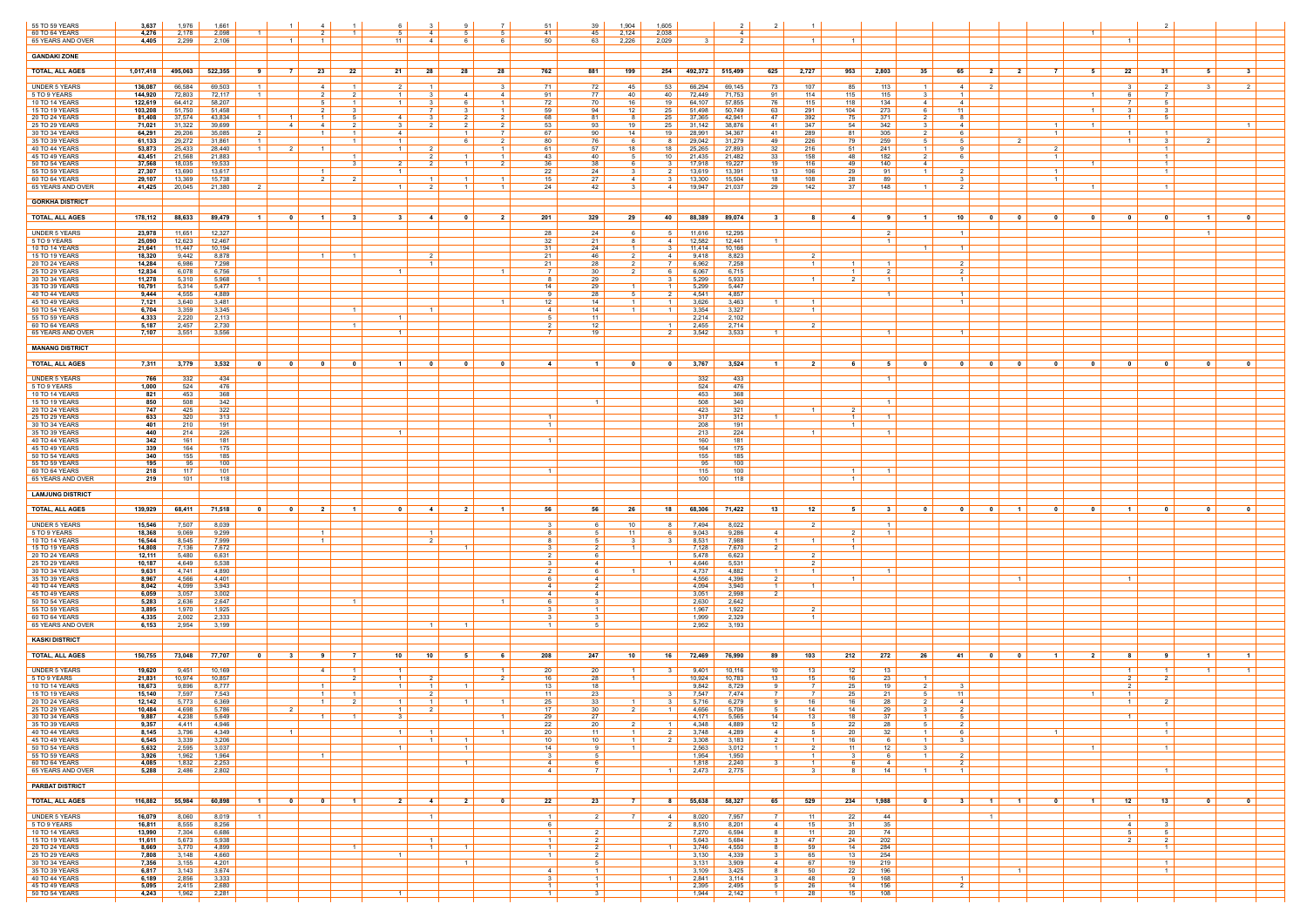|                                         |                    |                  |                  |                                  |                            |                   |                                  |                            |                                                 |                                |                         |                         |                                 |                         |                         |                    |                    |                     |                  | 11                    | 69                                             |                        |                         |                                           |                                |                          |                             |                                 |                                 |                         |
|-----------------------------------------|--------------------|------------------|------------------|----------------------------------|----------------------------|-------------------|----------------------------------|----------------------------|-------------------------------------------------|--------------------------------|-------------------------|-------------------------|---------------------------------|-------------------------|-------------------------|--------------------|--------------------|---------------------|------------------|-----------------------|------------------------------------------------|------------------------|-------------------------|-------------------------------------------|--------------------------------|--------------------------|-----------------------------|---------------------------------|---------------------------------|-------------------------|
| 55 TO 59 YEARS<br>60 TO 64 YEARS        | 3,405<br>3,455     | 1,698<br>1,554   | 1,707<br>1,901   |                                  |                            |                   |                                  |                            |                                                 |                                |                         | $\overline{1}$          |                                 |                         |                         | 1.685<br>1,538     | 1,617<br>1,790     | 5 <sub>1</sub>      | 20<br>38         | 10 <sup>1</sup>       | 72                                             |                        |                         |                                           |                                |                          |                             |                                 |                                 |                         |
| 65 YEARS AND OVER                       | 5,354              | 2,691            | 2,663            |                                  |                            |                   |                                  |                            |                                                 |                                |                         | $\overline{1}$          |                                 |                         |                         | 2,676              | 2,510              | 4                   | 44               | 10                    | 107                                            |                        |                         |                                           |                                |                          |                             |                                 |                                 |                         |
| <b>TANAHUN DISTRICT</b>                 |                    |                  |                  |                                  |                            |                   |                                  |                            |                                                 |                                |                         |                         |                                 |                         |                         |                    |                    |                     |                  |                       |                                                |                        |                         |                                           |                                |                          |                             |                                 |                                 |                         |
| <b>TOTAL, ALL AGES</b>                  | 157,699            | 76,580           | 81,119           | -4                               | $\blacksquare$             |                   | $\mathbf{R}$                     | <b>2</b> l                 | -4                                              | 14                             | 12                      | 222                     | 187                             | 122                     | 162                     | 75,597             | 79,949             | 181                 | 432              | 425                   | 364<br>-4                                      |                        | $\mathbf{0}$            | - 0                                       |                                |                          |                             | $\overline{2}$                  |                                 |                         |
|                                         |                    |                  |                  |                                  |                            |                   |                                  |                            |                                                 |                                |                         |                         |                                 |                         |                         |                    |                    |                     |                  |                       |                                                |                        |                         |                                           |                                |                          |                             |                                 |                                 |                         |
| <b>UNDER 5 YEARS</b><br>5 TO 9 YEARS    | 22,453<br>23,295   | 10,873<br>11,631 | 11,580<br>11,664 |                                  |                            | $\overline{1}$    |                                  |                            |                                                 |                                | 2                       | 16<br>24                | 17<br>22                        | -20<br>20               | 29<br>26                | 10,766<br>11,492   | 11,452<br>11,530   | 21<br>28            | 32<br>27         | 49<br>62              | 49<br>53                                       |                        |                         |                                           |                                |                          | $\overline{1}$              |                                 |                                 |                         |
| 10 TO 14 YEARS                          | 19,688             | 10,298           | 9,390            |                                  |                            | $\overline{1}$    |                                  |                            |                                                 | $\mathbf{A}$                   |                         | 17 <sup>1</sup>         | 19                              | 12 <sup>12</sup>        | 13 <sup>1</sup>         | 10,175             | 9,293              | 22                  | 31               | 66                    | 33                                             |                        |                         |                                           |                                |                          |                             |                                 |                                 |                         |
| 15 TO 19 YEARS<br>20 TO 24 YEARS        | 16,020<br>12,707   | 8,184<br>5,975   | 7,836<br>6,732   |                                  |                            |                   | $\overline{1}$                   | $\mathcal{P}$              |                                                 |                                |                         | 17 <sup>1</sup><br>14   | 16<br>11                        |                         | 17 <sup>2</sup><br>14   | 8,092<br>5,910     | 7,719<br>6,613     | 17                  | 50<br>52         | 46<br>35              | -33<br>41                                      |                        |                         |                                           |                                |                          |                             |                                 |                                 |                         |
| 25 TO 29 YEARS                          | 10,963             | 4,861            | 6,102            |                                  | $\blacksquare$             |                   |                                  |                            |                                                 |                                |                         | 21                      | 18                              | 15                      | 17                      | 4,788              | 5,979              | 14                  | 52               | 20                    | -34                                            |                        |                         |                                           |                                |                          |                             |                                 |                                 |                         |
| 30 TO 34 YEARS<br>35 TO 39 YEARS        | 9,568<br>9,107     | 4,379<br>4,334   | 5,189<br>4,773   | $\blacksquare$<br>$\overline{1}$ |                            |                   |                                  |                            |                                                 | 4                              |                         | 21<br>31                | 21<br>19                        | 11                      | 14 I<br>5 I             | 4,306<br>4,249     | 5,078<br>4,689     | 10<br>17            | 42<br>39         | 30<br>29              | 29<br>20                                       | $\blacksquare$         |                         |                                           |                                |                          |                             |                                 |                                 |                         |
| 40 TO 44 YEARS                          | 7,855              | 3,546<br>3,226   | 4,309            |                                  |                            |                   |                                  |                            |                                                 |                                |                         | 23<br>14                | 12                              | 10                      | $13 \mid$<br>7 I        | 3,478<br>3,182     | 4,230              | 13<br>11            | 31<br>16         | 21<br>15              | 22<br>-11                                      |                        |                         |                                           |                                |                          |                             |                                 |                                 |                         |
| 45 TO 49 YEARS<br>50 TO 54 YEARS        | 6,587<br>5,611     | 2,748            | 3,361<br>2,863   |                                  |                            |                   | $\vert$ 1 $\vert$                |                            | $\overline{1}$                                  |                                |                         | 81                      | $\overline{7}$                  | 4                       | $2 \mid$                | 2,715              | 3,318<br>2,827     | 51                  | 14               | 15                    | 11                                             |                        |                         |                                           |                                |                          |                             |                                 |                                 |                         |
| 55 TO 59 YEARS<br>60 TO 64 YEARS        | 3,991<br>4,136     | 1,994<br>1,898   | 1,997<br>2,238   |                                  |                            |                   |                                  |                            |                                                 |                                |                         | 6.                      | 4                               |                         | 2 I                     | 1,968<br>1,879     | 1,968<br>2,209     | 4                   | 16<br>15         | 14<br>8               | -5                                             |                        |                         |                                           |                                |                          |                             |                                 |                                 |                         |
| 65 YEARS AND OVER                       | 5,718              | 2.633            | 3.085            | - 2                              |                            |                   |                                  |                            |                                                 |                                |                         | 9 <sup>1</sup>          |                                 | $\mathbf{3}$            | $\overline{1}$          | 2.597              | 3.044              | 7                   | 15               | 15 I                  | 16                                             |                        |                         |                                           |                                |                          |                             |                                 |                                 |                         |
| <b>SYANGJA DISTRICT</b>                 |                    |                  |                  |                                  |                            |                   |                                  |                            |                                                 |                                |                         |                         |                                 |                         |                         |                    |                    |                     |                  |                       |                                                |                        |                         |                                           |                                |                          |                             |                                 |                                 |                         |
|                                         |                    |                  |                  |                                  |                            |                   |                                  |                            |                                                 |                                |                         |                         |                                 |                         |                         |                    |                    |                     |                  |                       |                                                |                        |                         |                                           |                                |                          |                             |                                 |                                 |                         |
| <b>TOTAL, ALL AGES</b>                  | 266,730            | 128,628          | 138,102          | 31                               | -31                        | -41               | - 7 I                            | 3 <sup>1</sup>             | 2                                               | 5                              | $\overline{7}$          | 49                      | 38                              | 5                       | 10 <sup>1</sup>         | 128,206 136,213    |                    | 273                 | 1,641            | 67 I                  | 162<br>4                                       | 91                     | $\overline{1}$          | $\mathbf{0}$                              | 5.                             |                          | $\overline{0}$              | $\overline{7}$                  | $\mathbf{3}$                    | 2 <sup>1</sup>          |
| <b>UNDER 5 YEARS</b>                    | 37,645             | 18,710           | 18,935           |                                  |                            |                   |                                  | $\overline{1}$             |                                                 |                                |                         | 3                       | - 3                             |                         | 4                       | 18,665             | 18,870             | 35                  | 49               | 2                     | - 3                                            | 31                     | $\blacksquare$          |                                           |                                |                          |                             | $\blacksquare$                  | $\mathbf{1}$                    |                         |
| 5 TO 9 YEARS<br>10 TO 14 YEARS          | 38,525<br>31,262   | 19,427<br>16,469 | 19,098<br>14,793 | $\overline{1}$                   |                            | $\mathcal{P}$     | $\vert$ 1 $\vert$                |                            |                                                 | $\mathbf{1}$<br>$\overline{1}$ |                         | $5-1$<br>2 <sup>1</sup> | $\overline{1}$<br>$\mathcal{D}$ |                         | 2 I                     | 19,374<br>16,422   | 19,036<br>14,717   | 41<br>36            | 57<br>65         | 4<br>6                | 2<br>-8                                        |                        |                         |                                           |                                |                          |                             |                                 |                                 |                         |
| 15 TO 19 YEARS<br>20 TO 24 YEARS        | 26,459<br>20,748   | 13,210<br>9,165  | 13,249<br>11,583 | $\blacksquare$                   | $\overline{1}$             |                   | $\overline{1}$<br>$\overline{1}$ | $\overline{1}$             |                                                 |                                |                         | 6<br>5                  | 4<br>- 1                        |                         | - 1 - I                 | 13,162<br>9,130    | 13,039<br>11,297   | 34<br>21            | 185<br>261       | 8<br>- 7 I            | 16<br>17                                       |                        |                         |                                           |                                |                          |                             | $\overline{1}$<br>$\mathcal{P}$ |                                 |                         |
| 25 TO 29 YEARS                          | 18,112             | 7,568            | 10,544           |                                  | $\overline{1}$             | 2                 | 2                                |                            |                                                 | $\overline{1}$                 |                         | $\overline{3}$          | <b>Q</b>                        |                         |                         | 7,538              | 10,294             | 18                  | 214              | 5 I                   | 22                                             |                        |                         |                                           | $\mathbf{1}$                   |                          |                             |                                 |                                 | $\overline{1}$          |
| 30 TO 34 YEARS<br>35 TO 39 YEARS        | 16,170<br>15,653   | 7,173<br>7,290   | 8,997<br>8,363   |                                  |                            |                   | $\blacksquare$                   | $\mathbf{1}$               |                                                 |                                |                         | 6<br>3                  |                                 |                         | - 1 - I                 | 7,139<br>7,268     | 8,809<br>8,209     | 12<br>10            | 165<br>131       | 11<br>5               | 18<br>14                                       |                        |                         |                                           |                                |                          |                             | $\overline{1}$                  | - 2                             |                         |
| 40 TO 44 YEARS                          | 13,855             | 6,420            | 7,435            | $\overline{1}$                   | $\overline{1}$             |                   |                                  |                            |                                                 |                                |                         | $1 \vert$               | $\mathbf{3}$                    | $\overline{2}$          |                         | 6,403              | 7,282              | 11                  | 131              | $1 \mid$              | 18                                             |                        |                         |                                           | $\overline{1}$                 |                          |                             |                                 |                                 |                         |
| 45 TO 49 YEARS<br>50 TO 54 YEARS        | 11,707<br>9,755    | 5,727<br>4,580   | 5,980<br>5,175   |                                  |                            |                   |                                  |                            |                                                 |                                |                         | $\mathcal{S}$           | 4                               |                         |                         | 5,709<br>4,557     | 5,850<br>5,092     | 12<br>12            | 114<br>71        | 8.                    | -9<br>-9                                       |                        |                         |                                           |                                |                          |                             | $\overline{1}$                  |                                 |                         |
| 55 TO 59 YEARS                          | 7,562              | 3,751            | 3,811            |                                  |                            |                   |                                  |                            |                                                 |                                |                         | 5 <sup>1</sup>          | 2                               |                         |                         | 3,736              | 3,732              | 8                   | 67               | 1 I                   | 9                                              |                        |                         |                                           | $\blacksquare$                 |                          |                             | $\overline{1}$                  |                                 |                         |
| 60 TO 64 YEARS<br>65 YEARS AND OVER     | 7.691<br>11,586    | 3,509<br>5,629   | 4,182<br>5,957   |                                  |                            |                   | $\overline{1}$                   |                            |                                                 |                                |                         |                         |                                 |                         |                         | 3,496<br>5,607     | 4,122<br>5,864     | -6<br>17            | 51<br>80         |                       | 7<br>10 <sup>1</sup>                           |                        |                         |                                           | $\overline{1}$                 |                          |                             |                                 |                                 |                         |
|                                         |                    |                  |                  |                                  |                            |                   |                                  |                            |                                                 |                                |                         |                         |                                 |                         |                         |                    |                    |                     |                  |                       |                                                |                        |                         |                                           |                                |                          |                             |                                 |                                 |                         |
| <b>LUMBINI ZONE</b>                     |                    |                  |                  |                                  |                            |                   |                                  |                            |                                                 |                                |                         |                         |                                 |                         |                         |                    |                    |                     |                  |                       |                                                |                        |                         |                                           |                                |                          |                             |                                 |                                 |                         |
| <b>TOTAL, ALL AGES</b>                  | 1,091,299          | 558,712          | 532,587          | 39                               | 37                         | 115               | 89                               | 204                        | 102                                             | 232                            | 105                     | 1,996                   | 1,585                           | 331                     | 325                     | 8,197              | 7,939              | 540,988             | 513,756          | 4,348<br>5,085        | 2,079                                          | 3,397                  | 51                      | 43                                        | 104                            | 76                       | 58                          | 39                              | 16                              |                         |
| <b>UNDER 5 YEARS</b>                    | 157,437            | 77,627           | 79,810           |                                  | $\overline{4}$             |                   | 10 <sup>1</sup>                  | 7 I                        |                                                 |                                | 5 <sup>5</sup>          | 114                     | 126                             | 51                      | 51                      | 533                | 527                | 76,439              | 78,544           | 316                   | 343<br>140                                     | 181                    |                         | $\overline{2}$                            |                                | 6                        | 4 I                         | - 6                             | 2 I                             |                         |
| 5 TO 9 YEARS<br>10 TO 14 YEARS          | 166,209<br>126,899 | 84,737<br>69,251 | 81,472<br>57,648 |                                  | $\overline{4}$             | 18<br>15          | 12<br>-5                         | $13 \mid$<br>$11 \mid$     | <b>8</b>                                        | 14<br>12                       | - 6<br>13               | 159<br>161              | 160<br>137                      | 74<br>39                | 78<br>33                | 893<br>1,010       | 833<br>819         | 82,768<br>67,164    | 79,613<br>55,866 | 494<br>544            | 489<br>283<br>510<br>271                       | 252<br>240             |                         |                                           | 13                             | - 6                      | . ი<br>-9                   | -9<br>4                         | $\mathbf{1}$<br>$\mathbf{1}$    | 2                       |
| <b>15 TO 19 YEARS</b>                   | 94,555             | 49,284           | 45,271           | 4                                | - 5                        | 11                | 15                               | $13 \mid$                  | 10                                              | 28                             | $\overline{7}$          | 148                     | 114                             | 26                      | 18                      | 977                | 795                | 47,273              | 43,414           | 529                   | 533<br>257                                     | 339                    | $\overline{1}$          | - 6                                       | 8                              | - 6                      | 7 I                         | -6                              | 2 I                             | $\mathbf{3}$            |
| 20 TO 24 YEARS<br>25 TO 29 YEARS        | 88,010<br>85,005   | 43,163<br>42,189 | 44,847<br>42,816 |                                  | -2                         | 11                |                                  | 38<br>51                   | - 11<br>12                                      | -38<br>48                      | 10 <sup>1</sup><br>- 8  | 256<br>250              | 178<br>165                      | 25<br>30                | 45<br>23                | 833<br>633         | 806<br>721         | 41,322<br>40,641    | 42,913<br>40,941 | 441<br>334            | 169<br>467<br>511<br>173                       | 379<br>405             |                         | -8<br>-3                                  | 12 <sup>°</sup>                | 12<br>12                 | 10 <sup>1</sup><br>6        | -5                              | 4<br>$\mathbf{1}$               |                         |
| 30 TO 34 YEARS                          | 74,706             | 36,859           | 37,847           | -3                               | 4                          | 7                 | -3                               | 22<br>11 <sup>1</sup>      | <b>8</b>                                        | 21<br>13 <sup>1</sup>          | 12 <sup>12</sup>        | 183                     | 177                             | 20                      | 19                      | 524                | 715                | 35,632              | 36,118           | 287                   | 475<br>141                                     | 305                    | 2 I                     | - 3                                       | 14<br>15                       | 8<br>$\overline{7}$      | 2 I<br>.5 I                 |                                 | $\mathbf{1}$<br>$\mathcal{R}$   |                         |
| 35 TO 39 YEARS<br>40 TO 44 YEARS        | 70,189<br>58,778   | 37,125<br>30,544 | 33,064<br>28,234 | -4                               | 4<br>-2                    | 14<br>12          | - 9                              | 14                         | 12                                              | 21                             | 11<br>- 8               | 181<br>161              | 148<br>100                      | 26<br>15                | 24  <br>12 <sup>1</sup> | 596<br>615         | 692  <br>578       | 35,835<br>29,249    | 31,368<br>26,866 | 297<br>312            | 456<br>125<br>386<br>132                       | 331<br>253             |                         | - 3                                       |                                | 51                       |                             | $\overline{4}$                  |                                 |                         |
| 45 TO 49 YEARS<br>50 TO 54 YEARS        | 43,557<br>37,523   | 24,374<br>19,828 | 19,183<br>17,695 | - 3<br>$\mathbf{3}$              | $\overline{1}$             | $\mathbf{3}$<br>4 | 4<br>4                           | 8 I<br>4                   |                                                 |                                | - 6<br>$\overline{4}$   | 116<br>105              | 85<br>54                        | <b>Q</b>                | 7 I<br>6 I              | 502<br>397         | 415  <br>302       | 23,387<br>18,998    | 18,207<br>16,944 | 240<br>192            | 258<br>92<br>209<br>105                        | 193<br>156             |                         | $\overline{2}$<br>- 5                     | 5.                             | $\vert$ 1 $\vert$<br>- 3 | 3 I                         | $\overline{1}$                  | $\overline{1}$                  |                         |
| 55 TO 59 YEARS                          | 23,538             | 12,531           | 11,007           |                                  |                            |                   |                                  | 51                         |                                                 |                                |                         | 46                      | 37                              |                         |                         | 226                | 224 $\vert$        | 12,047              | 10,523           | 131                   | 115<br>63                                      | 98                     |                         |                                           |                                |                          |                             |                                 |                                 |                         |
| 60 TO 64 YEARS<br>65 YEARS AND OVER     | 27,348<br>37,545   | 12,931<br>18,269 | 14,417<br>19,276 |                                  | - 2<br>$\overline{1}$      |                   |                                  | 3 I<br>4 I                 | $\overline{a}$                                  |                                | 4<br><b>Q</b>           | 42<br>74                | 49<br>55                        |                         | 4 I<br>2 I              | 206<br>252         | 211<br>301         | 12,497<br>17,736    | 13,893<br>18,546 | 110<br>121            | 129<br>65<br>204<br>63                         | 115<br>150             |                         | - 2<br>- 3                                |                                |                          | $\overline{1}$<br>2         | $\overline{1}$                  |                                 |                         |
|                                         |                    |                  |                  |                                  |                            |                   |                                  |                            |                                                 |                                |                         |                         |                                 |                         |                         |                    |                    |                     |                  |                       |                                                |                        |                         |                                           |                                |                          |                             |                                 |                                 |                         |
| <b>NAWALPARASI DISTRICT</b>             |                    |                  |                  |                                  |                            |                   |                                  |                            |                                                 |                                |                         |                         |                                 |                         |                         |                    |                    |                     |                  |                       |                                                |                        |                         |                                           |                                |                          |                             |                                 |                                 |                         |
| <b>TOTAL, ALL AGES</b>                  | 130,992            | 69,191           | 61,801           | 8                                | 91                         | 37                | - 20                             | 58 I                       | 32                                              | 55                             | 38                      | 692                     | 573                             | 221                     | 196                     | 3,004              | $2,610$            | 63,860              | 57,168           | 723 I                 | 668<br>493                                     | 460                    | $\overline{\mathbf{0}}$ | $\bullet$                                 | 18                             | 12                       | 20                          | 14                              | $\overline{\mathbf{2}}$         | $\overline{1}$          |
| <b>UNDER 5 YEARS</b>                    | 20,802             | 10,197           | 10,605           |                                  | - 3                        |                   |                                  |                            |                                                 |                                |                         | 52                      | 39                              | 42                      | 40                      | 230                | 204                | 9,795               | 10,226           | 49                    | -59<br>23                                      | 28                     |                         |                                           |                                |                          |                             | - 3                             |                                 |                         |
| 5 TO 9 YEARS<br>10 TO 14 YEARS          | 22,260<br>15,199   | 11,234<br>8,580  | 11,026<br>6,619  |                                  |                            | 4                 | 4                                | 5  <br>51                  |                                                 |                                | 3<br>- 8                | 76<br>88                | 64<br>63                        | 65<br>23                | 65<br>18                | 339<br>395         | 347<br>320         | 10,569<br>7,873     | 10,388<br>6,065  | 94<br>87              | 87<br>71<br>77<br>92                           | 63<br>63               |                         |                                           |                                |                          | 2 I<br>4 I                  | $\overline{2}$<br>2             |                                 |                         |
| 15 TO 19 YEARS                          | 9,402              | 5,236            | 4,166            |                                  | $\blacksquare$             |                   |                                  | 5                          |                                                 |                                |                         | 54                      | 37                              | 11                      | 12                      | 353                | 263                | 4,626               | 3,715            | 93                    | 82<br>82                                       | 46                     |                         |                                           |                                |                          | - 3 - I                     | $\overline{2}$                  |                                 |                         |
| 20 TO 24 YEARS<br>25 TO 29 YEARS        | 10,919<br>10,681   | 5,429<br>5,821   | 5,490<br>4,860   |                                  | 2                          | $\overline{2}$    | $\mathbf{3}$                     | 7 I<br>10 <sup>1</sup>     |                                                 | 4                              | $\mathbf{3}$<br>2       | 75<br>56                | 67<br>58                        | 14<br>21                | 21<br>10                | 283<br>227         | 246 $\vert$<br>211 | 4,937<br>5,411      | 5,048<br>4,460   | 67<br>57              | 48<br>36<br>66<br>31                           | 46<br>39               |                         |                                           | $\mathcal{P}$<br>$\mathcal{P}$ | 4                        | 1 <sup>1</sup><br>$1 \vert$ | 2                               | $\overline{1}$                  |                         |
| 30 TO 34 YEARS                          | 9,121<br>8,524     | 4,644<br>4,815   | 4,477<br>3,709   |                                  |                            |                   | $\overline{1}$                   | 7 I<br>4                   |                                                 |                                | 6.                      | 59<br>54                | 64                              | 16                      | 10 <sup>1</sup><br>51   | 185<br>215         | 223                | 4,294               | 4,079            | 46<br>59              | 57<br>33<br>56<br>18                           | 35<br>39               |                         |                                           |                                | 2                        | - 1 - I                     |                                 | $\overline{1}$                  |                         |
| 35 TO 39 YEARS<br>40 TO 44 YEARS        | 6,782              | 3,713            | 3,069            | $\overline{2}$                   |                            | -3                | -3                               | 5                          | - 5                                             | -5                             | 2                       | 57                      | 52<br>31                        |                         | 4 I                     | 198                | 206<br>169         | 4,425<br>3,362      | 3,338<br>2,788   | 44                    | 44<br>28                                       | 23                     |                         |                                           |                                |                          | 2                           |                                 |                                 |                         |
| 45 TO 49 YEARS<br>50 TO 54 YEARS        | 4,915<br>3,840     | 2,944<br>2,245   | 1.971<br>1,595   |                                  |                            |                   |                                  | 3 I<br>2 <sup>1</sup>      |                                                 |                                |                         | 41<br>31                | -32<br>18                       |                         | 41<br>4                 | 188<br>148         | 128<br>85          | 2,640<br>2,001      | 1,732<br>1,461   | -41<br>27             | 34<br>19<br>17<br>23                           | 37<br>$\overline{7}$   |                         |                                           |                                |                          |                             |                                 |                                 |                         |
| 55 TO 59 YEARS                          | 2,281              | 1,286            | 995              |                                  |                            |                   |                                  | 1 <sup>1</sup>             |                                                 |                                |                         | 11                      |                                 |                         |                         | 78                 | 59                 | 1,158               | 908              | 21                    | 13<br>13                                       | 4                      |                         |                                           |                                |                          |                             |                                 |                                 |                         |
| 60 TO 64 YEARS<br>65 YEARS AND OVER     | 2,804<br>3,462     | 1,390<br>1,657   | 1,414<br>1,805   |                                  | $\overline{1}$<br>$1\vert$ | $\mathcal{R}$     |                                  | $2 \mid$                   | $\overline{2}$                                  | $\mathcal{R}$                  | 3                       | 16<br>22                | 15<br>24                        |                         | - 3                     | -81<br>84          | 57<br>92 I         | 1,263<br>1,506      | 1,313<br>1,647   | 16<br>22              | -11<br>7<br>21<br>13                           | 15<br>15               |                         |                                           |                                |                          |                             |                                 |                                 |                         |
| <b>PALPA DISTRICT</b>                   |                    |                  |                  |                                  |                            |                   |                                  |                            |                                                 |                                |                         |                         |                                 |                         |                         |                    |                    |                     |                  |                       |                                                |                        |                         |                                           |                                |                          |                             |                                 |                                 |                         |
|                                         |                    |                  |                  |                                  |                            |                   |                                  |                            |                                                 |                                |                         |                         |                                 |                         |                         |                    |                    |                     |                  |                       |                                                |                        |                         |                                           |                                |                          |                             |                                 |                                 |                         |
| <b>TOTAL, ALL AGES</b>                  | 212,167            | 104,660          | 107,507          |                                  | -4                         | $\mathbf 1$       |                                  | 20                         | -4                                              | 11                             |                         | 198                     | 175                             | 24                      | 29                      | 679                | 1,000              | 103,387             | 105,981          | 262                   | 232<br>69                                      | 64                     | 2 <sup>1</sup>          | - 3                                       |                                |                          |                             |                                 |                                 |                         |
| <b>UNDER 5 YEARS</b>                    | 30,733             | 15,034           | 15,699           |                                  | $\overline{1}$             |                   |                                  |                            |                                                 |                                | $\overline{1}$          | 10                      | 17                              |                         | 2 I                     | 50                 | 36 I               | 14,949              | 15,609           | 20                    | 29<br>2                                        | 4                      |                         |                                           |                                |                          |                             |                                 |                                 |                         |
| 5 TO 9 YEARS<br>10 TO 14 YEARS          | 31,283<br>26,121   | 15,797<br>13,823 | 15,486<br>12,298 |                                  | $\overline{1}$             |                   |                                  | 1 <sup>1</sup>             |                                                 |                                |                         | 11<br>16                | 12                              |                         | 6<br>2                  | 67<br>85           | 55<br>76           | 15,680<br>13,688    | 15,382<br>12,184 | 27<br>28              | 26<br>24<br>4                                  | 4                      |                         |                                           |                                |                          |                             |                                 |                                 |                         |
| <b>15 TO 19 YEARS</b><br>20 TO 24 YEARS | 21,771<br>17,446   | 11,146<br>8,403  | 10,625<br>9,043  |                                  | $\vert$ 1 $\vert$          |                   | 2<br>$\overline{1}$              | 4                          |                                                 | 4                              |                         | 21<br>26                | 15<br>14                        | 2                       | 1 <sup>1</sup><br>7 I   | -81<br>65          | 94 I<br>127        | 10,993<br>8,260     | 10,489<br>8,869  | 35<br>33              | 16<br>20<br>6                                  | 6<br>51                |                         |                                           | 2                              |                          |                             |                                 |                                 |                         |
| 25 TO 29 YEARS                          | 15,764             | 7,072            | 8,692            | $1 \vert$                        | $1 \vert$                  | $\overline{1}$    |                                  | $6 \mid$                   | $\left  \begin{array}{c} 1 \end{array} \right $ | $\overline{\mathbf{2}}$        |                         | 23                      | 21                              | $\overline{1}$          | $3 \mid$                | 56                 |                    | $115$ 6,949         | 8,524            | 23                    | 21<br>10                                       |                        |                         |                                           |                                |                          |                             |                                 |                                 |                         |
| 30 TO 34 YEARS<br>35 TO 39 YEARS        | 13,097<br>12,608   | 6,169<br>6,046   | 6,928<br>6,562   |                                  |                            |                   |                                  | 2 I<br>$2 \mid$            | $\vert$ 1 $\vert$                               | - 3                            |                         | 17<br>19                | 25<br>14                        | $\overline{1}$          | 31<br>$1 \mid$          | 56<br>39           | 82<br>86           | 6,071<br>5,949      | 6,790<br>6,425   | 12<br>26              | 19<br>5<br>27<br>$\overline{7}$                | 6<br>8                 | $\overline{1}$          |                                           |                                |                          |                             |                                 |                                 |                         |
| 40 TO 44 YEARS                          | 11,047             | 5,266            | 5,781            |                                  |                            |                   | 4                                | 2 <sup>1</sup>             | $\overline{1}$                                  |                                |                         | 12                      | 13                              |                         | 2 I                     | 45                 | 85                 | 5,191               | 5,646            | 12                    | 20<br>$\mathcal{R}$                            | $\mathbf{q}$           |                         |                                           |                                | $\overline{1}$           |                             |                                 |                                 |                         |
| 45 TO 49 YEARS<br>50 TO 54 YEARS        | 8,001<br>7,387     | 4,181<br>3,638   | 3,820<br>3,749   |                                  |                            |                   | $\vert$ 1 $\vert$                |                            |                                                 | $\overline{1}$                 |                         | 11 I<br>$13 \mid$       | 10<br>11                        |                         |                         | 39<br>26           | 53<br>45           | 4,107<br>3,582      | 3,744<br>3,685   | 19<br>11 <sup>1</sup> | 9<br>4<br>61<br>51                             | 3<br>2 I               |                         |                                           |                                |                          |                             |                                 |                                 |                         |
| 55 TO 59 YEARS                          | 4,870              | 2,470            | 2,400            |                                  |                            |                   | $1 \vert$                        | $1 \vert$                  |                                                 |                                |                         | 6                       | 5                               |                         | 2 I                     | 24                 | $50 \mid$          | 2,427               | 2,332            | 10                    | $\overline{2}$<br>6                            | 3 <sup>1</sup>         |                         | $\sim$ 1 $\sim$                           |                                |                          |                             |                                 |                                 |                         |
| 60 TO 64 YEARS<br>65 YEARS AND OVER     | 5,186<br>6,853     | 2,346<br>3,269   | 2,840<br>3,584   |                                  |                            |                   |                                  | 1 <sup>1</sup><br>$1 \mid$ |                                                 |                                |                         | 3 I<br>10 <sup>1</sup>  | $\overline{4}$                  |                         |                         | 20<br>26           | $37 \mid$<br>59    | 2,314<br>3,227      | 2,797<br>3,505   | $4 \vert$<br>2 I      | $\overline{1}$<br>-8<br>-3                     | $\vert$ 1 $\vert$<br>4 |                         | $\overline{1}$                            |                                |                          |                             |                                 |                                 |                         |
| <b>GULMI DISTRICT</b>                   |                    |                  |                  |                                  |                            |                   |                                  |                            |                                                 |                                |                         |                         |                                 |                         |                         |                    |                    |                     |                  |                       |                                                |                        |                         |                                           |                                |                          |                             |                                 |                                 |                         |
|                                         |                    |                  |                  |                                  |                            |                   |                                  |                            |                                                 |                                |                         |                         |                                 |                         |                         |                    |                    |                     |                  |                       |                                                |                        |                         |                                           |                                |                          |                             |                                 |                                 |                         |
| <b>TOTAL, ALL AGES</b>                  | 226,454            | 109,656          | 116,798          | $\blacksquare$ 1                 | $\overline{\mathbf{0}}$    | $\blacksquare$ 1  | $\overline{\mathbf{0}}$          | 7 <sup>1</sup>             | 61                                              | $\overline{\phantom{0}}$ 2     | $\overline{\mathbf{0}}$ | 26                      | 27                              | $\overline{\mathbf{0}}$ | $\overline{\mathbf{0}}$ | 61                 |                    | 688 109,316 114,037 |                  | 192  <br>1,387        | 44                                             | 611                    | $1 \mid 36$             |                                           | $\overline{\mathbf{0}}$        | $2 \mid$                 | $-4$                        | $\sim$ 4 $\mid$                 | $\blacksquare$ 1 $\blacksquare$ | $\overline{\mathbf{0}}$ |
| <b>UNDER 5 YEARS</b>                    | 31,044             | 15,499           | 15,545           |                                  |                            |                   |                                  | $\overline{1}$             |                                                 |                                |                         | 5                       | -5                              |                         |                         | - 8                | 25                 | 15,456              | 15,456           | 23                    | 37<br>4                                        | 19                     |                         | $\overline{2}$                            |                                |                          | $\overline{1}$              | $\overline{1}$                  |                                 |                         |
| 5 TO 9 YEARS<br>10 TO 14 YEARS          | 33,565<br>28,200   | 17,043<br>14,889 | 16,522<br>13,311 |                                  |                            |                   |                                  | $1 \mid$                   |                                                 |                                |                         | $3 \mid$<br>$2 \mid$    | $\overline{2}$                  |                         |                         | 11<br>- 8          | 18 I<br>34         | 16,995<br>14,848    | 16,443<br>13,188 | 28<br>21              | 41<br>6<br>71<br>9                             | 18<br>15               |                         | $\blacksquare$                            |                                | $\overline{1}$           |                             |                                 |                                 |                         |
| 15 TO 19 YEARS<br>20 TO 24 YEARS        | 23,118             | 11,134           | 11,984           |                                  |                            |                   |                                  | $1 \mid$                   |                                                 |                                |                         | 2 <sup>1</sup>          | 2                               |                         |                         | $\overline{1}$     | 99                 | 11,105              | 11,684           | $15$                  | 132                                            | 59<br>79               |                         | - 5                                       |                                |                          | $\overline{1}$<br>$1 \mid$  | $\overline{2}$                  | $\overline{1}$                  |                         |
| 25 TO 29 YEARS                          | 16,657<br>15,667   | 7,489<br>6,478   | 9,168<br>9,189   | $\overline{1}$                   |                            | $\overline{1}$    |                                  | 1 <sup>1</sup>             |                                                 |                                |                         | 3 I                     | $\overline{2}$                  |                         |                         | $\mathbf{3}$       | 93  <br>84         | 7,468<br>6,456      | 8,831<br>8,863   | 12<br>11              | 156<br>$\overline{4}$<br>164<br>$\overline{1}$ | 73                     |                         | $\overline{\mathbf{3}}$                   |                                |                          | $\overline{1}$              |                                 |                                 |                         |
| 30 TO 34 YEARS<br>35 TO 39 YEARS        | 13,770<br>13,338   | 6,074<br>6,146   | 7,696<br>7,192   |                                  |                            |                   |                                  |                            |                                                 | $\overline{1}$                 |                         | $1 \vert$<br>3          | $\overline{4}$                  |                         |                         | - 5                | 60<br>68           | 6,053<br>6,120      | 7,433<br>6,916   | $16$  <br>14          | 140<br>2 <sup>1</sup><br>122<br>4              | 60<br>77               | 1 <sup>1</sup>          | $\overline{\mathbf{3}}$<br>3 <sup>3</sup> |                                |                          |                             | $\blacksquare$                  |                                 |                         |
| 40 TO 44 YEARS                          | 11,625             | 5,411            | 6,214            |                                  |                            |                   |                                  | $1 \mid$                   |                                                 |                                |                         |                         | $\mathbf{3}$                    |                         |                         | - 3                | 38                 | 5,394               | 5,997            | 12 <sup>1</sup>       | 130<br>$\overline{1}$                          | 44                     |                         | $\overline{2}$                            |                                |                          |                             |                                 |                                 |                         |
| 45 TO 49 YEARS<br>50 TO 54 YEARS        | 9,359<br>8,402     | 4,788<br>3,967   | 4,571<br>4,435   |                                  |                            |                   |                                  | $1 \mid$                   | $\overline{1}$                                  |                                |                         | $1 \vert$<br>4          | $\overline{\mathbf{3}}$         |                         |                         | $\mathbf{3}$<br>.5 | 36  <br>46 I       | 4,768<br>3,954      | 4,410<br>4,254   | 12 <sup>1</sup><br>4  | 89<br>$\mathbf{3}$<br>85                       | 30<br>43               |                         | 2<br>- 5                                  |                                |                          |                             |                                 |                                 |                         |
|                                         |                    |                  |                  |                                  |                            |                   |                                  |                            |                                                 |                                |                         |                         |                                 |                         |                         |                    |                    |                     |                  |                       |                                                |                        |                         |                                           |                                |                          |                             |                                 |                                 |                         |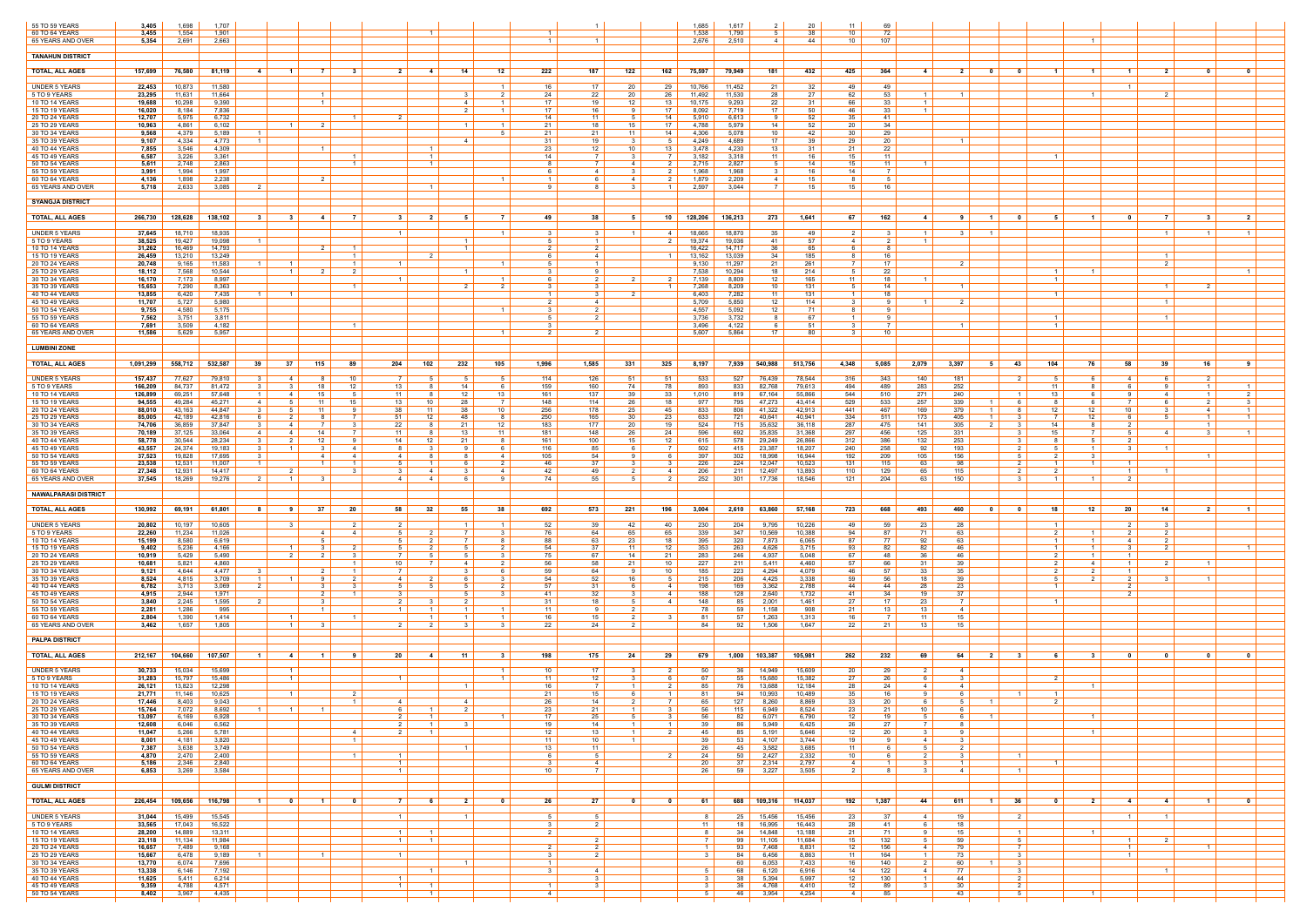| 55 TO 59 YEARS                       | 5,901            | 3,000            | 2,901            |                         |                                                                                |                                              |                                                  |                                  |                       |                                  |                                                                         |                                  | -26<br>2,985                                         | 2,801                | 11<br>44                                         |                                    | 29                                 |                                                |                                       |                                                     |                                                    |
|--------------------------------------|------------------|------------------|------------------|-------------------------|--------------------------------------------------------------------------------|----------------------------------------------|--------------------------------------------------|----------------------------------|-----------------------|----------------------------------|-------------------------------------------------------------------------|----------------------------------|------------------------------------------------------|----------------------|--------------------------------------------------|------------------------------------|------------------------------------|------------------------------------------------|---------------------------------------|-----------------------------------------------------|----------------------------------------------------|
| 60 TO 64 YEARS<br>65 YEARS AND OVER  | 6,282<br>9,526   | 2,873<br>4,865   | 3,409<br>4,661   |                         |                                                                                | - 1 - 1                                      | $\blacksquare$ 1                                 |                                  |                       | - 3                              |                                                                         |                                  | 2,860<br>-26<br>-35<br>4,854                         | 3,282<br>4,479       | 67<br>81<br>109<br>5                             |                                    | 29<br>36                           | $\overline{1}$<br>- 2                          |                                       |                                                     |                                                    |
| <b>ARGHAKHANCHI DISTRICT</b>         |                  |                  |                  |                         |                                                                                |                                              |                                                  |                                  |                       |                                  |                                                                         |                                  |                                                      |                      |                                                  |                                    |                                    |                                                |                                       |                                                     |                                                    |
| <b>TOTAL, ALL AGES</b>               | 129,828          | 63,678           | 66,150           | $\mathbf{0}$            | 0<br>0<br>$\blacksquare$                                                       | $\overline{2}$                               | 0<br>-4                                          |                                  |                       | $\overline{\mathbf{2}}$          | - 0<br>- 0                                                              |                                  | 63,327<br>13                                         | 64,845               | 25<br>61                                         | 333                                | 1,256<br>$\bullet$                 | $\overline{\mathbf{2}}$                        |                                       | 0<br>0                                              |                                                    |
| <b>UNDER 5 YEARS</b>                 | 19,385           | 9,560            | 9,825            |                         | $\overline{1}$                                                                 |                                              |                                                  |                                  |                       |                                  |                                                                         |                                  | 9,537<br>$1 \mid$                                    | 9,786                | -1                                               | 21                                 | 36                                 |                                                |                                       |                                                     |                                                    |
| 5 TO 9 YEARS                         | 19,834           | 10,124           | 9,710            |                         |                                                                                |                                              |                                                  |                                  |                       |                                  |                                                                         |                                  | 10,083                                               | 9,675                | 2 I<br>$\overline{1}$                            | 39                                 | 34                                 |                                                |                                       |                                                     |                                                    |
| 10 TO 14 YEARS<br>15 TO 19 YEARS     | 15,843<br>12,706 | 8,477<br>6,246   | 7,366<br>6,460   |                         |                                                                                |                                              | - 1                                              |                                  |                       |                                  |                                                                         |                                  | 8.440<br>$1 \mid$<br>6,205                           | 7,318<br>6,329       | 1 <sup>1</sup>                                   | 35<br>39                           | 47<br>130                          |                                                |                                       |                                                     |                                                    |
| 20 TO 24 YEARS<br>25 TO 29 YEARS     | 9,816<br>9,510   | 4,419<br>4,053   | 5,397<br>5,457   |                         |                                                                                | $\mathbf{1}$                                 |                                                  |                                  |                       | - 1                              |                                                                         | $\overline{1}$<br>$\overline{1}$ | 4,394<br>$\overline{1}$<br>2 I<br>4,017              | 5,227<br>5,270       | - 2<br>1 <sup>1</sup><br>$\mathbf{1}$            | -23<br>34                          | 165<br>184                         |                                                |                                       |                                                     |                                                    |
| 30 TO 34 YEARS<br>35 TO 39 YEARS     | 8,007<br>7,727   | 3,695<br>3,699   | 4,312<br>4,028   |                         |                                                                                |                                              | $\blacksquare$                                   |                                  |                       |                                  |                                                                         |                                  | 3,674<br>3,670<br>$\overline{1}$                     | 4,193<br>3,889       | 4                                                | -21<br>29                          | 118<br>132                         | $\overline{1}$                                 |                                       |                                                     |                                                    |
| 40 TO 44 YEARS<br>45 TO 49 YEARS     | 6,741<br>4,997   | 3,219<br>2,608   | 3,522<br>2,389   |                         |                                                                                |                                              |                                                  |                                  |                       |                                  |                                                                         |                                  | 3,200<br>3 I<br>2,592                                | 3.418<br>2,298       | 1 <sup>1</sup><br>4<br>-5                        | 15<br>15                           | 95<br>84                           | - 1                                            |                                       |                                                     |                                                    |
| 50 TO 54 YEARS<br>55 TO 59 YEARS     | 4,578<br>2,924   | 2,255<br>1,557   | 2,323<br>1,367   |                         |                                                                                |                                              |                                                  |                                  |                       |                                  |                                                                         |                                  | 2,232<br>$\overline{1}$<br>1,543                     | 2,244<br>1,325       | $\overline{2}$<br>$-1$                           | 23<br>13                           | 76<br>42                           |                                                |                                       |                                                     |                                                    |
| 60 TO 64 YEARS                       | 3,210            | 1,489            | 1,721            |                         |                                                                                |                                              |                                                  |                                  |                       |                                  |                                                                         |                                  | 1.470                                                | 1,672                |                                                  | 19                                 | 47                                 |                                                |                                       |                                                     |                                                    |
| 65 YEARS AND OVER                    | 4,550            | 2,277            | 2,273            |                         |                                                                                |                                              | $\blacksquare$                                   |                                  |                       | - 1                              |                                                                         |                                  | 2,270<br>$\blacksquare$ 1                            | 2,201                | - 3                                              |                                    | 66                                 |                                                |                                       |                                                     |                                                    |
| <b>RUPANDEHI DISTRICT</b>            |                  |                  |                  |                         |                                                                                |                                              |                                                  |                                  |                       |                                  |                                                                         |                                  |                                                      |                      |                                                  |                                    |                                    |                                                |                                       |                                                     |                                                    |
| <b>TOTAL, ALL AGES</b>               | 209,095          | 112,769          | 96,326           | 23                      | 19<br>61<br>- 46                                                               | 80                                           | - 31<br>119                                      | - 31                             | 874                   | 656<br>61                        | 54                                                                      | 4,246                            | $3,464$ 104,044                                      | 89,170               | 2,871<br>2,542                                   | 302                                | 253<br>$\overline{\mathbf{0}}$     | 51<br>40<br>- 0                                | 28                                    | 16<br>9                                             | $\overline{4}$                                     |
| <b>UNDER 5 YEARS</b><br>5 TO 9 YEARS | 30,226<br>32,785 | 14,940<br>16,693 | 15,286<br>16,092 | - 3<br>$\blacksquare$ 1 | - 6<br>11<br>$\overline{1}$                                                    | 2 I<br>2 I<br><sup>7</sup>                   | 4<br>$\overline{1}$                              |                                  | 30<br>53              | 52<br>64                         | - 6<br>4<br>3<br>4                                                      | 232<br>458                       | 248<br>14,441<br>394<br>15,831                       | 14,753<br>15,285     | 207<br>198<br>305<br>302                         | 12<br>19                           | 15<br>21                           | 3                                              | - 5<br>- 7 I<br>-41                   | $\blacksquare$<br>4                                 | $\overline{1}$                                     |
| 10 TO 14 YEARS<br>15 TO 19 YEARS     | 23,510<br>15,176 | 13,284<br>8,565  | 10,226<br>6,611  | $\overline{4}$          | $\mathcal{R}$<br>4<br>$\overline{7}$<br>- 2<br>-8                              | 1 I<br>7 I<br>- 8                            | 1 <sup>1</sup><br>16                             | $\overline{2}$<br>$\overline{4}$ | 49<br>58              | 55<br>47                         | 7 I<br>11<br>-3                                                         | 492<br>517                       | 379  <br>12,301<br>322<br>7,556                      | 9,427<br>5,914       | 310<br>381<br>357<br>282                         | 29<br>29                           | 32<br>20                           | 6.                                             | $\mathbf{R}$<br>-5<br>3<br>-3         | $\overline{2}$<br>$\overline{2}$                    | $\overline{1}$<br>2                                |
| 20 TO 24 YEARS<br>25 TO 29 YEARS     | 17,588<br>16,818 | 9,402<br>9,405   | 8,186<br>7,413   | - 3<br>3                | -3<br>-8<br>6                                                                  | 18<br>-3<br>26<br>- 5                        | 24<br>35<br>- 1 - I                              | 2<br>- 3                         | 123<br>132            | 79<br>65                         | -8<br>-8<br>7 I<br>4                                                    | 462<br>331                       | 319<br>8,404<br>291<br>8.595                         | 7,521<br>6,775       | 219<br>300<br>239<br>220                         | 36<br>42                           | -21<br>23                          | - 6<br>4                                       | -8<br>4<br>4 I                        | $\overline{2}$<br>-3<br>3                           |                                                    |
| 30 TO 34 YEARS                       | 15,721           | 8,257            | 7,464            |                         | $\overline{4}$<br>-3                                                           | 10 <sup>1</sup><br>- 1                       | 14                                               | $\overline{2}$                   | 81                    | 74<br>60                         | $\mathcal{P}$<br>11                                                     | 273                              | 339<br>7,648                                         | 6,759<br>5,370       | 185<br>243                                       | 28<br>17                           | 34                                 | 12                                             | $\overline{1}$                        | $\overline{1}$                                      |                                                    |
| 35 TO 39 YEARS<br>40 TO 44 YEARS     | 14,302<br>11,861 | 8,282<br>6,779   | 6,020<br>5,082   | $\overline{1}$          | $\vert$ 1 $\vert$                                                              | 2<br>41                                      | 11<br>-3-                                        | - 3                              | 90<br>81              | 47                               | 3                                                                       | 316<br>352                       | 317<br>7,659<br>270<br>6,070                         | 4,551                | 222<br>177<br>216<br>175                         | 25                                 | 24<br>24                           |                                                | - 3                                   |                                                     |                                                    |
| 45 TO 49 YEARS<br>50 TO 54 YEARS     | 8,384<br>7,017   | 5,014<br>4,150   | 3.370<br>2,867   | $\overline{2}$          | $\overline{2}$<br>$\vert$ 1 $\vert$<br>$\overline{1}$<br>$\overline{4}$        | 4<br>2                                       | 4                                                | $\mathcal{R}$                    | 54<br>49              | 35<br>19                         | $\overline{3}$<br>$1 \mid$                                              | 258<br>208                       | 188<br>4.519<br>118<br>3,723                         | 3,010<br>2,624       | 155<br>114<br>137<br>87                          | 15<br>20                           | 10                                 |                                                | $\vert$ 1 $\vert$                     | $\overline{1}$                                      |                                                    |
| 55 TO 59 YEARS<br>60 TO 64 YEARS     | 3,916<br>4,949   | 2,219<br>2,499   | 1,697<br>2,450   |                         | $\vert$ 1 $\vert$                                                              | $\overline{1}$<br>2<br>1 I                   | 4<br>$\mathcal{P}$                               | $\vert$ 1 $\vert$<br>2           | 25<br>17              | 19<br>20                         | $\overline{1}$<br>$\overline{1}$                                        | 117<br>99                        | 84<br>1,985<br>90<br>2,293                           | 1,535<br>2,273       | 77 I<br>49<br>72<br>-51                          | - 8<br>14                          | <b>7</b> I<br>7                    | $\overline{1}$                                 | $\overline{1}$<br>$\overline{1}$      | $\overline{1}$                                      |                                                    |
| 65 YEARS AND OVER                    | 6,842            | 3,280            | 3,562            |                         |                                                                                |                                              |                                                  |                                  | 32                    | 20                               |                                                                         | 131                              | 105<br>3,019                                         | 3,373                | 82<br>.51                                        |                                    |                                    |                                                |                                       |                                                     |                                                    |
| <b>KAPALBASTU DISTRICT</b>           |                  |                  |                  |                         |                                                                                |                                              |                                                  |                                  |                       |                                  |                                                                         |                                  |                                                      |                      |                                                  |                                    |                                    |                                                |                                       |                                                     |                                                    |
| <b>TOTAL, ALL AGES</b>               | 182,763          | 98,758           | 84,005           | 6                       | $15 \vert$<br>13<br>5                                                          | 37                                           | 25<br>45                                         | 33                               | 205                   | 152                              | 25<br>46                                                                | 198                              | 164<br>97,054                                        | 82,555               | 231<br>294                                       | 838                                | 753<br>- 2 I                       | 18<br>29<br>$\overline{\mathbf{2}}$            | 6.                                    | - 5                                                 | -4                                                 |
| <b>UNDER 5 YEARS</b><br>5 TO 9 YEARS | 25,247           | 12,397           | 12,850<br>12,636 | 2 I                     | $\overline{1}$<br>$\overline{1}$                                               | $\overline{1}$<br>2<br>$\overline{1}$        | 6                                                | $\mathcal{R}$<br>2 <sup>1</sup>  | 16<br>16              | 13<br>18                         | -3<br>4                                                                 | 12<br>18                         | 13 12,261<br>19                                      | 12,714<br>12,440     | 17 <sup>1</sup><br>19<br>38<br>32                | 78<br>142                          | 79                                 | 4                                              | $\vert$ 1 $\vert$<br>$\blacksquare$ 1 | $\overline{1}$<br>- 3                               | $\mathcal{D}$                                      |
| 10 TO 14 YEARS                       | 26,482<br>18,026 | 13,846<br>10,198 | 7,828            | $\overline{1}$          | $\mathcal{R}$                                                                  | 5<br>2 I<br>4 I                              | -4<br>3                                          | -3                               | 6.                    | 12                               | 41<br>6                                                                 | 29                               | 13,610<br>10,014<br>91                               | 7,684                | 26<br>28                                         | 102                                | 113<br>79                          | 6.                                             |                                       |                                                     |                                                    |
| 15 TO 19 YEARS<br>20 TO 24 YEARS     | 12,382<br>15,584 | 6,957<br>8,021   | 5,425<br>7,563   |                         | $\overline{1}$                                                                 | $\mathbf{3}$<br>-8                           | $7^{\circ}$                                      | $\overline{1}$<br>5              | 15 <sup>1</sup><br>30 | 13<br>15                         | 2<br>41<br>- 9                                                          | 17<br>21                         | 17 <sup>1</sup><br>6,788<br>20 <sub>1</sub><br>7,859 | 5,283<br>7,417       | 21<br>29<br>22<br>29                             | 93<br>64                           | 78<br>63                           |                                                | $\overline{2}$<br>5                   | $\blacksquare$                                      |                                                    |
| 25 TO 29 YEARS<br>30 TO 34 YEARS     | 16,565<br>14,990 | 9,360<br>8,020   | 7,205<br>6,970   | $\overline{1}$          | $\overline{1}$<br>$1 \vert$<br>$\mathcal{P}$                                   | $\blacksquare$ 1<br>8<br>2 <sup>1</sup><br>3 | 2 I<br>3                                         | -3<br>3 <sup>1</sup>             | 36<br>25              | 19<br>14                         | $1 \mid$<br>-6<br>51<br>4                                               | 15<br>10 <sup>1</sup>            | 18 <sup>1</sup><br>9,213<br>11 <sup>1</sup><br>7,892 | 7,049<br>6,864       | 22<br>20<br>28<br>15 <sup>15</sup>               | 55<br>52                           | 80<br>$\overline{1}$<br>52         |                                                | 4<br>$\overline{2}$                   |                                                     |                                                    |
| 35 TO 39 YEARS<br>40 TO 44 YEARS     | 13,690<br>10,722 | 8,137<br>6,156   | 5,553<br>4,566   |                         | $\overline{1}$                                                                 | 41<br>$\mathbf{1}$                           | 5                                                |                                  | 15<br>11              | 18<br>- 6                        | - 3                                                                     | 21<br>15                         | 14<br>8,012<br>13 <sup>1</sup><br>6,032              | 5,430<br>4,466       | 21<br>25<br>27<br>13                             | 50<br>60                           | 51<br>58                           | 4                                              | $\overline{1}$                        | $\mathcal{L}$                                       |                                                    |
| 45 TO 49 YEARS<br>50 TO 54 YEARS     | 7,901<br>6,299   | 4,839<br>3,573   | 3,062<br>2,726   | $\overline{1}$          |                                                                                |                                              | 2 I<br>1                                         | $\overline{1}$                   | 9                     | - 5<br>- 6                       | $\overline{1}$<br>-2                                                    | 13<br>10                         | 4,761<br>81<br>7 I<br>3,506                          | 3,013<br>2,676       | $13$  <br>- 7 I<br>12 <sup>12</sup><br>$13 \mid$ | 36<br>34                           | 29<br>19                           | 2                                              | $1 \vert$                             |                                                     |                                                    |
| 55 TO 59 YEARS<br>60 TO 64 YEARS     | 3,646<br>4,917   | 1,999<br>2,334   | 1,647<br>2,583   | $\blacksquare$          |                                                                                |                                              |                                                  | $\overline{1}$                   | 4<br>51               | - 3<br>$\overline{7}$            |                                                                         | -4<br>- 5                        | 1,949<br>51<br>2,297<br>$1 \mid$                     | 1,622<br>2,556       | 11  <br>-3<br>10<br>2                            | 26<br>16                           | 13<br>16                           |                                                |                                       |                                                     |                                                    |
| 65 YEARS AND OVER                    | 6,312            | 2,921            | 3,391            |                         |                                                                                |                                              | 1 <sup>1</sup>                                   | -3                               | <b>Q</b>              | - 3                              |                                                                         | 8                                | 2,860<br>91                                          | 3,341                | 12<br>10                                         | 30                                 | 23                                 |                                                | $1 \vert$                             |                                                     |                                                    |
| <b>DHAULAGIRI ZONE</b>               |                  |                  |                  |                         |                                                                                |                                              |                                                  |                                  |                       |                                  |                                                                         |                                  |                                                      |                      |                                                  |                                    |                                    |                                                |                                       |                                                     |                                                    |
| <b>TOTAL, ALL AGES</b>               | 274,495          | 134,454          | 140,041          | 2 <sup>1</sup>          | 5<br>$-1$                                                                      | 19<br>$\overline{\mathbf{2}}$                | 10<br>23                                         | <b>7</b>                         | 130                   | 52                               | 10<br>- 5                                                               | 402                              | 1,248<br>297                                         | 1,361                | 133,502 137,229                                  | 37                                 | 104<br>21                          | $\overline{7}$<br>- 9                          | $\sim$ 4<br>4                         | $\overline{4}$                                      |                                                    |
| <b>UNDER 5 YEARS</b>                 | 36,498           | 17,994           | 18,504           |                         |                                                                                | $\overline{1}$                               | $\mathcal{P}$                                    | 2                                | - 7 I                 | - 8                              | 4                                                                       | 30                               | 50<br>52                                             | 41                   | 18,389<br>17,897                                 | -6 I                               | .5                                 |                                                | $1 \mid$                              | $\overline{1}$                                      |                                                    |
| 5 TO 9 YEARS<br>10 TO 14 YEARS       | 38,075<br>32,771 | 19,403<br>17,165 | 18,672<br>15,606 |                         | $\overline{1}$                                                                 |                                              |                                                  | $\overline{1}$                   | 11<br>2               | - 6<br>3                         | 2                                                                       | 43<br>40                         | 44<br>52<br>34<br>- 39                               | 46<br>49             | 19,284<br>18,567<br>17,077<br>15,513             | 6<br>51                            | $5 -$<br>$\overline{2}$<br>4       |                                                |                                       | $\overline{1}$                                      |                                                    |
| 15 TO 19 YEARS<br>20 TO 24 YEARS     | 28,216<br>21,972 | 14,305<br>10,310 | 13,911<br>11,662 |                         | $\overline{1}$<br>$\overline{1}$                                               | 1 1<br>Q                                     | 1 <sup>1</sup>                                   | $\overline{1}$                   | 31<br>41              | $\overline{2}$<br>- 8            | $\vert$ 1 $\vert$<br>$\overline{1}$<br>$\overline{1}$                   | 63<br>68                         | 109<br>26<br>195<br>31                               | 148<br>167           | 14,204<br>13,636<br>11,278<br>10,135             | 2 I<br>6                           | 10<br>$1 \vert$<br>10 <sup>1</sup> | $\overline{1}$                                 | $\overline{1}$                        | $\overline{1}$                                      |                                                    |
| 25 TO 29 YEARS<br>30 TO 34 YEARS     | 20,185<br>18,230 | 8,932<br>8,349   | 11,253<br>9,881  |                         |                                                                                | 2<br>$\mathbf{1}$<br>3                       | 2                                                |                                  | 23<br>19              | - 8<br>$\overline{7}$            | $\overline{1}$                                                          | -36<br>15                        | 25<br>140<br>131<br>10                               | 151<br>128           | 10,933<br>8,834<br>8,293<br>9,605                | 4<br>2 I                           | 11<br>4 I<br>8<br>2 I              | $\overline{\phantom{0}}^2$<br>$\blacksquare$ 1 |                                       |                                                     |                                                    |
| 35 TO 39 YEARS<br>40 TO 44 YEARS     | 16,932<br>14,335 | 8,124<br>6,787   | 8,808<br>7,548   |                         |                                                                                | $\overline{1}$                               |                                                  |                                  |                       | $\overline{2}$<br>3              |                                                                         | 24<br>19                         | 131<br>12<br>102<br>10                               | 143<br>133           | 8,520<br>8,073<br>7,301<br>6,749                 | $\vert$ 1 $\vert$                  | 12<br>-8                           |                                                | $1 \mid$                              |                                                     |                                                    |
| 45 TO 49 YEARS<br>50 TO 54 YEARS     | 11,108<br>10,222 | 5,597<br>4,781   | 5,511<br>5,441   |                         |                                                                                | $\mathcal{P}$                                | $\overline{1}$                                   | $\overline{1}$                   | $\mathbf{3}$          | $\overline{2}$                   |                                                                         | 18<br>13                         | 73<br>12<br>79<br>4 I                                | 63<br>80             | 5,558<br>5,368<br>4,762<br>5,271                 | $\mathcal{R}$<br>$\vert$ 1 $\vert$ | -6<br>$\blacksquare$ 1             | $\overline{1}$                                 |                                       |                                                     |                                                    |
| 55 TO 59 YEARS<br>60 TO 64 YEARS     | 7,495<br>7,737   | 3,794<br>3,561   | 3,701<br>4,176   |                         |                                                                                |                                              | 4                                                |                                  |                       |                                  |                                                                         |                                  | 45<br>46<br>-5                                       | -56<br>65            | 3,768<br>3,593<br>3,546<br>4,056                 |                                    |                                    | - 2                                            |                                       |                                                     |                                                    |
| 65 YEARS AND OVER                    | 10,719           | 5,352            | 5,367            |                         |                                                                                |                                              |                                                  |                                  |                       | 3 <sup>1</sup>                   | $\vert$ 1 $\vert$                                                       | 15                               | 67<br>13                                             | 91                   | 5,322<br>5,199                                   |                                    | 6 I<br>$\overline{1}$              |                                                |                                       | $\overline{1}$                                      |                                                    |
| <b>MUSTANG DISTRICT</b>              |                  |                  |                  |                         |                                                                                |                                              |                                                  |                                  |                       |                                  |                                                                         |                                  |                                                      |                      |                                                  |                                    |                                    |                                                |                                       |                                                     |                                                    |
| <b>TOTAL, ALL AGES</b>               | 26,179           | 13,096           | 13,083           | $\mathbf{0}$            | 0<br>- 0<br>$\blacksquare$                                                     | -9                                           | 10                                               |                                  | 69                    | $\overline{\mathbf{2}}$          | - 0<br>$\blacksquare$                                                   | 100                              | 188                                                  | 5                    | 12,897<br>12,888                                 | $\mathbf{0}$                       | $\mathbf{0}$<br>$\mathbf{0}$       | - 0<br>- 0                                     |                                       | 0                                                   | n.                                                 |
| <b>UNDER 5 YEARS</b>                 | 3,020            | 1,483            | 1,537            |                         |                                                                                |                                              |                                                  |                                  |                       |                                  |                                                                         | $\overline{1}$<br>-6             | 81                                                   | $\vert$ 1 $\vert$    | 1,482<br>1,528                                   |                                    |                                    |                                                |                                       |                                                     |                                                    |
| 5 TO 9 YEARS<br>10 TO 14 YEARS       | 3,270<br>2,900   | 1,666<br>1,474   | 1,604<br>1,426   |                         |                                                                                |                                              |                                                  |                                  |                       | $\overline{1}$                   |                                                                         |                                  | 4                                                    | $\overline{1}$<br>-1 | 1,602<br>1,656<br>1,421<br>1,467                 |                                    |                                    |                                                |                                       |                                                     |                                                    |
| 15 TO 19 YEARS<br>20 TO 24 YEARS     | 2,642<br>2,388   | 1,338<br>1,209   | 1,304<br>1,179   |                         | $\overline{1}$                                                                 | 7                                            | 8                                                |                                  | 35                    |                                  |                                                                         | 15                               | 91<br>27<br>3                                        | $\blacksquare$       | 1,329<br>1,294<br>1,139<br>1,152                 |                                    |                                    |                                                | $1 \mid$                              |                                                     |                                                    |
| 25 TO 29 YEARS<br>30 TO 34 YEARS     | 2,161<br>1,864   | 1,091<br>935     | 1,070<br>929     |                         |                                                                                | $\overline{1}$                               | 1 <sup>1</sup>                                   |                                  | 13<br>11              |                                  |                                                                         | 16<br>3                          | 21<br>$1 \vert$<br>19                                |                      | 1,060<br>1,049<br>920<br>909                     |                                    |                                    |                                                |                                       |                                                     |                                                    |
| 35 TO 39 YEARS<br>40 TO 44 YEARS     | 1,746<br>1,481   | 890<br>738       | 856<br>743       |                         |                                                                                | $\overline{1}$                               |                                                  |                                  | - 3 I                 |                                  |                                                                         | 10 <sup>1</sup>                  | 26  <br>17 <sup>1</sup>                              | $\vert$ 1 $\vert$    | 876<br>830<br>727<br>725                         |                                    |                                    |                                                |                                       |                                                     |                                                    |
| 45 TO 49 YEARS<br>50 TO 54 YEARS     | 1,246<br>1,007   | 632<br>463       | 614<br>544       |                         |                                                                                |                                              |                                                  |                                  |                       |                                  |                                                                         | 5                                | $16$  <br>$13 \text{ l}$                             |                      | 623<br>598<br>458<br>531                         |                                    |                                    |                                                |                                       |                                                     |                                                    |
| 55 TO 59 YEARS<br>60 TO 64 YEARS     | 777<br>725       | 378<br>365       | 399<br>360       |                         |                                                                                |                                              | $1 \vert$                                        |                                  | $\overline{1}$        |                                  |                                                                         | $\overline{4}$<br>-4             | 14<br>6 I                                            |                      | 385<br>372<br>361<br>354                         |                                    |                                    |                                                |                                       |                                                     |                                                    |
| 65 YEARS AND OVER                    | 952              | 434              | 518              |                         |                                                                                |                                              |                                                  |                                  |                       |                                  | $\vert$ 1 $\vert$                                                       | 6                                | 81                                                   |                      | 427  <br>510                                     |                                    |                                    |                                                |                                       |                                                     |                                                    |
| <b>DOLPA DISTRICT</b>                |                  |                  |                  |                         |                                                                                |                                              |                                                  |                                  |                       |                                  |                                                                         |                                  |                                                      |                      |                                                  |                                    |                                    |                                                |                                       |                                                     |                                                    |
| <b>TOTAL, ALL AGES</b>               | 18,949           | 9,443            | 9,506            | $\overline{\mathbf{0}}$ | $\overline{\mathbf{0}}$<br>$\overline{\phantom{0}}$ 0 $\overline{\phantom{0}}$ | $\overline{\mathbf{0}}$<br>4                 | $2 \mid$<br>$\begin{array}{c c} 4 & \end{array}$ | $\overline{\mathbf{0}}$          | 51                    | $\blacksquare$ 1 $\blacksquare$  | $\overline{\phantom{0}}$ 0 $\overline{\phantom{0}}$<br>$\blacksquare$ 1 | 51                               | 2 <sup>1</sup><br>$\overline{\mathbf{0}}$            | $\blacksquare$ 1     | $9,402$ 9,494                                    | $\overline{\mathbf{0}}$            | $\overline{\mathbf{0}}$<br>16 2    | 61                                             | $-4$<br>$\overline{\mathbf{0}}$       | $\overline{\phantom{0}}$ 0 $\overline{\phantom{0}}$ | $\overline{\mathbf{0}}$<br>$\overline{\mathbf{0}}$ |
| UNDER 5 YEARS                        | 2,571            | 1,204            | 1,367            |                         |                                                                                |                                              |                                                  |                                  |                       |                                  |                                                                         |                                  |                                                      |                      | 1,203<br>1,367                                   |                                    |                                    |                                                |                                       |                                                     |                                                    |
| 5 TO 9 YEARS<br>10 TO 14 YEARS       | 2,496<br>1,980   | 1,197<br>1,049   | 1,299<br>931     |                         |                                                                                |                                              |                                                  |                                  |                       |                                  |                                                                         |                                  |                                                      | $1 \vert$            | 1,196<br>1,298<br>1,049<br>931                   |                                    | $1 \vert$                          |                                                |                                       |                                                     |                                                    |
| 15 TO 19 YEARS<br>20 TO 24 YEARS     | 1,776<br>1,507   | 946<br>746       | 830<br>761       |                         |                                                                                | $\overline{1}$<br>$\overline{1}$             | $\overline{1}$<br>$1 \vert$                      |                                  | $\overline{2}$        |                                  |                                                                         | $\overline{4}$                   | $1 \vert$                                            |                      | 941<br>828<br>729<br>760                         |                                    | $\overline{1}$<br>6                | $\overline{2}$<br>3                            | $\overline{1}$                        |                                                     |                                                    |
| 25 TO 29 YEARS<br>30 TO 34 YEARS     | 1,703<br>1,586   | 845<br>767       | 858<br>819       |                         |                                                                                | $1 \mid$                                     | $1 \vert$<br>$\sim$ 1                            |                                  |                       | $\overline{1}$<br>$\overline{1}$ |                                                                         | $\overline{1}$                   | $\vert$ 1 $\vert$                                    |                      | 838<br>856<br>763<br>816                         |                                    | 4<br>$\blacksquare$ 1              |                                                | $\overline{1}$                        |                                                     |                                                    |
| 35 TO 39 YEARS<br>40 TO 44 YEARS     | 1,370            | 700<br>442       | 670<br>536       |                         |                                                                                |                                              |                                                  |                                  |                       |                                  |                                                                         |                                  |                                                      |                      | 697<br>670<br>442                                |                                    | $\overline{2}$                     | $\overline{1}$                                 |                                       |                                                     |                                                    |
| 45 TO 49 YEARS                       | 978<br>738       | 384              | 354              |                         |                                                                                | $\overline{1}$                               |                                                  |                                  |                       |                                  |                                                                         |                                  |                                                      |                      | 535<br>383<br>354                                |                                    |                                    |                                                |                                       |                                                     |                                                    |
| 50 TO 54 YEARS                       | 769              | 391              | 378              |                         |                                                                                |                                              |                                                  |                                  |                       |                                  |                                                                         |                                  |                                                      |                      | 391  <br>378                                     |                                    |                                    |                                                |                                       |                                                     |                                                    |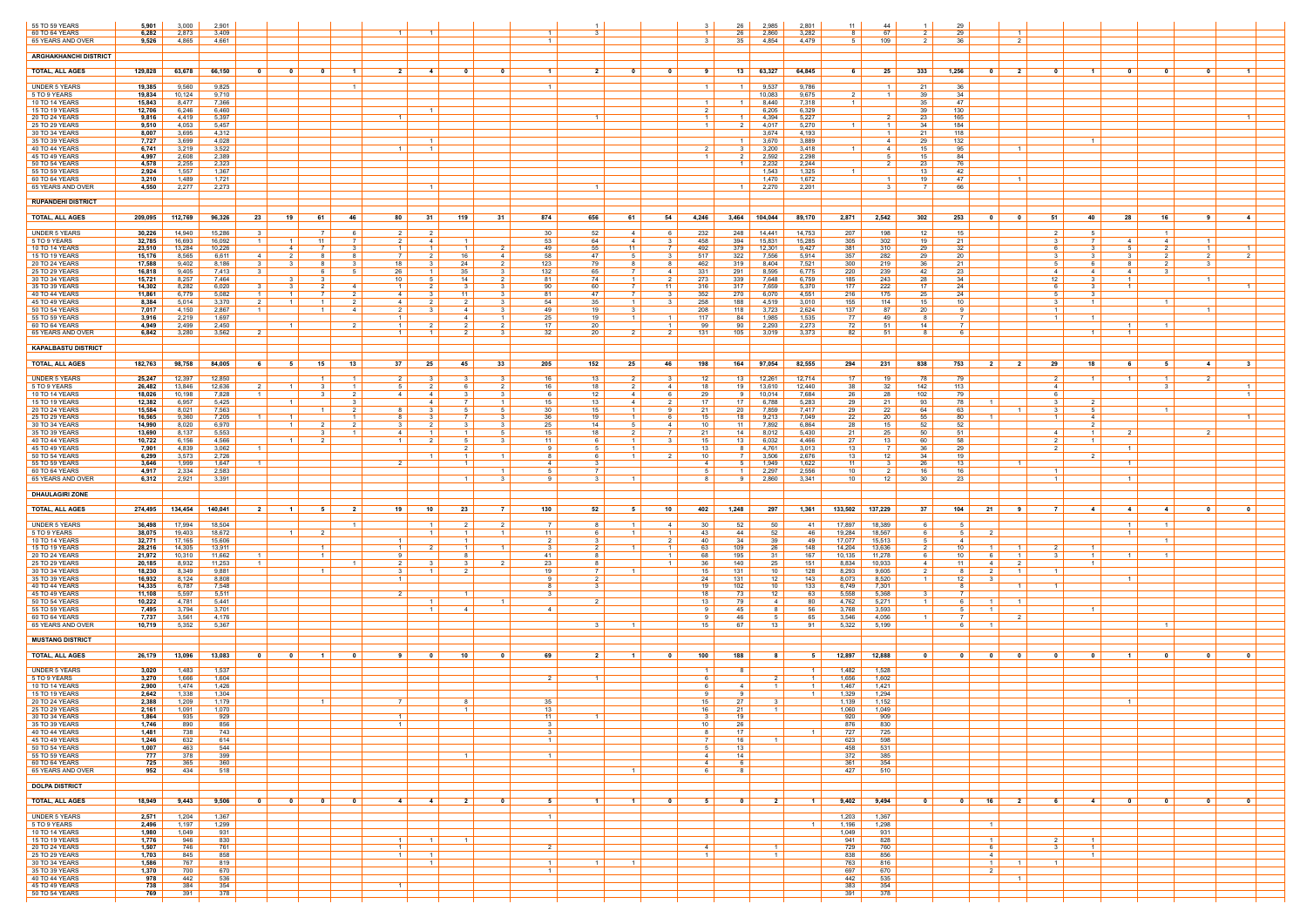| 55 TO 59 YEARS                       | 462               | 252              | 210              |                                  |                         |                                  |                         |                         |                         |                                  |                                |                             |                                  |                   |                                  |                                           |                          |                         |                                                                      | 252                  | 209                     |                                           |                                                     |                                    |                      |                            |                             |                                  |                      |                         |
|--------------------------------------|-------------------|------------------|------------------|----------------------------------|-------------------------|----------------------------------|-------------------------|-------------------------|-------------------------|----------------------------------|--------------------------------|-----------------------------|----------------------------------|-------------------|----------------------------------|-------------------------------------------|--------------------------|-------------------------|----------------------------------------------------------------------|----------------------|-------------------------|-------------------------------------------|-----------------------------------------------------|------------------------------------|----------------------|----------------------------|-----------------------------|----------------------------------|----------------------|-------------------------|
| 60 TO 64 YEARS<br>65 YEARS AND OVER  | 475<br>538        | 226<br>294       | 249<br>244       |                                  |                         |                                  |                         |                         | $\overline{1}$          | $\vert$ 1 $\vert$                |                                |                             |                                  |                   |                                  |                                           |                          |                         |                                                                      | 225<br>293           | 248<br>244              |                                           | $\blacksquare$                                      |                                    |                      |                            |                             |                                  |                      |                         |
| <b>MYAGDI DISTRICT</b>               |                   |                  |                  |                                  |                         |                                  |                         |                         |                         |                                  |                                |                             |                                  |                   |                                  |                                           |                          |                         |                                                                      |                      |                         |                                           |                                                     |                                    |                      |                            |                             |                                  |                      |                         |
| <b>TOTAL, ALL AGES</b>               | 57,779            | 28,256           | 29,523           | - 0                              | $\mathbf{0}$            | - 0                              | $\mathbf{0}$            | $4 \vert$               | $\overline{\mathbf{2}}$ | 5                                | 5                              | 5                           | - 8                              |                   | 4                                | -41                                       | 209                      | - 9                     | - 19                                                                 |                      | 28,188 29,272           | $\blacksquare$ 1<br>4                     | $\overline{\mathbf{0}}$                             | $\overline{\mathbf{0}}$            | $\blacksquare$       | - 0                        | $\blacksquare$              | $\mathbf{0}$                     | $\mathbf{0}$         | $\mathbf{0}$            |
| <b>UNDER 5 YEARS</b>                 | 7,691             | 3,723            | 3,968            |                                  |                         |                                  |                         |                         |                         | $\overline{1}$                   | 2                              |                             | $\overline{\phantom{0}}^2$       |                   | 2                                | 4                                         | 51                       |                         |                                                                      | 3,718                | 3,957                   |                                           |                                                     |                                    |                      |                            |                             |                                  |                      |                         |
| 5 TO 9 YEARS<br>10 TO 14 YEARS       | 8,045<br>6,851    | 4,143<br>3,595   | 3,902<br>3,256   |                                  |                         |                                  |                         | $\overline{1}$          |                         | $\overline{1}$                   | $\overline{1}$                 | $\overline{2}$              | $\overline{1}$                   |                   | 2                                | ູຈ<br>-8                                  | 6 I                      | $\overline{2}$          | $\overline{1}$                                                       | 4,134<br>3,586       | 3,893<br>3,249          | $\overline{1}$<br>$\overline{1}$          |                                                     |                                    |                      |                            |                             |                                  |                      |                         |
| 15 TO 19 YEARS<br>20 TO 24 YEARS     | 5,771<br>4,514    | 2,955<br>2,177   | 2,816<br>2,337   |                                  |                         |                                  |                         | $\overline{1}$          |                         |                                  |                                |                             | $\overline{1}$                   |                   |                                  | -4<br>$\overline{2}$                      | 15<br>30                 | $\overline{1}$          | $\overline{1}$<br>4                                                  | 2,950<br>2,173       | 2,799<br>2,302          |                                           |                                                     |                                    |                      |                            |                             |                                  |                      |                         |
| 25 TO 29 YEARS<br>30 TO 34 YEARS     | 4,169<br>3,949    | 1,791<br>1,731   | 2,378<br>2,218   |                                  |                         |                                  |                         | $\overline{1}$          |                         | - 1                              |                                | $\mathcal{P}$               | $\overline{2}$<br>$\overline{1}$ |                   |                                  | 2<br>2                                    | 23<br>20                 | $\overline{1}$          | 3<br>$\overline{1}$                                                  | 1,787<br>1,725       | 2,349<br>2,196          |                                           |                                                     |                                    |                      |                            |                             |                                  |                      |                         |
| 35 TO 39 YEARS<br>40 TO 44 YEARS     | 3,648<br>3,080    | 1,753<br>1,490   | 1,895<br>1,590   |                                  |                         |                                  |                         |                         |                         |                                  |                                |                             |                                  |                   |                                  | 3                                         | 21<br>18                 |                         | 2<br>-4                                                              | 1,749<br>1,485       | 1,872<br>1,567          |                                           |                                                     |                                    | $\overline{1}$       |                            | $1 \vert$                   |                                  |                      |                         |
| 45 TO 49 YEARS<br>50 TO 54 YEARS     | 2,354<br>2,165    | 1,197<br>1,042   | 1,157<br>1,123   |                                  |                         |                                  |                         | $\blacksquare$          |                         |                                  |                                |                             |                                  |                   |                                  | 2                                         | 15<br>19                 |                         |                                                                      | 1,193<br>1,040       | 1,142<br>1,102          |                                           |                                                     |                                    |                      |                            |                             |                                  |                      |                         |
| 55 TO 59 YEARS<br>60 TO 64 YEARS     | 1,586<br>1,666    | 760<br>743       | 826<br>923       |                                  |                         |                                  |                         |                         |                         |                                  |                                | $\overline{1}$              |                                  |                   |                                  |                                           | 41<br>12                 |                         | $\overline{1}$                                                       | 757<br>740           | 820<br>911              | $\overline{1}$                            |                                                     |                                    |                      |                            |                             |                                  |                      |                         |
| 65 YEARS AND OVER                    | 2,290             | 1,156            | 1,134            |                                  |                         |                                  |                         |                         |                         |                                  |                                |                             | $\overline{1}$                   |                   |                                  | 4                                         | 18                       | -11                     | 21                                                                   | 1,151                | 1,113                   |                                           |                                                     |                                    |                      |                            |                             |                                  |                      |                         |
| <b>BAGLUNG DISTRICT</b>              |                   |                  |                  |                                  |                         |                                  |                         |                         |                         |                                  |                                |                             |                                  |                   |                                  |                                           |                          |                         |                                                                      |                      |                         |                                           |                                                     |                                    |                      |                            |                             |                                  |                      |                         |
| <b>TOTAL, ALL AGES</b>               | 171,588           | 83,659           | 87,929           | $\overline{\mathbf{2}}$          | $\blacksquare$ 1        | -41                              | 2 I                     | 2 <sup>1</sup>          | $\overline{4}$          | 6                                | $\overline{2}$                 | 51                          | -41                              | 2                 | 61                               | 256                                       | 851                      | 278                     | 1,336                                                                | $83,015$             | 85,575                  | 36 I<br>100                               | 51                                                  | <b>7</b> I                         | $\mathbf{0}$         | $\mathbf{0}$               | 2 <sup>1</sup>              | $\overline{4}$                   | $\mathbf 0$          | $\overline{\mathbf{0}}$ |
| <b>UNDER 5 YEARS</b><br>5 TO 9 YEARS | 23,216<br>24,264  | 11,584<br>12,397 | 11,632<br>11,867 |                                  | $\overline{1}$          | $\overline{2}$                   | $\vert$ 1 $\vert$       |                         | $\overline{1}$          | $\overline{1}$                   |                                | 6<br>7 I                    | - 6<br>$\overline{4}$            | $\overline{1}$    | 2<br>$\overline{1}$              | 25<br>34                                  | 39<br>38                 | 50<br>48                | - 40<br>44                                                           | 11,494<br>12,298     | 11,537<br>11,774        | 61<br>- 5<br>4<br>5                       | $\overline{1}$                                      |                                    |                      |                            | $1 \vert$<br>$\overline{1}$ | $\overline{1}$                   |                      |                         |
| 10 TO 14 YEARS<br>15 TO 19 YEARS     | 21,040<br>18,027  | 11,047<br>9,066  | 9,993<br>8,961   |                                  |                         | $\overline{1}$                   |                         |                         |                         | $\overline{1}$                   |                                | $\overline{2}$<br>3 I       | ્ર<br>- 2                        |                   | $\overline{1}$                   | -26<br>50                                 | 27<br>85                 | 38<br>26                | 47<br>146                                                            | 10,975<br>8,984      | 9,912<br>8,715          | -5<br>$\mathbf{R}$<br>10<br>2             |                                                     | $\overline{1}$                     |                      |                            |                             | $\overline{1}$                   |                      |                         |
| 20 TO 24 YEARS<br>25 TO 29 YEARS     | 13,563<br>12,152  | 6,178<br>5,205   | 7,385<br>6,947   | $\blacksquare$<br>$\overline{1}$ |                         |                                  | $\vert$ 1 $\vert$       |                         |                         | $\mathcal{P}$                    |                                | 4<br>10                     | $\overline{7}$<br>-6             |                   | $\overline{1}$<br>$\overline{1}$ | 47<br>17                                  | 138<br>96                | 26<br>22                | 163<br>148                                                           | 6,094<br>5,149       | 7,064<br>6,679          | 10<br>61<br>11<br>4                       |                                                     | $\blacksquare$ 1<br>2 <sup>1</sup> |                      |                            |                             | $\overline{1}$                   |                      |                         |
| 30 TO 34 YEARS<br>35 TO 39 YEARS     | 10,831<br>10,168  | 4,916<br>4,781   | 5,915<br>5,387   |                                  |                         |                                  |                         | -2.                     |                         | $\overline{1}$                   |                                | .5<br>5 <sup>1</sup>        | $\overline{4}$<br>2              |                   |                                  | 10<br>- 11                                | 92<br>84                 | 12                      | 127<br>141                                                           | 4,885<br>4,751       | 5,684<br>5,148          | 2<br>- 8<br>12 <sup>1</sup><br>$1 \vert$  | $\blacksquare$                                      |                                    |                      |                            |                             |                                  |                      |                         |
| 40 TO 44 YEARS<br>45 TO 49 YEARS     | 8,796<br>6,770    | 4,117<br>3,384   | 4,679<br>3,386   |                                  |                         |                                  |                         |                         |                         | $\overline{1}$                   |                                | 5  <br>$\mathcal{P}$        | $\overline{\mathbf{3}}$          |                   |                                  | $\mathbf{Q}$                              | 67<br>42                 | -8<br>11                | 128<br>63                                                            | 4,095<br>3,359       | 4,474<br>3,274          | - 7 I<br>$\overline{7}$                   |                                                     |                                    |                      |                            |                             |                                  |                      |                         |
| 50 TO 54 YEARS<br>55 TO 59 YEARS     | 6,281<br>4,668    | 2,885<br>2,403   | 3,396<br>2,265   |                                  |                         |                                  |                         |                         |                         |                                  |                                | 2 I                         |                                  |                   |                                  | - 6<br>5                                  | 47<br>27                 | 4<br>- 8                | 80<br>55                                                             | 2,873<br>2,387       | 3,260<br>2,179          | $\overline{1}$<br>61<br>4                 | $-1$<br>$\overline{1}$                              | $\blacksquare$                     |                      |                            |                             |                                  |                      |                         |
| 60 TO 64 YEARS<br>65 YEARS AND OVER  | 4,873<br>6,939    | 2,228<br>3,468   | 2,645<br>3,471   |                                  |                         |                                  |                         |                         |                         |                                  |                                |                             | $\overline{2}$                   |                   |                                  | -5                                        | 28<br>-41                | 4<br>12                 | 65<br>89                                                             | 2,220<br>3,451       | 2,543<br>3,332          | $\overline{1}$<br>6.                      |                                                     |                                    |                      |                            |                             | $\overline{1}$                   |                      |                         |
| <b>RAPTI ZONE</b>                    |                   |                  |                  |                                  |                         |                                  |                         |                         |                         |                                  |                                |                             |                                  |                   |                                  |                                           |                          |                         |                                                                      |                      |                         |                                           |                                                     |                                    |                      |                            |                             |                                  |                      |                         |
| <b>TOTAL, ALL AGES</b>               | 703,606           | 346,240          | 357,366          | $\overline{\phantom{a}2}$        | 4 I                     | 17                               | -31                     | 21                      | 14                      | 27                               | 19                             | 181                         | 135                              | 19                | - 7 I                            | 60                                        | 37                       | 331                     | 1,033                                                                | 129                  |                         | 191 345,306<br>355,645                    | 13                                                  | 2 <sup>1</sup>                     | 123                  | 270                        | 51                          | -4                               | -6                   | 2                       |
| <b>UNDER 5 YEARS</b>                 | 108,045           | 51,742           | 56,303           |                                  |                         | $\overline{1}$                   |                         |                         |                         |                                  |                                |                             | 16                               |                   |                                  |                                           |                          | 33                      | 34                                                                   | $\overline{4}$       | 51                      | 51,676<br>56,209                          |                                                     |                                    |                      | 22                         | $\overline{1}$              |                                  |                      |                         |
| 5 TO 9 YEARS<br>10 TO 14 YEARS       | 108,213<br>81,542 | 53,877<br>42,920 | 54,336<br>38,622 |                                  | $\overline{2}$          | 3<br>$\overline{4}$              | 2                       | 31                      |                         | $\overline{1}$<br>$\mathcal{P}$  | $\mathbf{3}$<br>$\overline{1}$ | 15<br>11 <sup>1</sup>       | 16<br>14                         | $\vert$ 1 $\vert$ | 2                                | 3<br>4                                    |                          | -41<br>29               | 45<br>56                                                             | -5<br>12             | 6 I<br>91               | 54,234<br>53,791<br>42,840<br>38,528      | 1 <sup>1</sup>                                      | $\blacksquare$ 1                   | 11<br>14             | 20<br>11                   | 2                           |                                  | $\overline{1}$<br>2  | $\overline{1}$          |
| 15 TO 19 YEARS<br>20 TO 24 YEARS     | 70,027<br>59,058  | 35,145<br>27,834 | 34,882<br>31,224 |                                  |                         | $\overline{1}$<br>$\overline{1}$ |                         | 51                      |                         | 4                                | 2 <sup>1</sup>                 | 11<br>16                    | 13<br>16                         | 2                 | 2                                | $\mathbf{R}$<br>14                        | 61                       | 52<br>25                | 87<br>126                                                            | 21<br>12             | 91<br>$20 \mid$         | 35,034<br>34,737<br>27,736<br>31,017      | - 3-I<br>6                                          | - 1 - 1                            | 18<br>13             | 32<br>29                   |                             |                                  |                      |                         |
| 25 TO 29 YEARS<br>30 TO 34 YEARS     | 58,261<br>47,195  | 27,723<br>22,038 | 30,538<br>25,157 |                                  |                         | 2<br>$\overline{1}$              |                         | $2 \mid$<br>3 I         |                         | $-5$<br>4                        | 3                              | 33<br>27 $\vert$            | 16<br>12                         | 2                 | $\overline{1}$                   | - 8                                       | 1 <sup>1</sup><br>4      | 32<br>17                | 132<br>103                                                           | 12                   | $22 \mid$<br>$15 \vert$ | 27,613<br>30,321<br>21,962<br>24,993      | 1 <sup>1</sup>                                      |                                    | 12<br>$\overline{7}$ | 40<br>27                   |                             | $\overline{1}$                   | $\overline{1}$       |                         |
| 35 TO 39 YEARS<br>40 TO 44 YEARS     | 42,945<br>33,150  | 21,763<br>16,160 | 21,182<br>16,990 |                                  |                         | $\overline{1}$                   |                         | 3<br>2 I                |                         | 4<br>2                           |                                | 22<br>12                    | -9                               |                   | $\blacksquare$                   | $\overline{1}$                            | 1 <sup>1</sup>           | 15<br>29                | 103<br>76                                                            | -8                   | 17 $\vert$<br>15        | 21,691<br>21,029<br>16,096<br>16,870      |                                                     |                                    | 10<br><sup>7</sup>   | 21<br>19                   | 2 I                         | $\overline{1}$                   | $\overline{1}$       |                         |
| 45 TO 49 YEARS<br>50 TO 54 YEARS     | 24,738<br>22,985  | 12,838<br>11,368 | 11,900<br>11,617 |                                  |                         | $\overline{1}$<br>$\overline{1}$ |                         | 1 <sup>1</sup>          |                         | $\mathcal{P}$                    | $\overline{1}$                 | 8                           | $\overline{2}$                   |                   |                                  | $\overline{4}$<br>$\overline{1}$          |                          | 12<br>17                | 43<br>58                                                             |                      | 21 $\vert$<br>13        | 12,792<br>11,816<br>11,327<br>11,533      |                                                     |                                    | 10                   | 12<br>-8                   |                             | $\overline{1}$<br>$\overline{1}$ |                      | $\overline{1}$          |
| 55 TO 59 YEARS<br>60 TO 64 YEARS     | 13,862<br>16,436  | 7,017<br>7,338   | 6,845<br>9,098   |                                  | $\overline{1}$          | $\overline{1}$                   |                         |                         |                         |                                  |                                | $4 \vert$<br>$\overline{1}$ | $\mathbf{R}$<br>$\mathbf{R}$     |                   |                                  | $\overline{\mathbf{3}}$<br>$\overline{2}$ | 2 I<br>$\vert$ 1 $\vert$ | - 6<br>9                | 52<br>53                                                             | <b>Q</b><br>6        | 12 <sup>1</sup><br>16   | 6,990<br>6,766<br>7,317<br>9.015          |                                                     |                                    | 4<br>$\mathbf{3}$    | 10<br>9                    |                             |                                  |                      |                         |
| 65 YEARS AND OVER                    | 17,149            | 8,477            | 8,672            |                                  | $\overline{1}$          |                                  |                         |                         |                         |                                  |                                | $\mathcal{S}$               |                                  |                   |                                  | -5                                        |                          | 14                      | 65                                                                   | 10                   | $11 \quad$              | 8,441<br>8,577                            |                                                     |                                    |                      | 10 <sup>1</sup>            |                             |                                  |                      |                         |
| <b>RUKUM DISTRICT</b>                |                   |                  |                  |                                  |                         |                                  |                         |                         |                         |                                  |                                |                             |                                  |                   |                                  |                                           |                          |                         |                                                                      |                      |                         |                                           |                                                     |                                    |                      |                            |                             |                                  |                      |                         |
| <b>TOTAL, ALL AGES</b>               | 96,237            | 47,539           | 48,698           | - 0                              | - 0                     | - 5                              |                         | $\overline{\mathbf{0}}$ | $\blacksquare$          | $\overline{\mathbf{2}}$          | - 3                            | $\mathbf{3}$                | - 5                              |                   | -3                               | $\mathbf{3}$                              |                          | ົດ                      | - 0                                                                  | - 5                  |                         | $3 \mid 47,512 \mid$<br>48,679            | $\overline{\mathbf{0}}$                             | $\mathbf{0}$                       | $\blacksquare$       |                            |                             | - 0                              | - 0                  | $\mathbf{0}$            |
| <b>UNDER 5 YEARS</b><br>5 TO 9 YEARS | 14,411<br>15,191  | 6,784<br>7,409   | 7,627<br>7,782   |                                  |                         | $\overline{1}$                   |                         |                         |                         |                                  |                                | 1                           | $\overline{1}$                   |                   | $\overline{\mathbf{1}}$          | $\overline{1}$                            |                          |                         |                                                                      |                      | $1 \mid$                | 7,624<br>6,780<br>7,407<br>7,780          |                                                     |                                    |                      |                            |                             |                                  |                      |                         |
| 10 TO 14 YEARS<br>15 TO 19 YEARS     | 10,351<br>9,410   | 5,484<br>4,792   | 4,867<br>4,618   |                                  |                         | $\overline{2}$<br>$\overline{1}$ |                         |                         |                         |                                  |                                |                             | $\overline{1}$                   |                   |                                  |                                           |                          |                         |                                                                      |                      |                         | 4,866<br>5,482<br>4,789<br>4,618          |                                                     |                                    |                      |                            |                             |                                  |                      |                         |
| 20 TO 24 YEARS<br>25 TO 29 YEARS     | 7,930<br>8,173    | 3,732<br>3,908   | 4,198<br>4,265   |                                  |                         |                                  |                         |                         |                         |                                  |                                |                             |                                  |                   |                                  |                                           |                          |                         |                                                                      | $\overline{1}$       |                         | 3,730<br>4,192<br>3,904<br>4,265          |                                                     |                                    |                      |                            |                             |                                  |                      |                         |
| 30 TO 34 YEARS<br>35 TO 39 YEARS     | 6,898<br>6,107    | 3,280<br>3,178   | 3,618<br>2,929   |                                  |                         | $\overline{1}$                   |                         |                         |                         | $\overline{1}$<br>$\overline{1}$ |                                |                             |                                  | $\overline{2}$    |                                  |                                           |                          |                         |                                                                      | 2                    | 1 <sup>1</sup>          | 3,275<br>3,617<br>2,927<br>3,176          |                                                     |                                    |                      |                            |                             |                                  |                      |                         |
| 40 TO 44 YEARS<br>45 TO 49 YEARS     | 4,742<br>3,181    | 2,347<br>1,636   | 2,395<br>1,545   |                                  |                         |                                  |                         |                         |                         |                                  |                                |                             | $\overline{1}$                   |                   |                                  |                                           |                          |                         |                                                                      |                      |                         | 2,347<br>2,394<br>1,636<br>1,545          |                                                     |                                    |                      |                            |                             |                                  |                      |                         |
| 50 TO 54 YEARS<br>55 TO 59 YEARS     | 3,268<br>1,785    | 1,708<br>946     | 1,560<br>839     |                                  |                         |                                  |                         |                         |                         |                                  |                                |                             |                                  |                   |                                  |                                           |                          |                         |                                                                      |                      |                         | 1,559<br>1,707<br>945<br>838              |                                                     |                                    | $\mathbf{1}$         |                            |                             |                                  |                      |                         |
| 60 TO 64 YEARS<br>65 YEARS AND OVER  | 2,557<br>2,233    | 1,192<br>1,143   | 1,365<br>1,090   |                                  |                         |                                  |                         |                         |                         |                                  |                                |                             | $\overline{1}$                   |                   |                                  |                                           |                          |                         |                                                                      | $\overline{1}$       |                         | 1,191<br>1,364<br>1,090<br>1,143          |                                                     |                                    |                      |                            |                             |                                  |                      |                         |
| <b>ROLPA DISTRICT</b>                |                   |                  |                  |                                  |                         |                                  |                         |                         |                         |                                  |                                |                             |                                  |                   |                                  |                                           |                          |                         |                                                                      |                      |                         |                                           |                                                     |                                    |                      |                            |                             |                                  |                      |                         |
| <b>TOTAL, ALL AGES</b>               | 162,824           | 79,699           | 83,125           |                                  |                         |                                  |                         | $\overline{\mathbf{0}}$ |                         |                                  | 0                              | 12                          | -3                               |                   |                                  |                                           |                          | $\overline{z}$          | 10                                                                   |                      |                         | 4 79,667<br>83,089                        | $\mathbf{0}$                                        | $\blacksquare$                     | -4                   | 15                         | $\mathbf{0}$                | - 0                              | - 3                  |                         |
| UNDER 5 YEARS                        | 23,955            | 11,900           | 12,055           |                                  |                         |                                  |                         |                         |                         |                                  |                                |                             |                                  |                   |                                  |                                           |                          |                         | 2 <sup>1</sup>                                                       |                      |                         | 11,900<br>12,051                          |                                                     |                                    |                      | $\overline{2}$             |                             |                                  |                      |                         |
| 5 TO 9 YEARS<br>10 TO 14 YEARS       | 23,360<br>18,995  | 11,620<br>9,850  | 11,740<br>9,145  |                                  |                         |                                  |                         |                         |                         |                                  |                                |                             |                                  |                   |                                  |                                           |                          |                         | -4<br>$\overline{1}$                                                 |                      |                         | 11,734<br>11,617<br>9,848<br>9,144        |                                                     |                                    |                      |                            |                             |                                  | -1<br>$\overline{1}$ |                         |
| 15 TO 19 YEARS<br>20 TO 24 YEARS     | 15,784<br>13,704  | 7,762<br>6,340   | 8,022<br>7,364   |                                  |                         |                                  |                         |                         |                         |                                  |                                |                             | $\overline{1}$                   |                   |                                  |                                           |                          | $\overline{1}$          | $\overline{1}$                                                       |                      |                         | 7,761<br>8,019<br>6,338<br>7,361          |                                                     |                                    |                      | $\overline{1}$<br>2        |                             |                                  |                      |                         |
| 25 TO 29 YEARS<br>30 TO 34 YEARS     | 13,062<br>10,981  | 6,087<br>5,054   | 6,975<br>5,927   |                                  |                         | $\overline{1}$                   |                         |                         |                         |                                  |                                | $2 \mid$<br>6               | $\overline{1}$<br>$\overline{1}$ |                   |                                  | $\blacksquare$ 1                          |                          | $1 \vert$<br>31         | $\left  \begin{array}{c} 1 \end{array} \right $<br>$\vert$ 1 $\vert$ |                      |                         | 6,082<br>6,971<br>5,045<br>5,923          |                                                     |                                    |                      | $2 \mid$<br>$\overline{2}$ |                             |                                  |                      |                         |
| 35 TO 39 YEARS<br>40 TO 44 YEARS     | 10,041<br>8,102   | 4,983<br>3,894   | 5,058<br>4,208   |                                  |                         |                                  |                         |                         |                         | $\overline{1}$                   |                                | 1 <sup>1</sup><br>$1 \vert$ |                                  |                   |                                  |                                           |                          |                         |                                                                      |                      |                         | 4,981<br>5,056<br>3,891<br>4,207          |                                                     |                                    | $\overline{1}$       | 2<br>$\overline{1}$        |                             |                                  | $\overline{1}$       |                         |
| 45 TO 49 YEARS<br>50 TO 54 YEARS     | 5,908<br>6,109    | 3,018<br>2,993   | 2,890<br>3,116   |                                  |                         |                                  |                         |                         | $\overline{1}$          |                                  |                                | $1 \vert$                   |                                  |                   |                                  |                                           |                          |                         |                                                                      |                      | $1 \mid$                | 1 $3,017$<br>2,886<br>2,993<br>3,115      |                                                     |                                    |                      | $\overline{1}$             |                             |                                  |                      | $\overline{1}$          |
| 55 TO 59 YEARS<br>60 TO 64 YEARS     | 3,462<br>4,741    | 1,709<br>2,140   | 1,753<br>2,601   |                                  |                         |                                  |                         |                         |                         |                                  |                                |                             |                                  |                   |                                  |                                           |                          |                         |                                                                      |                      |                         | 1 $1,707$<br>1,752<br>1 2,140<br>2,599    |                                                     |                                    | $\overline{1}$       |                            |                             |                                  |                      |                         |
| 65 YEARS AND OVER                    | 4,620             | 2,349            | 2,271            |                                  |                         |                                  |                         |                         |                         |                                  |                                |                             |                                  |                   |                                  |                                           |                          |                         |                                                                      | 2                    |                         | 2,347<br>2,271                            |                                                     |                                    |                      |                            |                             |                                  |                      |                         |
| <b>SALYAN DISTRICT</b>               |                   |                  |                  |                                  |                         |                                  |                         |                         |                         |                                  |                                |                             |                                  |                   |                                  |                                           |                          |                         |                                                                      |                      |                         |                                           |                                                     |                                    |                      |                            |                             |                                  |                      |                         |
| <b>TOTAL, ALL AGES</b>               | 141,340           | 68,862           | 72,478           | $\mathbf{0}$                     | $\overline{\mathbf{0}}$ | $\overline{\phantom{0}}$ 2       | $\overline{\mathbf{0}}$ | $\blacksquare$ 1        | 21                      | $\mathbf{0}$                     | $\mathbf{0}$                   | 18                          | 11                               | $\mathbf{0}$      | $\overline{\mathbf{0}}$          | 14                                        | 31                       | 32                      | 42                                                                   | 50                   | 41                      | 68,685 72,177                             | $\overline{\phantom{0}}$ 0 $\overline{\phantom{0}}$ | $\overline{\phantom{0}}$           | 59                   | 202                        | $\overline{\mathbf{0}}$     | $\overline{\mathbf{0}}$          | $\vert$ 1 $\vert$    | $\overline{\mathbf{0}}$ |
| <b>UNDER 5 YEARS</b><br>5 TO 9 YEARS | 22,102<br>21,134  | 10,726<br>10,586 | 11,376<br>10,548 |                                  |                         |                                  |                         | 1 <sup>1</sup>          | $\overline{2}$          |                                  |                                | 2 <sup>1</sup>              | $\overline{2}$<br>2              |                   |                                  |                                           |                          | - 1 - I<br>$\mathbf{3}$ | $\vert$ 1 $\vert$<br>$\overline{2}$                                  | - 3<br>$\mathcal{R}$ | $2 \mid$                | $3$ 10,714 11,354<br>10,572<br>10,529     |                                                     |                                    | 8<br>5 <sup>1</sup>  | 14<br>13                   |                             |                                  |                      |                         |
| 10 TO 14 YEARS<br>15 TO 19 YEARS     | 16,639<br>14,705  | 8,651<br>7,168   | 7,988<br>7,537   |                                  |                         | $\overline{1}$                   |                         |                         |                         |                                  |                                |                             | $\overline{2}$<br>$\overline{1}$ |                   |                                  | $\overline{\mathbf{3}}$                   | 1 <sup>1</sup>           |                         | $\overline{1}$<br>$\mathbf{3}$                                       | -4<br>-5             | 4<br>2                  | 8,631<br>7,971<br>7,145<br>7,502          |                                                     |                                    | 9<br>10              | 10<br>28                   |                             |                                  |                      |                         |
| 20 TO 24 YEARS<br>25 TO 29 YEARS     | 12,130<br>12,223  | 5,588<br>5,820   | 6,542<br>6,403   |                                  |                         |                                  |                         |                         |                         |                                  |                                | 2 <sup>1</sup>              |                                  |                   |                                  | 2<br>$\overline{1}$                       |                          | 5                       | $\vert$ 1 $\vert$<br>$\overline{2}$                                  | 4                    | $\overline{1}$          | 5,577<br>6,517<br>3   5,799<br>6,371      |                                                     |                                    | 3 <sup>1</sup><br>5  | 23<br>27                   |                             |                                  |                      |                         |
| 30 TO 34 YEARS<br>35 TO 39 YEARS     | 9,378<br>8,412    | 4,395<br>4,284   | 4,983<br>4,128   |                                  |                         |                                  |                         |                         |                         |                                  |                                | 2 <sup>1</sup>              | $\overline{1}$                   |                   |                                  | $\overline{1}$<br>$2 \mid$                |                          | 2                       | $\mathbf{3}$<br>4                                                    | 2<br>3               | $2 \mid$                | 4,390<br>4,957<br>$3 \mid 4,270$<br>4,105 |                                                     |                                    | 2<br>5               | 20<br>16                   |                             |                                  |                      |                         |
| 40 TO 44 YEARS<br>45 TO 49 YEARS     | 6,285<br>4,949    | 2,966<br>2,493   | 3,319<br>2,456   |                                  |                         |                                  |                         |                         |                         |                                  |                                | $\mathbf{1}$                |                                  |                   |                                  | $\overline{\mathbf{3}}$                   | $\overline{1}$           | $\overline{1}$          | 4<br>3                                                               |                      | 8<br>$3 \mid$           | 2,954<br>3,293<br>2,482<br>2,440          |                                                     |                                    | $\sim$ 2<br>-5       | 14<br>-9                   |                             |                                  |                      |                         |
| 50 TO 54 YEARS                       | 4,584             | 2,162            | 2,422            |                                  |                         |                                  |                         |                         |                         |                                  |                                |                             |                                  |                   |                                  |                                           |                          | $\mathbf{3}$            | 3                                                                    | 51                   |                         | $3 \mid 2,151$<br>2,411                   |                                                     |                                    | 2 I                  | 5                          |                             |                                  | $\overline{1}$       |                         |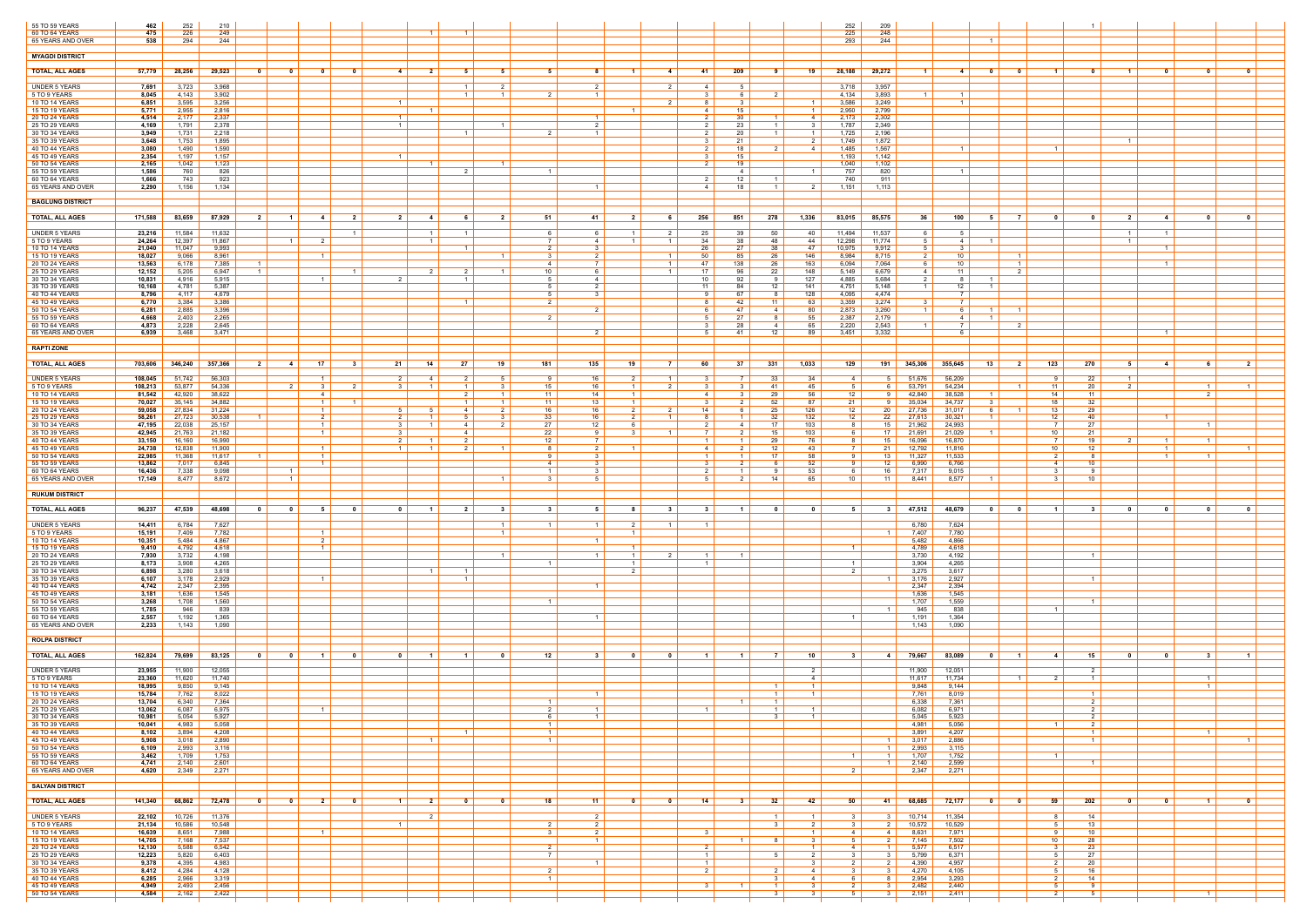| 55 TO 59 YEARS                       | 2,894            | 1,403            | 1,491            |                                                    |                                     |                          |                                  |                         |                                            |                                                    |                         |                         |                                  |                                                     |                              |                      | 31                         | 1,398                            | 1,472                                                                |                                                     |                                            |                                              |                         |
|--------------------------------------|------------------|------------------|------------------|----------------------------------------------------|-------------------------------------|--------------------------|----------------------------------|-------------------------|--------------------------------------------|----------------------------------------------------|-------------------------|-------------------------|----------------------------------|-----------------------------------------------------|------------------------------|----------------------|----------------------------|----------------------------------|----------------------------------------------------------------------|-----------------------------------------------------|--------------------------------------------|----------------------------------------------|-------------------------|
| 60 TO 64 YEARS<br>65 YEARS AND OVER  | 2,864<br>3,041   | 1,203<br>1,417   | 1,661<br>1,624   |                                                    |                                     |                          |                                  |                         |                                            |                                                    |                         |                         | $\overline{1}$                   |                                                     | 2<br>. რ                     | $\overline{a}$       | 2 I<br>2 L                 | 1,196<br>1,406                   | 1,651<br>$\vert$ 1 $\vert$<br>1,604<br>$\mathcal{P}$                 | - 6<br>8                                            |                                            |                                              |                         |
| <b>PYUTHAN DISTRICT</b>              |                  |                  |                  |                                                    |                                     |                          |                                  |                         |                                            |                                                    |                         |                         |                                  |                                                     |                              |                      |                            |                                  |                                                                      |                                                     |                                            |                                              |                         |
|                                      |                  |                  |                  |                                                    |                                     |                          |                                  |                         |                                            |                                                    |                         |                         |                                  |                                                     |                              |                      |                            |                                  |                                                                      |                                                     |                                            |                                              |                         |
| <b>TOTAL, ALL AGES</b>               | 137,166          | 66,535           | 70,631           | $\overline{\mathbf{2}}$<br>0                       | $\overline{\mathbf{2}}$             | $\mathbf 1$              | <b>2</b> l                       | -1                      | 16<br>- 0                                  | 15                                                 | $\overline{\mathbf{2}}$ | 0                       |                                  | 125                                                 | 834                          | 45                   | 129                        | 66,304                           | 69,628<br>17 <sup>17</sup><br>12<br>0                                | 14                                                  | $\overline{2}$<br>- 0                      | - 0                                          | $\mathbf{0}$            |
| <b>UNDER 5 YEARS</b><br>5 TO 9 YEARS | 19,116<br>19,950 | 8,979<br>9,884   | 10,137<br>10,066 | $1\vert$                                           | $\overline{1}$                      | $\overline{1}$           |                                  |                         | $\mathbf{3}$                               | $\overline{1}$<br>$\overline{4}$                   |                         |                         |                                  | 23<br>22                                            | 18<br>24                     |                      | 2 I<br>3 I                 | 8,955<br>9,853                   | 10,113<br>10,031                                                     | 2                                                   | - 2                                        |                                              |                         |
| 10 TO 14 YEARS<br>15 TO 19 YEARS     | 16,893<br>13,710 | 8,929<br>7,012   | 7,964<br>6,698   |                                                    |                                     |                          |                                  |                         |                                            | 2 <sup>1</sup><br>2                                |                         |                         |                                  | 11<br>24                                            | 35<br>69                     | 7<br>12              | 3 I<br>51                  | 8,907<br>6,967                   | 7,924<br>$\vert$ 1 $\vert$<br>$\vert$ 1 $\vert$<br>6,622<br>6        |                                                     |                                            |                                              |                         |
| 20 TO 24 YEARS<br>25 TO 29 YEARS     | 10,978<br>10,327 | 5,262<br>4,614   | 5,716<br>5,713   |                                                    |                                     |                          |                                  |                         | 3                                          | $\overline{2}$                                     |                         |                         |                                  | -11<br>5                                            | 104<br>118                   | -5                   | 19<br>17 <sup>1</sup>      | 5,231<br>4,597                   | 5,592<br>.5<br>.5<br>5,573<br>$\overline{1}$<br>3 <sup>1</sup>       | 3                                                   |                                            |                                              |                         |
| 30 TO 34 YEARS<br>35 TO 39 YEARS     | 8,928<br>8,449   | 4,002<br>4,003   | 4,926<br>4,446   |                                                    |                                     |                          | $\overline{1}$                   |                         | $\mathcal{R}$                              | 2 <sup>1</sup><br>$\overline{1}$<br>$\overline{1}$ |                         |                         |                                  | - 5                                                 | 90<br>87                     |                      | $13 \mid$<br>$11 \quad$    | 3,992<br>3,990                   | 4,818<br>4,347<br>$\overline{1}$                                     | $\mathcal{P}$                                       |                                            |                                              |                         |
| 40 TO 44 YEARS<br>45 TO 49 YEARS     | 7,067<br>5,422   | 3,328<br>2,754   | 3,739<br>2,668   |                                                    | $\overline{1}$                      |                          | $\vert$ 1 $\vert$                | $\overline{1}$          | $\overline{1}$                             |                                                    | $\blacksquare$          |                         |                                  | - 6<br>$\overline{4}$                               | 65<br>33                     | $\mathcal{L}$        | 61<br>14                   | 3,321<br>2,744                   | 3,666<br>2,621                                                       | $\overline{2}$                                      |                                            |                                              |                         |
| 50 TO 54 YEARS                       | 4,925            | 2,310            | 2,615            |                                                    |                                     |                          |                                  |                         |                                            |                                                    |                         |                         |                                  | $\vert$ 1 $\vert$<br>4                              | 50                           | $\overline{1}$       | 81                         | 2,305                            | 2,556                                                                |                                                     |                                            |                                              |                         |
| 55 TO 59 YEARS<br>60 TO 64 YEARS     | 3,208<br>3,772   | 1,607<br>1,645   | 1,601<br>2,127   |                                                    |                                     |                          |                                  |                         |                                            | $\overline{1}$                                     |                         |                         | 2                                |                                                     | 42<br>44                     | 2                    | 7 I<br>12 <sup>1</sup>     | 1,604<br>1,642                   | 1,549<br>2,069<br>$\overline{1}$                                     | $\overline{2}$                                      |                                            |                                              |                         |
| 65 YEARS AND OVER                    | 4,421            | 2,206            | 2,215            | $\overline{1}$                                     |                                     |                          |                                  |                         |                                            | $\overline{1}$                                     |                         |                         | $\overline{1}$                   | $\vert$ 1 $\vert$                                   | 55                           |                      | 91                         | 2,196                            | 2.147                                                                | $\overline{1}$                                      |                                            |                                              |                         |
| <b>DANG DEOKHURI DISTRICT</b>        |                  |                  |                  |                                                    |                                     |                          |                                  |                         |                                            |                                                    |                         |                         |                                  |                                                     |                              |                      |                            |                                  |                                                                      |                                                     |                                            |                                              |                         |
| <b>TOTAL, ALL AGES</b>               | 166,039          | 83,605           | 82,434           | - 2<br>2                                           |                                     | $\overline{2}$           | 18                               | 23                      | 132<br>16                                  | 101                                                |                         | -4                      | 35<br>$25$                       | 167                                                 | 147                          | 26                   | 14                         | 83,138                           | 82,072<br>42                                                         | 36                                                  | 3<br>$\overline{\mathbf{4}}$               | $\overline{2}$                               | $\blacksquare$          |
| <b>UNDER 5 YEARS</b><br>5 TO 9 YEARS | 28,461<br>28,578 | 13,353<br>14,378 | 15,108<br>14,200 | $\overline{1}$                                     | $\vert$ 1 $\vert$<br>$\overline{1}$ | $\blacksquare$           | $2 \mid$<br>2 I                  | 2<br>$\overline{1}$     | $\sim$ 4 $\mid$<br>2<br>10                 | 8<br>12<br>10                                      |                         |                         | 2                                | 7 I<br>- 9<br>16                                    | 13<br>15                     |                      |                            | 13,327<br>14,342                 | 15,067<br>$\overline{1}$<br>14,160<br>4                              | $\vert$ 4 $\vert$                                   | $1 \vert$                                  |                                              |                         |
| 10 TO 14 YEARS<br>15 TO 19 YEARS     | 18,664<br>16,418 | 10,006<br>8,411  | 8,658<br>8,007   |                                                    |                                     | $\vert$ 1 $\vert$        |                                  | $\overline{1}$          | $\overline{1}$<br>11 <sup>1</sup>          | 61<br>-9<br>-9                                     |                         |                         | -3<br>3                          | 17<br>19<br>- 1 - I                                 | 19<br>14                     | - 3                  | 2 I<br>2 <sup>1</sup>      | 9,972<br>8,372                   | 8,623<br>4<br>7,976<br>2 <sup>1</sup>                                | 3                                                   |                                            |                                              |                         |
| 20 TO 24 YEARS<br>25 TO 29 YEARS     | 14,316<br>14,476 | 6,912<br>7,294   | 7,404<br>7,182   |                                                    | $\overline{1}$<br>$\overline{1}$    |                          | 2 I                              | 4                       | 12<br>$\overline{1}$<br>20<br>$\mathbf{3}$ | 15<br>13                                           |                         |                         | -5<br>$\overline{1}$             | 13<br>41<br>21                                      | 21<br>11                     |                      | 2 I                        | 6,860<br>7,231                   | 7,355<br>5<br>7,141<br>4                                             | 8                                                   | $\overline{1}$                             |                                              |                         |
| 30 TO 34 YEARS                       | 11,010           | 5,307            | 5,703            |                                                    | $\overline{1}$                      |                          | 3 I<br>2 <sup>1</sup>            | $\mathbf{3}$            | 19<br>2                                    | q                                                  |                         |                         | $\overline{1}$<br>$\mathcal{R}$  | - 9                                                 | - 9                          | 2                    |                            | 5,260                            | 5,678<br>5 <sup>1</sup>                                              | 3<br>$\mathcal{P}$                                  |                                            | $\overline{1}$                               |                         |
| 35 TO 39 YEARS<br>40 TO 44 YEARS     | 9,936<br>6,954   | 5,315<br>3,625   | 4,621<br>3,329   |                                                    |                                     |                          | 2 I                              |                         | 16<br>10 <sup>1</sup>                      |                                                    |                         | $\overline{1}$          | $\overline{1}$                   | 11<br>20                                            | 12<br>$\overline{7}$         |                      | 2 I<br>$1 \mid$            | 5,274<br>3,583                   | 4,594<br>3,310                                                       | $\mathcal{P}$                                       | $\overline{1}$                             |                                              |                         |
| 45 TO 49 YEARS<br>50 TO 54 YEARS     | 5,278<br>4,099   | 2,937<br>2,195   | 2,341<br>1,904   | $\overline{1}$                                     | $\overline{1}$                      |                          |                                  | $\overline{2}$          |                                            | 6 I<br>2<br>8<br>$\mathbf{R}$                      |                         |                         | $\overline{1}$<br>$\overline{1}$ | $\overline{7}$<br>$\overline{1}$<br>10 <sup>1</sup> | - 7 I<br>-5                  | $\mathbf{3}$         | 3 I<br>$1 \mid$            | 2,913<br>2,171                   | 2,324<br>5<br>1,892                                                  | $\overline{2}$<br>$\overline{2}$                    | $\overline{1}$<br>$\overline{1}$           |                                              |                         |
| 55 TO 59 YEARS<br>60 TO 64 YEARS     | 2,513<br>2,502   | 1,352<br>1,158   | 1,161<br>1,344   | $\overline{1}$                                     |                                     |                          |                                  |                         | 4                                          | $\overline{2}$<br>1 <sup>1</sup><br>$\overline{2}$ |                         |                         | $\mathcal{D}$<br>2               | $\overline{4}$                                      | $\mathbf{3}$<br><sup>7</sup> | 2                    | $1 \mid$                   | 1,336<br>1,148                   | 1,155<br>1,332<br>$\overline{1}$                                     | $\overline{1}$                                      |                                            |                                              |                         |
| 65 YEARS AND OVER                    | 2,834            | 1,362            | 1,472            |                                                    |                                     |                          |                                  |                         | $\vert$ 1 $\vert$                          | $\overline{1}$                                     |                         |                         |                                  |                                                     | 4                            |                      |                            | 1,349                            | 1,465<br>$\overline{1}$                                              |                                                     |                                            |                                              |                         |
| <b>KARNALI ZONE</b>                  |                  |                  |                  |                                                    |                                     |                          |                                  |                         |                                            |                                                    |                         |                         |                                  |                                                     |                              |                      |                            |                                  |                                                                      |                                                     |                                            |                                              |                         |
| <b>TOTAL, ALL AGES</b>               | 187,852          | 96,256           | 91,596           | $\mathbf 0$<br>$\overline{\mathbf{0}}$             | $\vert$ 1 $\vert$                   | $\overline{\phantom{0}}$ | 3<br>9 <sup>1</sup>              | $\overline{\mathbf{2}}$ | 24<br>$\mathbf{0}$                         | -6                                                 | 8                       | 2 <sup>1</sup>          | 8                                | $\overline{1}$<br>31                                | 2 <sup>1</sup>               | 24                   | 47                         | $-4$                             | 96,046 90,786<br>60<br>- 3                                           | 425                                                 | 321<br>64                                  | $\mathbf{3}$                                 | $\mathbf 0$             |
| <b>UNDER 5 YEARS</b><br>5 TO 9 YEARS | 26,188<br>25,942 | 12,782<br>12,965 | 13,406<br>12,977 |                                                    |                                     |                          | $\overline{2}$<br>1 <sup>1</sup> |                         |                                            | $\overline{1}$                                     | $\vert$ 1 $\vert$       |                         |                                  | $\vert$ 1 $\vert$                                   |                              | 2                    | 2 <sup>1</sup><br>$1 \mid$ |                                  | 12,766 13,368<br>7 I<br>2 12,949 12,942                              | 12                                                  | 20<br>6<br>19<br>-91                       | $1\vert$                                     |                         |
| 10 TO 14 YEARS                       | 18,428           | 10,327           | 8,101            |                                                    |                                     |                          |                                  |                         |                                            |                                                    |                         |                         |                                  |                                                     |                              |                      |                            |                                  | 4<br>$10,316$ 8,084<br>3                                             | 13<br>9                                             | - 8                                        |                                              |                         |
| 15 TO 19 YEARS<br>20 TO 24 YEARS     | 16,353<br>17,245 | 8,623<br>8,714   | 7,730<br>8,531   |                                                    |                                     |                          | $1 \mid$                         | $\overline{1}$          | 10                                         | $\overline{1}$                                     | $\blacksquare$          | $\overline{1}$          | $\overline{1}$<br>4              |                                                     | $\overline{2}$               | $\overline{2}$<br>Я. | 4<br>7 I                   |                                  | 8,610 7,652<br>3<br>8,670<br>10<br>  8,409<br>1 <sup>1</sup>         | 43<br>67                                            | 30<br><b>7</b> I<br>43<br>9                |                                              |                         |
| 25 TO 29 YEARS<br>30 TO 34 YEARS     | 15,697<br>16,909 | 7,536<br>8,292   | 8,161<br>8,617   |                                                    | $\overline{1}$                      |                          | $\overline{4}$                   | $\overline{1}$          | 3                                          | 2 <sup>1</sup><br>$\overline{1}$                   | $\overline{2}$          |                         | $\overline{1}$                   |                                                     |                              |                      | 10<br>61                   |                                  | 7,505 8,039<br>8<br>$8,266$ $8,521$<br>10                            | 57<br>45                                            | 52<br>44<br>- 6                            | $\overline{1}$                               |                         |
| 35 TO 39 YEARS<br>40 TO 44 YEARS     | 12,398<br>11,156 | 6,605<br>5,526   | 5,793<br>5,630   |                                                    |                                     |                          | $1 \mid$<br>$1 \mid$             |                         | 3                                          | 1 <sup>1</sup><br>-1                               |                         |                         | $\overline{2}$                   | $\vert$ 1 $\vert$                                   |                              | $\mathbf{R}$         | 4<br>4                     | $\overline{1}$<br>$\overline{1}$ | $6,583$ 5,725<br>7 I<br>5,517<br>5,566<br>$\mathbf{3}$               | 41<br>41                                            | 23<br>$\mathbf{3}$<br>18<br>$\overline{1}$ | 1 <sup>1</sup>                               |                         |
| 45 TO 49 YEARS<br>50 TO 54 YEARS     | 5,842<br>7,957   | 3,164<br>4,139   | 2,678<br>3,818   |                                                    |                                     |                          |                                  |                         | $4 \vert$                                  | $1 \vert$                                          |                         |                         |                                  |                                                     |                              |                      | 4<br>$\vert$ 1 $\vert$     |                                  | $3,153$ 2,629<br>$\overline{2}$<br>4,133 3,765<br>$2 \mid$           | 25<br>35                                            | 20<br>5<br>17<br>- 3                       |                                              |                         |
| 55 TO 59 YEARS<br>60 TO 64 YEARS     | 4,019<br>5,849   | 2,267<br>2,937   | 1,752<br>2,912   |                                                    |                                     |                          | $\overline{1}$                   |                         |                                            |                                                    |                         |                         |                                  |                                                     |                              |                      | 2 I                        |                                  | $2,265$ 1,727<br>2,935<br>2,882<br>$\overline{1}$                    | 16<br>15                                            | - 9<br>13<br>$\blacksquare$                |                                              |                         |
| 65 YEARS AND OVER                    | 3,869            | 2,379            | 1,490            |                                                    |                                     |                          |                                  |                         |                                            |                                                    |                         |                         |                                  |                                                     |                              |                      | $2 \mid$                   |                                  | 2,378 1,477                                                          | - 6                                                 | $1 \vert$                                  | 5                                            |                         |
| <b>HUMLA DISTRICT</b>                |                  |                  |                  |                                                    |                                     |                          |                                  |                         |                                            |                                                    |                         |                         |                                  |                                                     |                              |                      |                            |                                  |                                                                      |                                                     |                                            |                                              |                         |
| <b>TOTAL, ALL AGES</b>               | 29,390           | 15,294           | 14,096           | $\mathbf{a}$<br>$\mathbf{0}$                       | $\mathbf{a}$                        | $\mathsf{a}$             | 2 <sup>1</sup><br>$\blacksquare$ | $\blacksquare$          | $\mathbf{0}$<br>8.                         | $\mathbf{a}$                                       | $\mathbf{a}$            | $\mathbf{0}$            | 4                                | $\mathsf{A}$<br>$\mathbf{a}$                        | $\mathbf{0}$                 | $\overline{2}$       | 2 <sup>1</sup>             | $\blacksquare$ 1                 | 2 15,250 14,050<br>61                                                | -91                                                 | 32<br>19 I                                 | $\blacksquare$                               | $\overline{\mathbf{0}}$ |
| <b>UNDER 5 YEARS</b>                 | 3,226            | 1,574            | 1,652            |                                                    |                                     |                          |                                  |                         |                                            |                                                    |                         |                         |                                  |                                                     |                              |                      |                            |                                  | 1,573 1,647                                                          | 2 I                                                 | $1 \vert$<br>$\overline{\mathbf{3}}$       |                                              |                         |
| 5 TO 9 YEARS<br>10 TO 14 YEARS       | 3,935<br>3,190   | 1,940<br>1,780   | 1,995<br>1,410   |                                                    |                                     |                          |                                  |                         |                                            |                                                    |                         |                         |                                  |                                                     |                              |                      |                            |                                  | $2 \mid 1,937$<br>1,988<br>1,776<br>1,407<br>$\overline{1}$          |                                                     | 2 I<br>3                                   | 5 <sup>1</sup><br>$\overline{1}$             |                         |
| 15 TO 19 YEARS<br>20 TO 24 YEARS     | 2,515<br>2,588   | 1,387<br>1,414   | 1,128<br>1,174   |                                                    |                                     |                          |                                  | $\overline{1}$          | 5                                          |                                                    |                         |                         | $\overline{1}$<br>$\mathcal{D}$  |                                                     |                              | $\overline{1}$       | $\overline{1}$             |                                  | 1,383<br>1,124<br>1,404<br>1,171<br>$\blacksquare$                   | $\overline{1}$                                      | <sup>2</sup>                               | $\overline{\mathbf{3}}$<br>$\overline{1}$    |                         |
| 25 TO 29 YEARS<br>30 TO 34 YEARS     | 2,180<br>2,690   | 1,104<br>1,327   | 1,076<br>1,363   |                                                    |                                     |                          | $1 \mid$                         |                         |                                            | $\overline{1}$<br>1 <sup>1</sup>                   |                         |                         |                                  |                                                     |                              |                      |                            | $\vert$ 1 $\vert$                | 1,097<br>1,071<br>2 <sup>1</sup><br>1,322<br>1,361<br>$\overline{1}$ | $\overline{1}$                                      | 2 I<br>- 3                                 | $\overline{4}$<br>$\overline{2}$             |                         |
| 35 TO 39 YEARS<br>40 TO 44 YEARS     | 2,038<br>1,909   | 1,096<br>904     | 942<br>1,005     |                                                    |                                     |                          |                                  |                         |                                            |                                                    |                         |                         |                                  |                                                     |                              | $\overline{1}$       |                            |                                  | 1,093<br>941<br>903<br>1,002                                         | $\vert$ 1 $\vert$                                   | $\overline{1}$<br>$1 \vert$                | $\overline{2}$                               |                         |
| 45 TO 49 YEARS<br>50 TO 54 YEARS     | 994<br>1,517     | 558<br>807       | 436<br>710       |                                                    |                                     |                          |                                  |                         | $\mathbf{1}$                               |                                                    |                         |                         |                                  |                                                     |                              |                      | $\overline{1}$             |                                  | 554<br>429<br>$\overline{1}$<br>806<br>708                           | $\overline{1}$                                      | $\overline{2}$<br>$\blacksquare$           | 5<br>2                                       |                         |
| 55 TO 59 YEARS<br>60 TO 64 YEARS     | 710<br>1,111     | 418<br>540       | 292<br>571       |                                                    |                                     |                          | $1 \mid$                         |                         |                                            |                                                    |                         |                         |                                  |                                                     |                              |                      |                            |                                  | 417<br>290<br>540<br>569                                             | $\overline{1}$<br>$\overline{1}$                    |                                            | $\overline{1}$<br>$\overline{1}$             |                         |
| 65 YEARS AND OVER                    | 787              | 445              | 342              |                                                    |                                     |                          |                                  |                         |                                            |                                                    |                         |                         |                                  |                                                     |                              |                      |                            |                                  | 445<br>342                                                           |                                                     |                                            |                                              |                         |
| <b>MUGU DISTRICT</b>                 |                  |                  |                  |                                                    |                                     |                          |                                  |                         |                                            |                                                    |                         |                         |                                  |                                                     |                              |                      |                            |                                  |                                                                      |                                                     |                                            |                                              |                         |
| <b>TOTAL, ALL AGES</b>               | 25,706           | 13,236           | 12,470           | $\overline{\mathbf{0}}$<br>$\overline{\mathbf{0}}$ | - 0                                 | - 0                      | $\overline{1}$<br>$\mathbf{0}$   | - 0                     | $\mathbf{0}$<br>0                          | - 0                                                | - 0                     | $\overline{\mathbf{0}}$ | $\bullet$                        | $\mathbf{0}$<br>$\overline{\mathbf{0}}$             | $\mathbf{0}$                 |                      | $\overline{\mathbf{0}}$    | $\overline{\mathbf{0}}$          | 1 $13,229$ 12,462<br>$-4$                                            | $\overline{\phantom{0}}$ 0 $\overline{\phantom{0}}$ | 2 <sup>1</sup><br>$\vert$ 7 $\vert$        | - 0                                          | $\mathbf{0}$            |
| <b>UNDER 5 YEARS</b>                 | 3,600            | 1,801            | 1,799            |                                                    |                                     |                          |                                  |                         |                                            |                                                    |                         |                         |                                  |                                                     |                              |                      |                            |                                  | 1,799   1,799<br>$\overline{1}$                                      |                                                     | $\vert$ 1 $\vert$                          |                                              |                         |
| 5 TO 9 YEARS<br>10 TO 14 YEARS       | 3,457<br>2,470   | 1,754<br>1,318   | 1,703<br>1,152   |                                                    |                                     |                          |                                  |                         |                                            |                                                    |                         |                         |                                  |                                                     |                              |                      |                            |                                  | $1,753$ 1,702<br>$1,318$ 1,152                                       |                                                     | $\vert$ 1 $\vert$                          | $\overline{1}$                               |                         |
| 15 TO 19 YEARS<br>20 TO 24 YEARS     | 2,335<br>2,305   | 1,210<br>1,159   | 1,125<br>1,146   |                                                    |                                     |                          |                                  |                         |                                            |                                                    |                         |                         |                                  |                                                     |                              |                      |                            |                                  | 1,210<br>1,125<br>1 $1,157$ 1,145<br>$\overline{2}$                  |                                                     |                                            |                                              |                         |
| 25 TO 29 YEARS<br>30 TO 34 YEARS     | 1,978<br>2,351   | 933<br>1,132     | 1,045<br>1,219   |                                                    |                                     |                          |                                  |                         |                                            |                                                    |                         |                         |                                  |                                                     |                              |                      |                            |                                  | $933$ 1,043<br>$1,132$ 1,218                                         |                                                     |                                            | $\overline{1}$                               |                         |
| 35 TO 39 YEARS<br>40 TO 44 YEARS     | 1,760<br>1,639   | 935<br>854       | 825<br>785       |                                                    |                                     |                          | $1 \vert$                        |                         |                                            |                                                    |                         |                         |                                  |                                                     |                              |                      |                            |                                  | 934<br>824<br>$\vert$ 1 $\vert$<br>853<br>785                        |                                                     |                                            | $\overline{1}$                               |                         |
| 45 TO 49 YEARS<br>50 TO 54 YEARS     | 794<br>1,099     | 435<br>592       | 359<br>507       |                                                    |                                     |                          |                                  |                         |                                            |                                                    |                         |                         |                                  |                                                     |                              |                      |                            |                                  | 435<br>359<br>592<br>506                                             |                                                     |                                            | $\overline{1}$                               |                         |
| 55 TO 59 YEARS                       | 557              | 303              | 254              |                                                    |                                     |                          |                                  |                         |                                            |                                                    |                         |                         |                                  |                                                     |                              |                      |                            |                                  | 303<br>253                                                           |                                                     |                                            | $\overline{1}$                               |                         |
| 60 TO 64 YEARS<br>65 YEARS AND OVER  | 813<br>548       | 447<br>363       | 366<br>185       |                                                    |                                     |                          |                                  |                         |                                            |                                                    |                         |                         |                                  |                                                     |                              |                      |                            |                                  | 447<br>366<br>363<br>185                                             |                                                     |                                            |                                              |                         |
| <b>TIBRIKOT DISTRICT</b>             |                  |                  |                  |                                                    |                                     |                          |                                  |                         |                                            |                                                    |                         |                         |                                  |                                                     |                              |                      |                            |                                  |                                                                      |                                                     |                                            |                                              |                         |
| <b>TOTAL, ALL AGES</b>               | $10,017$         | 5,107            | 4,910            | $\overline{\mathbf{0}}$<br>$\overline{\mathbf{0}}$ | $\overline{\mathbf{0}}$             | $\overline{\mathbf{0}}$  | $\overline{\mathbf{0}}$<br>0     | $\overline{\mathbf{0}}$ | $\mathbf{0}$<br>$\overline{\mathbf{0}}$    | $\mathbf{0}$                                       | $\overline{\mathbf{0}}$ | $\overline{\mathbf{0}}$ | $\mathbf{0}$                     | $\mathbf{0}$<br>$\overline{\mathbf{0}}$             | $\overline{\mathbf{0}}$      | $\mathbf{0}$         | $\overline{\mathbf{0}}$    | $\overline{\mathbf{0}}$          | 0 5,106 4,910<br>$\overline{\mathbf{0}}$                             | $\overline{\mathbf{0}}$                             | $\overline{\mathbf{0}}$                    | $\overline{\mathbf{0}}$<br>$\vert$ 1 $\vert$ | $\overline{\mathbf{0}}$ |
| <b>UNDER 5 YEARS</b>                 | 1,658            | 758              | 900              |                                                    |                                     |                          |                                  |                         |                                            |                                                    |                         |                         |                                  |                                                     |                              |                      |                            |                                  | 758 900                                                              |                                                     |                                            |                                              |                         |
| 5 TO 9 YEARS<br>10 TO 14 YEARS       | 1,487<br>1,106   | 742<br>612       | 745<br>494       |                                                    |                                     |                          |                                  |                         |                                            |                                                    |                         |                         |                                  |                                                     |                              |                      |                            |                                  | 742  <br>$\frac{1}{245}$<br>612<br>494                               |                                                     |                                            |                                              |                         |
| 15 TO 19 YEARS<br>20 TO 24 YEARS     | 885<br>1,001     | 439<br>479       | 446<br>522       |                                                    |                                     |                          |                                  |                         |                                            |                                                    |                         |                         |                                  |                                                     |                              |                      |                            |                                  | 439<br>446<br>479<br>522                                             |                                                     |                                            |                                              |                         |
| 25 TO 29 YEARS<br>30 TO 34 YEARS     | 818<br>851       | 398<br>420       | 420<br>431       |                                                    |                                     |                          |                                  |                         |                                            |                                                    |                         |                         |                                  |                                                     |                              |                      |                            |                                  | 398<br>420<br>419<br>431                                             |                                                     |                                            | $\overline{1}$                               |                         |
| 35 TO 39 YEARS                       | 631              | 344              | 287              |                                                    |                                     |                          |                                  |                         |                                            |                                                    |                         |                         |                                  |                                                     |                              |                      |                            |                                  | 344<br>287                                                           |                                                     |                                            |                                              |                         |
| 40 TO 44 YEARS<br>45 TO 49 YEARS     | 547<br>236       | 283<br>150       | 264<br>86        |                                                    |                                     |                          |                                  |                         |                                            |                                                    |                         |                         |                                  |                                                     |                              |                      |                            |                                  | 283<br>264<br>150<br>86                                              |                                                     |                                            |                                              |                         |
| 50 TO 54 YEARS                       | 287              | 160              | 127              |                                                    |                                     |                          |                                  |                         |                                            |                                                    |                         |                         |                                  |                                                     |                              |                      |                            |                                  | 160<br>127                                                           |                                                     |                                            |                                              |                         |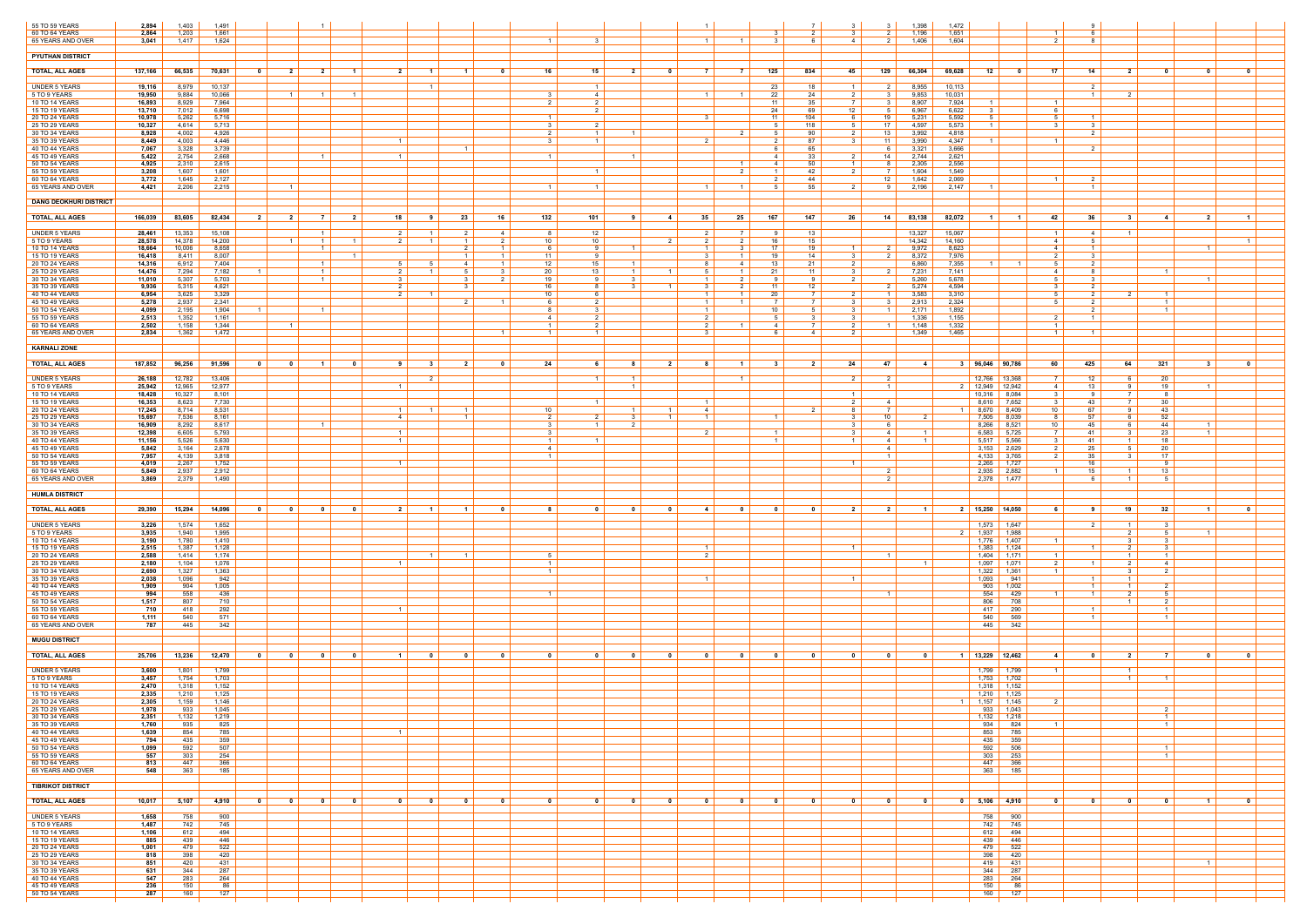| 55 TO 59 YEARS<br>60 TO 64 YEARS        | 142<br>185       | 89<br>105        | 53<br>-80        |                                                    |                                                         |                          |                                        |                                  |                 |                     |                                                   |                      |                 |                                                       |                             |                                          | 89<br>105                                      | 53<br>-80                                |                  |                       |                                           |                                                         |
|-----------------------------------------|------------------|------------------|------------------|----------------------------------------------------|---------------------------------------------------------|--------------------------|----------------------------------------|----------------------------------|-----------------|---------------------|---------------------------------------------------|----------------------|-----------------|-------------------------------------------------------|-----------------------------|------------------------------------------|------------------------------------------------|------------------------------------------|------------------|-----------------------|-------------------------------------------|---------------------------------------------------------|
| 65 YEARS AND OVER                       | 183              | 128              | -55              |                                                    |                                                         |                          |                                        |                                  |                 |                     |                                                   |                      |                 |                                                       |                             |                                          | 128                                            | - 55                                     |                  |                       |                                           |                                                         |
| <b>JUMLA DISTRICT</b>                   |                  |                  |                  |                                                    |                                                         |                          |                                        |                                  |                 |                     |                                                   |                      |                 |                                                       |                             |                                          |                                                |                                          |                  |                       |                                           |                                                         |
| <b>TOTAL, ALL AGES</b>                  | 122,739          | 62,603           | 60,136           | $\mathbf{0}$<br>0                                  | - 0                                                     |                          | - 2                                    | 16                               |                 | - 8                 | - 0<br>- 2                                        | $\mathbf{A}$         | $\mathbf 1$     | $\overline{2}$                                        | 22                          | -45<br>-3                                | 62,461                                         | 59,364<br>50                             | 416              | 43                    | 282                                       | $\mathbf{a}$                                            |
| UNDER 5 YEARS                           | 17,704           | 8,649            | 9,055            |                                                    |                                                         |                          |                                        |                                  |                 | $\overline{1}$      |                                                   |                      | $1 \mid$        |                                                       | 2 I                         | $\overline{2}$                           | 8,636 9,022                                    | 6.                                       | 10               | 4 I                   | 17                                        |                                                         |
| 5 TO 9 YEARS<br>10 TO 14 YEARS          | 17,063<br>11,662 | 8,528<br>6,617   | 8,535<br>5,045   |                                                    |                                                         |                          |                                        |                                  |                 | $\overline{1}$      |                                                   |                      |                 |                                                       | $\blacksquare$ 1            |                                          | 8,517<br>6,610                                 | 8,507<br>4<br>5,031<br>2                 | 13<br>- 9        | 4 I                   | 13<br>5                                   |                                                         |
| 15 TO 19 YEARS<br>20 TO 24 YEARS        | 10,618<br>11,351 | 5,588<br>5,657   | 5,030<br>5,694   |                                                    |                                                         | $\overline{1}$           |                                        |                                  |                 | $\overline{1}$      |                                                   |                      |                 | - 2                                                   | $\overline{1}$<br>8         | 4<br>-6                                  | 5,578 4,957<br>5,630                           | $\mathcal{R}$<br>5,571                   | 42<br>67         | -51<br>8              | 27<br>42                                  |                                                         |
| 25 TO 29 YEARS<br>30 TO 34 YEARS        | 10,721<br>11,017 | 5,100<br>5,410   | 5,621<br>5,607   |                                                    | $\overline{1}$                                          | 3                        |                                        | $\overline{1}$<br>2              |                 | 3<br>$\overline{2}$ |                                                   |                      |                 |                                                       | 31<br>- 3 I                 | 10<br>- 6                                | $5,077$ 5,505<br>$5,393$ 5,511                 | Q                                        | 56<br>45         | 4<br>-3-1             | 46<br>-41                                 |                                                         |
| 35 TO 39 YEARS                          | 7,969            | 4,227            | 3,742            |                                                    |                                                         | $\overline{1}$           |                                        | $\mathcal{R}$                    |                 |                     |                                                   | $\overline{1}$       |                 | $\vert$ 1 $\vert$                                     | $\overline{2}$              | 4<br>$\overline{1}$                      | 4,212                                          | 3,673                                    | 40               | $\overline{2}$        | 22                                        | $\overline{1}$                                          |
| 40 TO 44 YEARS<br>45 TO 49 YEARS        | 7,061<br>3,818   | 3,485<br>2,018   | 3,576<br>1,800   |                                                    |                                                         |                          |                                        | $\overline{1}$<br>-3             |                 |                     |                                                   |                      |                 | $\overline{1}$                                        | 1 1                         | -4<br>- 3                                | 3,478 3,515<br>2,014                           | 1,755                                    | 40<br>24         | -3 I                  | 16<br>15                                  |                                                         |
| 50 TO 54 YEARS<br>55 TO 59 YEARS        | 5,054<br>2,610   | 2,579<br>1,457   | 2,475<br>1,153   |                                                    |                                                         |                          |                                        | $\overline{1}$                   |                 |                     |                                                   |                      |                 |                                                       |                             | $\overline{1}$                           | 2,575 2,424<br>1,456                           | 2<br>1,131                               | 35<br>15         | 2 I                   | 14<br>$\overline{7}$                      |                                                         |
| 60 TO 64 YEARS                          | 3,740            | 1,845            | 1,895            |                                                    |                                                         |                          |                                        |                                  |                 |                     |                                                   |                      |                 |                                                       |                             | - 2<br>2                                 | 1,843                                          | 1,867<br>895                             | 14<br>- 6        | $1 \vert$             | 12<br>-5                                  |                                                         |
| 65 YEARS AND OVER                       | 2,351            | 1,443            | 908              |                                                    |                                                         |                          |                                        |                                  |                 |                     |                                                   |                      |                 |                                                       |                             |                                          | 1,442                                          |                                          |                  |                       |                                           |                                                         |
| <b>BHERI ZONE</b>                       |                  |                  |                  |                                                    |                                                         |                          |                                        |                                  |                 |                     |                                                   |                      |                 |                                                       |                             |                                          |                                                |                                          |                  |                       |                                           |                                                         |
| <b>TOTAL, ALL AGES</b>                  | 562,366          | 288,813          | 273,553          | 13<br>4                                            | 23<br>36                                                | 86                       | 56<br>142                              | 57                               | 1,440           | 1,148               | 97<br>63                                          | 444                  | 249             | 245<br>347                                            | 99                          | 46<br>8,621                              | 7,699<br>117                                   | 151<br>277,109                           | 263,462          | 218                   | 321                                       | 29<br>44                                                |
| UNDER 5 YEARS<br>5 TO 9 YEARS           | 85,500<br>88,153 | 39,989<br>45,106 | 45,511<br>43,047 | $\overline{2}$                                     | $\overline{\mathbf{3}}$<br>2 I<br>$\mathcal{R}$         | 2 I<br>5                 | 8<br>51                                | -4                               | 149<br>141      | 144<br>157          | 2<br>41<br>14                                     | 23<br>47             | 40<br>28        | 22<br>15<br>22<br>-31                                 | 81<br>7 I                   | 806<br>-3<br>1,075                       | 586<br>81<br>1.117<br>11                       | 38,929<br>$\overline{7}$<br>10<br>43,742 | 44,670<br>41,635 | 23<br>28              | -31<br>36                                 | 2 I<br>4 I<br>$\overline{1}$<br>$\blacksquare$          |
| 10 TO 14 YEARS                          | 61,345           | 34,283           | 27,062           |                                                    |                                                         |                          | 12                                     | 10                               | 124             | 114                 |                                                   | 27                   | 18              | 27<br>-28                                             |                             | 997                                      | 850<br>10                                      | 33,03'                                   | 26,004           | 19                    | -22                                       |                                                         |
| 15 TO 19 YEARS<br>20 TO 24 YEARS        | 52,550<br>47,049 | 28,075<br>22,867 | 24,475<br>24,182 | $\overline{2}$<br>$\overline{1}$<br>$\overline{2}$ | 2<br>$\overline{1}$<br><b>7</b><br>- 3                  | 31<br>13 I               | 10<br>31                               | - 5                              | 116<br>214      | 100<br>98           | 10<br>81<br>10 <sup>1</sup><br>10                 | 46<br>105            | 21<br>31 I      | 50<br>29<br>73<br>24                                  | -91<br>25                   | 829<br>2<br>768                          | 690<br>15<br>799<br>11                         | -12<br>26,961<br>-12<br>21,577           | 23,555<br>23,156 | 19<br>23              | 38<br>33                                  | -6<br>3<br>.5<br>8                                      |
| 25 TO 29 YEARS<br>30 TO 34 YEARS        | 47,981<br>41,725 | 24,207<br>20,538 | 23,774<br>21,187 | $\vert$ 1 $\vert$<br>$\overline{1}$                | $\vert$ 1 $\vert$<br>3 <sup>1</sup>                     | 20<br>13                 | 33<br>18                               | -3                               | 162<br>121      | 112<br>106          | 15<br>24<br>7                                     | 52<br>32             | 14<br>26        | 28<br>31<br>26<br>21                                  | 13                          | 815<br>656<br>-8                         | 809<br>10<br>678<br>81                         | 17<br>23,032<br>19,603<br>- 21           | 22,727<br>20,278 | 22<br>18 I            | 33<br>25                                  | 4<br>31<br>4 I                                          |
| 35 TO 39 YEARS<br>40 TO 44 YEARS        | 37,396<br>27,893 | 20,510<br>14,646 | 16,886<br>13,247 | $\mathbf{3}$<br>$\vert$ 1 $\vert$                  | $\overline{1}$<br>$\mathbf{3}$<br>2<br>$\blacksquare$ 1 | 11<br>-6                 | 11<br>$\overline{1}$                   | 4<br>$\overline{4}$              | 141<br>64       | 67<br>74            | 2<br>$\overline{4}$                               | 27<br>28             | 24<br>-8 I      | 28<br>21<br>18<br>- 8                                 | <b>7</b> I<br>$\mathcal{P}$ | 696<br>5<br>476<br>4                     | 552<br>11<br>459<br>10                         | 19,564<br>- 13<br>- 11<br>14,017         | 16,149<br>12,650 | 10<br>12              | 34<br>20                                  | 2 I<br>$\overline{2}$<br>$\overline{2}$<br>$\mathbf{3}$ |
| 45 TO 49 YEARS                          | 19,915           | 10,918           | 8,997            |                                                    | $\overline{1}$                                          | 2                        | 4                                      |                                  | 62              | 52                  | 4                                                 | 22                   |                 | 14<br>- 8                                             | 4                           | 461<br>-3                                | 355<br>51                                      | 10,326<br>- 13                           | 8,537            | 12                    | 16                                        | 2                                                       |
| 50 TO 54 YEARS<br>55 TO 59 YEARS        | 18,785<br>10,626 | 10,158<br>5,658  | 8,627<br>4,968   | $\overline{1}$                                     | $\overline{1}$<br>$\overline{1}$<br>$\blacksquare$ 1    | 2<br>$\mathcal{P}$       | $\mathbf{1}$                           | - 2                              | 56<br>38        | 40<br>26            | 2<br>2 I                                          | 12                   | 91<br>4         | 11<br>14<br>10<br>- 5                                 | 31<br>4                     | 389<br>-3<br>252<br>$\overline{1}$       | 294<br>10<br>169                               | -11<br>9,648<br>5,326                    | 8,235<br>4,745   | 16<br>6               | 16<br>-8                                  | 2<br>3<br>$\mathcal{R}$                                 |
| 60 TO 64 YEARS<br>65 YEARS AND OVER     | 11,903<br>11,545 | 6,004<br>5.854   | 5,899<br>5,691   |                                                    | $\overline{1}$<br>$\vert$ 1 $\vert$                     |                          | $\overline{2}$<br>-3 I                 | - 2<br>$\overline{2}$            | 26<br>26        | 27<br>31            | $\vert$ 1 $\vert$                                 | 10<br>$\overline{7}$ | 10<br>91        | 9<br>7                                                | 2 I                         | 207<br>194<br>$\overline{1}$             | 142<br>199<br>$\overline{1}$                   | 5,748<br>5,605<br>h                      | 5,697<br>5,424   | 7 I                   | -5<br>4                                   | $\overline{2}$<br>$\overline{1}$                        |
| <b>JAJARKOT DISTRICT</b>                |                  |                  |                  |                                                    |                                                         |                          |                                        |                                  |                 |                     |                                                   |                      |                 |                                                       |                             |                                          |                                                |                                          |                  |                       |                                           |                                                         |
|                                         |                  |                  |                  |                                                    |                                                         |                          |                                        |                                  |                 |                     |                                                   |                      |                 |                                                       |                             |                                          |                                                |                                          |                  |                       |                                           |                                                         |
| <b>TOTAL, ALL AGES</b>                  | 86,557           | 44,118           | 42,439           | $\overline{\mathbf{0}}$<br>$\overline{\mathbf{0}}$ | $\overline{\phantom{0}}$<br>$\overline{\phantom{0}}$    | $\overline{\phantom{0}}$ | $\sim$ 4  <br>$\overline{\phantom{0}}$ | $\overline{\mathbf{2}}$          | 517             | 597                 | $\overline{1}$<br>$\mathbf{0}$                    | - 3                  | $-1$            | $\mathbf{3}$<br>51                                    | $\overline{\mathbf{0}}$     | 64<br>$\mathbf 0$                        | 149<br>10                                      | 84  <br>43,515                           | 41,602           |                       | 0                                         |                                                         |
| <b>UNDER 5 YEARS</b><br>5 TO 9 YEARS    | 13,034<br>12,684 | 6,316<br>6,419   | 6,718<br>6,265   |                                                    |                                                         |                          | $\overline{1}$                         | $\overline{1}$<br>$\overline{1}$ | 92<br>- 71      | 98<br>103           |                                                   | $\overline{1}$       |                 | $\overline{1}$<br>$\blacksquare$ 1                    |                             | 10<br>$\overline{7}$                     | $\overline{1}$<br>$12-1$<br>$\vert$ 1 $\vert$  | 6,212<br>6,337<br>- 1                    | 6,611<br>6,148   |                       |                                           |                                                         |
| <b>10 TO 14 YEARS</b><br>15 TO 19 YEARS | 9,612<br>8,642   | 5,285<br>4,508   | 4,327<br>4,134   |                                                    |                                                         |                          |                                        |                                  | 66<br>39        | 66<br>52            |                                                   |                      |                 |                                                       |                             | 6                                        |                                                | 5,208<br>4,463                           | 4,256<br>4,075   |                       |                                           |                                                         |
| 20 TO 24 YEARS<br>25 TO 29 YEARS        | 7,285<br>6,870   | 3,563<br>3,186   | 3,722<br>3,684   |                                                    |                                                         |                          | $\overline{1}$                         |                                  | 50<br>33        | 53<br>47            |                                                   |                      |                 | $1 \vert$<br>$\overline{2}$                           |                             | 8<br>$\overline{7}$                      | 17 <sup>1</sup><br>1 <sup>1</sup><br>18        | $\overline{7}$<br>3,502<br>- 12<br>3,144 | 3,643<br>3,607   |                       |                                           |                                                         |
| 30 TO 34 YEARS                          | 6,851            | 3,380            | 3,471            |                                                    |                                                         |                          |                                        |                                  | 46              | 51                  |                                                   |                      |                 |                                                       |                             | $\overline{1}$                           | 21                                             | 3,332<br>- 11                            | 3,387            |                       |                                           |                                                         |
| 35 TO 39 YEARS<br>40 TO 44 YEARS        | 5,483<br>4,316   | 2,845<br>2,311   | 2,638<br>2,005   |                                                    |                                                         |                          |                                        |                                  | 35<br>16        | 19<br>28            |                                                   |                      |                 |                                                       |                             | 41<br>$\mathbf{3}$                       | 12 <sub>1</sub><br>2 I<br>9                    | - 10<br>2,803<br>2,292                   | 2,597<br>1,961   |                       |                                           |                                                         |
| 45 TO 49 YEARS<br>50 TO 54 YEARS        | 2,595<br>3,449   | 1,266<br>1,890   | 1,329<br>1,559   |                                                    |                                                         |                          |                                        |                                  | 11<br>24        | 20<br>24            |                                                   |                      |                 | $\overline{1}$                                        |                             | 2                                        | 11<br>13 I<br>2 I                              | 1,250<br>- 11<br>1,861<br>- 6            | 1,286<br>1,516   |                       |                                           |                                                         |
| 55 TO 59 YEARS<br>60 TO 64 YEARS        | 1,762<br>2,360   | 910<br>1,330     | 852<br>1,030     |                                                    |                                                         |                          |                                        |                                  | 15<br>13        | 12<br>10            |                                                   |                      |                 |                                                       |                             |                                          |                                                | 893<br>1,316                             | 827<br>1,008     |                       |                                           |                                                         |
| 65 YEARS AND OVER                       | 1,614            | 909              | 705              |                                                    |                                                         |                          |                                        |                                  |                 | 14                  |                                                   |                      |                 |                                                       |                             |                                          |                                                | 902                                      | 680              |                       |                                           |                                                         |
| <b>DAILEKH DISTRICT</b>                 |                  |                  |                  |                                                    |                                                         |                          |                                        |                                  |                 |                     |                                                   |                      |                 |                                                       |                             |                                          |                                                |                                          |                  |                       |                                           |                                                         |
| <b>TOTAL, ALL AGES</b>                  | 156.051          | 77,691           | 78,360           | $\overline{\mathbf{0}}$<br>$\overline{\mathbf{0}}$ | $\overline{\mathbf{0}}$<br>$\overline{\mathbf{0}}$      | $\mathbf{0}$             | $\mathbf{0}$<br>$\blacksquare$         | - 0                              | 21              | 4                   | 10<br>$\overline{7}$                              | $\mathbf{3}$         | 4 I             | $\mathbf{0}$                                          | $\overline{\mathbf{0}}$     | $\mathbf{3}$<br>$\mathbf{0}$             | $\overline{\mathbf{0}}$<br>2 <sup>1</sup>      | 77,668<br>$\blacksquare$ 1               | 78,207           | 51                    | 134                                       | $\mathbf{a}$<br>ົດ                                      |
| <b>UNDER 5 YEARS</b>                    | 22,206           | 10,422           | 11,784           |                                                    |                                                         |                          |                                        |                                  |                 | $\overline{1}$      | $\mathbf{1}$                                      |                      |                 |                                                       |                             |                                          |                                                | 10,420                                   | 11,773           |                       | - 8                                       |                                                         |
| 5 TO 9 YEARS<br>10 TO 14 YEARS          | 23,340<br>17,721 | 11,575<br>9,837  | 11,765<br>7,884  |                                                    |                                                         |                          |                                        |                                  |                 | $\overline{1}$      | $\overline{1}$<br>$1 \vert$                       | $\blacksquare$       |                 |                                                       |                             |                                          |                                                | 11,573<br>9,834                          | 11,748<br>7,873  |                       | 15<br>-9                                  |                                                         |
| 15 TO 19 YEARS                          | 16,031           | 8,382            | 7,649            |                                                    |                                                         |                          |                                        |                                  |                 |                     |                                                   |                      | $\mathcal{P}$   |                                                       |                             |                                          | $\overline{1}$                                 | 8,378                                    | 7,629            |                       | 18<br>16                                  |                                                         |
| 20 TO 24 YEARS<br>25 TO 29 YEARS        | 12,839<br>13,351 | 6,094<br>6,436   | 6,745<br>6,915   |                                                    |                                                         |                          |                                        |                                  |                 |                     |                                                   |                      |                 |                                                       |                             |                                          |                                                | 6,090<br>6,436                           | 6,727<br>6,900   |                       | 15                                        |                                                         |
| 30 TO 34 YEARS<br>35 TO 39 YEARS        | 11,548<br>10,516 | 5,442<br>5,457   | 6,106<br>5,059   |                                                    |                                                         |                          |                                        |                                  |                 |                     |                                                   |                      |                 |                                                       |                             | $\overline{1}$                           |                                                | 5,440<br>5,455                           | 6,093<br>5,047   |                       | 11<br>12                                  |                                                         |
| 40 TO 44 YEARS<br>45 TO 49 YEARS        | 7,515<br>5,751   | 3,596<br>2,911   | 3,919<br>2,840   |                                                    |                                                         |                          |                                        |                                  |                 |                     | $\overline{1}$<br>$\overline{1}$<br>$\mathcal{P}$ |                      |                 |                                                       |                             |                                          |                                                | 3,595<br>2,910                           | 3,909<br>2,829   |                       | -9<br>-8                                  |                                                         |
| 50 TO 54 YEARS<br>55 TO 59 YEARS        | 5,586<br>3.174   | 2,748<br>1,580   | 2,838<br>1,594   |                                                    |                                                         |                          |                                        |                                  |                 |                     | $\blacksquare$                                    |                      |                 |                                                       |                             |                                          | $\overline{1}$                                 | 2,747<br>1,579                           | 2,830<br>1,592   |                       | -8<br>2                                   |                                                         |
| 60 TO 64 YEARS                          | 3,469            | 1,639            | 1,830            |                                                    |                                                         |                          |                                        |                                  |                 |                     |                                                   |                      | $1 \mid$        |                                                       |                             |                                          |                                                | 1,639                                    | 1,828            |                       | $\overline{1}$                            |                                                         |
| 65 YEARS AND OVER                       | 3,004            | 1,572            | 1,432            |                                                    |                                                         |                          |                                        |                                  |                 | $\overline{1}$      |                                                   |                      |                 |                                                       |                             |                                          |                                                | 1,572                                    | 1,429            |                       | $\overline{2}$                            |                                                         |
| <b>SURKHET DISTRICT</b>                 |                  |                  |                  |                                                    |                                                         |                          |                                        |                                  |                 |                     |                                                   |                      |                 |                                                       |                             |                                          |                                                |                                          |                  |                       |                                           |                                                         |
| <b>TOTAL, ALL AGES</b>                  | 104,863          | 52,273           | 52,590           | 31<br>0                                            | 0<br>$\mathbf{0}$                                       | 2 I                      | 2<br>- 0                               | 0                                | 37              | 22                  | - 0<br>4                                          | - 3                  | 31              | - 6<br>61                                             | $\overline{\mathbf{0}}$     | 0<br>- 41                                | 28<br>51                                       | 52,129<br>17 <sup>1</sup>                | 52,463           | 17 <sup>1</sup>       | - 28                                      | . വ                                                     |
| <b>UNDER 5 YEARS</b><br>5 TO 9 YEARS    | 17,294<br>18,421 | 7,480<br>9,267   | 9,814<br>9,154   |                                                    |                                                         |                          |                                        |                                  | 4               | - 3<br>- 3          |                                                   | $\overline{1}$       |                 | $\overline{2}$<br>$\vert$ 1 $\vert$<br>$\overline{1}$ |                             | $\overline{2}$                           | $\overline{2}$                                 | 7,472<br>9,262                           | 9,806<br>9,145   |                       | $\blacksquare$                            |                                                         |
| 10 TO 14 YEARS<br>15 TO 19 YEARS        | 11,807<br>10,574 | 6,525            | 5,282            | $\overline{1}$<br>$\overline{1}$                   |                                                         |                          |                                        |                                  | $\overline{4}$  | -5                  | - 1                                               |                      |                 | - 2<br>$\vert$ 1 $\vert$                              |                             |                                          |                                                | 6,509                                    | 5,273<br>4,997   |                       | $\overline{1}$<br>$\overline{\mathbf{3}}$ |                                                         |
| 20 TO 24 YEARS                          | 9,075            | 5,566<br>4,294   | 5,008<br>4,781   |                                                    |                                                         |                          |                                        |                                  |                 |                     |                                                   |                      |                 | $\overline{1}$                                        |                             | 3                                        |                                                | 5,553<br>4,275<br>- 3                    | 4,766            | 4                     | $\overline{2}$                            |                                                         |
| 25 TO 29 YEARS<br>30 TO 34 YEARS        | 9,399<br>6,779   | 4,690<br>3,318   | 4,709<br>3,461   |                                                    |                                                         | $\overline{1}$           | $\overline{1}$                         |                                  | $2 \mid$<br>2 I | $2 \mid$<br>3       | $\overline{1}$                                    | $\overline{1}$       | $1 \mid$        | $1 \vert$<br>$\overline{1}$                           |                             | $3 \mid$<br>$\overline{4}$               | 7 I<br>$4 \mid$<br>2 I<br>$1 \mid$             | 4,677<br>3,307<br>- 3                    | 4,693<br>3,450   | $1 \mid$<br>$1 \mid$  | $5 \vert$<br>$\overline{\mathbf{3}}$      |                                                         |
| 35 TO 39 YEARS<br>40 TO 44 YEARS        | 6,507<br>4,296   | 3,427<br>2,204   | 3,080<br>2,092   | $\overline{1}$                                     |                                                         |                          |                                        |                                  | 4<br>6          | $\overline{4}$      | $\overline{1}$                                    |                      | $\overline{1}$  |                                                       |                             | $\overline{4}$<br>3                      | 1 <sup>1</sup><br>- 3<br>$\overline{1}$<br>3 I | 3,415<br>2,189<br>$\overline{2}$         | 3,069<br>2,083   | 4                     | 5 <sup>5</sup><br>$\overline{4}$          |                                                         |
| 45 TO 49 YEARS<br>50 TO 54 YEARS        | 2,960<br>2,934   | 1,576<br>1,553   | 1,384<br>1,381   |                                                    |                                                         |                          |                                        |                                  | 3               | $\overline{1}$      |                                                   |                      | $\overline{1}$  | $\overline{1}$                                        |                             | $\overline{1}$<br>$\overline{2}$         | $3 \mid$<br>31                                 | 1,568<br>$\overline{1}$<br>1,541         | 1,378<br>1,370   | $1 \mid$<br>4         | $\overline{1}$<br>$\overline{2}$          | $\overline{1}$                                          |
| 55 TO 59 YEARS                          | 1,669            | 882              | 787              |                                                    |                                                         |                          |                                        |                                  | $\overline{2}$  |                     |                                                   |                      |                 |                                                       |                             | $\overline{1}$                           | $\vert$ 1 $\vert$                              | 877                                      | 785              | $1 \mid$              | $\overline{1}$                            |                                                         |
| 60 TO 64 YEARS<br>65 YEARS AND OVER     | 1,601<br>1,547   | 742<br>749       | 859<br>798       |                                                    |                                                         |                          |                                        |                                  |                 |                     |                                                   |                      |                 | $\vert$ 1 $\vert$                                     |                             | 2<br>3                                   | 7 I<br>1 <sup>1</sup>                          | 740<br>744                               | 851<br>797       | 1 <sup>1</sup>        |                                           |                                                         |
| <b>BANKE DISTRICT</b>                   |                  |                  |                  |                                                    |                                                         |                          |                                        |                                  |                 |                     |                                                   |                      |                 |                                                       |                             |                                          |                                                |                                          |                  |                       |                                           |                                                         |
| <b>TOTAL, ALL AGES</b>                  | 116,214          | 63,321           | 52,893           | 91<br>$-4$                                         | 32<br>21                                                | 64                       | 37  <br>104                            | 32                               | 651             | 349                 | 71  <br>46                                        | 194                  | 63              | 172<br>117                                            | $82$                        | 28<br>3,821                              | 3,571<br>8                                     | 58,057<br>6                              | 48,576           | 40                    | 37                                        | 16<br>- 6 I                                             |
|                                         |                  | 7,867            | 8,655            |                                                    | $\mathbf{3}$<br>2 I                                     |                          | 6                                      | 2 I                              | 37              |                     | 41<br>- 1 - I                                     | - 3                  | 51              | <sup>7</sup><br>$\overline{4}$                        | 6 I                         | - 1 -                                    | 2 I                                            |                                          |                  | $1 \mid$              | $\overline{2}$                            | $\overline{2}$                                          |
| UNDER 5 YEARS<br>5 TO 9 YEARS           | 16,522<br>17,383 | 9,294            | 8,089            | 2 <sup>1</sup>                                     | $\mathbf{B}$<br>3 <sup>1</sup>                          | 2 I<br>3 I               | 5 <sup>5</sup>                         | 4                                | 41              | 24<br>33            | 10                                                | $\overline{4}$       | 7 I             | 11<br>10                                              | 4                           | 306<br>468<br>5                          | 386<br>466<br>1 <sup>1</sup>                   | 7,488<br>$\overline{1}$<br>8,745         | 8,223<br>7,535   | 5 <sup>1</sup>        | $\overline{7}$                            |                                                         |
| 10 TO 14 YEARS<br>15 TO 19 YEARS        | 11,422<br>8,602  | 6,780<br>4,952   | 4,642<br>3,650   | $\vert$ 2 $\vert$<br>$\overline{1}$<br>$1 \vert$   | 2 <sup>1</sup><br>6<br>$\overline{1}$<br>$\overline{2}$ | $2 \mid$<br>3 I          | 5  <br>41<br>8<br>4                    | 8<br>2 I                         | 40<br>50        | 30<br>30            | $2 \mid$<br>41<br>7 I                             | $\overline{7}$<br>19 | 4<br>3 I        | 12<br>10<br>13<br>26                                  | 6 I<br>6 <sup>1</sup>       | 430<br>$2 \mid$<br>2<br>381              | 405<br>331                                     | 6,262<br>4,445                           | 4,171<br>3,252   | 5  <br>6 I            | $\overline{1}$<br>$\overline{\mathbf{3}}$ | $\vert$ 1 $\vert$<br>$1 \mid$                           |
| 20 TO 24 YEARS<br>25 TO 29 YEARS        | 9,840<br>10,626  | 5,126<br>5,813   | 4,714<br>4,813   | $\overline{2}$                                     | 6<br>2 <sup>1</sup><br>2 <sup>1</sup><br>6              | 11<br>$15 \mid$          | 26<br>5  <br>29<br>4                   | $1 \mid$<br>4                    | 130<br>97       | 29<br>42            | 8 <sup>1</sup><br>81<br>13<br>4                   | 74<br>34             | 11<br>4         | 53<br>$\overline{7}$<br>20<br>13                      | 25<br>6 I                   | 396<br>379<br>4                          | 387<br>378                                     | 4,390<br>5,217                           | 4,261<br>4,343   | 4<br>$2 \mid$         | $\overline{\mathbf{3}}$<br>5 <sup>5</sup> | $1 \mid$<br>$2 \mid$<br>$\mathbf{3}$                    |
| 30 TO 34 YEARS<br>35 TO 39 YEARS        | 9,391<br>8,309   | 5,005<br>4,978   | 4,386<br>3,331   | $1 \vert$<br>$\overline{2}$                        | 2 I<br>$\vert$ 1 $\vert$<br>$1 \vert$<br>31             | 11<br>9 I                | 13<br>5  <br>$\blacksquare$ 1          | 2  <br>2 I                       | 56<br>70        | 30<br>34            | 7 I<br>19<br>$2 \mid$<br>51                       | 14<br>8              | 7 I<br>9        | 12<br>16<br>16<br>- 7 I                               | 13<br>$5 \mid$              | 285<br>4<br>289<br>3                     | 294<br>$1 \mid$<br>239                         | 4,567<br>4,572                           | 4,018<br>3,018   | 6 I<br>3 I            | $\overline{2}$<br>$\overline{4}$          | 3 I                                                     |
| 40 TO 44 YEARS<br>45 TO 49 YEARS        | 6,575<br>4,852   | 3,786<br>2,913   | 2,789<br>1,939   | $\vert$ 1 $\vert$                                  | 2 <sup>1</sup><br>$\overline{1}$<br>$\overline{1}$      | 4<br>$\overline{1}$      | $1 \mid$<br>- 1 - I<br>1 <sup>1</sup>  | 2 I                              | 33<br>35        | 31<br>24            | 3 <sup>1</sup><br>1 <sup>1</sup>                  | 6<br>11              | $1 \mid$<br>2 I | 5<br>- 6<br>11<br>$\begin{array}{c c} 3 \end{array}$  | $1 \mid$<br>$2 \mid$        | $\overline{2}$<br>224<br>$2 \mid$<br>203 | 209<br>$2 \mid$<br>153<br>$\vert$ 1 $\vert$    | 3,500<br>2,639                           | 2,530<br>1,752   | 2 <sup>1</sup><br>3 I | $\mathbf{3}$<br>$\overline{2}$            | $\mathbf{1}$<br>$2 \mid$                                |
| 50 TO 54 YEARS                          | 4,116            | 2,351            | 1,765            | $\overline{1}$                                     |                                                         | $1 \mid$                 | $1 \mid$                               | $\overline{1}$                   | 20              | 8                   | 1 <sup>1</sup>                                    | $\overline{7}$       | 2 I             | 3 <sup>1</sup>                                        | 3 I                         | 182<br>3 I                               | 121<br>$\overline{1}$                          | 2,128<br>$\overline{1}$                  | 1,621            | 3 I                   | $\overline{2}$                            | $1 \mid$                                                |
|                                         |                  |                  |                  |                                                    |                                                         |                          |                                        |                                  |                 |                     |                                                   |                      |                 |                                                       |                             |                                          |                                                |                                          |                  |                       |                                           |                                                         |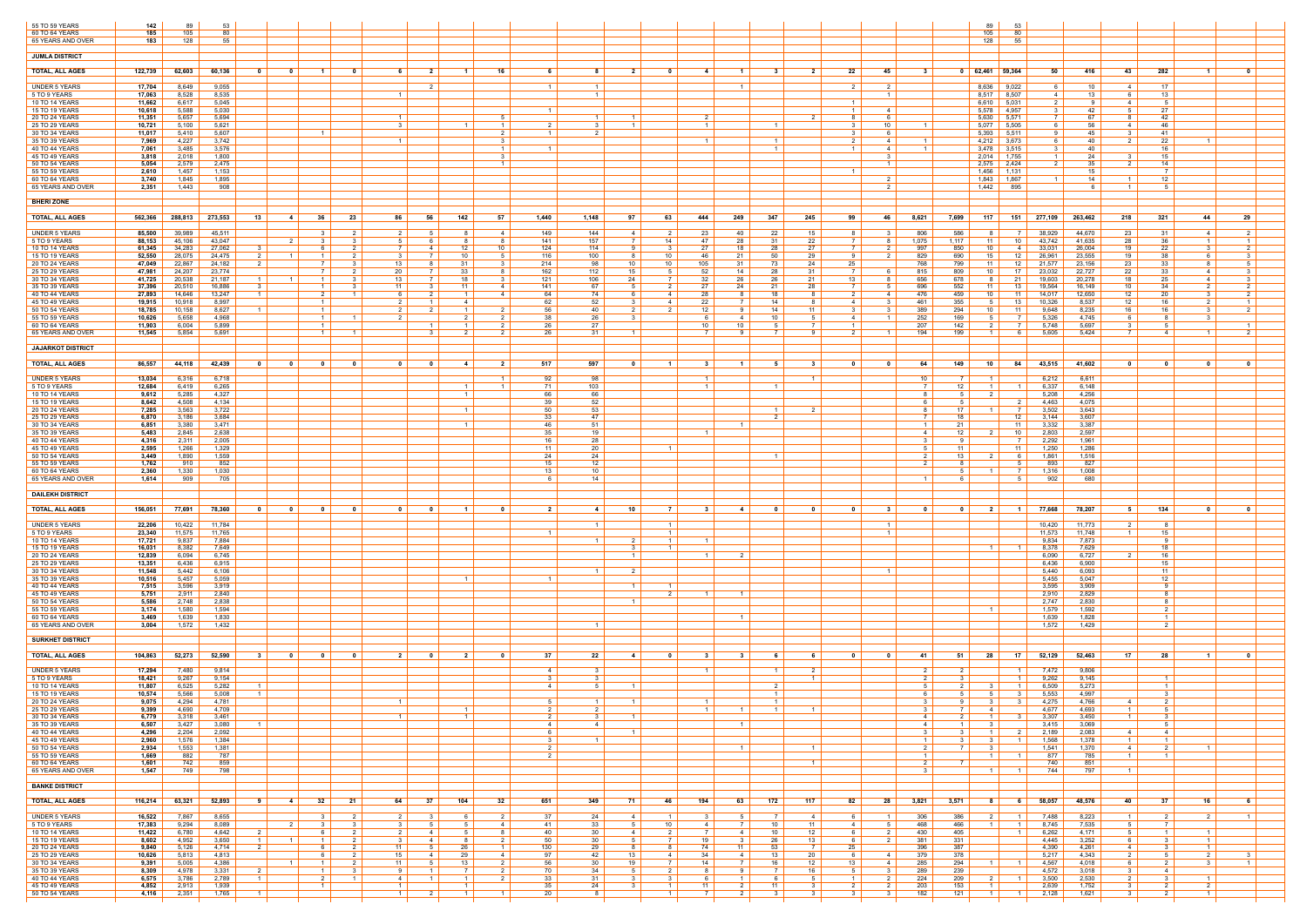| 55 TO 59 YEARS<br>60 TO 64 YEARS        | 2,499<br>2,761   | 1,453<br>1,394   | 1,046<br>1,367   |                                                                                                            |                         |                         |                                                    |                                                     | 15<br>11              | 10<br>12                                    | $\mathcal{S}$                                      | $\sim$ 4 $\rightarrow$  | $\overline{1}$                            |                         |                                                     | 114<br>67<br>92                                     | 55                                                  |                                                     | 1,311<br>1,284                   | 961<br>1,290            |                        |                      |                            |                                     |
|-----------------------------------------|------------------|------------------|------------------|------------------------------------------------------------------------------------------------------------|-------------------------|-------------------------|----------------------------------------------------|-----------------------------------------------------|-----------------------|---------------------------------------------|----------------------------------------------------|-------------------------|-------------------------------------------|-------------------------|-----------------------------------------------------|-----------------------------------------------------|-----------------------------------------------------|-----------------------------------------------------|----------------------------------|-------------------------|------------------------|----------------------|----------------------------|-------------------------------------|
| 65 YEARS AND OVER                       | 3,316            | 1,609            | 1,707            | $\overline{1}$                                                                                             | $\overline{1}$          |                         |                                                    | $\overline{1}$                                      | 16.                   | 12                                          |                                                    |                         | -8                                        |                         |                                                     | 72<br>80                                            |                                                     |                                                     | 1,509                            | 1,601                   |                        |                      |                            |                                     |
| <b>BARDIYA DISTRICT</b>                 |                  |                  |                  |                                                                                                            |                         |                         |                                                    |                                                     |                       |                                             |                                                    |                         |                                           |                         |                                                     |                                                     |                                                     |                                                     |                                  |                         |                        |                      |                            |                                     |
| <b>TOTAL, ALL AGES</b>                  | 99,074           | 51,416           | 47,658           | $-1$<br>$\mathbf 0$<br>4                                                                                   | 2                       | -20                     | 19<br>- 31                                         | 23                                                  | 233                   | 176<br>12                                   | 241<br>- 9                                         | 178                     | 164<br>119                                | 17                      | 16                                                  | 4,701<br>4,314                                      | 69                                                  | -43                                                 | 45,740                           | 42,614                  | 156                    | 122                  | 27                         | 23                                  |
| <b>UNDER 5 YEARS</b><br>5 TO 9 YEARS    | 16,837<br>16,325 | 7,910<br>8,551   | 8,927<br>7,774   |                                                                                                            |                         |                         | $\mathcal{P}$<br>$\mathcal{P}$                     | $\overline{1}$<br>$\mathbf{R}$                      | 16<br>25              | 18<br>18                                    | 18<br>42<br>$\mathbf{R}$                           | 35<br>21                | 14<br>-8<br>20<br>10                      |                         | 2<br>$\mathcal{P}$                                  | 494<br>577<br>598<br>636                            | 51                                                  | -5                                                  | 7,337<br>7,825                   | 8,257<br>7,059          | 20<br>22               | 21<br>13             |                            | $\overline{1}$<br>$\vert$ 1 $\vert$ |
| <b>10 TO 14 YEARS</b><br>15 TO 19 YEARS | 10,783<br>8,701  | 5,856            | 4,927<br>4,034   |                                                                                                            |                         | -5                      | 6                                                  | 2 <sup>1</sup>                                      | 14<br>27              | 12<br>18                                    | 19                                                 | 14<br>18                | 16<br>15<br>16                            |                         |                                                     | 554<br>438<br>349                                   | 51                                                  | 2                                                   | 5,218<br>4,122                   | 4,431                   | 14                     | 11<br>14             | 2                          | 2                                   |
| 20 TO 24 YEARS                          | 8,010            | 4,667<br>3,790   | 4,220            | $\overline{1}$                                                                                             | $\overline{1}$          | $\overline{1}$          | 4                                                  | $\overline{2}$                                      | 29                    | 15                                          | 27<br>29                                           | 18                      | 23<br>18<br>15                            |                         |                                                     | 436<br>361<br>386                                   | - 7 - 1                                             |                                                     | 3,320                            | 3,602<br>3,759          | 13<br>13               | 12                   |                            |                                     |
| 25 TO 29 YEARS<br>30 TO 34 YEARS        | 7,735<br>7,156   | 4,082<br>3,393   | 3,653<br>3,763   | $\overline{1}$                                                                                             |                         | -5<br>$\overline{1}$    | $\mathcal{R}$                                      | 4<br>$\overline{1}$                                 | 30<br>17              | 21<br>21<br>- 2                             | 17<br>18                                           | -9<br>18                | 10 <sup>°</sup><br>12<br>10<br>-9         |                         | $\mathcal{R}$                                       | 426<br>406<br>366<br>361                            | 6<br>ĥ                                              | -6                                                  | 3,558<br>2,957                   | 3,184<br>3,330          | 19<br>11               | 8<br>Q               |                            | $\mathcal{P}$                       |
| 35 TO 39 YEARS<br>40 TO 44 YEARS        | 6,581<br>5,191   | 3,803<br>2,749   | 2,778<br>2,442   |                                                                                                            |                         | 2                       | $\mathbf{3}$                                       | 2<br>$\overline{2}$                                 | 31<br><b>Q</b>        | 10<br>15                                    | 18<br>22                                           | 14                      | 14<br>12<br>12<br>- 3                     |                         | $\overline{2}$                                      | 399<br>300<br>246<br>238                            | 61                                                  | $\mathcal{R}$                                       | 3,319<br>2,441                   | 2,418<br>2,167          | $\overline{7}$<br>h    | 13<br>-4             |                            | 2 I                                 |
| 45 TO 49 YEARS<br>50 TO 54 YEARS        | 3,757<br>2,700   | 2,252<br>1,616   | 1,505<br>1,084   | $\overline{1}$                                                                                             |                         | $\overline{1}$          |                                                    | $\overline{1}$                                      | 13<br>10              | $\overline{7}$<br>8<br>- 1 - I              | 10 <sup>1</sup><br>5<br>$\overline{1}$             | 4<br>6 I                | - 5<br>$\mathbf{B}$<br>10<br>7            |                         |                                                     | 252<br>188<br>203<br>153                            | 4                                                   | -4                                                  | 1,959<br>1,371                   | 1,292<br>898            | -8<br>-91              | -5<br>$\overline{4}$ |                            | 2 I                                 |
| 55 TO 59 YEARS<br>60 TO 64 YEARS        | 1,522<br>1,712   | 833<br>899       | 689<br>813       | $\vert$ 1 $\vert$                                                                                          |                         |                         |                                                    | $\vert$ 1 $\vert$                                   |                       | $\overline{4}$<br>$\blacksquare$<br>-5      |                                                    |                         | -3<br>-5                                  |                         |                                                     | 135<br>94<br>113<br>75                              |                                                     |                                                     | 666<br>769                       | 580<br>720              |                        |                      |                            |                                     |
| 65 YEARS AND OVER                       | 2,064            | 1.015            | 1,049            |                                                                                                            |                         |                         | $1 \vert$<br>$\blacksquare$ 1                      | $\vert$ 1 $\vert$                                   | 4                     | 4<br>$\overline{1}$                         | $4 \vert$                                          | 7 I                     | 2 I<br>$\vert$ 1 $\vert$                  | $\vert$ 1 $\vert$       | $\overline{1}$                                      | 118<br>113                                          |                                                     |                                                     | 878                              | 917                     | -6                     | $\overline{2}$       |                            | 2 <sup>1</sup>                      |
| <b>SETI ZONE</b>                        |                  |                  |                  |                                                                                                            |                         |                         |                                                    |                                                     |                       |                                             |                                                    |                         |                                           |                         |                                                     |                                                     |                                                     |                                                     |                                  |                         |                        |                      |                            |                                     |
| <b>TOTAL, ALL AGES</b>                  | 596,092          | 297,121          | 298,971          | <b>7</b> I<br>$-4$<br>46                                                                                   | 25                      | 91                      | 69<br>34                                           | 12                                                  | 392                   | 247<br>13                                   | 96<br>- 3                                          | 52                      | 51<br>36                                  | 12                      | - 7 I                                               | 3,013<br>2,648                                      | 36 <sup>1</sup>                                     | 60                                                  | 1.049                            | 1,203                   | 291,949                | 294.364              | 297                        | 276                                 |
| <b>UNDER 5 YEARS</b><br>5 TO 9 YEARS    | 83,661<br>87,478 | 39,537<br>43,797 | 44,124<br>43,681 | 2 <sup>1</sup><br>2 I<br>$\vert$ 1 $\vert$                                                                 | $\overline{1}$<br>- 3-I | 2                       | 2<br>1                                             | $\overline{1}$<br>$\overline{1}$                    | 17<br>29              | 28<br>29                                    | 4<br>6                                             | 4                       | 2<br>- 3<br>4 I                           | $\overline{1}$          |                                                     | 274<br>326<br>407<br>347                            |                                                     | - 5                                                 | -89<br>119                       | 105<br>111              | 39,113<br>43,195       | 43,606<br>43,129     | 24<br>29                   | 41  <br>38                          |
| 10 TO 14 YEARS<br>15 TO 19 YEARS        | 61,116<br>53,463 | 33,913<br>28,030 | 27,203<br>25,433 | 8<br>-6                                                                                                    | 4<br>3                  | - 6<br>11               | $\mathcal{D}$                                      | $\overline{1}$<br>$\vert$ 1 $\vert$                 | 39<br>35              | 25<br>$\overline{1}$<br>24                  | <b>R</b><br>8                                      | $\overline{1}$<br>- 6   | 3<br>$\mathcal{R}$<br>- 5<br>-4           |                         | $\overline{1}$<br>-1                                | 260<br>219<br>268<br>244                            |                                                     | - 3                                                 | 138<br>100                       | 105<br>100              | 33,416<br>27,549       | 26,825<br>25,032     | 28<br>45                   | 14<br>11                            |
| 20 TO 24 YEARS<br>25 TO 29 YEARS        | 49,606<br>51,067 | 23,413<br>24,812 | 26,193<br>26,255 | 11<br>1 <sup>1</sup><br>$1 \mid$<br>3<br>2 <sup>1</sup>                                                    | $\overline{1}$<br>- 3 I | 21<br>22                | 19<br>18<br>5 <sub>1</sub>                         | 2<br>2 I                                            | 63<br>43              | 20<br>- 2<br>25                             | 24<br>12<br>$\overline{2}$                         | -8 I<br>4               | - 3<br>6<br>$\overline{7}$<br>8           | $\vert$ 1 $\vert$       | $\overline{1}$<br>$1 \vert$                         | 254<br>283<br>320<br>280                            | 31<br>4                                             | - 6<br>-8                                           | 100<br>89                        | 138<br>112              | 22,875<br>24,259       | 25,703<br>25,762     | 32<br>28                   | 24 I<br>44                          |
| 30 TO 34 YEARS                          | 45,106           | 20,969           | 24,137           | $5 -$<br>$\overline{1}$                                                                                    | $\overline{1}$          | 4                       | 12                                                 | $\vert$ 1 $\vert$<br>$\overline{1}$                 | 36                    | 28                                          | 10                                                 | 4                       | - 3                                       |                         |                                                     | 223<br>242                                          | 4                                                   |                                                     | 72                               | 116                     | 20,564                 | 23,706               | 30                         | 27                                  |
| 35 TO 39 YEARS<br>40 TO 44 YEARS        | 39,733<br>33,009 | 20,165<br>15,862 | 19,568<br>17,147 | 3<br>$\vert$ 1 $\vert$                                                                                     | 2 I                     | - 6<br>-6 I             | 8<br>2<br>4                                        |                                                     | 45<br>33              | 19<br>17                                    | $5 -$<br>51                                        | 4<br>3 I                | - 3<br>3<br>- 6                           | 2                       | $\overline{1}$<br>$\overline{1}$                    | 263<br>178<br>174<br>134                            | $\mathcal{L}$<br>31                                 | 5<br>$\overline{4}$                                 | 79<br>62                         | 108<br>80               | 19,717<br>15,558       | 19,229<br>16,877     | -30<br>10                  | 18 I<br>22                          |
| 45 TO 49 YEARS<br>50 TO 54 YEARS        | 23,250<br>23,578 | 11,870<br>11,708 | 11,380<br>11,870 | $\overline{2}$<br>- 3                                                                                      | 4                       | 10 <sup>1</sup>         | $\overline{1}$                                     |                                                     | 25                    | 12<br>$\overline{4}$                        | $\overline{4}$<br>-4                               | $\mathcal{R}$<br>-3     | $\overline{1}$                            |                         | $\overline{1}$                                      | 154<br>101<br>119<br>85                             |                                                     | -4                                                  | 59<br>55                         | 69<br>60                | 11,593<br>11,506       | 11.174<br>11,710     | 12<br>11                   | 10<br>4                             |
| 55 TO 59 YEARS<br>60 TO 64 YEARS        | 13,646<br>16,692 | 6,881<br>8,298   | 6,765<br>8,394   | $\overline{2}$<br>$\overline{1}$                                                                           |                         |                         | - 1 - 1                                            |                                                     | 13 I                  | 31<br>- 6                                   | 4<br>$\overline{1}$                                | 2 I<br>1 <sup>1</sup>   | $\overline{1}$<br>$\overline{2}$          |                         |                                                     | 89<br>96<br>64                                      | 63<br>31                                            | $\overline{1}$<br>-4                                | 26<br>28                         | 28<br>42                | 6,735<br>8.158         | 6,660<br>8,265       | 9                          | - 6 I<br><b>Q</b>                   |
| 65 YEARS AND OVER                       | 14,687           | 7,866            | 6,821            |                                                                                                            |                         |                         |                                                    |                                                     |                       |                                             |                                                    |                         | $\mathbf{1}$                              |                         |                                                     | 112<br>82                                           |                                                     | -3                                                  | -33                              | 29                      | 7,711                  | 6,686                | 4                          |                                     |
| <b>BAJURA DISTRICT</b>                  |                  |                  |                  |                                                                                                            |                         |                         |                                                    |                                                     |                       |                                             |                                                    |                         |                                           |                         |                                                     |                                                     |                                                     |                                                     |                                  |                         |                        |                      |                            |                                     |
| <b>TOTAL, ALL AGES</b>                  | 61,339           | 30,290           | 31,049           | $\overline{\mathbf{0}}$<br>$\overline{\mathbf{0}}$<br>$\overline{\mathbf{0}}$                              | $\overline{\mathbf{0}}$ | 0                       | $\mathbf 0$<br>0                                   |                                                     |                       | $\blacksquare$ 1                            | - 0<br>$\mathbf{0}$                                | - 0                     | - 0<br>0                                  | $\mathbf{0}$            | 0                                                   | $\mathbf{0}$                                        | 23<br>$\overline{\mathbf{0}}$                       | - 36                                                | $\overline{\mathbf{0}}$          |                         | 2 30,258               | 31,002               |                            |                                     |
| <b>UNDER 5 YEARS</b><br>5 TO 9 YEARS    | 8,978<br>8,358   | 4,288<br>4,144   | 4,690<br>4,214   |                                                                                                            |                         |                         |                                                    |                                                     |                       |                                             |                                                    |                         |                                           |                         |                                                     |                                                     | 61                                                  | $\overline{4}$<br>$-4$                              |                                  |                         | 4,280<br>4,142         | 4,683<br>4,209       | $\mathcal{P}$              | - 3 I<br>$\overline{1}$             |
| 10 TO 14 YEARS<br><b>15 TO 19 YEARS</b> | 6,014<br>5,548   | 3,316<br>2,937   | 2,698<br>2,611   |                                                                                                            |                         |                         |                                                    |                                                     |                       |                                             |                                                    |                         |                                           |                         |                                                     |                                                     |                                                     | - 3                                                 |                                  |                         | 3,315<br>2,936         | 2,694<br>2,611       | $\overline{1}$             | $\overline{1}$                      |
| 20 TO 24 YEARS<br>25 TO 29 YEARS        | 4,810<br>4,894   | 2,300<br>2,296   | 2,510<br>2,598   |                                                                                                            |                         |                         |                                                    |                                                     |                       | $\overline{1}$                              |                                                    |                         |                                           |                         |                                                     |                                                     | $\blacksquare$ 1<br>3                               | $\mathbf{3}$<br>-6                                  |                                  |                         | 2,299<br>2,292         | 2,505<br>2,591       |                            | $\mathbf{1}$                        |
| 30 TO 34 YEARS<br>35 TO 39 YEARS        | 5,198<br>4,390   | 2,410<br>2,207   | 2,788<br>2,183   |                                                                                                            |                         |                         |                                                    |                                                     |                       |                                             |                                                    |                         |                                           |                         |                                                     |                                                     | 3  <br>51                                           | $\overline{2}$                                      |                                  | $\overline{1}$          | 2,406<br>2,202         | 2,785<br>2,181       | $\overline{1}$             |                                     |
| 40 TO 44 YEARS<br>45 TO 49 YEARS        | 3,326<br>2,297   | 1,592<br>1,127   | 1,734<br>1,170   |                                                                                                            |                         |                         |                                                    |                                                     |                       |                                             |                                                    |                         |                                           |                         |                                                     |                                                     | $\overline{1}$<br>$\vert$ 1 $\vert$                 | $\overline{2}$<br>$\overline{4}$                    |                                  |                         | 1,591<br>1,125         | 1,731<br>1,166       |                            |                                     |
| 50 TO 54 YEARS<br>55 TO 59 YEARS        | 2,653<br>1,575   | 1,247<br>782     | 1,406<br>793     |                                                                                                            |                         |                         |                                                    |                                                     |                       |                                             |                                                    |                         |                                           |                         |                                                     |                                                     | $\blacksquare$                                      | - 2<br>$\overline{1}$                               |                                  |                         | 1,247<br>781           | 1,404<br>792         |                            |                                     |
| 60 TO 64 YEARS<br>65 YEARS AND OVER     | 1,872<br>1,426   | 909<br>735       | 963<br>691       |                                                                                                            |                         |                         |                                                    |                                                     |                       |                                             |                                                    |                         |                                           |                         |                                                     |                                                     | $\overline{1}$<br>$\overline{1}$                    | $\mathbf{R}$                                        |                                  | $\blacksquare$ 1        | 908<br>734             | 959<br>691           |                            |                                     |
| <b>BAJHANG DISTRICT</b>                 |                  |                  |                  |                                                                                                            |                         |                         |                                                    |                                                     |                       |                                             |                                                    |                         |                                           |                         |                                                     |                                                     |                                                     |                                                     |                                  |                         |                        |                      |                            |                                     |
| <b>TOTAL, ALL AGES</b>                  | 108,620          | 54,781           | 53,839           | $\overline{\phantom{0}}$<br>$\overline{\mathbf{0}}$<br>$\overline{\phantom{0}}$ 0 $\overline{\phantom{0}}$ | $\mathbf{0}$            | $\overline{\mathbf{0}}$ | $\mathbf{0}$<br>$\mathbf{0}$                       | $\mathbf{0}$                                        | 2                     | 51<br>0                                     | $\mathbf{0}$<br>$\mathbf{0}$                       | $\overline{\mathbf{0}}$ | $\mathbf{0}$<br>$\overline{0}$            | $\mathbf{0}$            | $\mathbf{0}$                                        | $\blacksquare$ 1                                    | 2 <sup>1</sup><br>$\overline{\mathbf{0}}$           | $\bullet$                                           | $\overline{\mathbf{0}}$          | $\overline{\mathbf{0}}$ | 54,747                 | 53,749               | 31                         | 83                                  |
| <b>UNDER 5 YEARS</b>                    | 13,308           | 6,221            | 7,087            |                                                                                                            |                         |                         |                                                    |                                                     |                       |                                             |                                                    |                         |                                           |                         |                                                     | $\vert$ 1 $\vert$                                   | $\overline{1}$                                      |                                                     |                                  |                         | 6,216                  | 7,082                |                            | 4                                   |
| 5 TO 9 YEARS<br>10 TO 14 YEARS          | 15,311<br>10,817 | 7,589<br>6,065   | 7,722<br>4,752   |                                                                                                            |                         |                         |                                                    |                                                     |                       | $\overline{1}$                              |                                                    |                         |                                           |                         |                                                     |                                                     | $\vert$ 1 $\vert$                                   |                                                     |                                  |                         | 7,587<br>6,062         | 7,718<br>4,750       | $\mathcal{B}$              | 2 I<br>2                            |
| 15 TO 19 YEARS<br>20 TO 24 YEARS        | 10,149<br>10,038 | 5,338<br>4,876   | 4,811<br>5,162   |                                                                                                            |                         |                         |                                                    |                                                     |                       | $\overline{1}$<br>$\overline{1}$            |                                                    |                         |                                           |                         |                                                     |                                                     |                                                     |                                                     |                                  |                         | 5,333<br>4,874         | 4,805<br>5,153       |                            | 81                                  |
| 25 TO 29 YEARS<br>30 TO 34 YEARS        | 9,593<br>8,314   | 4,792<br>4,038   | 4,801<br>4,276   |                                                                                                            |                         |                         |                                                    |                                                     |                       |                                             |                                                    |                         |                                           |                         |                                                     |                                                     |                                                     |                                                     |                                  |                         | 4,789<br>4,035         | 4,786<br>4,266       | 3                          | 15 <sup>1</sup><br>10               |
| 35 TO 39 YEARS<br>40 TO 44 YEARS        | 7,114<br>6,136   | 3,593<br>2,994   | 3,521<br>3,142   |                                                                                                            |                         |                         |                                                    |                                                     |                       |                                             |                                                    |                         |                                           |                         |                                                     |                                                     |                                                     |                                                     |                                  |                         | 3,591<br>2,994         | 3,513<br>3,133       |                            |                                     |
| 45 TO 49 YEARS<br>50 TO 54 YEARS        | 4,314            | 2,144            | 2,170<br>2,212   |                                                                                                            |                         |                         |                                                    |                                                     |                       | $\overline{1}$                              |                                                    |                         |                                           |                         |                                                     |                                                     |                                                     |                                                     |                                  |                         | 2,141<br>2,370         | 2,162<br>2,210       |                            | 7<br>$\overline{2}$                 |
| 55 TO 59 YEARS                          | 4,585<br>2,597   | 2,373<br>1,294   | 1,303            |                                                                                                            |                         |                         |                                                    |                                                     |                       |                                             |                                                    |                         |                                           |                         |                                                     |                                                     |                                                     |                                                     |                                  |                         | 1,291                  | 1,301                |                            | -6                                  |
| 60 TO 64 YEARS<br>65 YEARS AND OVER     | 3,433<br>2,911   | 1,794<br>1,670   | 1,639<br>1,241   |                                                                                                            |                         |                         |                                                    |                                                     |                       | $\overline{1}$                              |                                                    |                         |                                           |                         |                                                     |                                                     |                                                     |                                                     |                                  |                         | 1,794<br>1,670         | 1,633<br>1,237       |                            | 3 I                                 |
| <b>ACHHAM DISTRICT</b>                  |                  |                  |                  |                                                                                                            |                         |                         |                                                    |                                                     |                       |                                             |                                                    |                         |                                           |                         |                                                     |                                                     |                                                     |                                                     |                                  |                         |                        |                      |                            |                                     |
| <b>TOTAL, ALL AGES</b>                  | 132,162          | 63,600           | 68,562           | $\mathbf 0$<br>$\mathbf 0$<br>$\mathbf{0}$                                                                 | $\mathbf{0}$            | 0                       | 0                                                  |                                                     |                       | $\blacksquare$                              | $\mathbf{0}$<br>$\mathbf{0}$                       | - 0                     | 0                                         |                         | 0                                                   | $\mathbf 0$                                         | 31                                                  | 13                                                  | 86                               | $375$                   | 63,510                 | 68,173               |                            |                                     |
| <b>UNDER 5 YEARS</b>                    | 17,522           | 8,316            | 9,206            |                                                                                                            |                         |                         |                                                    |                                                     |                       |                                             |                                                    |                         |                                           |                         |                                                     |                                                     |                                                     |                                                     | -91                              | 6                       | 8,307                  | 9,200                |                            |                                     |
| 5 TO 9 YEARS<br>10 TO 14 YEARS          | 19,320<br>13,510 | 9,636<br>7,453   | 9,684<br>6,057   |                                                                                                            |                         |                         |                                                    |                                                     |                       |                                             |                                                    |                         |                                           |                         |                                                     |                                                     |                                                     | $\overline{1}$                                      |                                  | 7 I<br>13               | 9,630<br>7,448         | 9,676<br>6,044       |                            |                                     |
| 15 TO 19 YEARS<br>20 TO 24 YEARS        | 11,685<br>10,477 | 6,001<br>4,670   | 5,684<br>5,807   |                                                                                                            |                         |                         |                                                    |                                                     |                       |                                             |                                                    |                         |                                           |                         |                                                     |                                                     |                                                     | $\overline{1}$<br>2                                 | 17<br>11                         | 18 I<br>56              | 5,984<br>4,659         | 5,665<br>5,749       |                            |                                     |
| 25 TO 29 YEARS<br>30 TO 34 YEARS        | 11,121<br>9,896  | 5,230<br>4,232   | 5,891<br>5,664   |                                                                                                            |                         |                         |                                                    |                                                     |                       |                                             |                                                    |                         |                                           |                         |                                                     |                                                     | $\begin{array}{c} \text{1} \end{array}$             | $\vert$ 1 $\vert$<br>$\overline{1}$                 | $5 \vert$<br>4                   | 44                      | $39$ 5,225<br>4,226    | 5,851<br>5,619       |                            |                                     |
| 35 TO 39 YEARS<br>40 TO 44 YEARS        | 8,850<br>7,341   | 4,267<br>3,249   | 4,583<br>4,092   |                                                                                                            |                         |                         |                                                    |                                                     |                       |                                             |                                                    |                         |                                           |                         |                                                     |                                                     |                                                     | $\mathcal{P}$<br>$\overline{1}$                     | $5-1$<br>5 <sub>1</sub>          | 49<br>30                | 4,262<br>3,244         | 4,532<br>4,061       |                            |                                     |
| 45 TO 49 YEARS<br>50 TO 54 YEARS        | 5,265<br>5,729   | 2,434<br>2,680   | 2,831<br>3,049   |                                                                                                            |                         |                         |                                                    |                                                     |                       |                                             |                                                    |                         |                                           |                         |                                                     |                                                     |                                                     | $\overline{1}$                                      | 8                                | 32<br>31                | 2,429<br>2,672         | 2,799<br>3,017       |                            |                                     |
| 55 TO 59 YEARS<br>60 TO 64 YEARS        | 3,442<br>4,202   | 1,541<br>1,973   | 1,901<br>2,229   |                                                                                                            |                         |                         |                                                    |                                                     |                       | $\blacksquare$                              |                                                    |                         |                                           |                         |                                                     |                                                     | $\vert$ 1 $\vert$<br>$\overline{1}$                 |                                                     | 2<br>$\overline{1}$              | 13<br>25                | 1,538<br>1,971         | 1,888<br>2,202       |                            |                                     |
| 65 YEARS AND OVER                       | 3,802            | 1,918            | 1,884            |                                                                                                            |                         |                         |                                                    |                                                     |                       |                                             |                                                    |                         |                                           |                         |                                                     |                                                     |                                                     | -2                                                  | - 3                              | 12 <sup>1</sup>         | 1,915                  | 1,870                |                            |                                     |
| <b>DOTI DISTRICT</b>                    |                  |                  |                  |                                                                                                            |                         |                         |                                                    |                                                     |                       |                                             |                                                    |                         |                                           |                         |                                                     |                                                     |                                                     |                                                     |                                  |                         |                        |                      |                            |                                     |
| <b>TOTAL, ALL AGES</b>                  | 166,063          | 81,626           | 84,437           | $\overline{\phantom{0}}$<br>$\overline{\mathbf{0}}$<br>$\overline{\mathbf{0}}$                             | $\overline{\mathbf{0}}$ | 0 <sup>1</sup>          | $\overline{\mathbf{0}}$<br>$\overline{\mathbf{0}}$ | $\overline{\phantom{0}}$ 0 $\overline{\phantom{0}}$ | 45                    | 41  <br>$\overline{\mathbf{0}}$             | $\overline{\mathbf{0}}$<br>$\overline{\mathbf{0}}$ | $\overline{\mathbf{0}}$ | 3 <sup>1</sup><br>$\overline{\mathbf{0}}$ | $\overline{\mathbf{0}}$ | $\overline{\phantom{0}}$ 0 $\overline{\phantom{0}}$ | $\overline{\phantom{0}}$ 0 $\overline{\phantom{0}}$ | $\overline{\phantom{0}}$<br>$\overline{\mathbf{0}}$ | $\overline{\phantom{0}}$ 0 $\overline{\phantom{0}}$ | 32                               |                         | 26 81,518              | 84,367               | 28                         | 31                                  |
| UNDER 5 YEARS<br>5 TO 9 YEARS           | 22,662<br>23,388 | 10,898<br>11,788 | 11,764<br>11,600 |                                                                                                            |                         |                         |                                                    |                                                     | 4<br>4                | - 9<br>$\overline{7}$                       |                                                    |                         |                                           |                         |                                                     |                                                     |                                                     |                                                     | 5                                |                         | $6$ 10,891<br>4 11,779 | 11,748<br>11,588     |                            | $\overline{1}$<br>$1 \vert$         |
| 10 TO 14 YEARS<br>15 TO 19 YEARS        | 17,985<br>15,077 | 10,057<br>7,809  | 7,928<br>7,268   |                                                                                                            |                         |                         |                                                    |                                                     | 5  <br>$\overline{2}$ | $\overline{\phantom{a}3}$<br>$\overline{3}$ |                                                    |                         |                                           |                         |                                                     |                                                     |                                                     |                                                     | <b>7</b>                         |                         | 2 10,043<br>2 7,787    | 7,923<br>7,263       | <sup>2</sup><br>17         |                                     |
| 20 TO 24 YEARS<br>25 TO 29 YEARS        | 13,544<br>13,783 | 6,206<br>6,332   | 7,338<br>7,451   |                                                                                                            |                         |                         |                                                    |                                                     | 2<br>- 7 I            | $\begin{array}{c c} 3 \end{array}$<br>6     |                                                    |                         | $\overline{1}$                            |                         |                                                     |                                                     |                                                     |                                                     | $\overline{1}$<br>$\overline{1}$ | $1 \mid$                | 6,198<br>6,322         | 7,335<br>7,443       | $\sim$ 4<br>2 <sup>1</sup> | 1 <sup>1</sup>                      |
| 30 TO 34 YEARS<br>35 TO 39 YEARS        | 12,555<br>10,863 | 5,721<br>5,274   | 6,834<br>5,589   |                                                                                                            |                         |                         |                                                    |                                                     | <b>Q</b>              | <b>7</b>                                    |                                                    |                         |                                           |                         |                                                     |                                                     |                                                     |                                                     | $\overline{2}$                   | $3 \mid$                | 5,709<br>2 5,263       | 6,824<br>5,587       | $\mathbf{1}$               |                                     |
| 40 TO 44 YEARS<br>45 TO 49 YEARS        | 9,614<br>6,587   | 4,407<br>3,205   | 5,207<br>3,382   |                                                                                                            |                         |                         |                                                    |                                                     |                       | $\overline{1}$                              |                                                    |                         | $\blacksquare$<br>$\overline{1}$          |                         |                                                     |                                                     |                                                     |                                                     | 2 <sup>1</sup><br>2 <sup>1</sup> | $1 \mid$                | 4,404<br>3,199         | 5,205<br>3,382       |                            |                                     |
| 50 TO 54 YEARS                          | 7,222            | 3,409            | 3,813            |                                                                                                            |                         |                         |                                                    |                                                     |                       | $\overline{1}$                              |                                                    |                         |                                           |                         |                                                     |                                                     |                                                     |                                                     | $\mathcal{A}$                    | $1 \mid$                | 3,406                  | 3,811                |                            |                                     |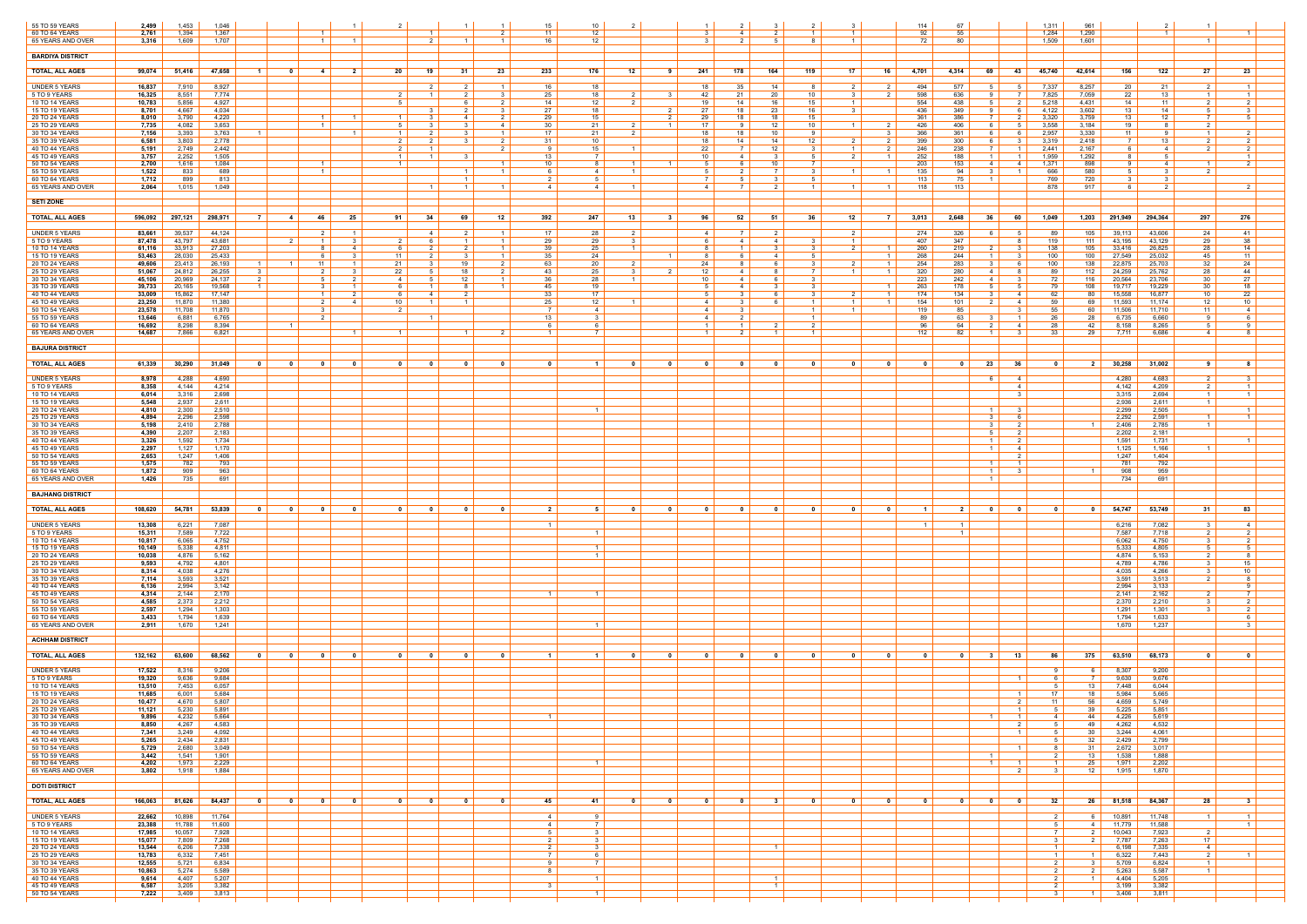| 55 TO 59 YEARS<br>60 TO 64 YEARS<br>65 YEARS AND OVER | 3,886<br>4,984<br>3,913 | 2,006<br>2,450<br>2.064 | 1,880<br>2,534<br>1,849 |                                                        |                                                          |                                |                                                                                              |                                                                |                  |                                                                                  |                                                     |                                                    |                                                    |                                                   |                                  |                                                  | 2 <sup>1</sup><br>$\overline{2}$<br>$\overline{1}$ | 2,005<br>2,449<br>2,063 | 1,878<br>2,533<br>1,847                 |                        |
|-------------------------------------------------------|-------------------------|-------------------------|-------------------------|--------------------------------------------------------|----------------------------------------------------------|--------------------------------|----------------------------------------------------------------------------------------------|----------------------------------------------------------------|------------------|----------------------------------------------------------------------------------|-----------------------------------------------------|----------------------------------------------------|----------------------------------------------------|---------------------------------------------------|----------------------------------|--------------------------------------------------|----------------------------------------------------|-------------------------|-----------------------------------------|------------------------|
| KAILALI DISTRICT                                      |                         |                         |                         |                                                        |                                                          |                                |                                                                                              |                                                                |                  |                                                                                  |                                                     |                                                    |                                                    |                                                   |                                  |                                                  |                                                    |                         |                                         |                        |
| <b>TOTAL, ALL AGES</b>                                | 127,908                 | 66,824                  | 61,084                  | <b>7</b> I<br>$-4$                                     | 25<br>46 I                                               | 91                             | 34<br>69                                                                                     | 12                                                             | 344              | 199<br>13                                                                        | $\mathbf{3}$<br>96                                  | 52  <br>48                                         | 36                                                 | 12<br>- 7 I                                       | 3,012                            | 2,646<br>$10-1$<br>- 11                          | 931<br>800                                         | 61,916                  | 229<br>57,073                           | 182                    |
| <b>UNDER 5 YEARS</b>                                  | 21,191                  | 9,814                   | 11,377                  |                                                        | 2 <sup>1</sup><br>$\overline{1}$                         |                                |                                                                                              | 2<br>$\overline{1}$                                            | 12               | 19<br>2                                                                          | $\overline{4}$                                      | 7 I<br>2                                           |                                                    | 2 I                                               | 273                              | 325                                              | 93<br>-78                                          | 9,419                   | 10,893<br>18                            | 33                     |
| 5 TO 9 YEARS<br>10 TO 14 YEARS                        | 21,101<br>12,790        | 10,640<br>7,022         | 10,461<br>5,768         | 2                                                      | $\mathbf{3}$<br>$\overline{1}$<br>8<br>4                 | -6                             |                                                                                              | $\overline{1}$<br>$\overline{1}$                               | 25<br>34         | 21<br>22                                                                         |                                                     | 4 I<br>4                                           | - 3<br>- 3                                         | 1 <sup>1</sup><br>2                               | 407<br>260                       | 346<br>219                                       | 108<br>100<br>90<br>126                            | 10,057<br>6,548         | 9,938<br>25<br>5,414<br>22              | 34<br>11               |
| 15 TO 19 YEARS<br>20 TO 24 YEARS                      | 11,004<br>10,737        | 5,945<br>5,361          | 5,059<br>5,376          | $\overline{1}$<br>$1 \vert$                            | 6<br>- 3-I<br>11<br>1 <sup>1</sup>                       | 11<br>21                       | $\overline{2}$                                                                               | $\overline{1}$<br>$\mathbf{3}$<br>19<br>2 I                    | 33<br>61         | 20<br>15                                                                         | $1 \mid$<br>-8<br>24                                | 6 I<br>4<br>8 I                                    | 5<br>3 <sup>3</sup>                                | $\overline{1}$                                    | 268<br>254                       | 244<br>$\overline{1}$<br>- 2<br>283              | -80<br>80<br>88<br>82                              | 5,509<br>4,845          | 4,688<br>22<br>4,961<br>26              | 6<br>15 I              |
| 25 TO 29 YEARS<br>30 TO 34 YEARS                      | 11,676                  | 6,162                   | 5,514<br>4,575          | 3<br>2 I                                               | $\mathcal{P}$<br>3<br>5<br>2 I                           | 22<br>4                        | -5                                                                                           | 18<br>2<br>12<br>$\overline{1}$                                | 36<br>26         | 19<br>$\overline{1}$                                                             | 12<br>$\mathcal{P}$<br>10                           | 4 I<br>4 I<br>- 6                                  | $\overline{7}$<br>3                                |                                                   | 320                              | 280                                              | 72<br>-83                                          | 5,631                   | 5,091<br>22<br>4,212                    | 27<br>17               |
| 35 TO 39 YEARS                                        | 9,143<br>8,516          | 4,568<br>4,824          | 3,692                   | $\overline{1}$                                         | 3<br>$\overline{1}$                                      | 6                              |                                                                                              | $\overline{1}$<br>8                                            | 37               | 21<br>19                                                                         | -5                                                  | 4 I<br>$\mathbf{R}$                                | 3 <sup>3</sup>                                     |                                                   | 223<br>263                       | 242<br>178                                       | 68<br>66<br>72<br>57                               | 4,188<br>4,399          | 25<br>3,416<br>27                       | 10                     |
| 40 TO 44 YEARS<br>45 TO 49 YEARS                      | 6,592<br>4,787          | 3,620<br>2,960          | 2,972<br>1,827          |                                                        | $\overline{1}$<br>2 I<br>4                               | -6<br>10                       | $\mathbf{1}$                                                                                 |                                                                | 33<br>21         | 16<br>11                                                                         | $\overline{4}$                                      | 3 I                                                | $\mathbf{B}$<br>$\overline{1}$                     | $\overline{1}$<br>- 1                             | 174<br>154                       | 134<br>101<br>$\overline{1}$                     | -55<br>49<br>37<br>52                              | 3,325<br>2,699          | 2,747<br>10<br>1,665<br>-9              | 12 <sup>7</sup><br>- 3 |
| 50 TO 54 YEARS<br>55 TO 59 YEARS                      | 3,389<br>2,146          | 1,999<br>1,258          | 1,390<br>888            |                                                        | 3<br>$\overline{2}$                                      | 2                              |                                                                                              |                                                                | 12 <sup>°</sup>  | - 3                                                                              | 4<br>$\overline{A}$                                 | 3 I<br>2 <sup>1</sup>                              | $\overline{1}$<br>$\vert$ 1 $\vert$                | $\mathbf{1}$                                      | 119<br>89                        | 85<br>63                                         | 28<br>44<br>24<br>13                               | 1,811<br>1,120          | 1,268<br>-8<br>801                      | 2<br>$\overline{4}$    |
| 60 TO 64 YEARS<br>65 YEARS AND OVER                   | 2,201<br>2,635          | 1,172<br>1,479          | 1,029<br>1,156          | $\overline{1}$                                         | $\overline{1}$                                           |                                |                                                                                              |                                                                |                  | $-4$<br>- 6                                                                      |                                                     | $\overline{1}$<br>2 <sub>1</sub><br>$\overline{1}$ | 2<br>$\overline{1}$                                |                                                   | 96<br>112                        | 64<br>82                                         | -26<br>16<br>29<br>15 I                            | 1,036<br>1,329          | 938<br>5<br>1,041<br>4                  | 5                      |
| <b>MAHAKALI ZONE</b>                                  |                         |                         |                         |                                                        |                                                          |                                |                                                                                              |                                                                |                  |                                                                                  |                                                     |                                                    |                                                    |                                                   |                                  |                                                  |                                                    |                         |                                         |                        |
| <b>TOTAL, ALL AGES</b>                                | 357,250                 | 181,253                 | 175,997                 | - 11 I<br>61                                           | 14 <sup>1</sup><br>16                                    | 75                             | - 41                                                                                         | 73<br>29                                                       | 241              | 138<br>12                                                                        | 115<br>81                                           | 330<br>50 I                                        | 270                                                | -66 I<br>43                                       | 1,779                            | 1,498<br>101 l<br>78                             | 3,160<br>2,925                                     | $5,509$                 | 5,221<br>169,767                        | 165,674                |
| UNDER 5 YEARS                                         | 49,307                  | 23,493                  | 25,814                  | 2 I<br>$\left  \begin{array}{c} 1 \end{array} \right $ | $\overline{1}$<br>6                                      | $\overline{1}$                 | 4                                                                                            | -3                                                             | 10               | - 11                                                                             | 1 <sup>1</sup><br>$\overline{1}$                    | 21<br>3 I                                          | 21                                                 | 2<br>-2                                           | 150                              | 149<br>10                                        | 202<br>206                                         | 477                     | 492<br>22,611                           | 24,912                 |
| 5 TO 9 YEARS<br>10 TO 14 YEARS                        | 51,703<br>39,741        | 26,080<br>21,506        | 25,623<br>18,235        |                                                        | 2 I<br>2 <sub>1</sub>                                    | - 3<br>4                       |                                                                                              | 7<br>51<br>6                                                   | 12<br>17         | 14<br>15                                                                         | $1 \vert$<br>-5                                     | 36<br>51<br>36<br>4 I                              | 33<br>33                                           | $\overline{2}$<br>2 I<br>8                        | 186<br>198                       | 219<br>11<br>15<br>158                           | 399<br>385<br>376<br>332                           | 763<br>667              | 685<br>24,648<br>20,178                 | 24,258<br>17,140       |
| 15 TO 19 YEARS                                        | 34,040                  | 17,139                  | 16,901                  | $\overline{1}$                                         | $\overline{1}$                                           |                                |                                                                                              |                                                                | 14               | 10                                                                               |                                                     | 27<br>6                                            | 32                                                 | -4                                                | 178                              | 142<br>- 6                                       | 294<br>321                                         | 567                     | 535<br>518<br>16,029                    | 15,853                 |
| <b>20 TO 24 YEARS</b><br>25 TO 29 YEARS               | 32,186<br>29,514        | 15,903<br>14,415        | 16,283<br>15,099        | 2 I<br>$\overline{1}$<br>$\overline{1}$                | 2 <sup>1</sup><br>2 I<br>$\mathcal{P}$<br>$\overline{1}$ | 13<br>14                       | - 6                                                                                          | 13<br>2 I<br>$\overline{1}$                                    | 38<br>48         | 25<br>18                                                                         | 23<br>3 I<br>$\mathcal{P}$<br>15                    | 31<br>6 I<br>27                                    | 18<br>24                                           | 7 I<br>$7\overline{ }$<br>8<br>-5                 | 176<br>184                       | 151<br>-12<br>8 I<br>174<br>13<br>- 11           | 332<br>359<br>289<br>325                           | 563<br>501              | 591<br>14,692<br>573<br>13,302          | 15,100<br>13,961       |
| 30 TO 34 YEARS<br>35 TO 39 YEARS                      | 26,202<br>22,337        | 12,733<br>11,494        | 13,469<br>10,843        |                                                        | $\mathcal{P}$<br>$\overline{1}$<br>- 1 - I               | -6<br><sup>7</sup>             | 51                                                                                           | 11<br>$\overline{1}$                                           | -28<br>17        | 12<br>11                                                                         | 11<br>$\vert$ 1 $\vert$<br>14                       | -21<br>28<br>4 I                                   | 34<br>20                                           | $5 -$<br>$\mathbf{h}$<br>11 I<br>7                | 155<br>135                       | 108<br>14<br>- 11<br>100<br>13<br>- 2            | 295<br>295<br>272<br>252                           | 519<br>411              | 512<br>11,668<br>389<br>10,575          | 12,476<br>10,051       |
| 40 TO 44 YEARS<br>45 TO 49 YEARS                      | 18,768<br>13,255        | 9,497<br>7,228          | 9,271<br>6,027          | $1 \vert$<br>$\overline{1}$                            | $\overline{1}$                                           | -5                             |                                                                                              |                                                                | 22<br>15         | - 9                                                                              | 11<br>-11                                           | 19<br>4 I<br>24                                    | 24<br>11                                           | 9<br>$\overline{1}$                               | 115<br>86                        | 86<br>-6<br>58                                   | 226<br>148<br>97<br>166                            | 321<br>201              | 268<br>8,755<br>177<br>6,711            | 8,726<br>5,664         |
| 50 TO 54 YEARS<br>55 TO 59 YEARS                      | 13,180<br>7,830         | 7,026<br>4,336          | 6,154<br>3,494          | $\overline{1}$<br>$\overline{1}$                       |                                                          | <sup>7</sup>                   | $\mathbf{1}$                                                                                 | 2<br>$\overline{1}$                                            | -9               | 2<br>$\mathbf{1}$<br>$\overline{1}$                                              | $\mathbf{3}$<br>-4                                  | 17<br>3 I<br>-8                                    | 7<br>4                                             | 4<br>-3<br>$\mathcal{P}$<br>1 <sup>1</sup>        | 58<br>27                         | 43<br>31<br>-4<br>27                             | 141<br>76<br>28<br>68                              | 200<br>95               | 192<br>6,581<br>99<br>4,125             | 5,821<br>3,330         |
| 60 TO 64 YEARS<br>65 YEARS AND OVER                   | 9,360<br>9,827          | 4,784<br>5,619          | 4,576<br>4,208          |                                                        | $\blacksquare$ 1                                         |                                | $\mathbf{1}$                                                                                 |                                                                | 2 I              | $\overline{2}$                                                                   | -6                                                  | 16<br>19<br>3 I                                    | -3<br>61                                           | 2<br>41                                           | 62<br>69                         | 29<br>54<br>$\overline{1}$                       | 48<br>46<br>57<br>50                               | 135<br>89               | 91<br>4,513<br>99<br>5,379              | 4,399<br>3,983         |
| <b>DARCHULA DISTRICT</b>                              |                         |                         |                         |                                                        |                                                          |                                |                                                                                              |                                                                |                  |                                                                                  |                                                     |                                                    |                                                    |                                                   |                                  |                                                  |                                                    |                         |                                         |                        |
| <b>TOTAL, ALL AGES</b>                                |                         | $68,105$ 34,845 33,260  |                         | $\overline{\mathbf{0}}$<br>$\overline{\mathbf{0}}$     | $\overline{\mathbf{3}}$<br>$\blacksquare$                |                                | $\begin{array}{ c c c c c }\hline \textbf{0} & \textbf{0} & \textbf{0} \\\hline \end{array}$ | $\overline{\mathbf{0}}$                                        | 9                | $\begin{array}{ c c c c c }\n\hline\n\text{8} & \text{0} & \text{}\n\end{array}$ | $\overline{\phantom{a}}$<br>$\overline{\mathbf{0}}$ | $\overline{\mathbf{0}}$                            | $\overline{\mathbf{0}}$<br>$\overline{\mathbf{0}}$ |                                                   |                                  | 10 12 3 2                                        | $\overline{\mathbf{0}}$<br>$\overline{\mathbf{0}}$ |                         | 4 24 34,816 33,213                      |                        |
| <b>UNDER 5 YEARS</b>                                  | 9,379                   | 4,387                   | 4,992                   |                                                        |                                                          |                                |                                                                                              |                                                                |                  |                                                                                  |                                                     |                                                    |                                                    |                                                   |                                  |                                                  |                                                    | $\blacksquare$ 1        | 4,385<br>- 3                            | 4,987                  |
| 5 TO 9 YEARS<br><b>10 TO 14 YEARS</b>                 | 10,783<br>7,705         | 5,449<br>4,155          | 5,334<br>3,550          |                                                        | $\overline{1}$<br>$\vert$ 1 $\vert$                      |                                |                                                                                              |                                                                |                  | $\overline{1}$<br>$\overline{2}$                                                 |                                                     |                                                    |                                                    |                                                   | $\overline{2}$                   | 2                                                |                                                    |                         | 5,447<br>$\overline{1}$<br>4,152        | 5,330<br>3,544         |
| 15 TO 19 YEARS                                        | 6,173                   | 3,169<br>2,936          | 3,004                   |                                                        | $\vert$ 1 $\vert$                                        |                                |                                                                                              |                                                                |                  | $\mathcal{P}$                                                                    |                                                     |                                                    |                                                    |                                                   | $\blacksquare$<br>$\blacksquare$ |                                                  |                                                    |                         | -2<br>3,166<br>4                        | 3,001                  |
| 20 TO 24 YEARS<br>25 TO 29 YEARS                      | 5,856<br>5,733          | 2,847                   | 2,920<br>2,886          |                                                        |                                                          |                                |                                                                                              |                                                                | $\overline{2}$   |                                                                                  |                                                     |                                                    |                                                    |                                                   | $\overline{1}$                   | $\overline{1}$                                   |                                                    | $\blacksquare$ 1        | 2,934<br>2,843<br>2                     | 2,914<br>2,883         |
| 30 TO 34 YEARS<br>35 TO 39 YEARS                      | 4,720<br>4,116          | 2,301<br>2,126          | 2,419<br>1,990          |                                                        |                                                          |                                |                                                                                              |                                                                |                  |                                                                                  |                                                     |                                                    |                                                    |                                                   |                                  | - 2                                              |                                                    |                         | 2,299<br>-4<br>2,122<br>- 3             | 2,414<br>1,986         |
| 40 TO 44 YEARS<br>45 TO 49 YEARS                      | 3,425<br>2,467          | 1,755<br>1,339          | 1,670<br>1,128          |                                                        | $\vert$ 1 $\vert$                                        |                                |                                                                                              |                                                                |                  | $\overline{2}$                                                                   |                                                     |                                                    |                                                    |                                                   |                                  | 2 I<br>$\overline{1}$                            |                                                    |                         | $\overline{2}$<br>1,754<br>1,338<br>- 1 | 1,664<br>1,126         |
| 50 TO 54 YEARS<br>55 TO 59 YEARS                      | 2,400<br>1,459          | 1,329<br>827            | 1,071<br>632            |                                                        |                                                          |                                |                                                                                              |                                                                |                  |                                                                                  |                                                     |                                                    |                                                    |                                                   |                                  |                                                  |                                                    |                         | -2<br>1,327<br>827                      | 1,069<br>632           |
| 60 TO 64 YEARS<br>65 YEARS AND OVER                   | 1,880<br>2,009          | 966<br>1,259            | 914<br>750              |                                                        |                                                          |                                |                                                                                              |                                                                |                  |                                                                                  |                                                     |                                                    |                                                    |                                                   |                                  |                                                  |                                                    |                         | 965<br>1,257                            | 914<br>749             |
| <b>BAITADI DISTRICT</b>                               |                         |                         |                         |                                                        |                                                          |                                |                                                                                              |                                                                |                  |                                                                                  |                                                     |                                                    |                                                    |                                                   |                                  |                                                  |                                                    |                         |                                         |                        |
| <b>TOTAL, ALL AGES</b>                                | 128,568                 | 65,293                  | 63,275                  | $\overline{\phantom{0}}$<br>$\overline{\phantom{0}}$   | 3 <sup>1</sup><br>$-4$                                   | 3 <sup>1</sup>                 | $\overline{\phantom{0}}$ 2 $\overline{\phantom{0}}$                                          | 4<br>- 6                                                       | - 19             | 20<br>2 <sup>1</sup>                                                             | 3 <sup>1</sup><br>21                                | $\overline{\phantom{0}}$<br>2 <sup>1</sup>         | $\blacksquare$ 1                                   | 2 <sup>1</sup><br>2 <sub>1</sub>                  | $\blacksquare$                   | 10 I<br>$\mathbf{0}$<br>$\overline{1}$           | $\overline{\mathbf{0}}$<br>0                       | $150$                   | 335<br>65,102                           | 62,894                 |
| <b>UNDER 5 YEARS</b>                                  | 16,948                  | 7,865                   | 9,083                   |                                                        | $\vert$ 1 $\vert$                                        |                                |                                                                                              | $\overline{1}$                                                 |                  |                                                                                  | $\overline{1}$                                      |                                                    |                                                    | 1 <sup>1</sup>                                    |                                  |                                                  |                                                    | 15                      | 17<br>7,847                             | 9,056                  |
| 5 TO 9 YEARS<br>10 TO 14 YEARS                        | 18,247<br>14,584        | 9,053<br>7,942          | 9,194<br>6,642          |                                                        | $\vert$ 1 $\vert$                                        |                                |                                                                                              | $\overline{1}$<br>$\overline{1}$                               | 1 <sup>1</sup>   | - 3<br>$\mathbf{3}$                                                              |                                                     |                                                    | $\overline{1}$                                     | $\overline{1}$                                    |                                  |                                                  |                                                    | 25<br>17                | 18<br>9,023<br>7,922<br>19              | 9,171<br>6,620         |
| 15 TO 19 YEARS<br>20 TO 24 YEARS                      | 12,909<br>11,824        | 6,467<br>5,997          | 6,442<br>5,827          |                                                        | $\blacksquare$                                           |                                |                                                                                              |                                                                | $\overline{2}$   | $\overline{2}$<br>$\overline{2}$                                                 | $\overline{1}$                                      |                                                    |                                                    |                                                   |                                  | $\overline{1}$                                   |                                                    | 18                      | 27<br>6,448<br>49<br>5,985              | 6,412<br>5,772         |
| 25 TO 29 YEARS<br>30 TO 34 YEARS                      | 10,381<br>9,190         | 5,179<br>4,518          | 5,202<br>4,672          |                                                        | $\overline{1}$                                           | $\overline{1}$                 |                                                                                              | $\mathbf{1}$<br>$\overline{1}$<br>$\overline{1}$               | 51<br>$\sqrt{2}$ | $\mathbf{R}$<br>$\overline{1}$                                                   | $\overline{1}$                                      | ່າ                                                 |                                                    | $\overline{\mathbf{1}}$                           |                                  | $\mathbf{R}$<br>$\overline{2}$<br>$\overline{1}$ |                                                    | 12<br>14                | -36<br>5,156<br>31<br>4,498             | 5,158<br>4,637         |
| 35 TO 39 YEARS<br>40 TO 44 YEARS                      | 7,968<br>6,686          | 4,166<br>3,344          | 3,802<br>3,342          |                                                        |                                                          |                                |                                                                                              |                                                                |                  |                                                                                  |                                                     |                                                    |                                                    |                                                   |                                  |                                                  |                                                    | 13<br>$\overline{1}$    | 32<br>4,151<br>26<br>3,335              | 3,769<br>3,316         |
| 45 TO 49 YEARS<br>50 TO 54 YEARS                      | 4,784<br>4,964          | 2,633<br>2,567          | 2,151<br>2,397          |                                                        |                                                          |                                |                                                                                              |                                                                | $\overline{1}$   | $\overline{2}$                                                                   |                                                     |                                                    |                                                    |                                                   |                                  | $\overline{2}$                                   |                                                    | 4                       | 16<br>2,627<br>27<br>2,559              | 2,131<br>2,369         |
| 55 TO 59 YEARS                                        | 2,947                   | 1,630                   | 1,317                   |                                                        |                                                          |                                |                                                                                              |                                                                |                  |                                                                                  |                                                     |                                                    |                                                    |                                                   |                                  |                                                  |                                                    |                         | 1,627<br>11                             | 1,306                  |
| 60 TO 64 YEARS<br>65 YEARS AND OVER                   | 3,514<br>3,622          | 1,773<br>2,159          | 1,741<br>1,463          |                                                        |                                                          |                                |                                                                                              | $\overline{1}$                                                 |                  |                                                                                  |                                                     |                                                    |                                                    |                                                   |                                  |                                                  |                                                    | $\mathcal{R}$           | 16<br>1,770<br>10<br>2,154              | 1,724<br>1,453         |
| <b>DANDELDHURA DISTRICT</b>                           |                         |                         |                         |                                                        |                                                          |                                |                                                                                              |                                                                |                  |                                                                                  |                                                     |                                                    |                                                    |                                                   |                                  |                                                  |                                                    |                         |                                         |                        |
| <b>TOTAL, ALL AGES</b>                                | 94,616                  | 46,046                  | 48,570                  | $\overline{\mathbf{0}}$<br>$\overline{\mathbf{0}}$     | $\overline{\mathbf{0}}$                                  |                                | - 0                                                                                          | $\overline{2}$                                                 |                  |                                                                                  | - 0<br>$\mathbf{A}$                                 |                                                    | $\mathbf{0}$                                       | $\mathbf{0}$<br>- 0                               |                                  | 2 <sup>1</sup><br>4<br>$\bullet$                 | $\overline{2}$                                     | 42                      | 181<br>45,993                           | 48,381                 |
| <b>UNDER 5 YEARS</b>                                  | 12,736                  | 6,211                   | 6,525                   |                                                        |                                                          |                                |                                                                                              |                                                                |                  |                                                                                  |                                                     |                                                    |                                                    |                                                   |                                  |                                                  |                                                    |                         | 6,209<br>- 6                            | 6,519                  |
| 5 TO 9 YEARS<br><b>10 TO 14 YEARS</b>                 | 13,355<br>10,729        | 6,791<br>5,793          | 6,564<br>4,936          |                                                        |                                                          |                                |                                                                                              |                                                                |                  |                                                                                  |                                                     |                                                    |                                                    |                                                   |                                  |                                                  |                                                    | 2 I                     | 6,789<br>5,791<br>-9                    | 6,556<br>4,927         |
| 15 TO 19 YEARS<br>20 TO 24 YEARS                      | 8,813<br>8,080          | 4,233<br>3,633          | 4,580<br>4.447          |                                                        |                                                          |                                |                                                                                              |                                                                |                  | $\overline{1}$                                                                   | $\overline{1}$                                      |                                                    |                                                    |                                                   |                                  |                                                  |                                                    | 7                       | 16<br>4,224<br>3,627<br>21              | 4,564<br>4,425         |
| 25 TO 29 YEARS<br>30 TO 34 YEARS                      | 7,425  <br>7,165        | 3,247<br>3,216          | 4,178<br>3,949          |                                                        | $\overline{1}$                                           |                                |                                                                                              |                                                                |                  |                                                                                  | $\overline{1}$                                      | - 1 - I                                            |                                                    |                                                   |                                  | $\overline{1}$                                   |                                                    | 3 I                     | 25<br>3,240<br>24<br>3,211              | 4,152<br>3,923         |
| 35 TO 39 YEARS<br>40 TO 44 YEARS                      | 5,813<br>5,259          | 2,796<br>2,414          | 3,017<br>2,845          |                                                        |                                                          |                                |                                                                                              | $\mathcal{P}$                                                  |                  |                                                                                  | $\overline{1}$                                      |                                                    |                                                    |                                                   |                                  | $\vert$ 1 $\vert$<br>$\overline{2}$              |                                                    |                         | 21<br>2,791<br>10<br>2,410              | 2,996<br>2,833         |
| 45 TO 49 YEARS<br>50 TO 54 YEARS                      | 3,626<br>3,798          | 1,834<br>1,877          | 1,792<br>1,921          |                                                        |                                                          |                                |                                                                                              |                                                                |                  |                                                                                  | $\overline{1}$                                      |                                                    |                                                    |                                                   |                                  |                                                  | $\vert$ 1 $\vert$                                  | - 3- I                  | 1,830<br>7<br>15<br>1,875               | 1,784<br>1,905         |
| 55 TO 59 YEARS<br>60 TO 64 YEARS                      | 2,323<br>2,680          | 1,255<br>1,263          | 1,068<br>1,417          |                                                        |                                                          |                                |                                                                                              |                                                                |                  |                                                                                  |                                                     |                                                    |                                                    |                                                   |                                  |                                                  |                                                    | $1 \vert$               | 1,252<br>5<br>1,262                     | 1,061<br>1,412         |
| 65 YEARS AND OVER                                     | 2,814                   | 1,483                   | 1,331                   |                                                        |                                                          |                                |                                                                                              |                                                                |                  |                                                                                  |                                                     |                                                    |                                                    |                                                   |                                  |                                                  |                                                    | $\vert$ 1 $\vert$       | 1,482<br>7                              | 1,324                  |
| <b>KANCHANPUR DISTRICT</b>                            |                         |                         |                         |                                                        |                                                          |                                |                                                                                              |                                                                |                  |                                                                                  |                                                     |                                                    |                                                    |                                                   |                                  |                                                  |                                                    |                         |                                         |                        |
| <b>TOTAL, ALL AGES</b>                                | 65,961                  | 35,069                  | 30,892                  | 11<br>6                                                | 10<br>81                                                 | 71                             | 39<br>65                                                                                     | 25                                                             | 213              | 109<br>10 <sup>1</sup>                                                           | 109<br>51                                           | 328<br>49                                          | 269                                                | 64<br>41                                          | 1,768                            | 1,472<br>95<br>- 76                              | 3,158<br>2,924                                     | 5,313                   | 4,681<br>23,856                         | 21,186                 |
| UNDER 5 YEARS<br>5 TO 9 YEARS                         | 10,244<br>9,318         | 5,030<br>4,787          | 5,214<br>4,531          | 2 <sup>1</sup><br>$1\vert$                             | 3 I<br>$\overline{1}$<br>$\blacksquare$ 1                | 1 <sup>1</sup><br>$\mathbf{3}$ | - 3- I                                                                                       | 2 I<br>- 1 I<br>6.<br>4                                        | 8<br>10          | $\overline{7}$<br>10                                                             | $\vert$ 1 $\vert$<br>$1 \mid$                       | 21<br>3 I<br>36<br>5 I                             | 21<br>32                                           | $1 \mid$<br>$\overline{1}$<br>2 <sup>1</sup><br>2 | 150<br>184                       | 148<br>10<br>- 7 I<br>217<br>$15 \mid$<br>11     | 202<br>206<br>398<br>385                           | 459<br>737              | 466<br>4,170<br>3,389<br>659            | 4,350<br>3,201         |
| 10 TO 14 YEARS<br>15 TO 19 YEARS                      | 6,723                   | 3,616<br>3,270          | 3,107<br>2,875          | 3<br>$\blacksquare$ 1                                  | $\overline{1}$<br>$1 \vert$                              | 4<br>7 I                       | - 6                                                                                          | 6<br>3<br>$\overline{1}$                                       | 16               | 10                                                                               | -6                                                  | 36<br>4                                            | 33                                                 |                                                   | 196                              | 155<br>5<br>91<br>- 6                            | 376<br>332                                         | 648                     | 506<br>2,313                            | 2,049<br>1,876         |
| 20 TO 24 YEARS                                        | 6,145<br>6,426          | 3,337                   | 3,089                   | 2 I<br>$\vert$ 1 $\vert$                               | 2 <sup>1</sup><br>$1 \vert$                              | 12                             | 51                                                                                           | 12<br>2                                                        | 12<br>35         | - 8<br>20                                                                        | $2 \mid$<br>23                                      | 27<br>6 I<br>31<br>6 I                             | 32<br>18                                           | 3 I<br>4<br>7 I<br>$\overline{7}$                 | 177<br>175                       | 140<br>150<br>12<br>81                           | 293<br>321<br>359<br>332                           | 542<br>549              | 473<br>2,191<br>517<br>2,146            | 1,989                  |
| 25 TO 29 YEARS<br>30 TO 34 YEARS                      | 5,975<br>5,127          | 3,142<br>2,698          | 2,833<br>2,429          | $1 \vert$                                              | 2 <sup>1</sup><br>$1 \vert$<br>$\overline{1}$            | 12<br>5                        |                                                                                              | 6<br>$7\overline{ }$                                           | 41<br>25         | 15<br>11<br>$\overline{1}$                                                       | 2 I<br>14<br>10                                     | 25<br>3 I<br>21<br>6                               | 24<br>34                                           | 8 <sup>1</sup><br>4<br>5  <br>5                   | 183<br>154                       | 170<br>13<br>10<br>106<br>12<br>10               | 289<br>325<br>295<br>295                           | 481<br>502              | 510<br>2,063<br>453<br>1,660            | 1,768<br>1,502         |
| 35 TO 39 YEARS<br>40 TO 44 YEARS                      | 4,440<br>3,398          | 2,406<br>1,984          | 2,034<br>1,414          | $1 \vert$<br>$\overline{1}$                            | $\overline{1}$<br>$\overline{1}$                         | 7 I<br>-5                      | 51                                                                                           | -9<br>$\overline{1}$                                           | 15<br>21         | 11<br>$\overline{7}$                                                             | 14<br>10                                            | 28<br>4<br>19<br>4                                 | 20<br>24                                           | 11 <sup>1</sup><br>- 7 - 1<br>9<br>$\overline{1}$ | 133<br>115                       | 98<br>10 <sup>1</sup><br>$\overline{2}$<br>82    | 272<br>252<br>226<br>148                           | 396<br>311              | 333<br>1,511<br>230<br>1,256            | 1,300<br>913           |
| 45 TO 49 YEARS<br>50 TO 54 YEARS                      | 2,378<br>2,018          | 1,422<br>1,253          | 956<br>765              | $\overline{1}$                                         | $\overline{1}$                                           | 7 I<br>7                       | - 6                                                                                          | $\overline{1}$<br>$\sim$ 1<br>$\overline{1}$<br>$\overline{1}$ | 14<br>5          | $\overline{4}$<br>$\overline{1}$                                                 | 10                                                  | 24<br>2 I<br>17<br>3 I                             | 11<br><b>7</b>                                     | 2  <br>$\overline{1}$<br>4<br>-3                  | 86<br>58                         | 54<br><sup>2</sup><br>3<br>43<br>-4              | 97<br>166<br>75<br>141                             | 193<br>194              | 153<br>916<br>148<br>820                | 623<br>478             |
|                                                       |                         |                         |                         |                                                        |                                                          |                                |                                                                                              |                                                                |                  |                                                                                  |                                                     |                                                    |                                                    |                                                   |                                  |                                                  |                                                    |                         |                                         |                        |